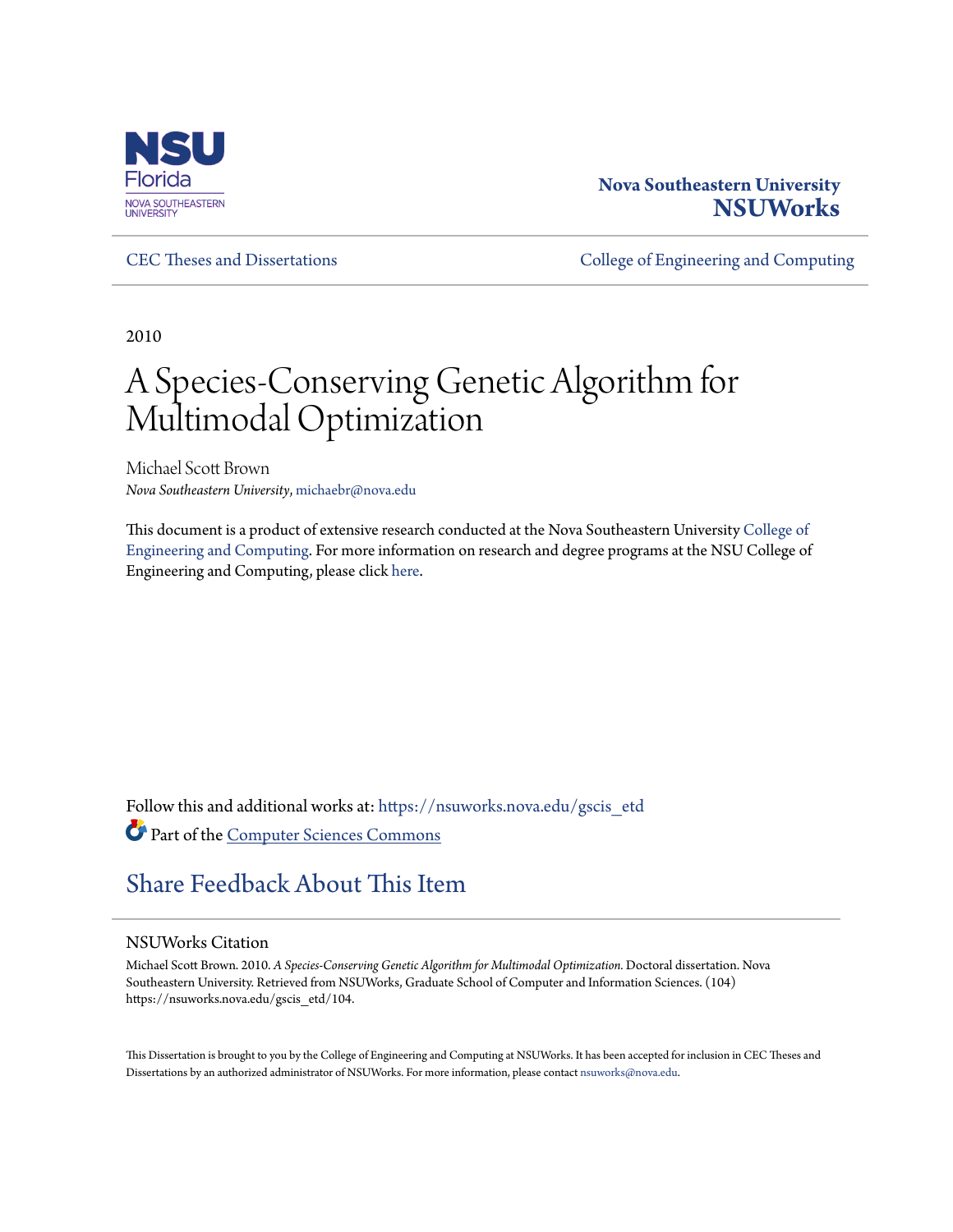# A Species-Conserving Genetic Algorithm for Multimodal Optimization

by

Michael Scott Brown

A dissertation submitted in partial fulfillment of the requirements for the degree of Doctor of Philosophy in Computer Science

Graduate School of Computer and Information Sciences Nova Southeastern University

2010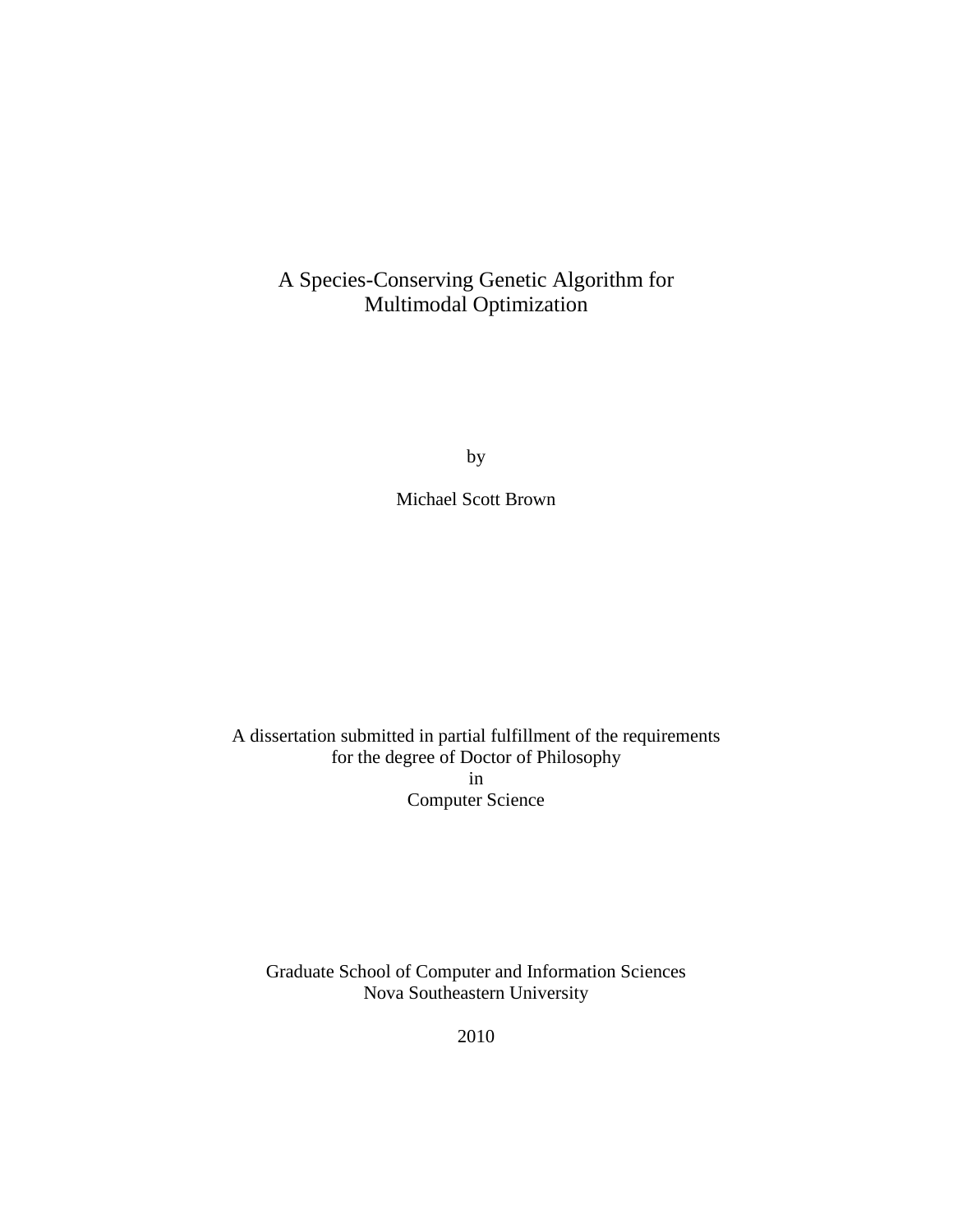We hereby certify that this dissertation, submitted by Michael Scott Brown, conforms to acceptable standards and is fully adequate in scope and quality to fulfill the dissertation requirements for the degree of Doctor of Philosophy.

| Michael Laszlo, Ph.D.<br><b>Chairperson of Dissertation Committee</b> | Date |
|-----------------------------------------------------------------------|------|
| James Cannady, Ph.D.<br><b>Dissertation Committee Member</b>          | Date |
| Sumitra Mukherjee, Ph.D.<br><b>Dissertation Committee Member</b>      | Date |
| Approved:                                                             |      |
| Leonidas Irakliotis, Ph.D.<br>Dean                                    | Date |

Graduate School of Computer and Information Sciences Nova Southeastern University

2010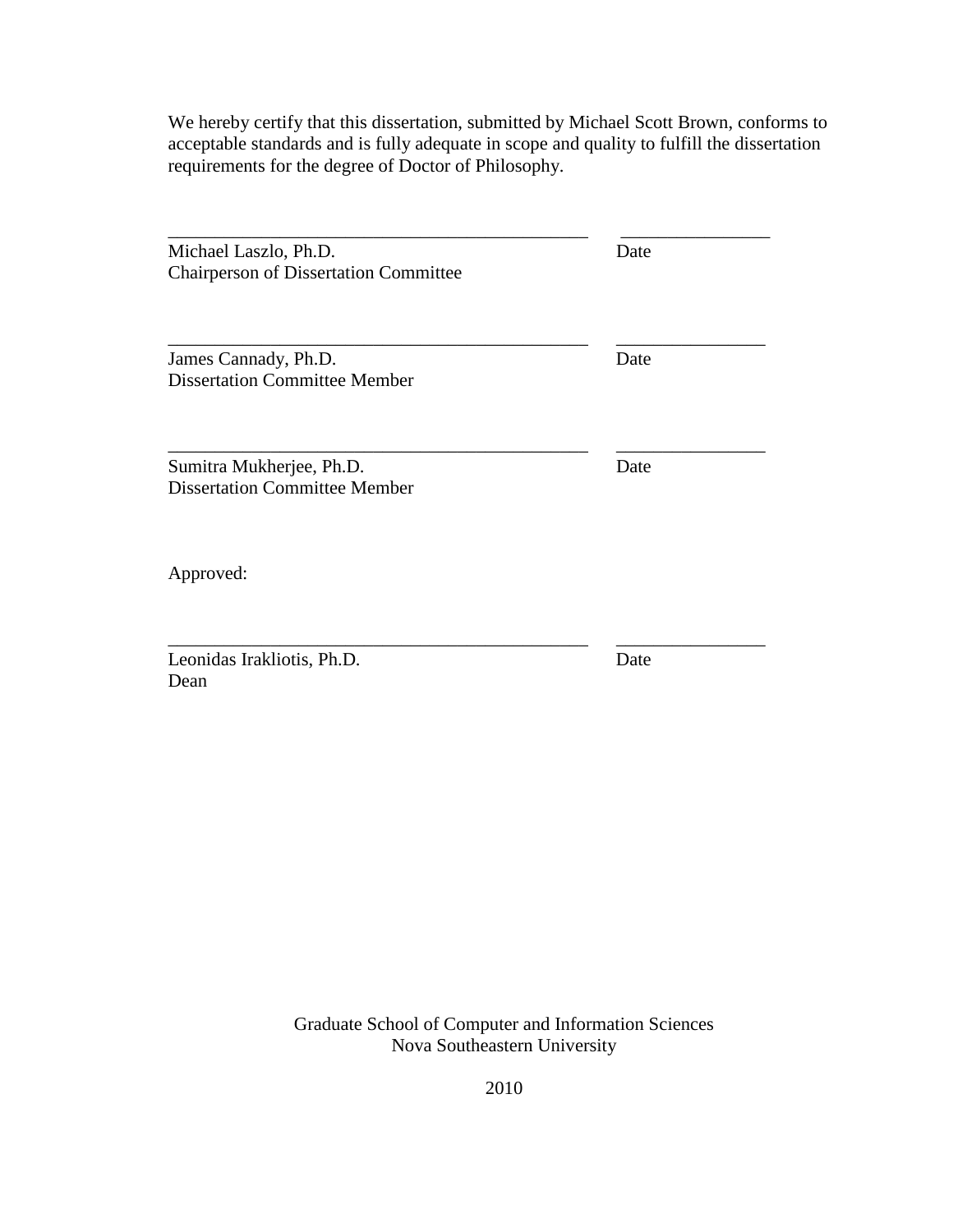An Abstract of a Dissertation Submitted to Nova Southeastern University in Partial Fulfillment of the Requirements for the Degree of Doctor of Philosophy

# A Species-Conserving Genetic Algorithm for Multimodal Optimization

by Michael Scott Brown

September 2010

The problem of multimodal functional optimization has been addressed by much research producing many different search techniques. Niche Genetic Algorithms is one area that has attempted to solve this problem. Many Niche Genetic Algorithms use some type of radius. When multiple optima occur within the radius, these algorithms have a difficult time locating them. Problems that have arbitrarily close optima create a greater problem. This paper presents a new Niche Genetic Algorithm framework called Dynamic-radius Species-conserving Genetic Algorithm. This new framework extends existing Genetic Algorithm research.

This new framework enhances an existing Niche Genetic Algorithm in two ways. As the name implies the radius of the algorithm varies during execution. A uniform radius can cause issues if it is not set correctly during initialization. A dynamic radius compensates for these issues. The framework does not attempt to locate all of the optima in a single pass. It attempts to find some optima and then uses a tabu list to exclude those areas of the domain for future iterations. To exclude these previously located optima, the framework uses a fitness sharing approach and a seed exclusion approach. This new framework addresses many areas of difficulty in current multimodal functional optimization research.

This research used the experimental research methodology. A series of classic benchmark functional optimization problems were used to compare this framework to other algorithms. These other algorithms represented classic and current Niche Genetic Algorithms.

Results from this research show that this new framework does very well in locating optima in a variety of benchmark functions. In functions that have arbitrarily close optima, the framework outperforms other algorithms. Compared to other Niche Genetic Algorithms the framework does equally well in locating optima that are not arbitrarily close. Results indicate that varying the radius during execution and the use of a tabu list assists in solving functional optimization problems for continuous functions that have arbitrarily close optima.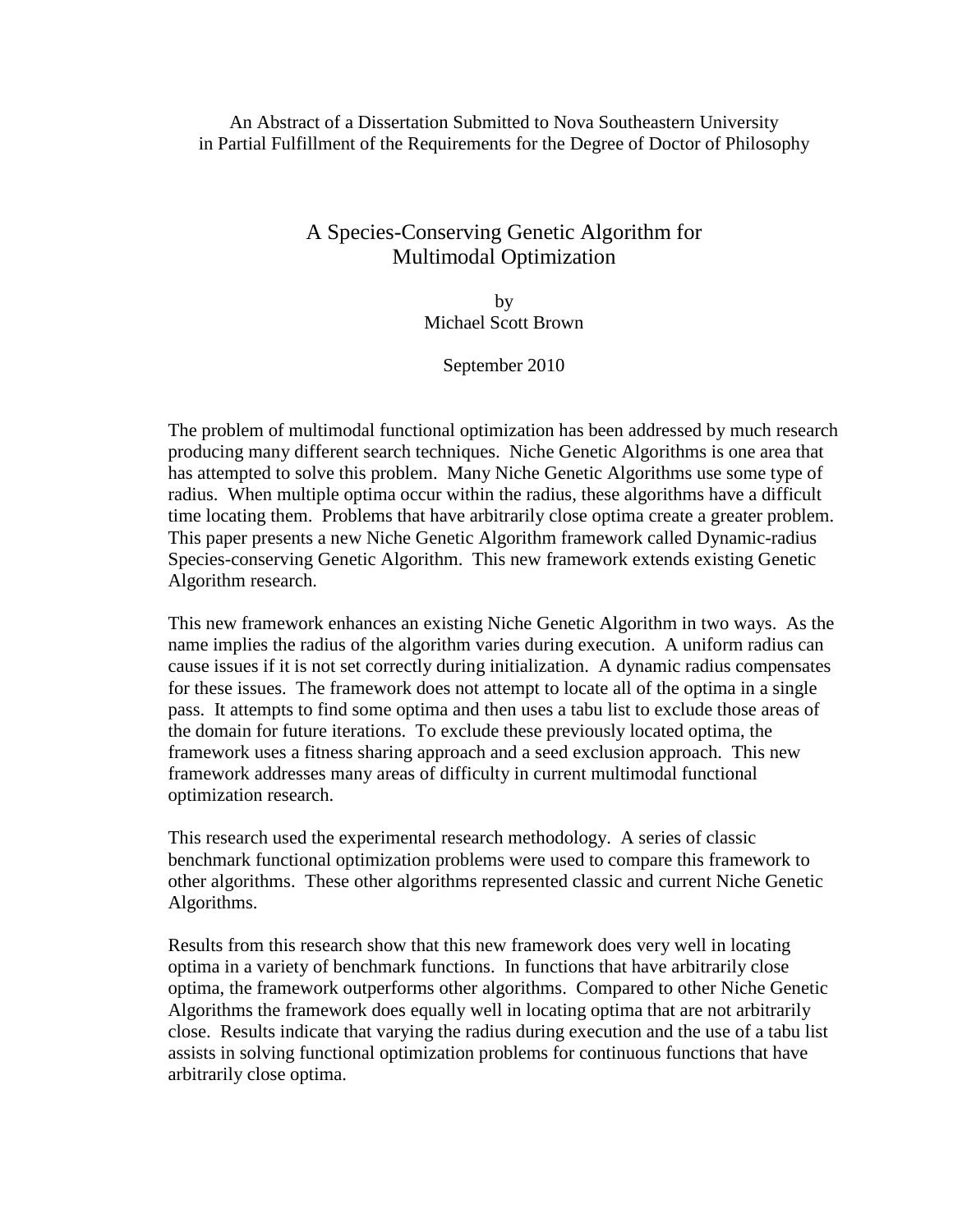### **Acknowledgments**

I would like to thank Dr. Laszlo for being my dissertation chair. His help cannot be overstated. I would also like to thank Dr. Cannady and Dr. Mukherjee for serving on my committee.

I would also like to thank my parents, Thomas and Sandra Brown. You always told me that I could do anything if I only worked hard and never gave up. You were right.

This dissertation is dedicated to the three ladies in my life, Truocmai Dinh, Jessica Maikhanh Brown and Tiffany Maitam Brown, my wife and two daughters. All that I do, I do for you.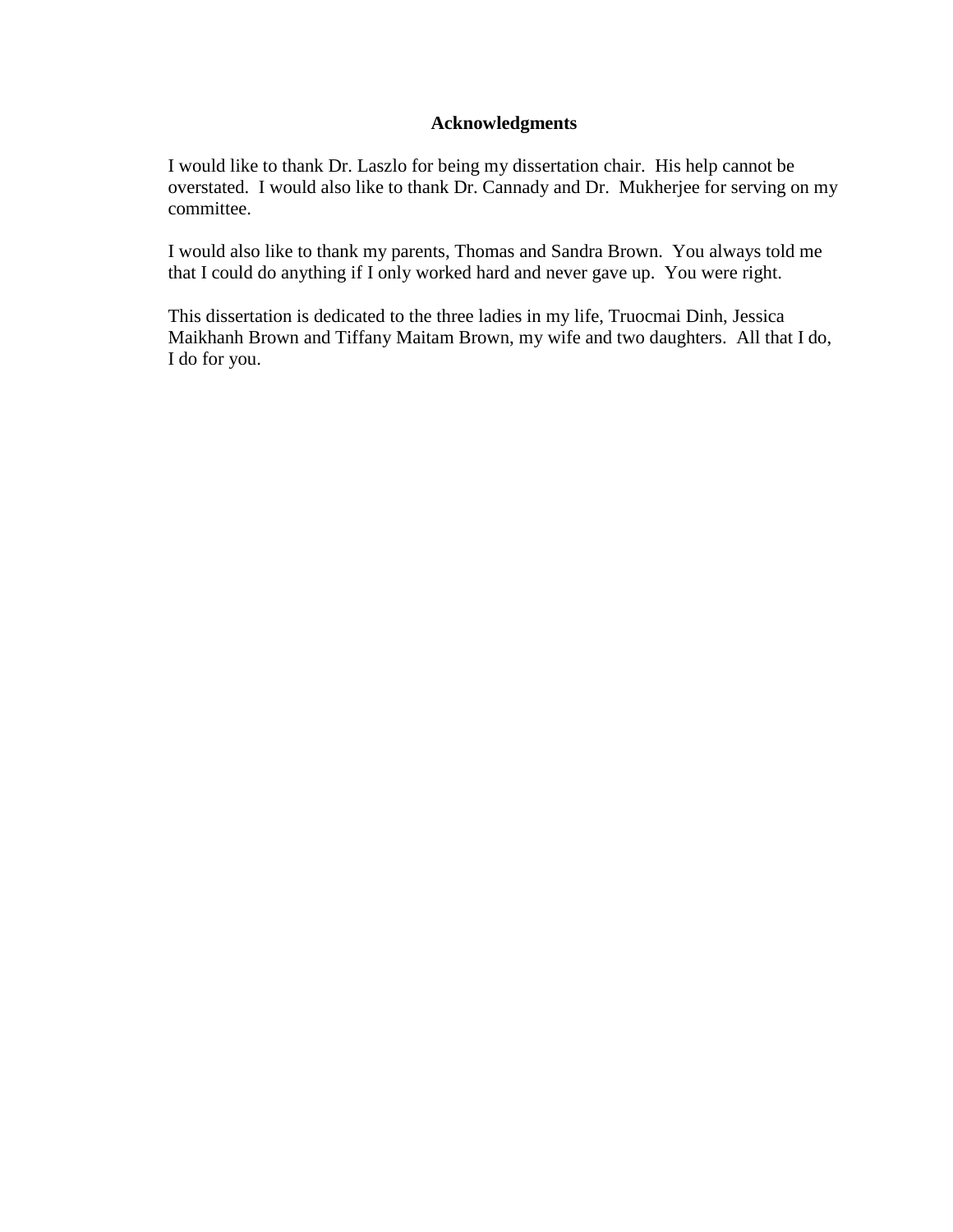#### **Table of Contents**

**Abstract** iii **List of Tables** vii **List of Figures** ix

#### **Chapters**

#### **1. Introduction 1**

 Problem Statement 1 Research Goal 3 Approach 5 Relevance and Significance 8 Barriers and Issues 9 Definition of Terms 12 Summary 14

#### **2. Review of the Literature 16**

Relevant Research Other than NGAs 16 Fitness Sharing Methods 18 Crowding Methods 24 Other Niche Genetic Algorithm Methods 36 Summary 48

#### **3. Methodology 49**

 Research Method Employed 49 Specific Procedures Employed 50 Format for Presenting Results 66 Resources Required 67 Summary 67

#### **4. Results 69**

Parameter Settings and Implementation Methods 69 Results of Algorithms on F1 77 Results of Algorithms on F2 79 Results of Algorithms on F3 80 Results of Algorithms on F4 81 Results of Algorithms on F5 82 Results of Algorithms on F6 84 Results of Algorithms on F7 85 Results of Algorithms on F8 87 Summary of Results 88

#### **5. Conclusions, Implications, Recommendations and Summary 90**

Conclusions 90 Implications 93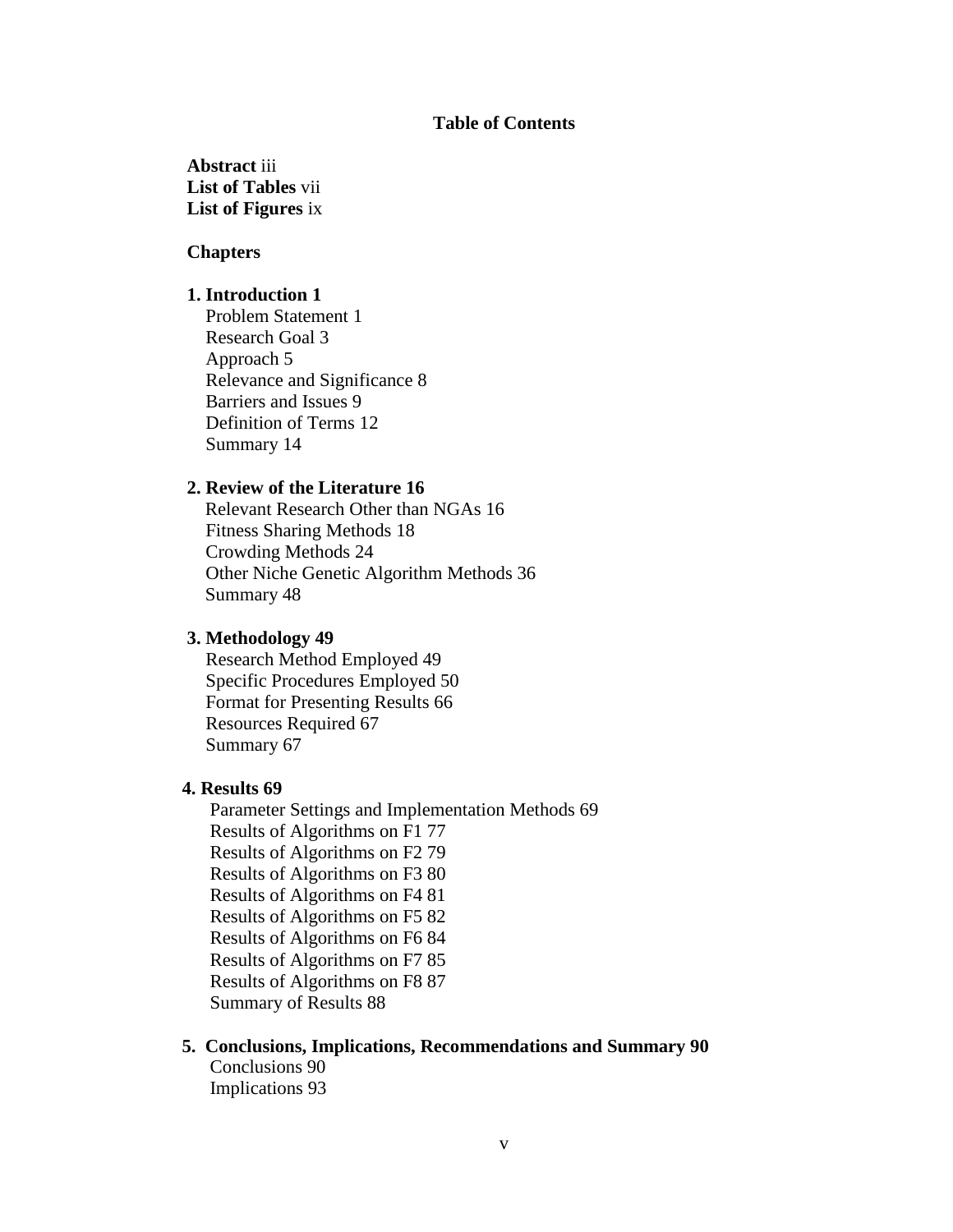Recommendations 94 Summary 95

**Appendixes A. Ranking of Algorithms 102** 

**Reference List 110**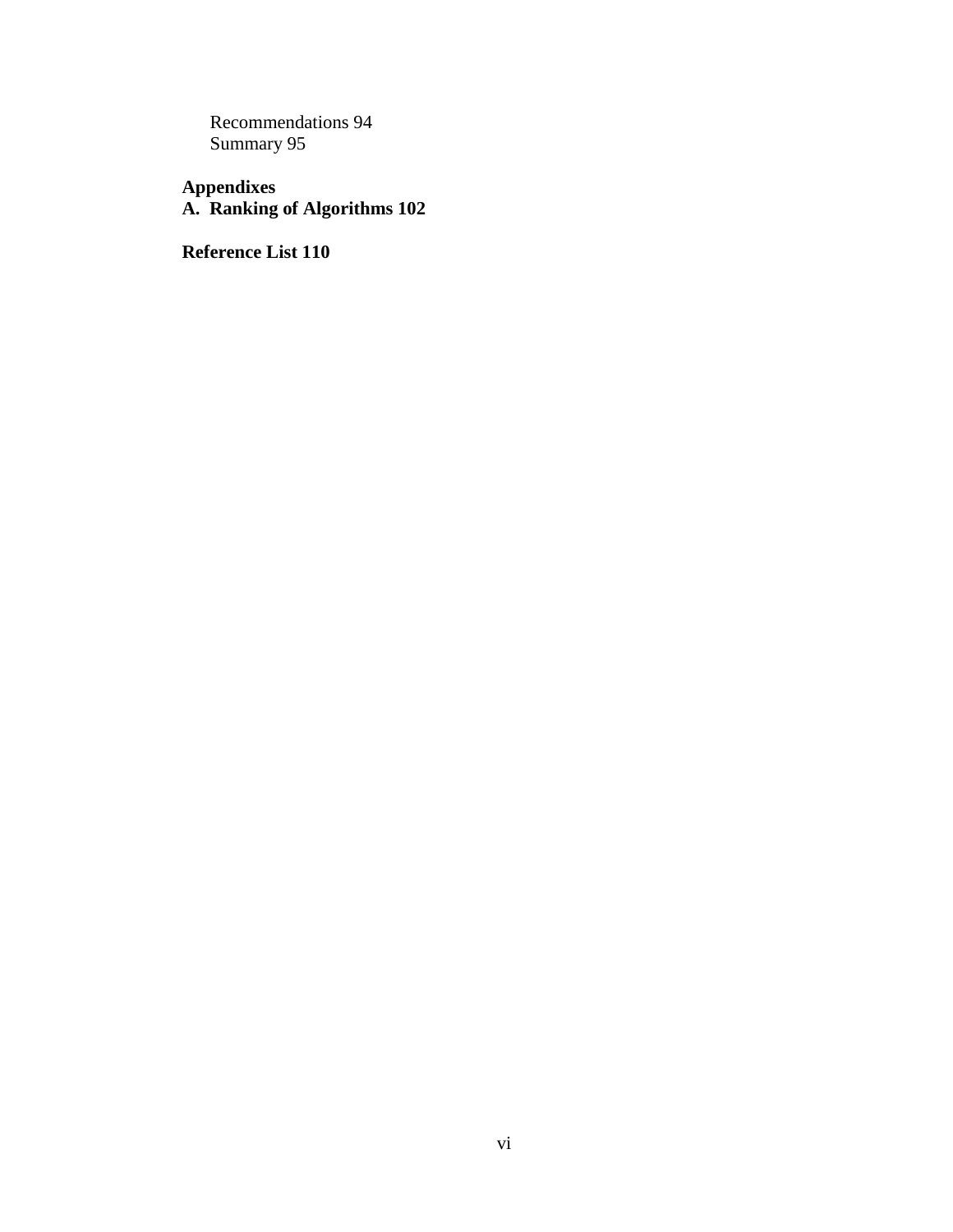#### **List of Tables**

#### **Tables**

- 1. Tabu Search Decision 17
- 2. Sequential Niche Technique Algorithm 22
- 3. Genetic Algorithm with Species Algorithm 28
- 4. Species Conserving Genetic Algorithm Seed Selection 30
- 5. Species Conserving Genetic Algorithm Species Conservation 31
- 6. Crowding Clustering Genetic Algorithm 34
- 7. Enhanced Evolutionary Tabu Search Algorithm 39
- 8. Genetic Algorithm and Particle Swarm Optimization Algorithm 41
- 9. Cellular Genetic Algorithm 42
- 10. DSGA Parameters 51
- 11. DSGA Algorithm 52
- 12. DSGA Algorithm Initialization 53
- 13. Seed Selection 54
- 14. Seed Conservation for each Generation 55
- 15. Test Functions 60
- 16. Benchmark Algorithm Comparison 64
- 17. Fitness Functions 73
- 18. Results for Equation F1 78
- 19. Results for Equation F2 79
- 20. Results for Equation F3 80
- 21. Results for Equation F4 82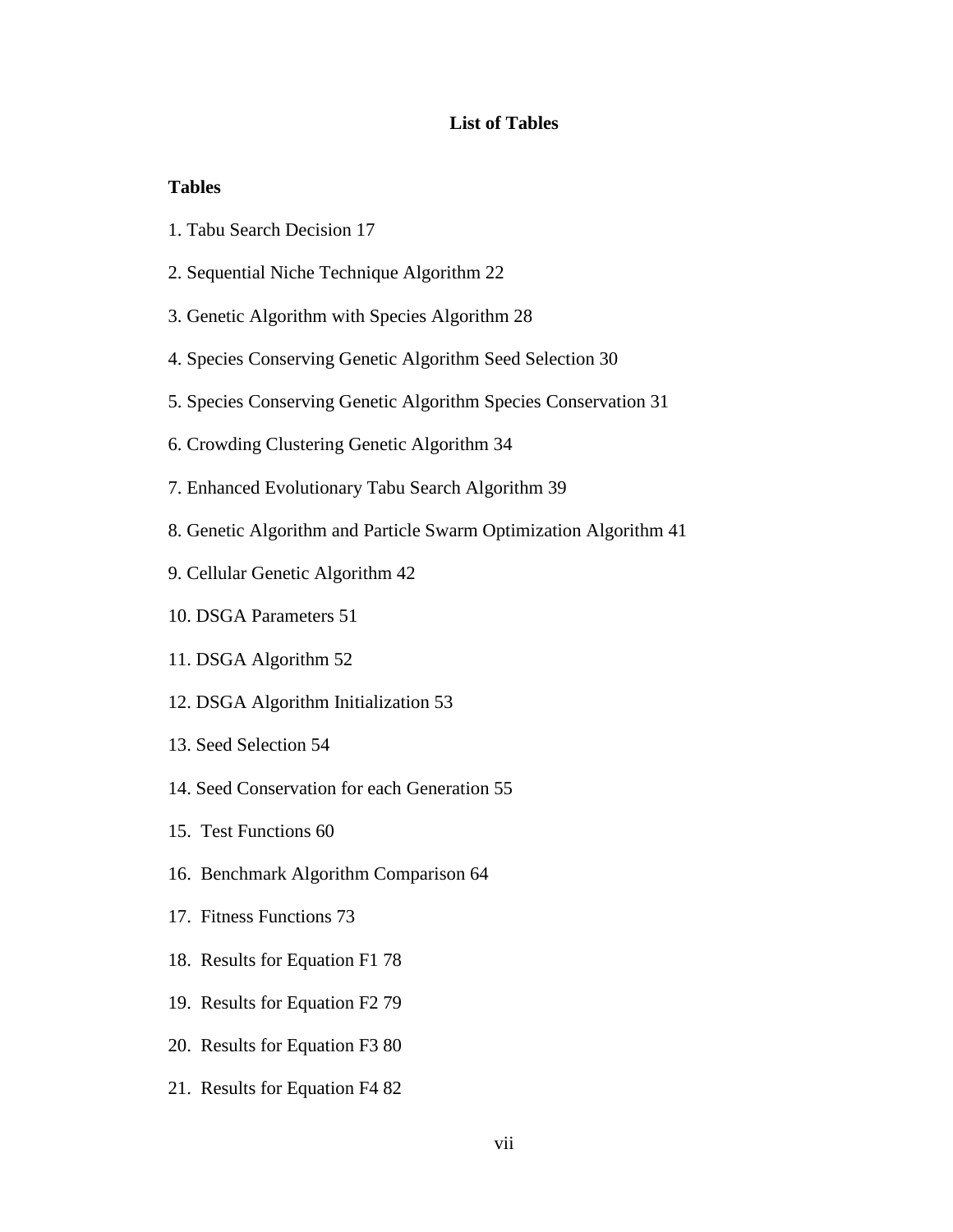- 22. Results for Equation F5 83
- 23. Results for Equation F6 84
- 24. Results for Equation F7 86
- 25. Results for Equation F8 88
- 26. Ranking of Algorithms 102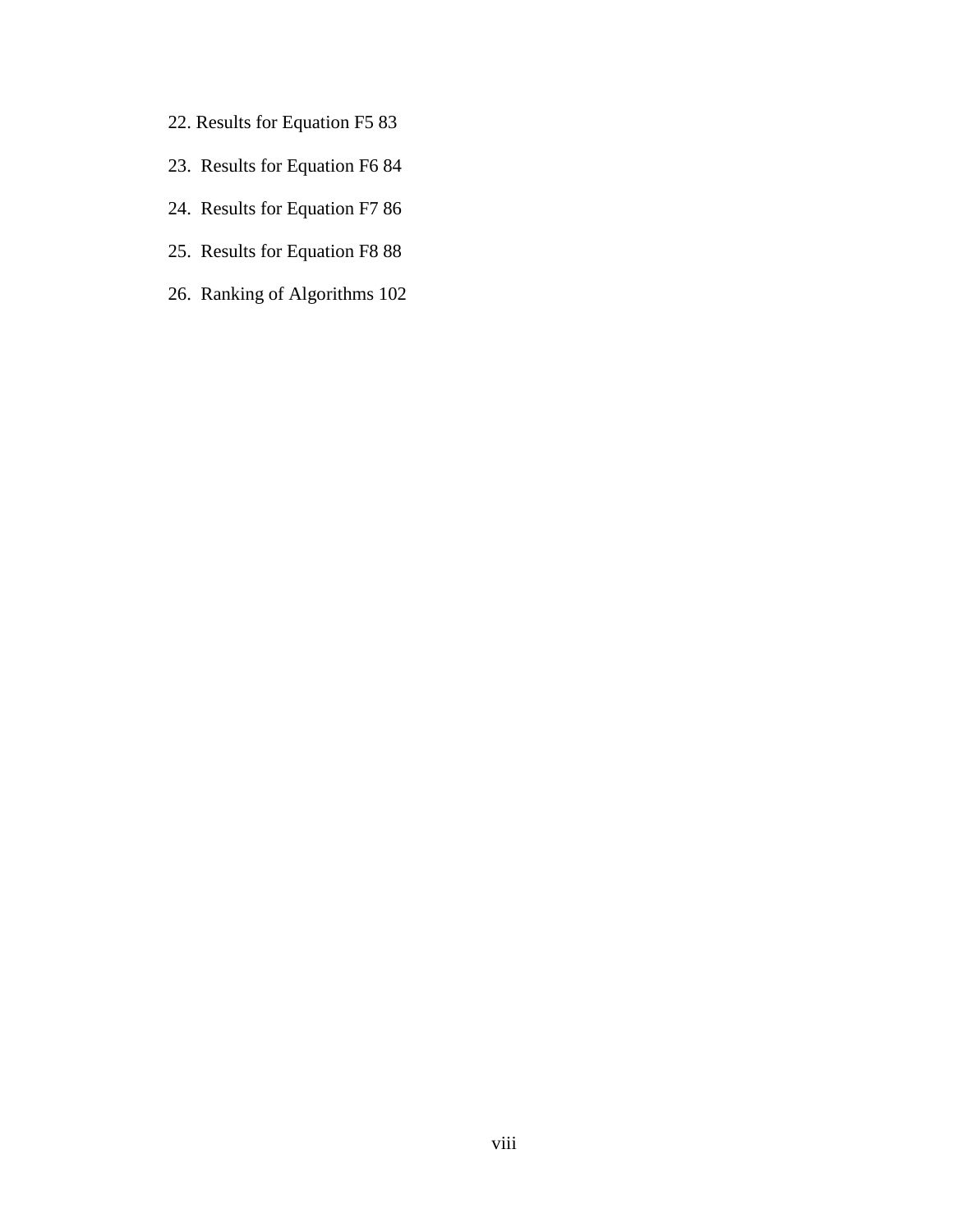# **List of Figures**

# **Figures**

- 1. Graph of  $y = x \sin(x^2)$  2
- 2. Graph of  $f(x) = 4 (x 0.5)^2$  26
- 3. Graph of  $f(x) = 2.8 (x 0.6)^2$  26
- 4. Chart of Recall and Precision for F1 78
- 5. Chart of Recall and Precision for F2 80
- 6. Chart of Recall and Precision for F3 81
- 7. Chart of Recall and Precision for F4 82
- 8. Chart of Recall and Precision for F5 83
- 9. Chart of Recall and Precision for F6 85
- 10. Chart of Recall for F7 85
- 11. Chart of Recall and Precision for F8 88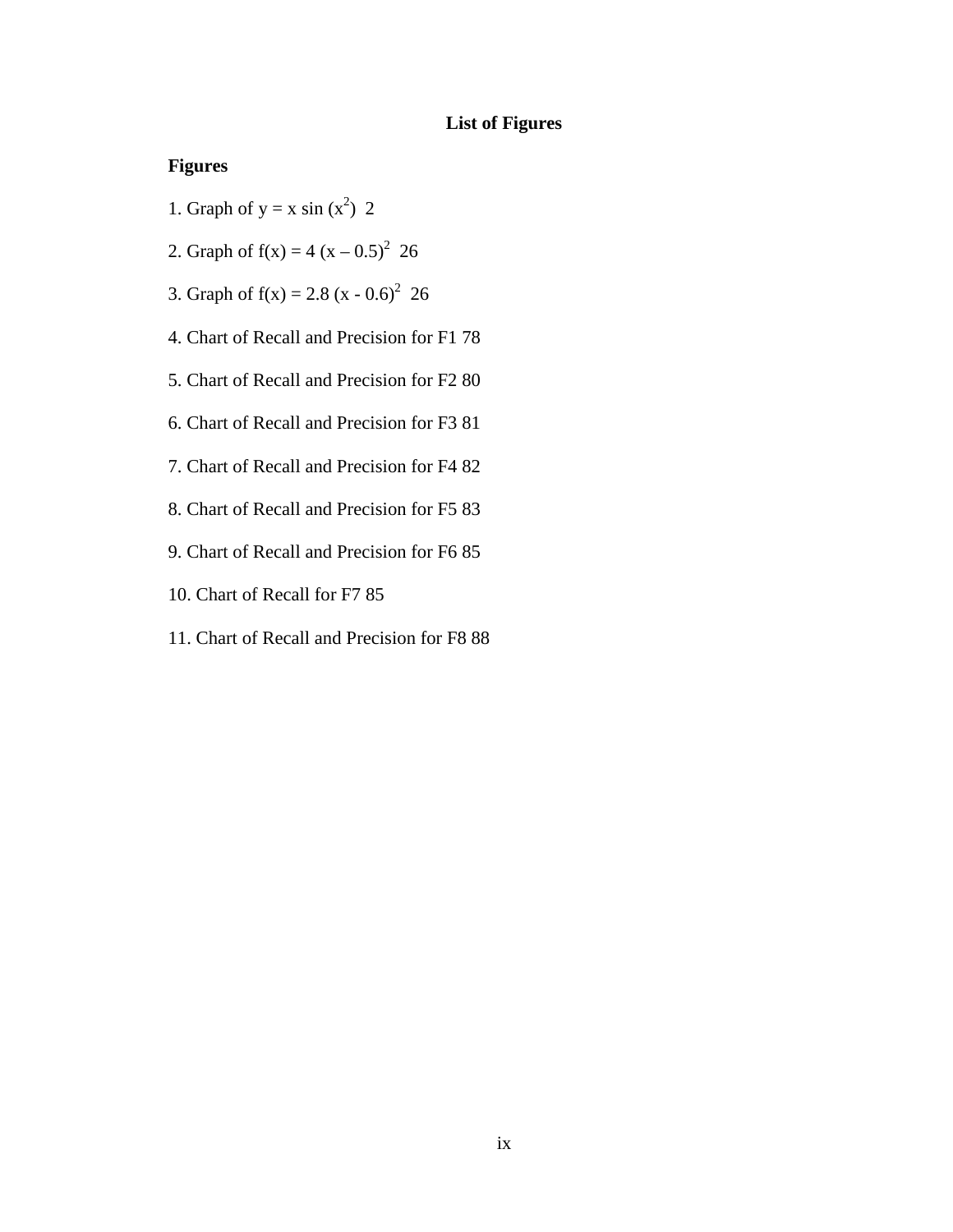# **Chapter 1**

### **Introduction**

 This introductory chapter is organized into seven sections. The first section defines the problem that this research addressed. The second section describes the research goal. The third section provides an overview of the approach. The fourth section explains the relevance and significance. The fifth section describes the barriers and issues that need to be overcome by this research. The sixth section provides definitions of terms used in the dissertation. The final section is a summary of this chapter.

### **Problem Statement**

 Genetic Algorithms (GA) have a difficult time solving problems with multiple correct answers. When traditional GAs attempt to solve multimodal problems they often converge to only one of the possible correct or good solutions. A current area of research in GAs is called Niche Genetic Algorithms (NGA), which hopes to address this problem. NGAs can be used to solve problems that seek local optima where multiple exist.

 Currently there are many NGAs. Two prominent approaches to developing NGAs are crowding and sharing (Deb & Goldberg, 1989). In crowding algorithms, members of one population coexist with members of the next population. Older individuals of the population are selected for removal based on how similar they are to newer members. A variety of NGAs use some type of crowding scheme (Cavicchio, 1970; De Jong, 1975; Jelasity & Dombi 1998; Li, Balazs, Parks & Clarkson, 2002; Ling, Wa, Yang & Wang,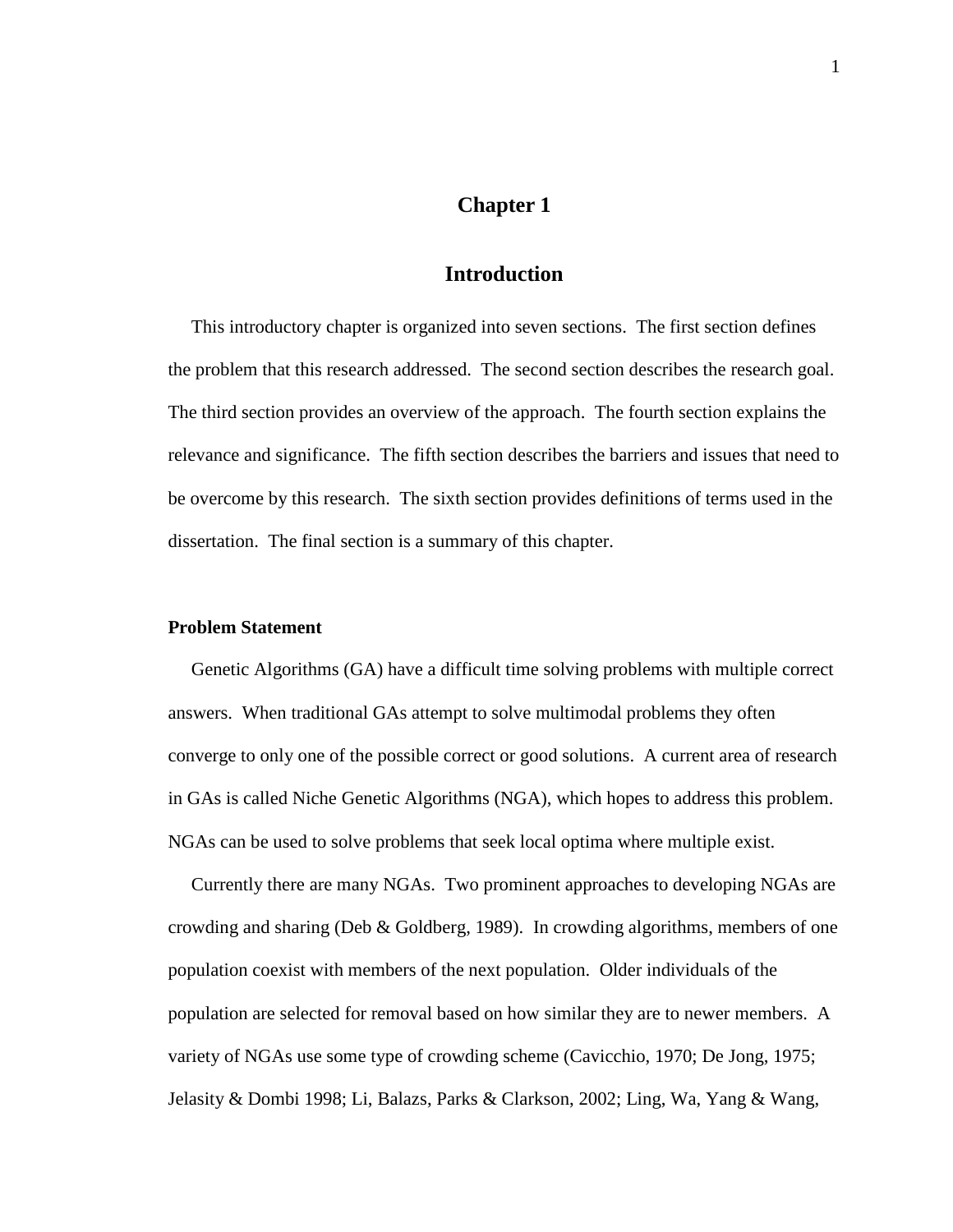2008; Raghuwanshi & Kakde, 2007). The second approach is through fitness sharing. In sharing schemes, the fitness of an individual is dependent on its distance to other individuals in the population. This increases the chance that species will form around niches by rewarding genetic isolation. There are many methods based on sharing schemes (Beasley, Bull & Martin, 1993b; Bernier, 1996; Goldberg & Richardson, 1987; Holland, 1975). While not every NGA is a crowding or sharing method, most fall into one of these two categories.



 Both of these approaches use some form of distance in determining what individuals perform crossover or which individuals are promoted into the next generation. There are some domains where distance is not a good indicator of niches (Ando & Kobayashi, 2005). Clearly these approaches are good if there are significant distances between niches. What is unclear is the effectiveness of these approaches when niches become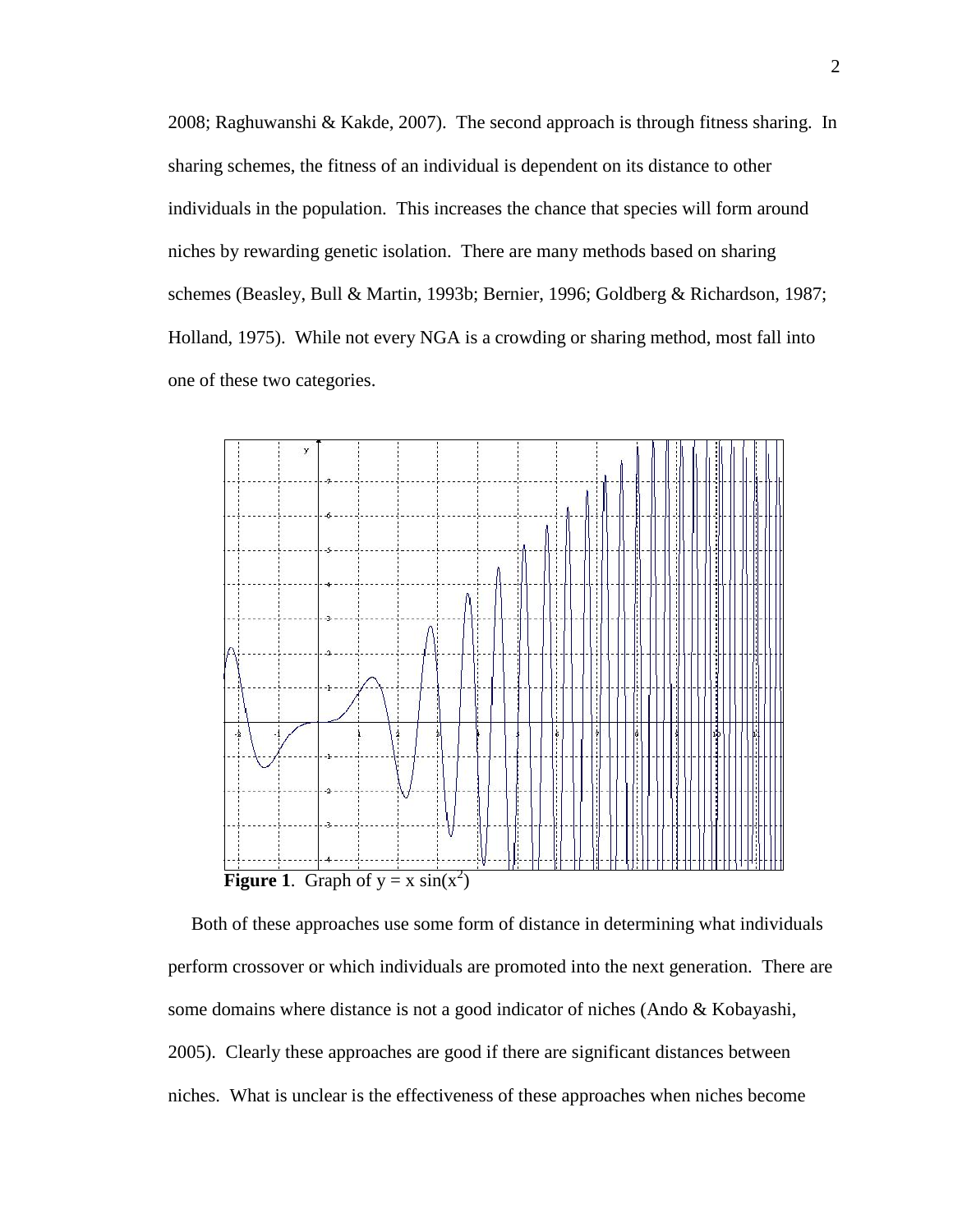arbitrarily close. Consider functional optimization problems for continuous functions, specifically, classes of functions that have local optima that become arbitrarily close. No matter what distance a NGA expects between niches there exists an area in the domain in which niches are smaller than this distance. Figure 1 shows a graph of one such function,  $y = x \sin(x^2)$ . As *x* gets larger the local maximums or optima become arbitrarily close together.

#### **Research Goal**

 The goal of this research was to develop a new NGA that can address these types of problems for functional optimization of continuous functions. This NGA is a framework based on an existing NGA, but allows different components to be used in combination to create different algorithms. This new approach is not dependent on a static niche radius parameter that could provide poor results if selected wrong. As part of this goal the algorithm should be flexible enough to solve other types of problems that current traditional NGAs solve. This research goal will expand our current understanding of NGAs.

 This dissertation addressed of few areas that make up the goal. To accomplish the goal a new NGA was developed and tested against existing NGAs. The areas that this research addressed are as follows:

- To develop a new NGA that will solve for arbitrarily close optima
- To compare this new NGA to existing NGAs to determine its effectiveness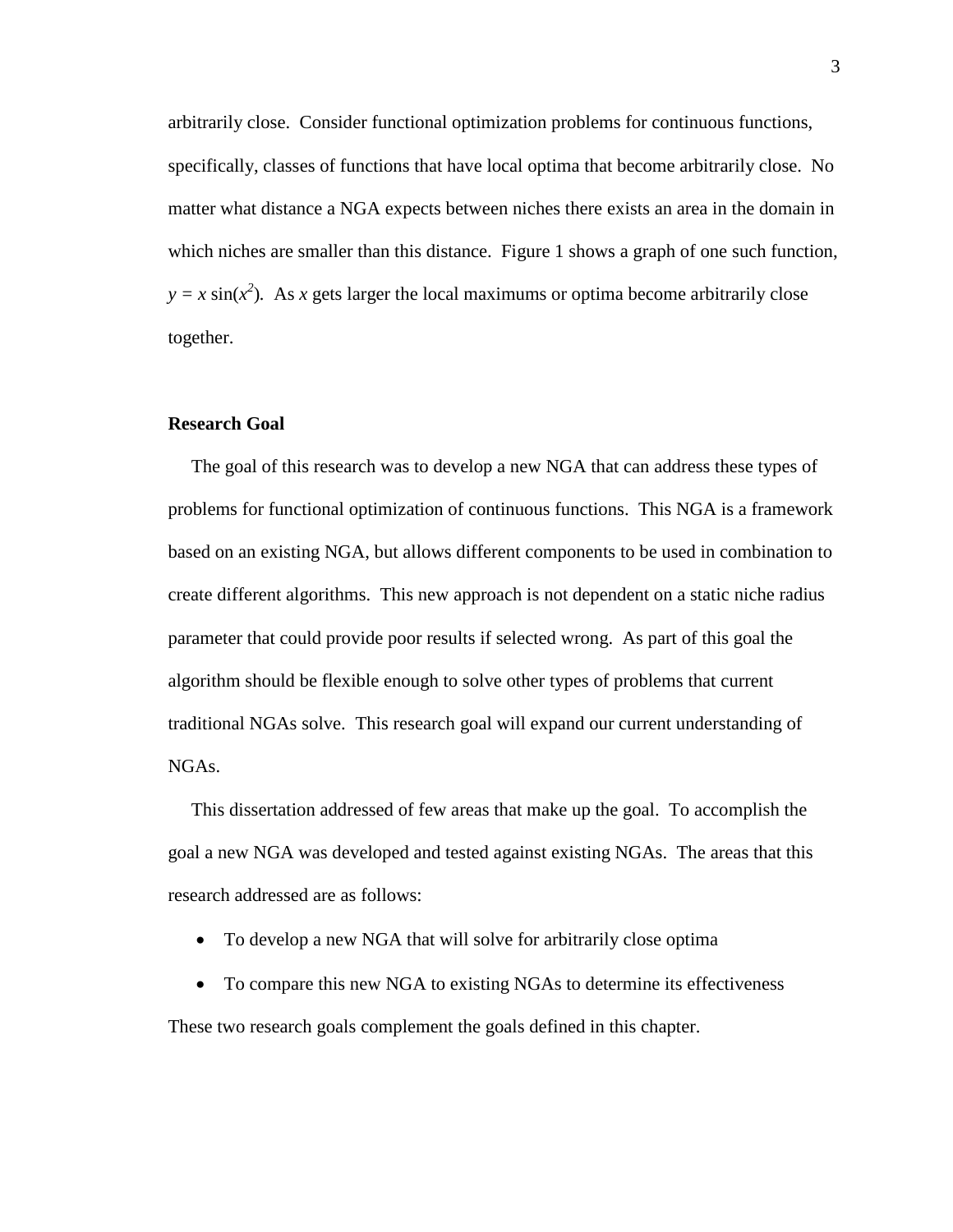There were two hypotheses to this research. The first hypothesis was that locating optima in phases increases a NGAs ability to find optima. In the first phase the NGA finds some optima. Once some optima are located, they are used to encourage exploration in other areas of the domain. Multiple attempts to find optima are performed. Each attempt leverages already located optima, which should make it easier to locate other optima because there is less of the domain space to search. This process continues until all of the optima are located.

 The second hypothesis was that many NGAs miss optima, especially arbitrarily close optima, because they use a static radius. Many current NGAs have a parameter that is used to determine if individuals are within a neighborhood. If the distance between optima is smaller than this radius, the NGA has a difficult time locating all of the optima. The value that this parameter is set to greatly affects the results of the NGA. The second hypothesis was that a dynamic radius could compensate for poor radius choices. Allowing the radius to change as the algorithm runs may allow it to adapt to conditions and find more optima.

 These two hypotheses complement each other. The research hypothesis was that better results can be obtained by allowing dynamic radius and restricting areas of the domain where optima have been located. This allows investigation across the entire domain which should produce better results. Both hypotheses should increase the number of optima discovered by the NGA.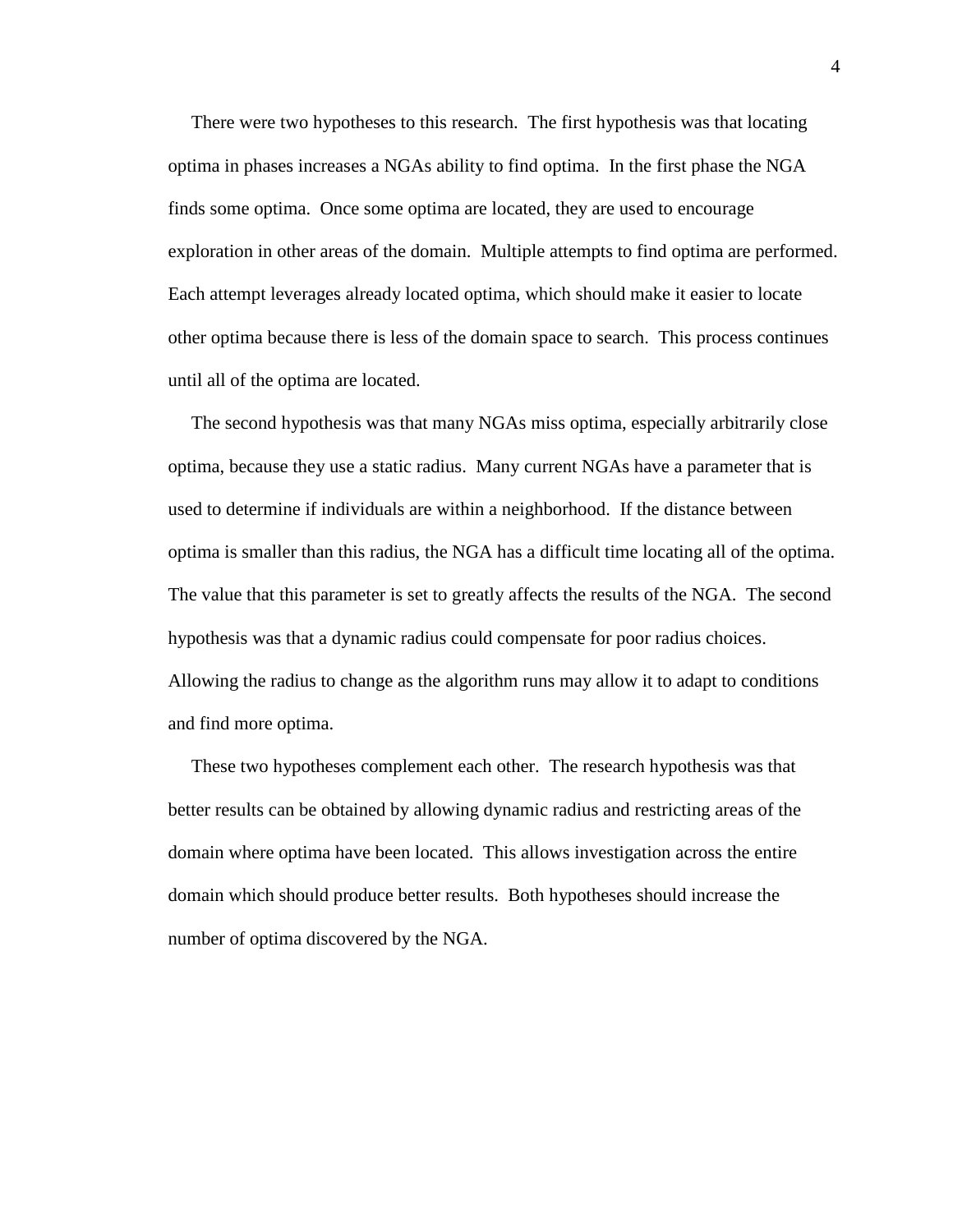#### **Approach**

 The new approach for solving multimodal optimization problems used existing methods in combination to enhance a traditional GA. The new approach is a NGA framework that is based on Species Conserving Genetic Algorithm (SCGA) (Li et al., 2002). The framework is presented in a modular form and has different components that can be used in combination to create different variations of the algorithm.

 SCGA enhances the traditional GA with seed selection and seed conservation steps. Seeds are identified as the fittest member within a given radius. Seeds are conserved into the next generation through a seed conservation step. Seed conservation has the seed replace the weakest individual in the new generation within the radius of the seed. This ensures that these strong individuals that are tracking different optima are preserved.

 The new framework does not attempt to find all of the optima within a single pass of the algorithm. Traditional GAs perform a loop with each iteration creating a new generation of the population. Environmental pressures force the population to converge. Multimodal optimization creates a difficult problem for GAs. The new approach generates a certain number of generations in hopes of finding some optima. These optima are recorded and the environmental parameters change. These changes alter how the fitness of individuals is determined and what individuals can be seeds. This encourages future generations to avoid these optima. This allows future generations to explore other areas of the domain and locate other optima. The process of locating some optima and then changing the fitness is performed multiple times. There is an outer loop and an inner nested loop. The inner loop performs a typical SCGA algorithm. Once it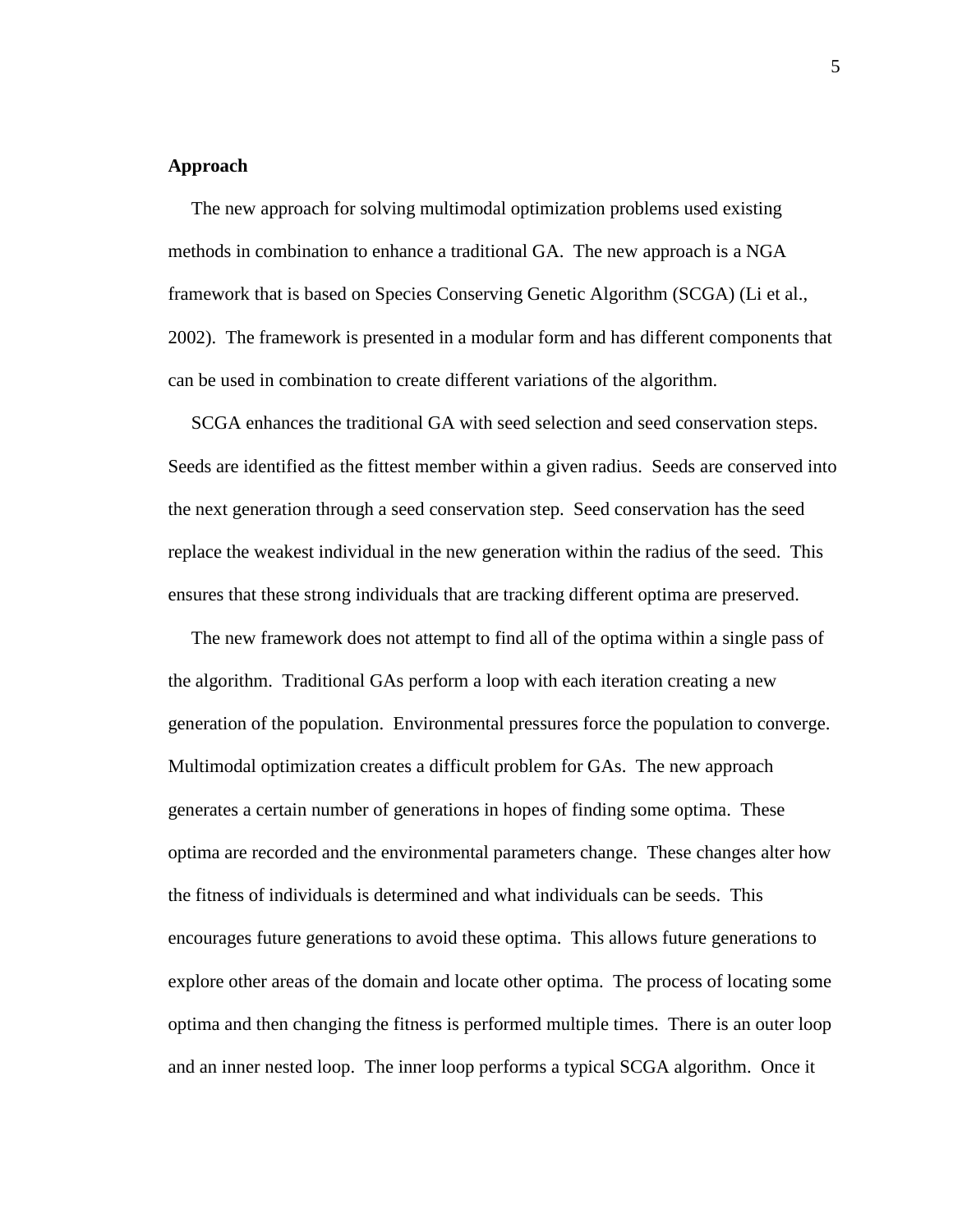completes, seeds and optima are recorded and changes are made to the algorithm parameters. The steps consisting of the inner loop, recording and changing of the algorithm's parameters are performed in an outer loop. While traditional GAs are a single loop, this new approach uses nested loops to find some of the optima that enhances its ability to locate all of the optima.

 The new framework also changes the radius used to define species. In SCGA a radius is defined and used throughout the algorithm. As other research has shown there is a limitation to algorithms of this type (Ando & Kobayashi, 2005). Poor choices for the radius produce poor results. The new approach changes the radius as the algorithm runs. The algorithm attempts to compensate for poor radius choices. After each inner loop of the algorithm completes, adjustments are made to the radius. Varying the radius mitigates the issue of incorrectly set radius.

 The final difference between SCGA and this new framework is the use of a tabu list. A tabu list comes from the tabu search method and is a list that contains previously evaluated areas of the domain. The tabu list is used by the algorithm to avoid these areas in the future and concentrate on areas of the domain that have not been searched. After each completion of the inner loop, the seeds and optima from that pass are recorded on a tabu list. This list is used in future loops of the algorithm to encourage exploration by avoiding these areas.

 As optima are located, the algorithm adjusts to encourage exploration into other areas of the domain. This is done in two ways. The algorithm can determine that a potential individual is too close to a member of the tabu list. This will disqualify the individual from becoming a seed. The algorithm may also adjust the fitness to individuals relative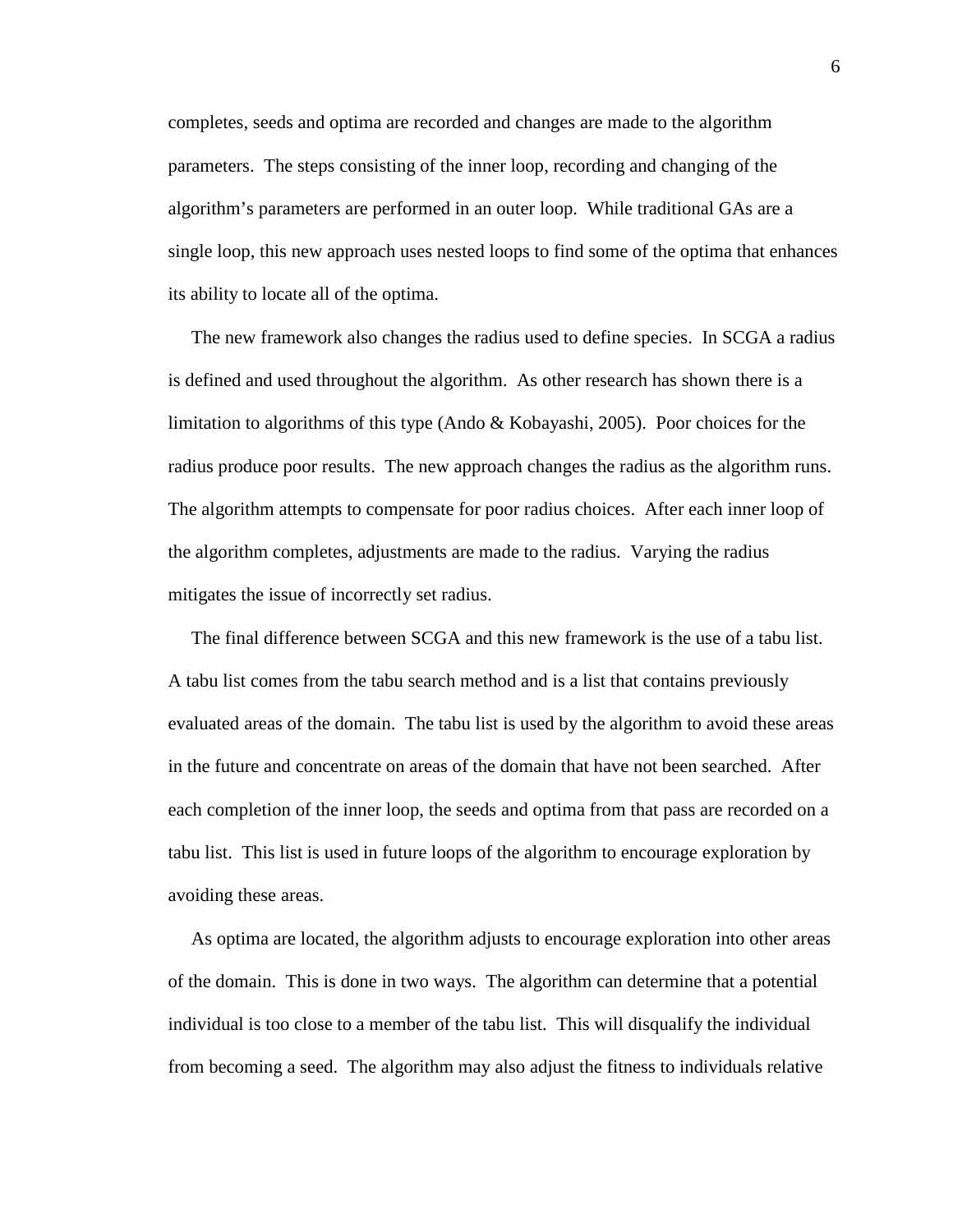to how close they are to individuals on the tabu list. This will decrease their chances of becoming seeds. Both of these tactics are possible within the new framework.

 To validate the new approach, it was compared against other NGAs using a set of well established benchmarks. The benchmarks came from a variety of NGA research. All of the benchmarks were minimization and maximization functional optimization problems. A new benchmark was also presented. These benchmarks were used to compare the new approach to other NGAs.

 The new approach was compared to other NGAs in solving the benchmarks that were defined. A variety of performance criteria were used in this comparison including proportions of peaks located and average fitness of the last 50 generations. For each benchmark the new approach was compared to multiple other NGAs. These other NGAs had been selected to cover a wide range of NGA research from modern methods to early algorithms. In many cases the new approach was compared against previously published results in other NGA research. In other cases NGAs were implemented to obtain test results. The performance criteria allowed the new approached to be evaluated against other NGA methods.

 The new framework leveraged a variety of existing methods to introduce a new combination of concepts to create a NGA framework. The use of a tabu list in a NGA has been used before (McLoughlin & Cedeno, 2005; Ting & Ko, 2008; Tsai, Tseng, Chiang, & Yang, 2009). The use of a dynamic radius has also been used in other algorithms (Jelasity & Dombi, 1998). The combination of a tabu list and dynamic radius applied to the SCGA algorithm is new. This new framework was compared against other NGAs using well defined benchmarks and criteria. Comparing it against many well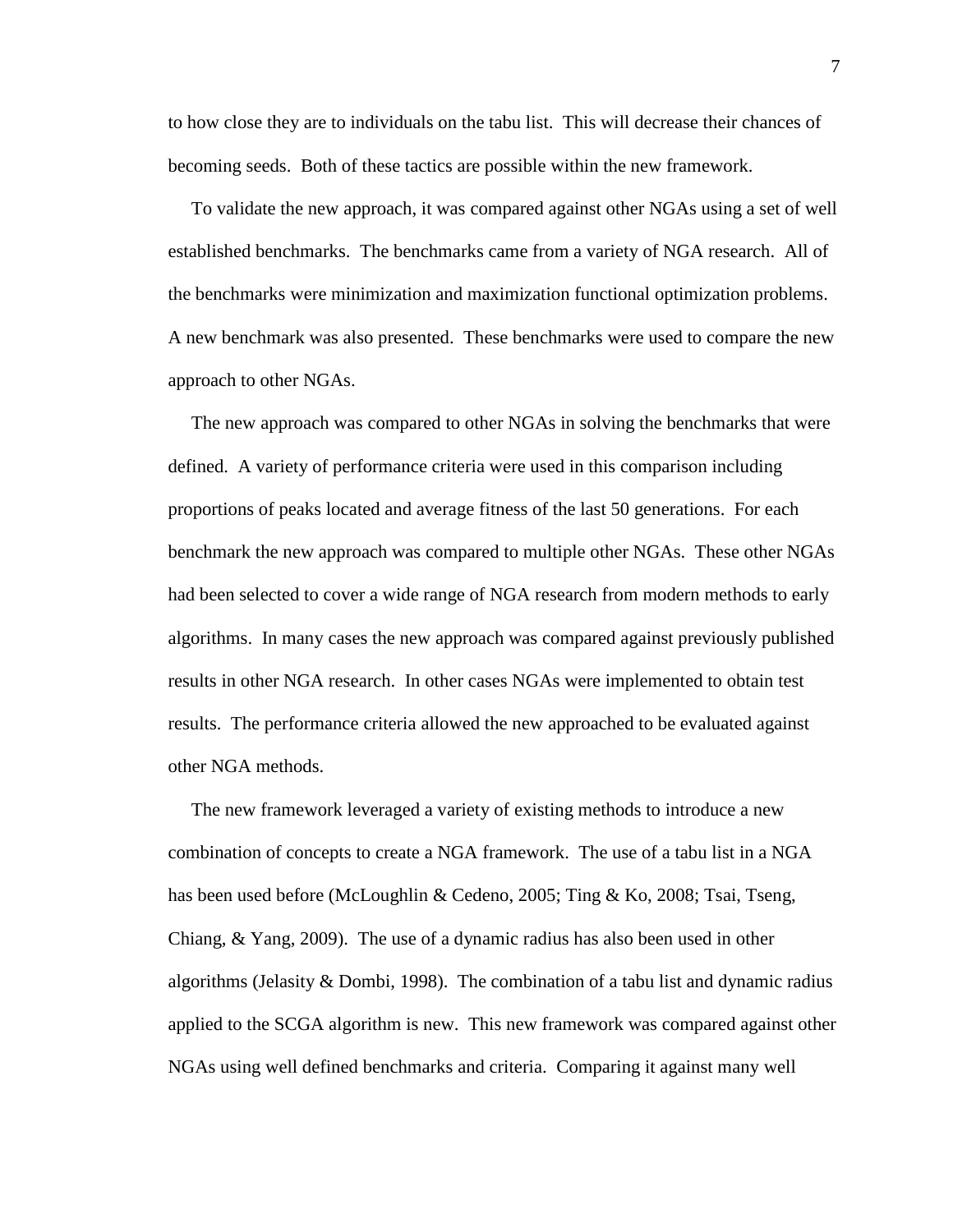established NGAs showed that this new approach can solve multimodal optimization problems.

#### **Relevance and Significance**

 The study of GAs is important because GAs are very useful search techniques. They have been used in almost every field of study. Much literature has been dedicated to outlining uses for GAs (Coello, 2000; Dianati, Song & Treiber, 2002; Sheikh, Raghuwanshi & Jaiswal, 2008). For example, GAs and NGAs have been used in Electrical Engineering to design electromagnetic systems (Cioffi, Formisano & Martone, 2000). In the field of Knowledge Discovery they have been used as a classifier (Pozo  $\&$ Hasse, 2000). For pattern matching, NGAs can be used to match handwriting (Oliveira, Sabourin, Bortolozzi & Suen, 2002; Stefano, Cioppa & Marcelli, 1999). NGA research is useful to many fields of study.

 Because GAs and NGAs are applicable to many fields of study, research in the subject has continued uninterrupted for many decades. Early researchers developed simple algorithms for multimodal optimization (Deb & Goldberg, 1989; Goldberg & Richardson, 1987; Mauldin, 1984). These algorithms solved many multimodal optimization problems. A second generation of algorithms were developed that addressed limitations of the previous algorithms (Li et al., 2002; Ling et al., 2008; Raghuwanshi & Kakde, 2007). Some research addressed the limitation that many algorithms require tuning parameters (Bernier, 1995; Fonseca & Fleming, 1993). Researchers continue to investigate NGAs.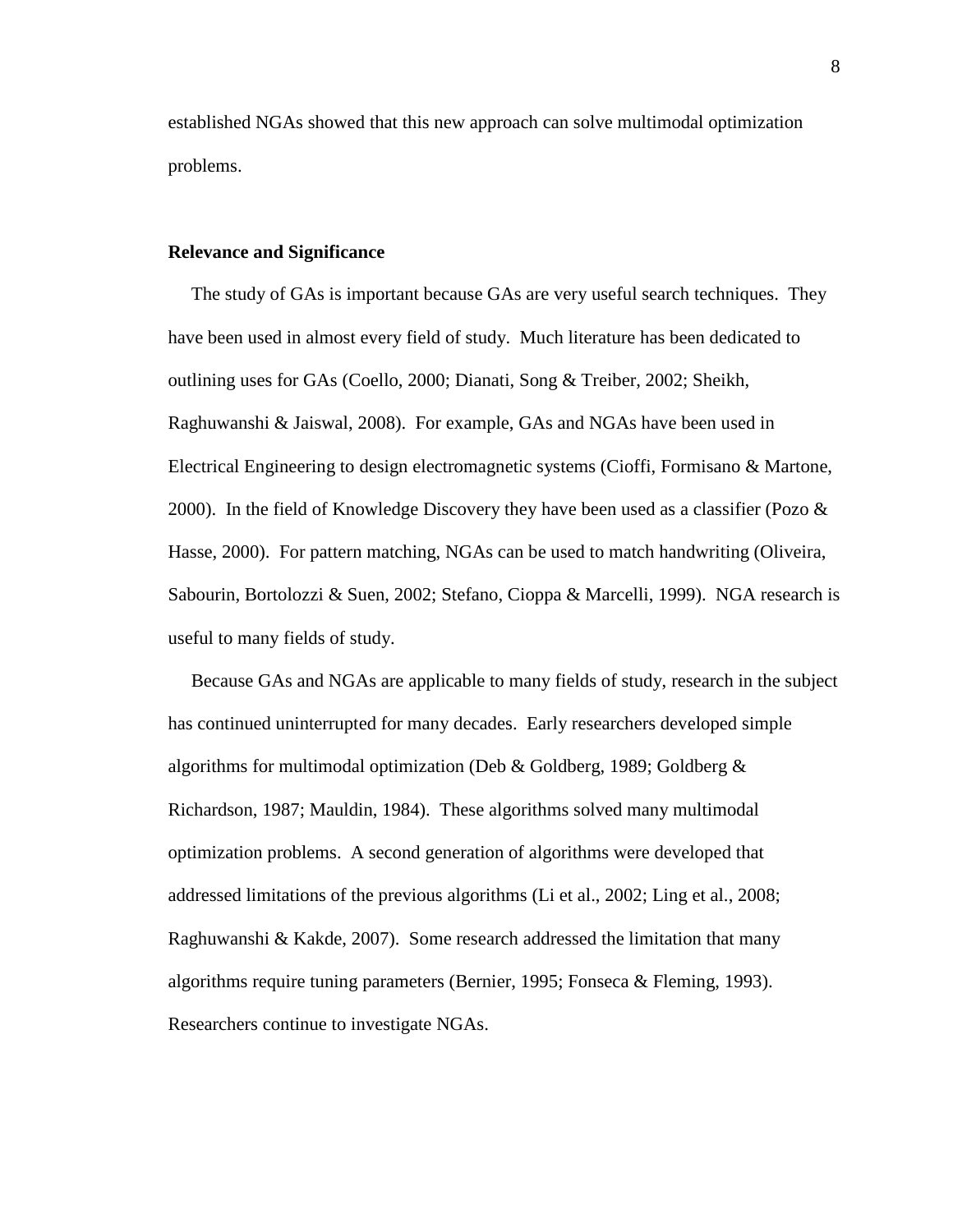NGA research continues to this day and is an important area of research in Artificial Intelligence. Experts in the field believe that developing new NGAs is useful and justification exists for continued investigation. These new NGAs can be used in other areas of research to solve multimodal optimization and search problems.

#### **Barriers and Issues**

 There were two barriers to this research. The first barrier was premature convergence which traditional GAs exhibit when attempting to locate multiple optimum. The second barrier was optimum location and preservation. Let us consider how each of these areas was addressed by this research.

#### *Premature Convergence*

 One barrier to developing a NGA is to prevent global convergence. A GA naturally converges to a local optimum. This is appropriate for many types of problems, but there are problems that have multiple optima. Traditional GAs will converge to a single optimum, ignoring the other ones. The key to develop a NGA is to overcome this pressure to converge. The NGA needs to allow local convergence within niches. De Jong (1975) calls this premature convergence.

 Two forces act on the generations of a traditional GA. Crossover of individuals puts pressure on the population to converge through different individuals having different probabilities of reproducing (De Jong, 1975). The algorithm exploits fit individuals in the creation of each generation. An opposite force works against this exploitation. Mutation alters individuals, which allow exploration of new areas of the domain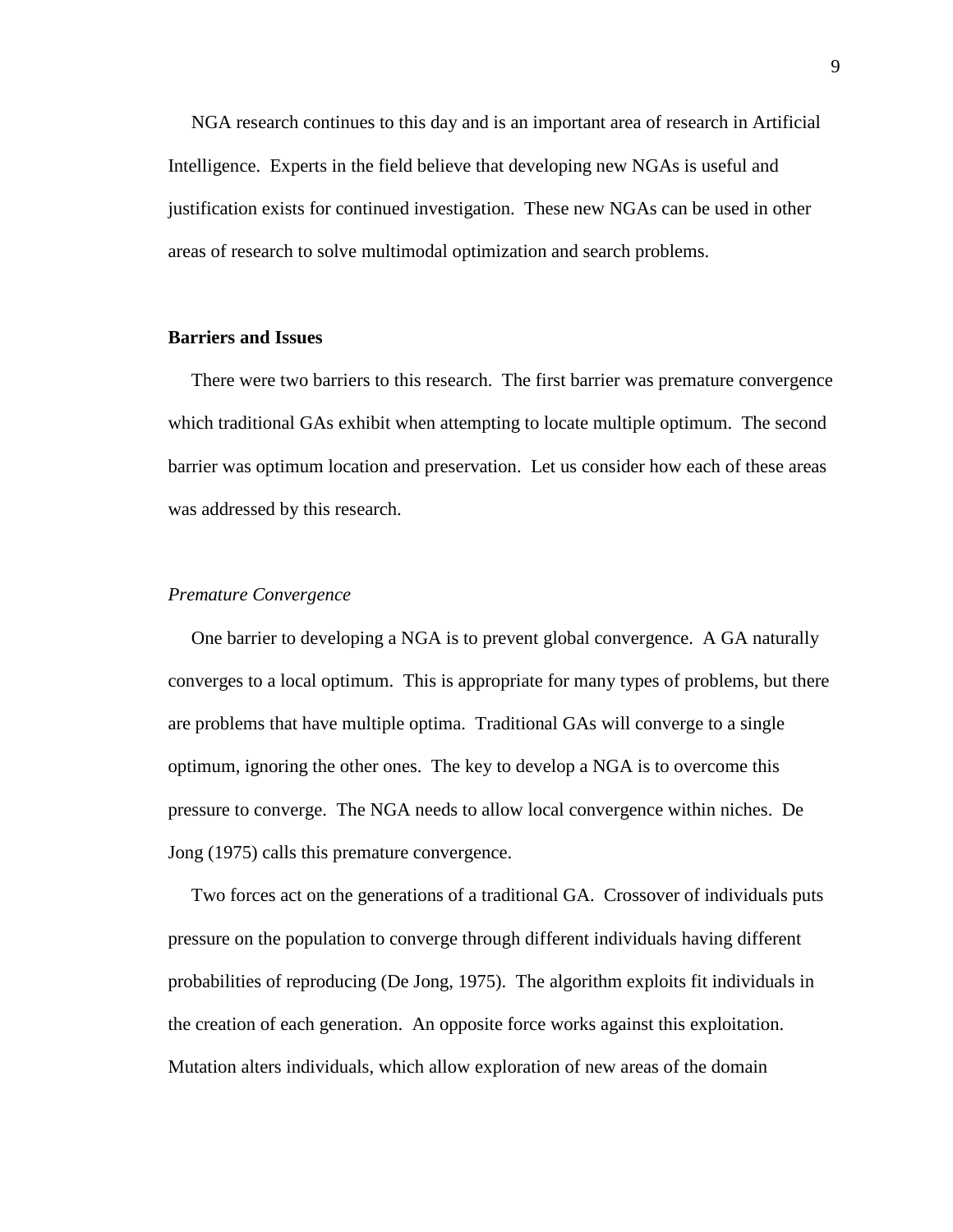(Beasley, Bull & Martin, 1993a). NGAs need to balance the two forces of exploration and exploitation. Too much exploration will decrease the performance of the search, turning it into a random search (Holland, 1992). Limiting exploration too much, in favor of exploitation, leads to premature convergence (De Jong, 1975). Successful NGAs balance exploration and exploitation to locate multiple optima.

 As a GA generates individuals using crossover, the amount of the domain that is being searched decreases. This is referred to as genetic drift and removes areas of the search space so greatly that even mutation cannot put them back (De Jong, 1975). This eliminates other possible solutions to the problem. In problems that have a single correct answer this convergence helps in solving the problem by eliminating areas of the domain in which the correct answer does not exist. But in multi-objective problems, it eliminates other optima.

 There are two methods in GA research that could address this problem. One is to have a very large population size *N*. If *N* is very large, the GA has much more time to locate other optima before the genetic drift closes the search space. However, this leads to performance problems (De Jong, 1975). A second approach is to have a very high mutation rate. This would allow the expanding of the search space when genetic drift happens. The problem with very high mutation rates is that it prevents convergence, which is the ultimate goal of the GA and the way that the GA finds the solution (De Jong, 1975). This is why De Jong, Holland, Goldberg and other researchers believe that traditional GAs will not solve multimodal problems (De Jong, 1975; Holland, 1975; Goldberg & Richardson, 1987).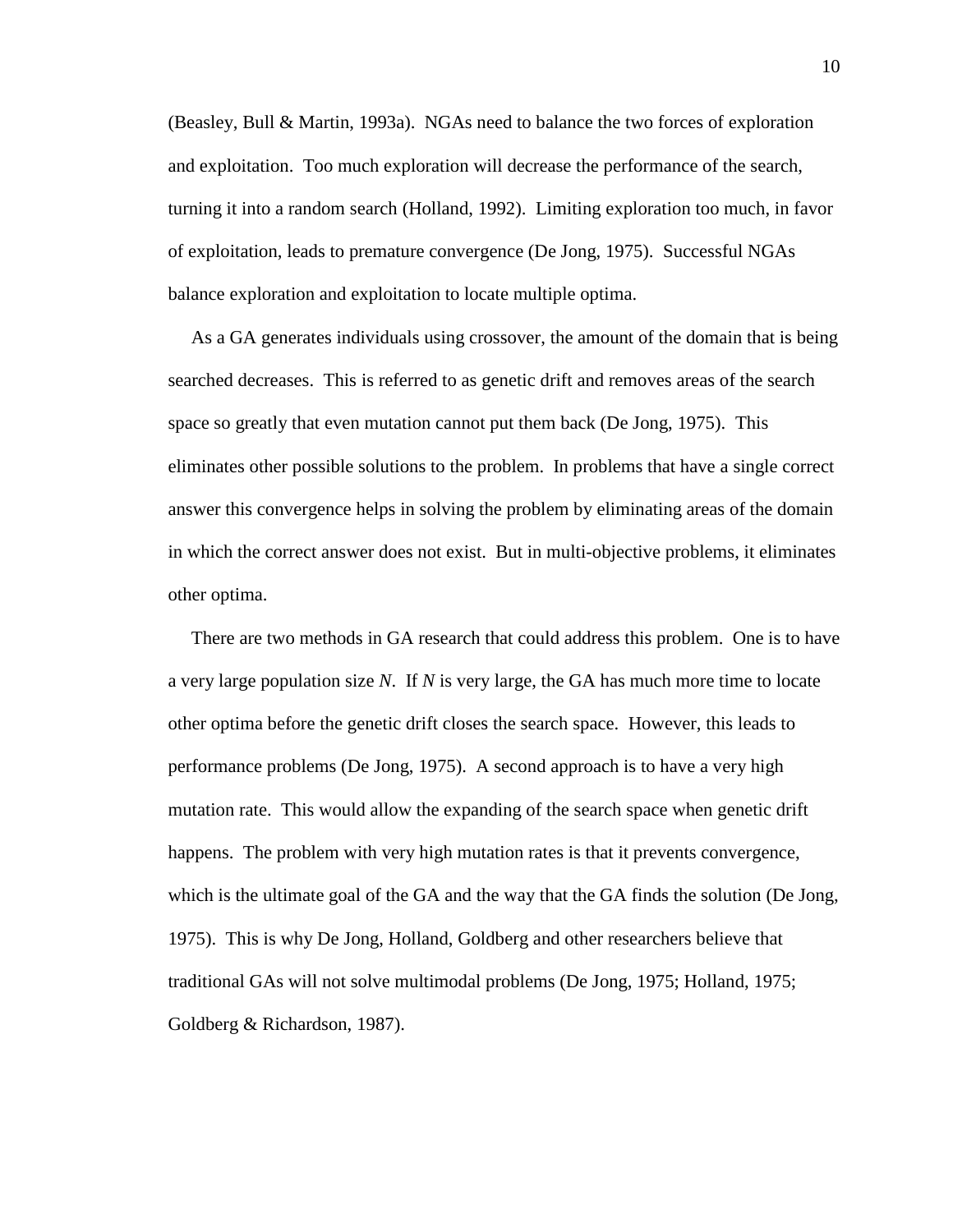#### *Optimum Preservation*

 The second barrier to this research was optimum preservation. This barrier can be thought of in two parts. The first part is optimum location, identifying the areas of the domain worth preserving. Because the domain has not fully been searched when optimum location is applied, this is difficult for the NGAs. The second part is how to preserve or conserve these areas. Because of crossover and mutation, there is little guarantee that these areas of interest will be represented in the next generation. Optimum preservation is essential in NGAs.

 Optimum location attempts to identify individuals within a population that can eventually lead to an optimum (De Jong, 1975). These individuals are normally individuals at, or close to, an optimum. Selection in traditional GAs focuses on the fittest members. But in multimodal optimization problems, it is possible that less fit members are also tracking a local optimum. A single generation of a population represents a very small part of the domain. Locating these individuals makes optimum location challenging.

 Optimum preservation is used to ensure that the optima located are not eliminated in the population through convergence. Convergence pressures of GAs can eliminate optimum after they are discovered. The method to ensure that an optimum is preserved can be direct or subtle (Li et al., 2002). There are direct approaches like promoting an individual of interest into the next generation. More subtle approaches can be to adjust the individual's fitness to increase its chances of being selected for crossover. Regardless of the method, these located optimum need to be preserved into the next generation.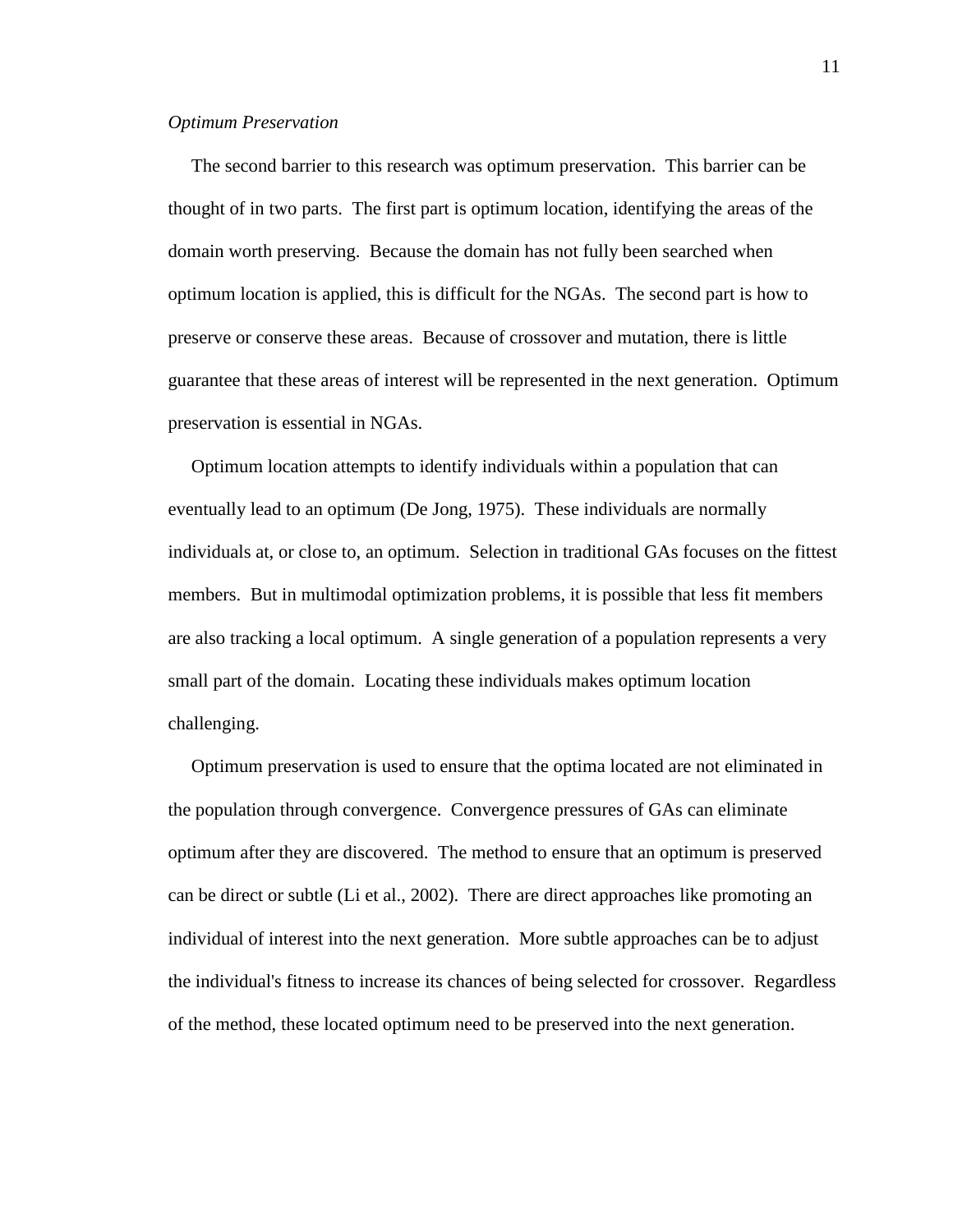Optimum preservation is a barrier that every successful NGA needs to overcome. Some part of the algorithm needs to identify interesting individuals in the population and allow their representation in future generations (Li et al., 2002). There are a variety of methods that can be employed for optimum preservation. These methods will be described in the literature review of Chapter 2.

#### **Definition of Terms**

 This dissertation uses a variety of terms. Many terms are generally known in the GA field. The following list of terms should provide an overview of terms used in this dissertation.

 *Baldwin Effect*: The Baldwin Effect is a biological theory that the fitness of an individual can be changed by environmental factors (Baldwin, 1896).

 *Cluster*: A cluster is a set of items that share something in common. Within a cluster items should have commonality and items in different clusters should have differences (Sheikh, Raghuwanshi & Jaiswal, 2008).

 *Convergence*: Convergence is a process in which new generations of a population have decreased genetic diversity. This typically occurs around an optimum.

 *Crossover*: Crossover is a genetic operation that takes two individuals of a population and by interchanging genes between the two individuals creates two new individuals.

 *Evolutionary Algorithms*: Evolutionary algorithms are a classification of algorithms based upon natural evolution. There are four subclasses of evolutionary algorithms: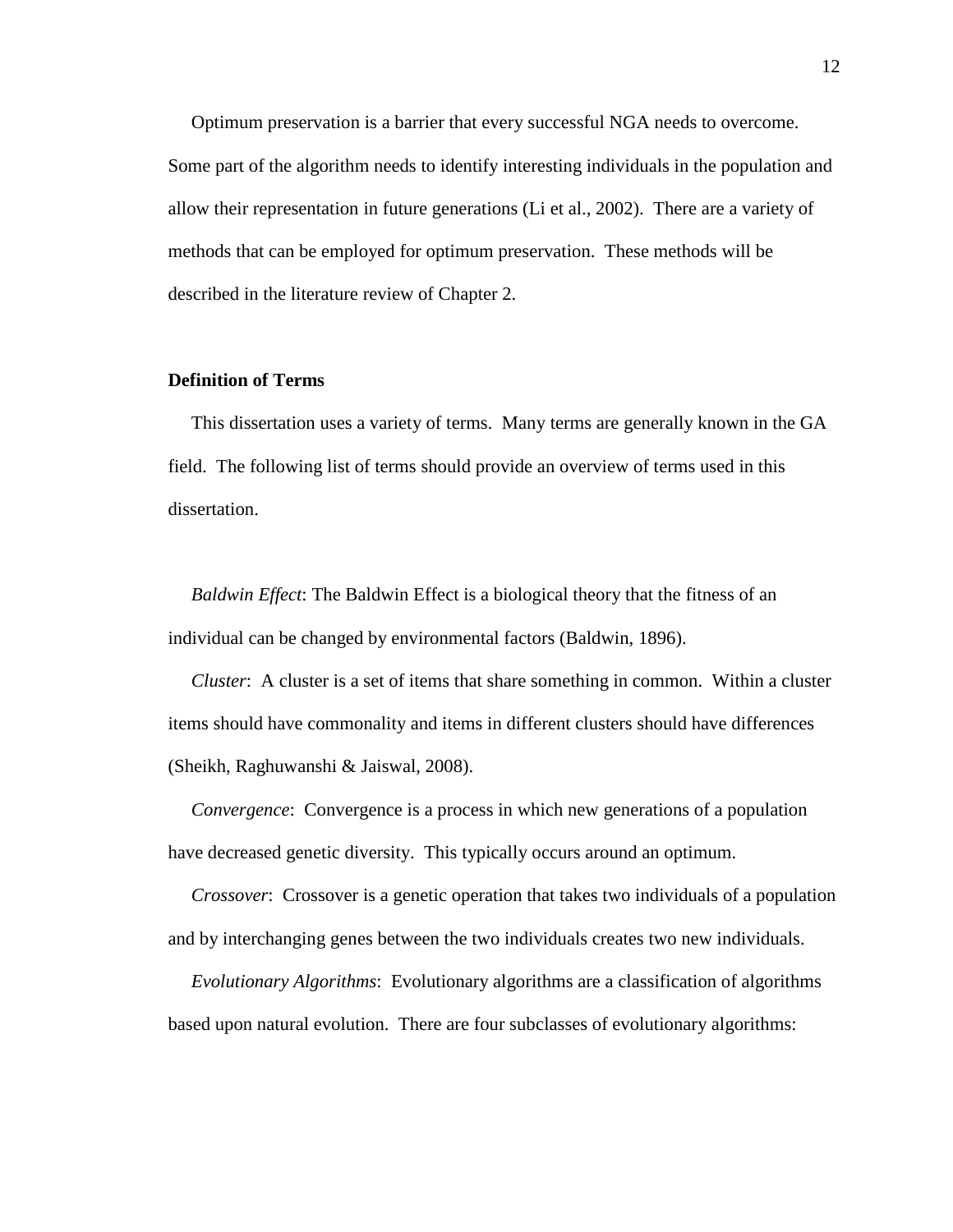Evolutionary Programming, Evolutionary Strategies, Genetic Algorithms and Genetic Programming (Dianati, Song & Treiber, 2002).

 *Fitness*: Fitness is a measurement assigned to an individual of a population that relates to how well the individual copes with environmental pressure (De Jong, 1975).

*Genetic Algorithm*: A Genetic Algorithm is a specific type of search method that was developed by Bremermann (1958). The algorithm models the domain as a series of gene values. An initial generation of the population is created, normally randomly, of different combinations of these gene values. Genetic operations are applied to the generation to create a new generation. Over time the population converges to the optimum of the domain.

*Genetic Drift*: Genetic Drift is the change in probability or frequency that a certain gene value appears in a population (De Jong, 1975). As populations evolve certain gene values become more prevalent.

*Inversion*: Inversion is a genetic operation in which the ordering of the genes change (Holland, 1975).

 *Mutation*: Mutation is a genetic operation in which a gene value is randomly changed based upon the mutation rate.

 *Niche Genetic Algorithm*: A Niche Genetic Algorithm is a specific type of Genetic Algorithm that promotes genetic diversity (Mahfoud, 1995).

 *Pareto Front*: The Pareto Front is the set of non-dominant optimal values for a multiobjective optimization problem (Alba, Dorronsoro, Luna, Nebro & Bouvry, 2005).

 *Particle Swarm Optimization*: Particle Swarm Optimization is a specific search technique that simulates swarm intelligence.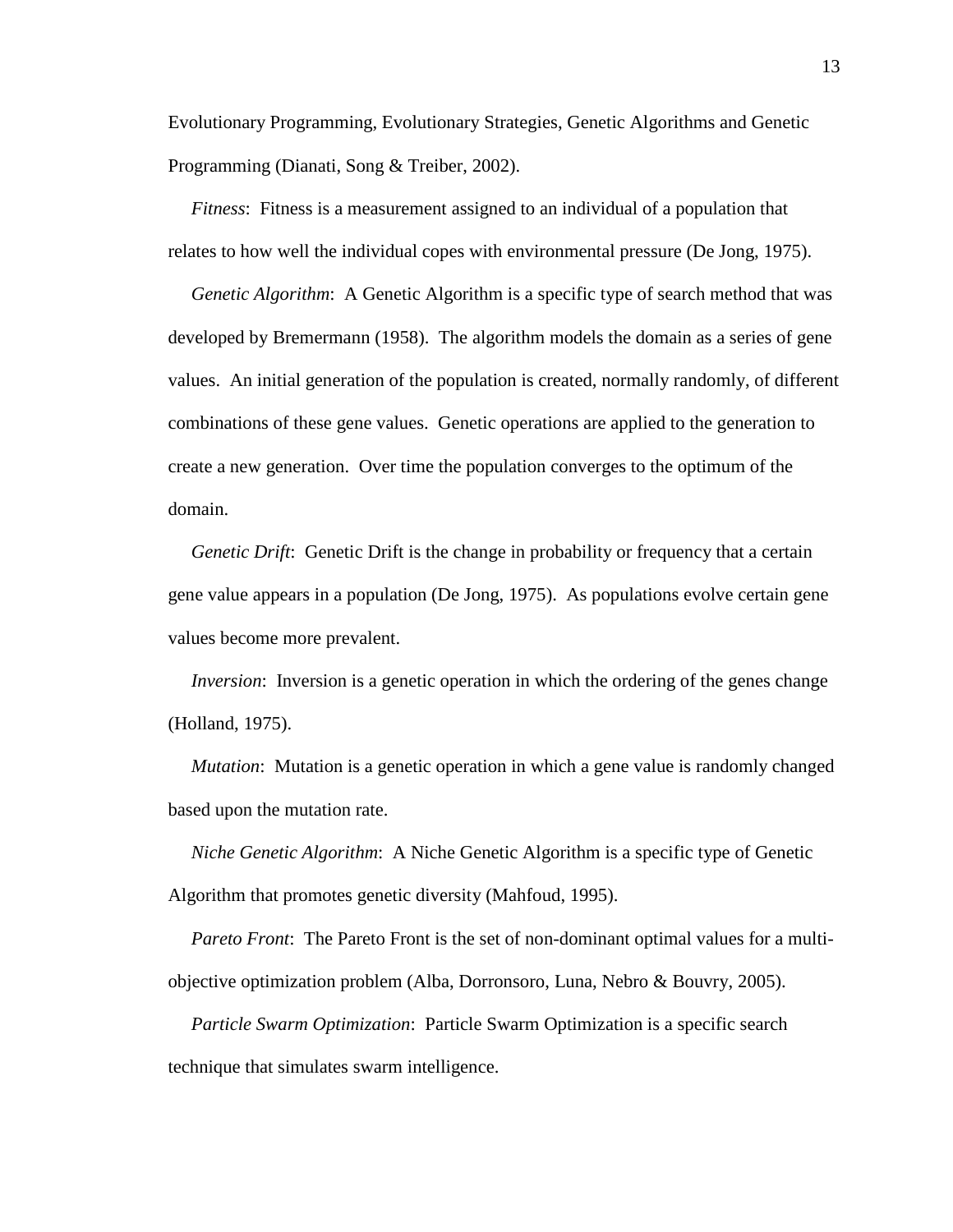*Premature Convergence*: Premature convergence is when a Genetic Algorithm converges at such a rate that optima are removed from the search space (De Jong, 1975).

 *Seed*: A Seed is a dominant individual within a certain area of the domain in a population (Li et al., 2002).

 *Selection*: Selection is a process of selecting individuals of a population to reproduce.

 *Species*: The term species has different definitions in NGA research. In this research the Li et al. (2002) definition will be used. Species are individuals within a population, whose distance is less than some, pre-define parameter (Li et al., 2002).

This section contains definitions of terms used in this dissertation.

#### **Summary**

 This research had a few specific goals. The research produced a new NGA framework. This framework allows for the creation of multiple variations of the NGA algorithm. The problem that the new NGA addresses is functional optimization for continuous functions. Within this area, the goal is to solve for functions that have arbitrarily close optima. These types of functions are especially difficult for NGAs. A secondary goal was for the algorithm to solve other types of optimization problems equally well as other NGAs. The new NGA framework was developed to accomplish these goals.

 The approach that was taken created a new NGA framework that applies existing techniques to NGA research. The NGA uses multiple passes in an effort to locate some optima and uses those optima in locating the other ones. The algorithm varies the radius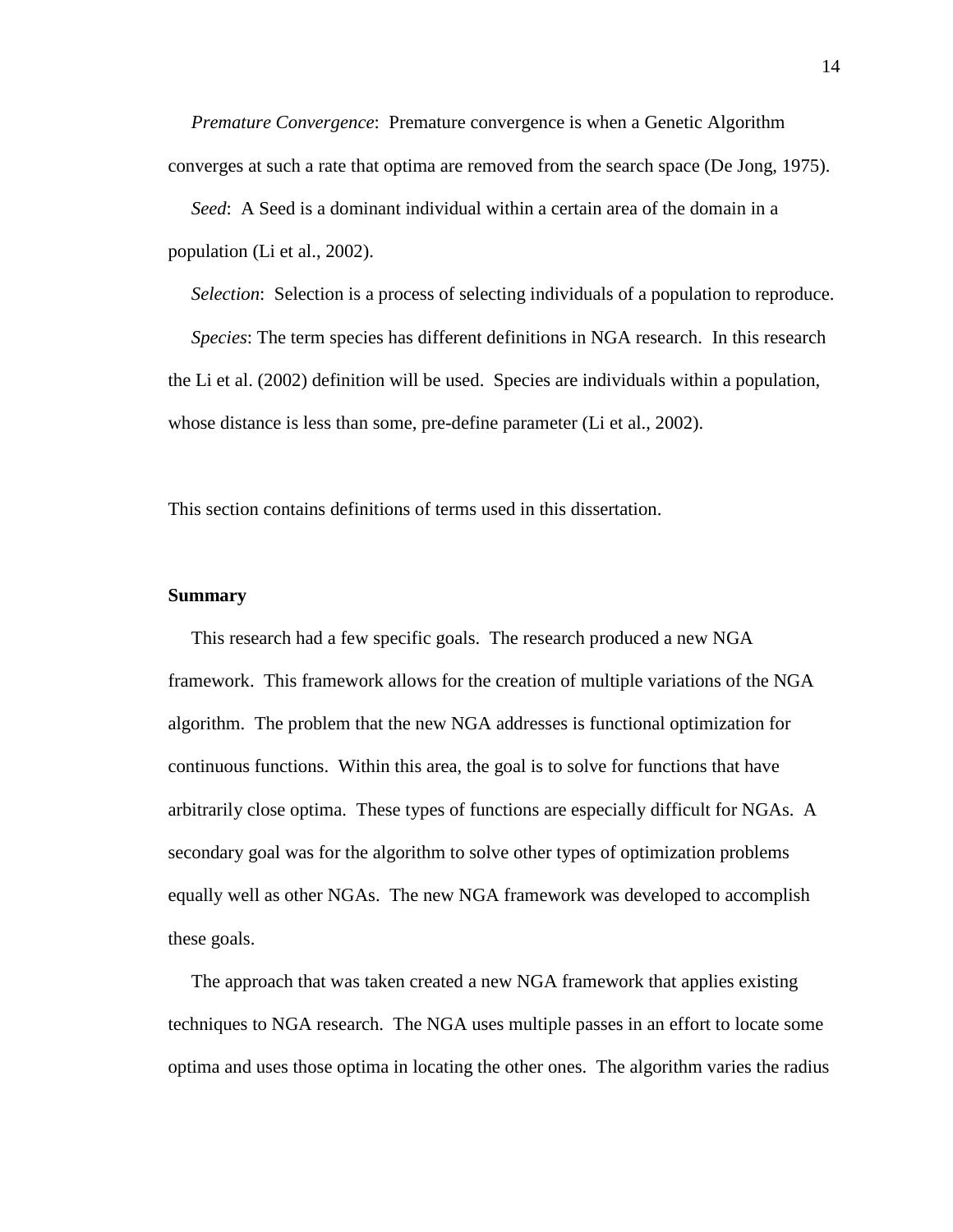used in determining seeds. A tabu list is used to store located optima and seeds, so these areas of the domain are not revisited.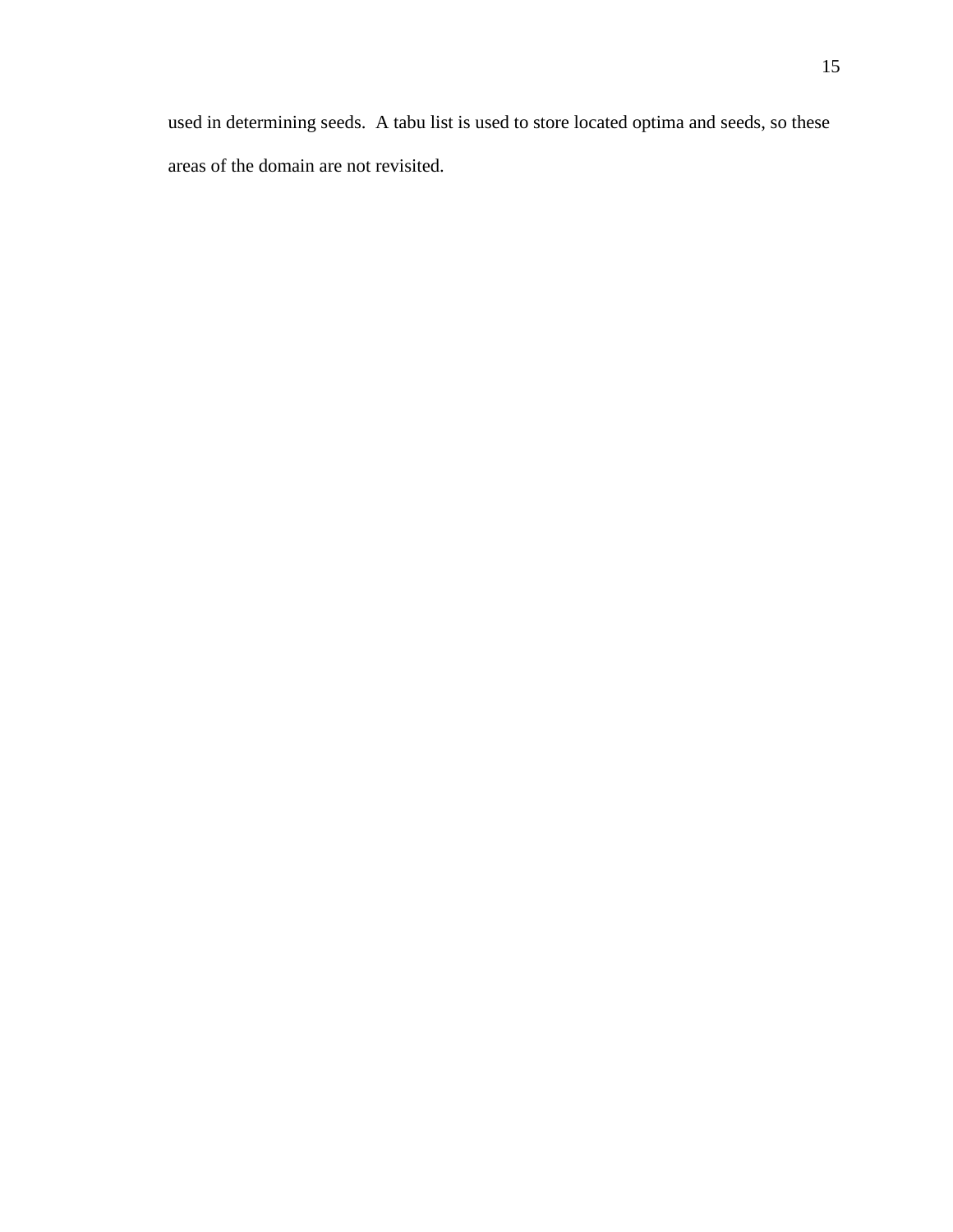### **Chapter 2**

# **Review of the Literature**

 This literature review covers the history and current state of NGA research. It is organized into five sections. The first section describes research that is relevant to this research, but that is not an NGA. NGA research is organized in the next three sections. There are sharing methods, crowding methods and a section for methods that do not fall into either of these groups. Finally, there is a summary section.

#### **Relevant Research Other than NGAs**

 The framework presented in this paper leverages many other concepts in existing NGA research. However, some concepts of the framework come from other research areas. This section provides a literature review of other research that was influential in developing this framework.

#### *Tabu Search*

 The new algorithm presented in this paper uses aspects of the tabu search. A tabu search is an optimization technique used to avoid local optima (Glover, 1989; Glover, 1990a). It has been used to solve several optimization problems (Glover, 1990b; Hansen, 1997). The tabu search has an associated memory structure that is used to store previous moves in the optimization process. This list is used to prevent the algorithm from returning to previously obtained optima.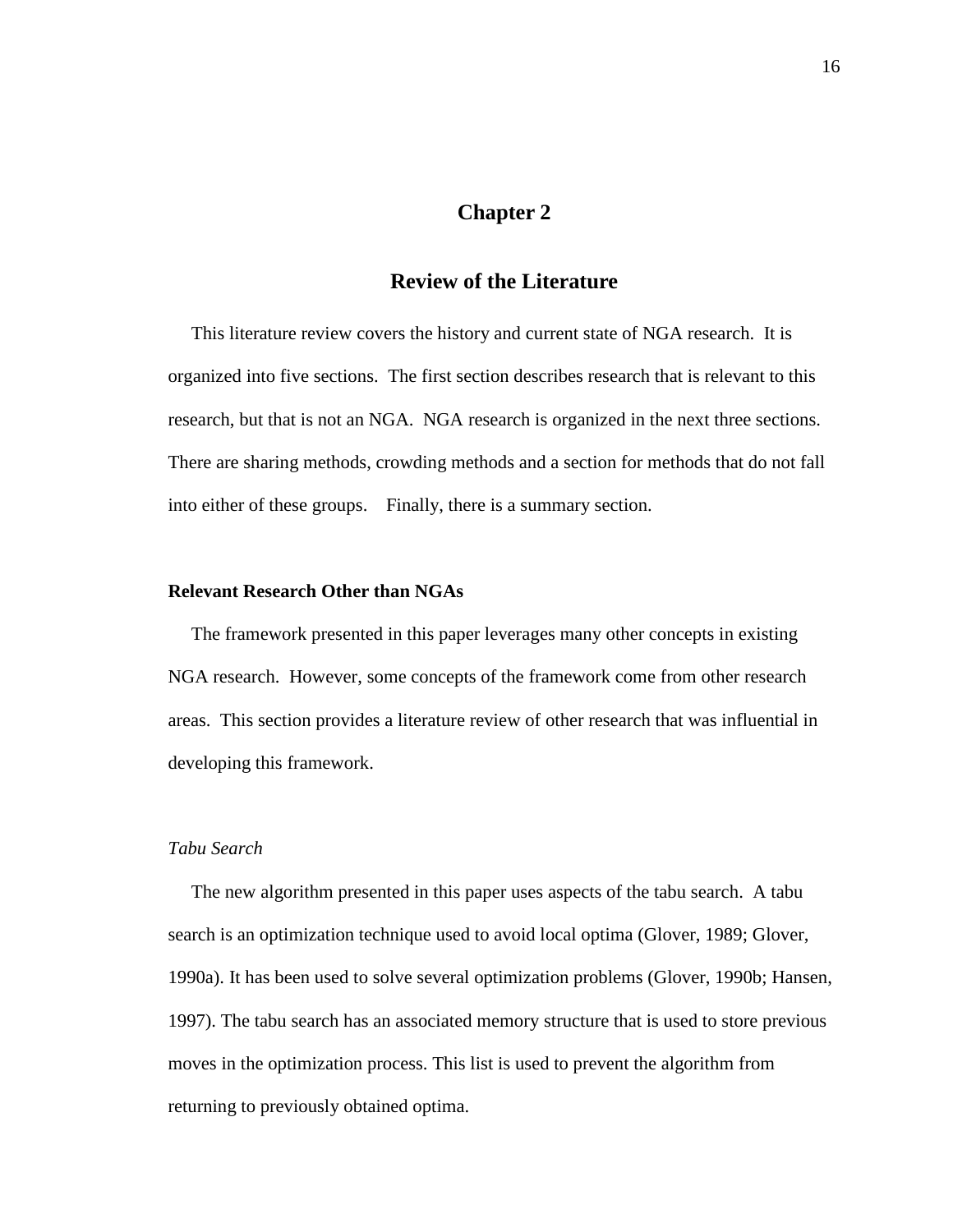A tabu search begins with a possible solution to the optimization problem. Each iteration of the algorithm will apply an operation that will move from one solution state to a new one. Table 1 shows the part of the tabu search algorithm that determines if a move should be made.

| <b>Line Number</b> | Pseudocode                                     |
|--------------------|------------------------------------------------|
|                    | Select a move                                  |
|                    | If the move is on the tabu list then           |
| 3                  | If the move satisfies the aspiration condition |
|                    | Make the move                                  |
|                    | Else                                           |
| 6                  | Select another move                            |
|                    | Else                                           |
|                    | Make the move                                  |

The operation is added to the tabu list. Future iterations of the algorithm prevent the operation from being applied, unless an aspiration condition is met. The aspiration condition determines if the move is superior to the current solution. By using the tabu list, the tabu search avoids local optima and locates the optimal solution to the problem.

 The tabu search uses a short-term memory structure to track previous moves (Glover, 1990b). This memory structure is used to prevent the algorithm from revisiting previously visited states. The tabu list can be finite or infinite in length. A finite tabu list only stores a certain number of previous moves. When the list is full the oldest move will be removed when a new move is added. The algorithm prevents these moves from being made in the future. If the tabu list is finite, then the move can only be made after the previous move is purged from the tabu list. The tabu list encourages exploration.

 The aspiration condition is used in a tabu search to override the tabu list (Glover, 1990b). If a move is on the tabu list, it is normally prohibited. But before the potential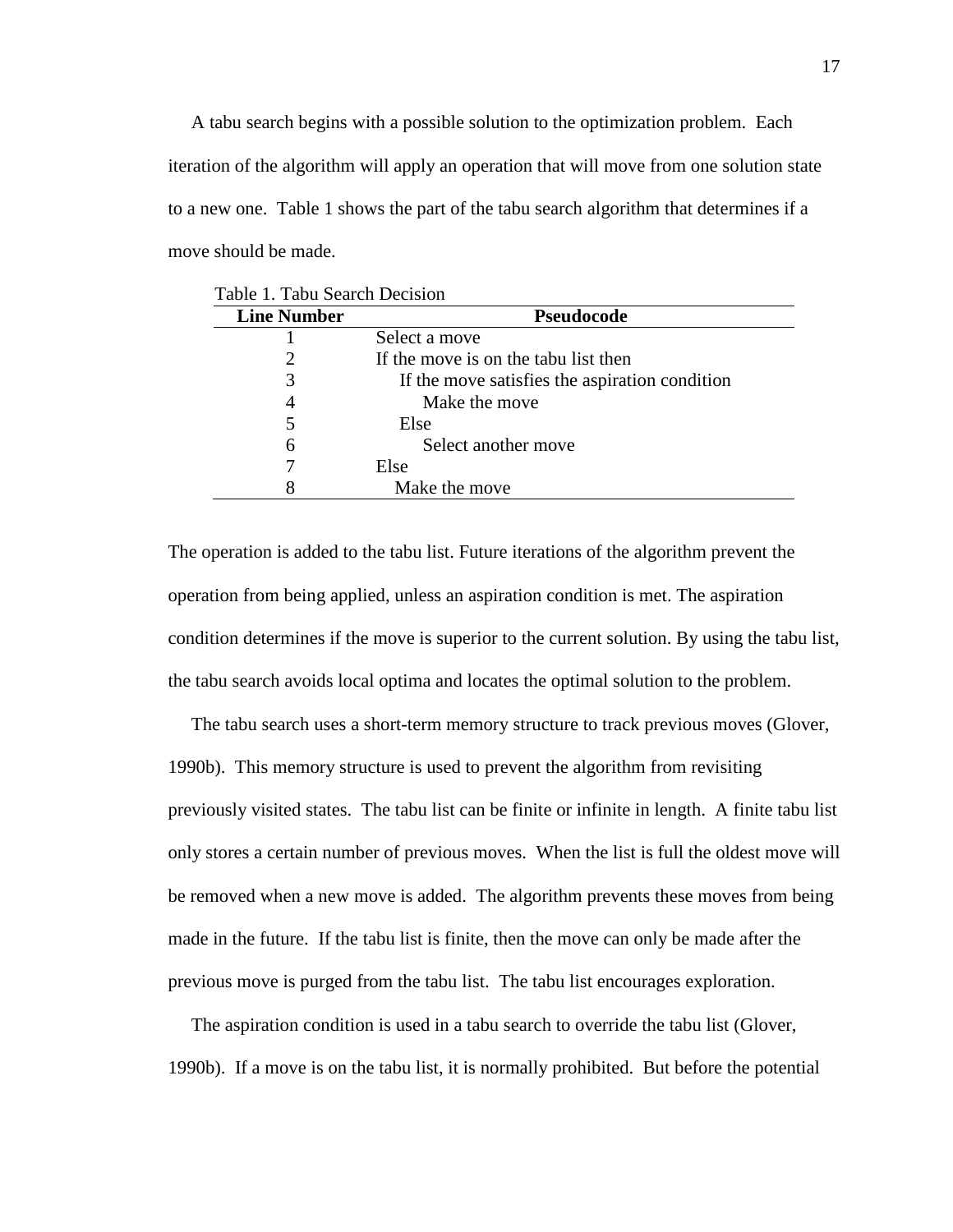move is eliminated, it is compared to an aspiration condition. If the move meets the aspiration condition, the move is performed. This allows superior moves from being eliminated because they are tabu.

 The tabu search is a useful search technique. Previous research has shown that combining the tabu search with evolutionary algorithms can increase its accuracy. Tabu searches have been combined with GAs (McLoughlin & Cedeno, 2005; Ting & Ko, 2008; Tsai, et al., 2009). They have also been combined with Evolutionary Programming algorithms (Rajan & Mohan, 2004). The tabu search can provide valuable insight into solving multimodal optimization problems.

#### **Fitness Sharing Methods**

 A common approach to solving multimodal optimization problems is through fitness sharing. While methods for fitness sharing vary, they all alter the fitness function in some way to encourage genetic diversity. In multimodal functional optimization problems, fitness is normally directly related to the objective function. In Sharing Methods distance to other individuals is incorporated into the fitness function to encourage exploration. This prevents a single optimum from dominating the population. Some of the earliest approaches for NGA algorithms are sharing methods.

#### *Holland, J. H.*

 Holland (1975) provides a formal framework for GA research. While it does not provide a specific NGA algorithm, it does describe some of the earlier fitness sharing concepts. Holland describes a two-armed bandit to represent the problem that can be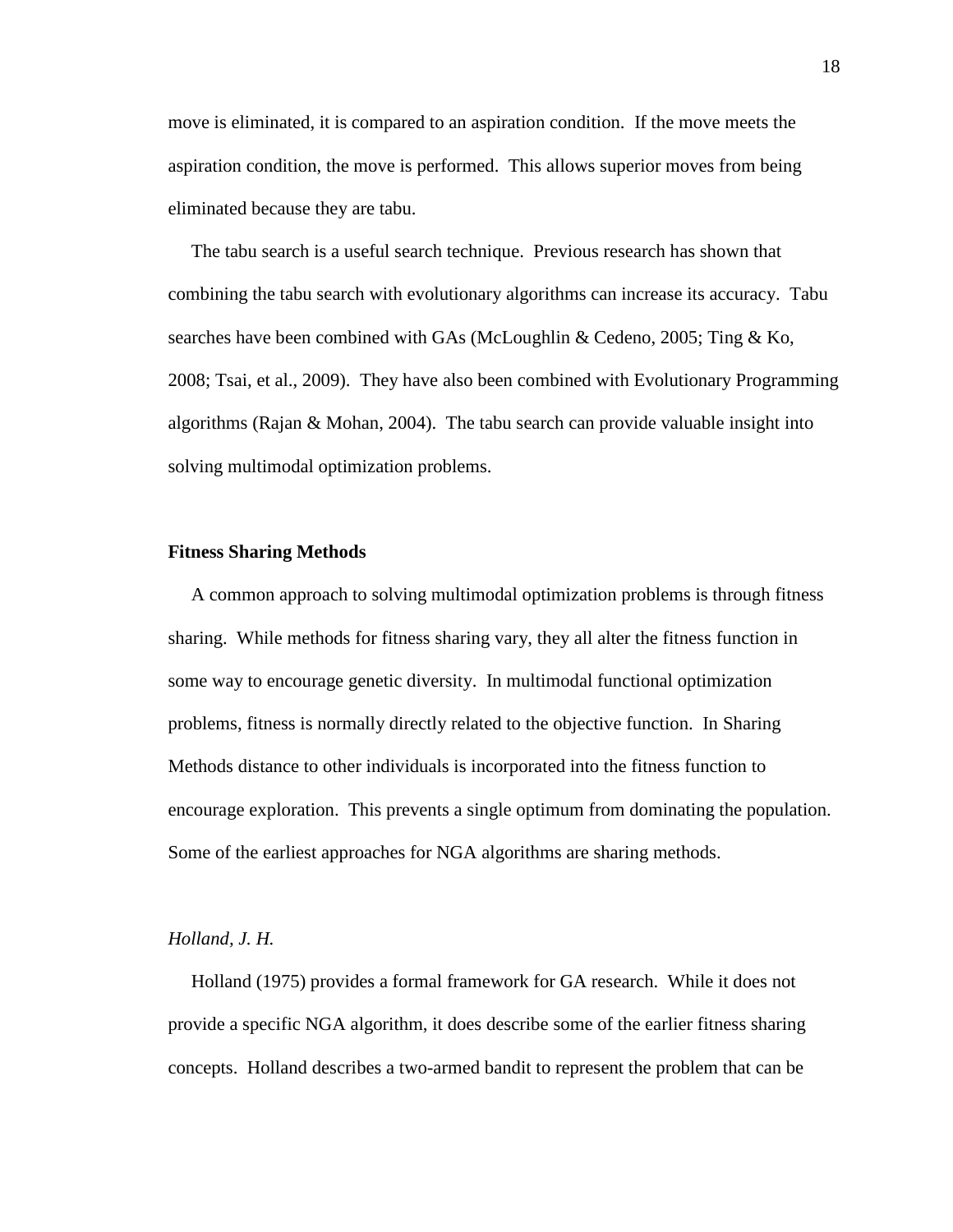solved by NGAs. A two-armed bandit is a slot machine that has two handles, instead of one. Each handle has a different payout. Players may elect to pull the left or right handle. Ideally, every player would select to pull the handle with the highest payout, but there is a catch. For a given turn all of the players that select a given handle must share the payout. With this new rule the problem is not obvious which handle the players should select. Each handle is a niche and by dividing the payout, or fitness, between all individuals within a niche allows the GA to solve the problem. By defining the fitness function in such a way as to reflect other individuals in the niche, allows a traditional GA to solve for multimodal optimization problems. This is some of the earliest research in fitness sharing.

#### *Goldberg and Richardson*

 Another seminal work in NGA is Goldberg and Richardson (1987). This NGA introduces a sharing function. In traditional GAs fitness functions determine the probability a member of a population will reproduce. In a multimodal problem once a traditional GA discovers a niche, it converges on it, ignoring other possible niches. A sharing function is used to reduce this convergence by using the shared fitness to determine the probability that a member will reproduce. Shared fitness penalizes individuals that are close to other individuals in the population and rewards isolated individuals. This allows the NGA to locate other niches.

 In the Goldberg and Richardson (1987) method the algorithm is the same as a traditional GA, except for determining the fitness function. The algorithm uses a *shared fitness function* that accepts the distance between two members as an input parameter.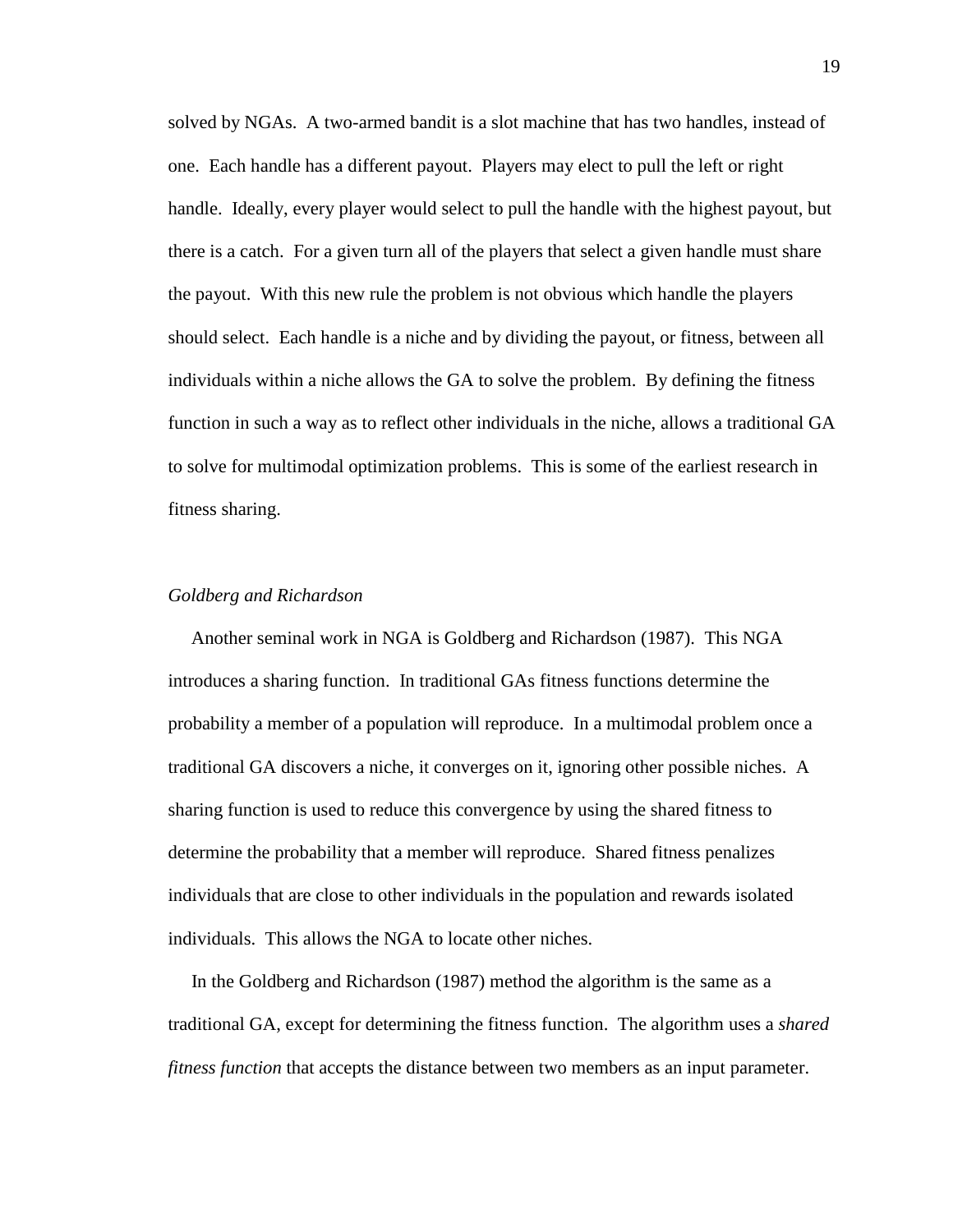These functions must conform to three properties. The function's output must be between zero and one. When the distance is zero, the output must be one. When the distance approaches infinity, the output must be zero. When shared fitness is computed for individual *p*, a *niche count* is calculated by summing the sharing function of all the other members of the population with respect to *p*. The shared fitness is the individual's raw fitness divided by the niche count.

 While the Goldberg and Richardson (1987) fitness sharing algorithm can take many forms, their research presents an example of the algorithm. The example attempts to locate the five local optima of the function  $f(x) = \sin^6 (5.1 \pi x + 0.5)$ , where *x* is between 0 and 1. The shared fitness function selected was the power law function, which is shown below.

$$
\text{sh}(d) = \begin{cases} \n\frac{1}{6} & \text{if } d < \sigma_{\text{share}} \\ \n= 0 & \text{otherwise} \n\end{cases}
$$

The parameters  $\sigma_{\text{share}}$  and  $\alpha$  are set to 0.1 and 1 respectively. The niche count,  $m_i$ , for individual *i* is represented by the following function.

$$
m_i = \sum_{j=1}^N sh(d(x_i, x_j))
$$

In the niche count  $x_i$  is individual *i* and  $x_j$  spans all individuals in the population *N*. The shared fitness of an individual is simply  $f_i' = f_i / m_i$ , where  $f_i'$  is the shared fitness,  $f_i$  is the raw fitness and  $m_i$  is the niche count. The research results showed that traditional GAs only found one optima of the function. The sharing fitness algorithm found all five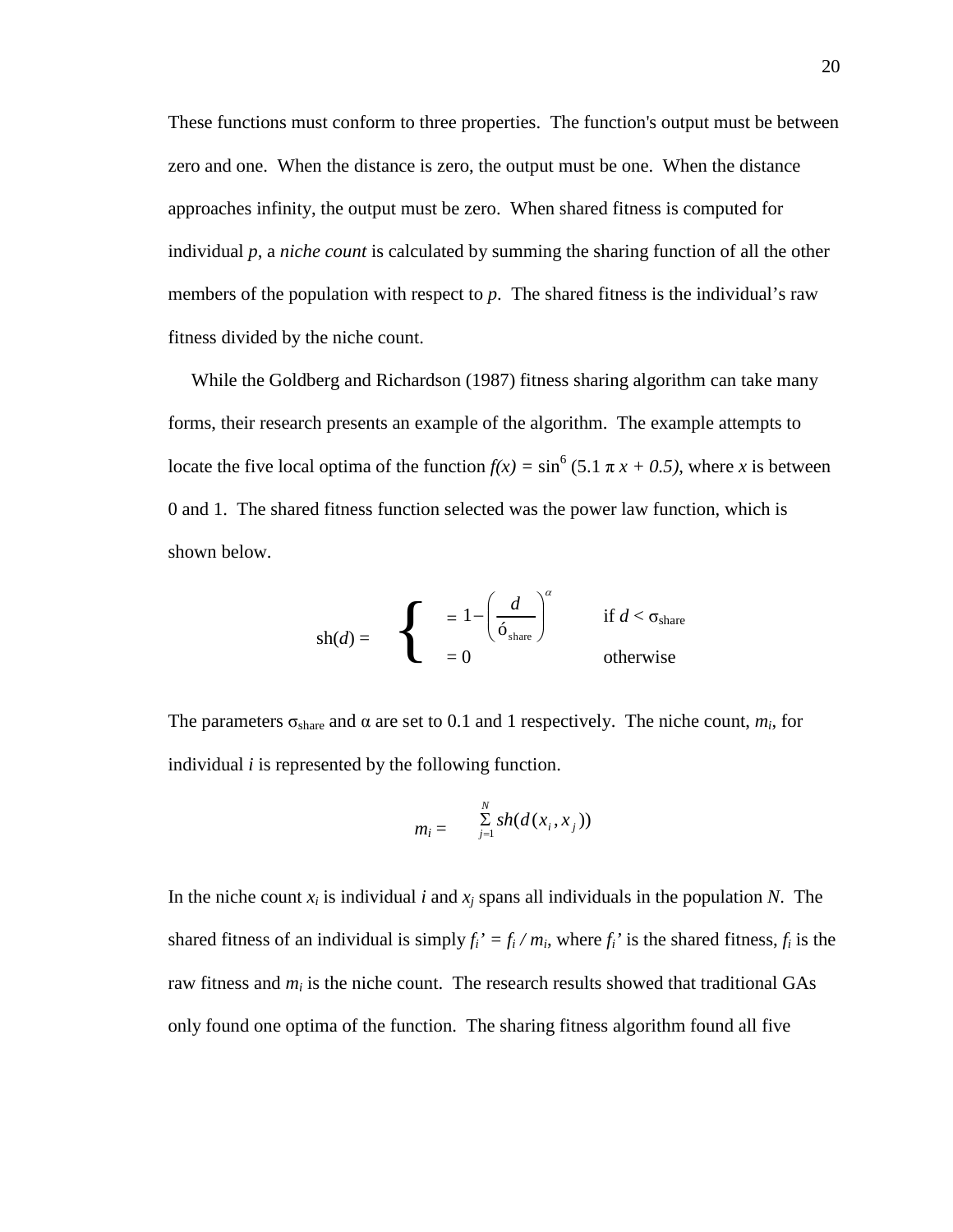optima and had an equal number of individuals at each optimum (Goldberg  $\&$ Richardson, 1987).

#### *Sequential Niche Technique*

 The Sequential Niche Technique (SNT) is a search technique that can be applied to a GA (Beasley, Bull & Martin, 1993b). It attempts to locate one optimum at a time. Once an optimum is located the technique adjusts the search algorithm to locate another optimum. The technique is successful because it reduces the search problem into locating a single optimum.

 When applying SNT to a GA, the traditional steps of a GA are used. The fitness function, which typically is the objective function, is modified. This modified fitness function is used in the algorithm. After the algorithm runs, the best individual is recorded on a list. The modified fitness function is changed by adding a *derating function* for the fittest individual that was located. The *derating function* can take many forms, but its affect is to decrease the fitness around the located individual. This excludes this area of the domain as a place for likely optima. Future runs of the GA seek out other optima. SNT also has a *solution threshold*. If the fittest individual after each run is more fit than the *solution threshold*, it is considered an optimum. The algorithm for SNT is shown in Table 2.

 SNT allows search algorithms to use previous knowledge about the problem to simplify it. This approach is attributed to other functional optimization research (Ackley, 1987). It is a useful technique that allows search algorithms to take complex problems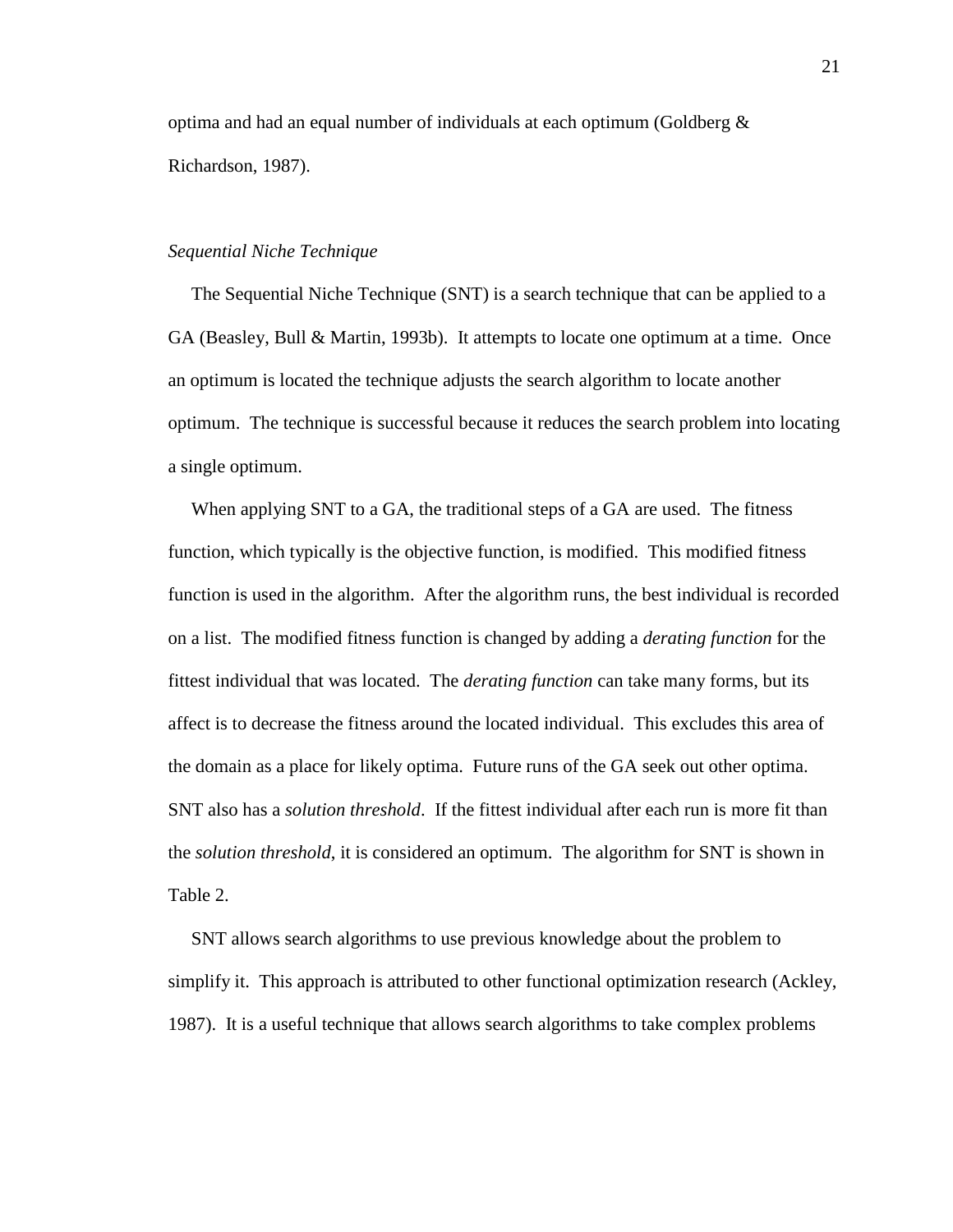like multimodal functional optimization and break them into a series of much simpler

problems of single functional optimization.

| Table 2. Sequential Niche Technique Algorithm |                                                                 |  |
|-----------------------------------------------|-----------------------------------------------------------------|--|
| Line                                          | <b>Pseudocode</b>                                               |  |
| <b>Number</b>                                 |                                                                 |  |
|                                               | Assign <i>modified fitness function</i> to objective function   |  |
| 2                                             | While not termination condition                                 |  |
| 3                                             | Run traditional GA using <i>modified fitness function</i>       |  |
| 4                                             | After GA runs record the optimum that it finds                  |  |
| 5                                             | Depress optimum area in the <i>modified fitness function</i>    |  |
| 6                                             | If optimum in step 4 is larger than <i>solution threshold</i> , |  |
|                                               | display it as a solution                                        |  |
|                                               | End loop                                                        |  |
|                                               |                                                                 |  |

Table 2. Sequential Niche Technique Algorithm

#### *Bernier's BDM and BPM*

 The Bernier (1996) method uses a Minimum Spanning Tree (MST) for fitness sharing. It is used in each iteration of the NGA to adjust the fitness of individuals. There are two algorithms for the method: Biggest Different Method (BDM) and Biggest Proportion Method (BPM). BDM and BPM use Prim's MST algorithm although any MST algorithm might be used.

 The Prim's MST algorithm is used to determine a tree, *T*, with minimum total weight from a graph, *G*. Graphs have vertices, *V*, and edges, *E*, that connect two vertices. Every edge has an associated weight, *W*. Because an edge connects two vertices, we can represent it as  $(u, v)$  where  $u$  and  $v$  are vertices. Prim's algorithm begins by randomly selecting a vertex for the tree  $T$ . Then it computes the weight from every vertex in  $T$  to every vertex not in *T* and selects the one with the minimum weight. The selected vertex and associated edge are added to *T*. Prim grows the minimum tree, starting with a single vertex, into a MST.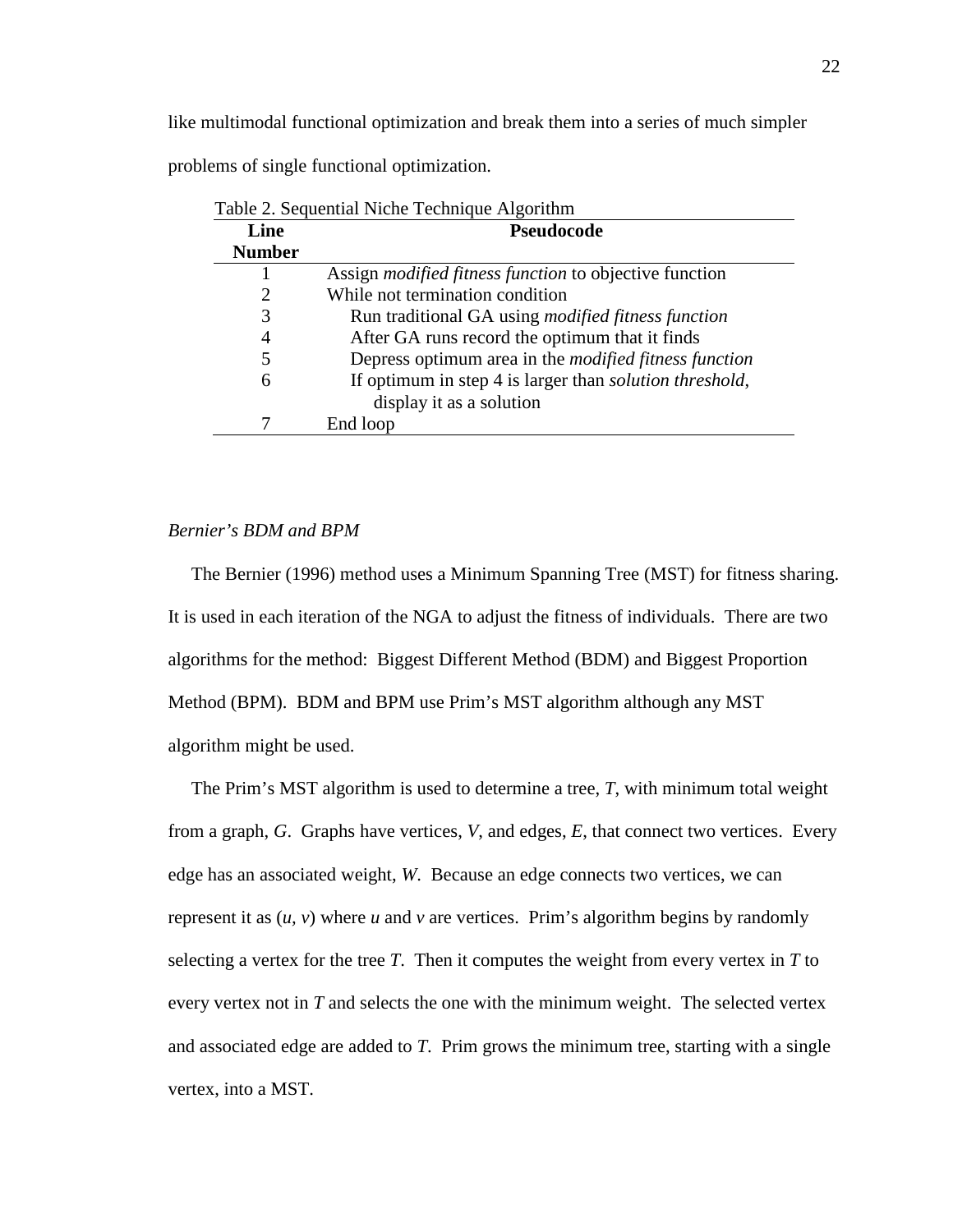Bernier adapts MST to GAs. Individuals are represented by vertices. The weight of the edge between two individuals is defined as their Euclidean distance. Bernier's hypothesis is that by removing some number of the largest edges of the MST, what is left will be trees around each niche. Bernier offers two methods to determine what edges should be removed. The BDM looks at the longest 15% of the edges in the MST. It sorts these edges in descending order according to their weight,  $w(e_1)$ ,  $w(e_2)$  ...  $w(e_n)$ . The algorithm computes the weight difference between consecutive edges, so  $\Delta_l = w(e_l) - w(e_l)$ *w*(*e*<sub>2</sub>), ∆<sub>2</sub> = *w*(*e*<sub>2</sub>) – *w*(*e*<sub>3</sub>), *...* ∆<sub>(*n-1*)</sub> = *w*(*e*<sub>(*n-1*)</sub>) – *w*(*e*<sub>*n*</sub>). Finally the algorithm locates the largest  $\Delta$ ,  $\Delta$ <sub>*x*</sub>. All of the edges, w(*e<sub>1</sub>*) through w(*e<sub>x</sub>*) are removed leaving *x* + *I* trees. Each tree corresponds to a niche. The BPM is very similar to the BDM. Instead of comparing differences between edges, it compares proportions. The top 15% of edges are sorted in descending order. Proportions are computed by dividing consecutive edges,  $p_1 = w(e_1) / w(e_2)$ ,  $p_2 = w(e_2) / w(e_3)$ , ...  $p_{(n-1)} = w(e_{(n-1)}) / w(e_n)$ . The edges with the largest proportion are removed. BDM and BPM adjust the fitness of the individuals around niches using standard fitness sharing techniques.

 Results from Bernier's algorithm are very impressive. In six benchmark functions BDM and BPM located nearly 90% of the optima. A goal of this research was to develop a NGA that does not need parameters. What is unclear is how the MST parameter of 15% affects the final results. It would seem that if there were more optima than 15% of the number of individuals in the population, this algorithm would have difficulties. If there were more optima than 15% of the population, then some optima would not have their fitness adjusted through fitness sharing. Another case could be a situation where there were relatively few optima but a very large population size. Considering so many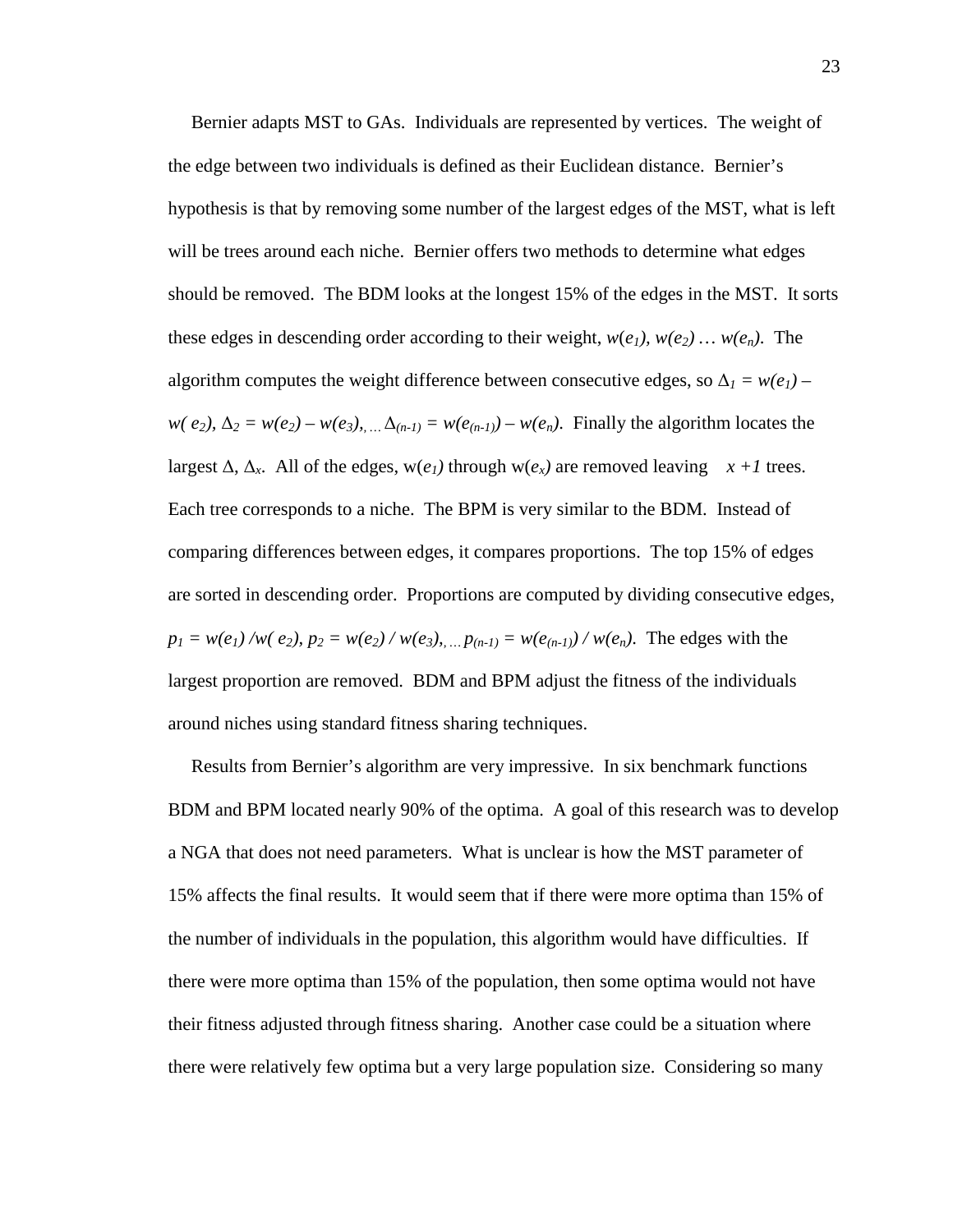edges could lead the algorithm into forming too many niches. Perhaps this percentage should be a parameter.

#### *Fitness Sharing Summary*

 This section describes many fitness sharing NGAs. Some very important concepts come out of fitness sharing methods. All of the algorithms use the idea of altering the fitness function to guide the direction that the next generation will take. SNT introduces a concept of locating a single optimum and then using the fitness function to exclude it in future generations. Fitness sharing is a useful technique to encourage exploration across the domain space.

#### **Crowding Methods**

 Crowding methods are another common approach to developing NGAs. Crowding methods replace members of one generation with members of a previous generation based upon their similarity. They promote genetically diverse individuals and encourage exploration across the domain space. A variety of crowding methods have been successful with multimodal functional optimization problems.

#### *Cavicchio*

 Cavicchio's (1970) research looks at selection schemes to solve multimodal optimization problems. This research is some of the earliest work in the NGA area. Cavicchio introduces a series of selection schemes. In Cavicchio's NGA a certain number of the fittest individuals are carried over into the next generation. The number of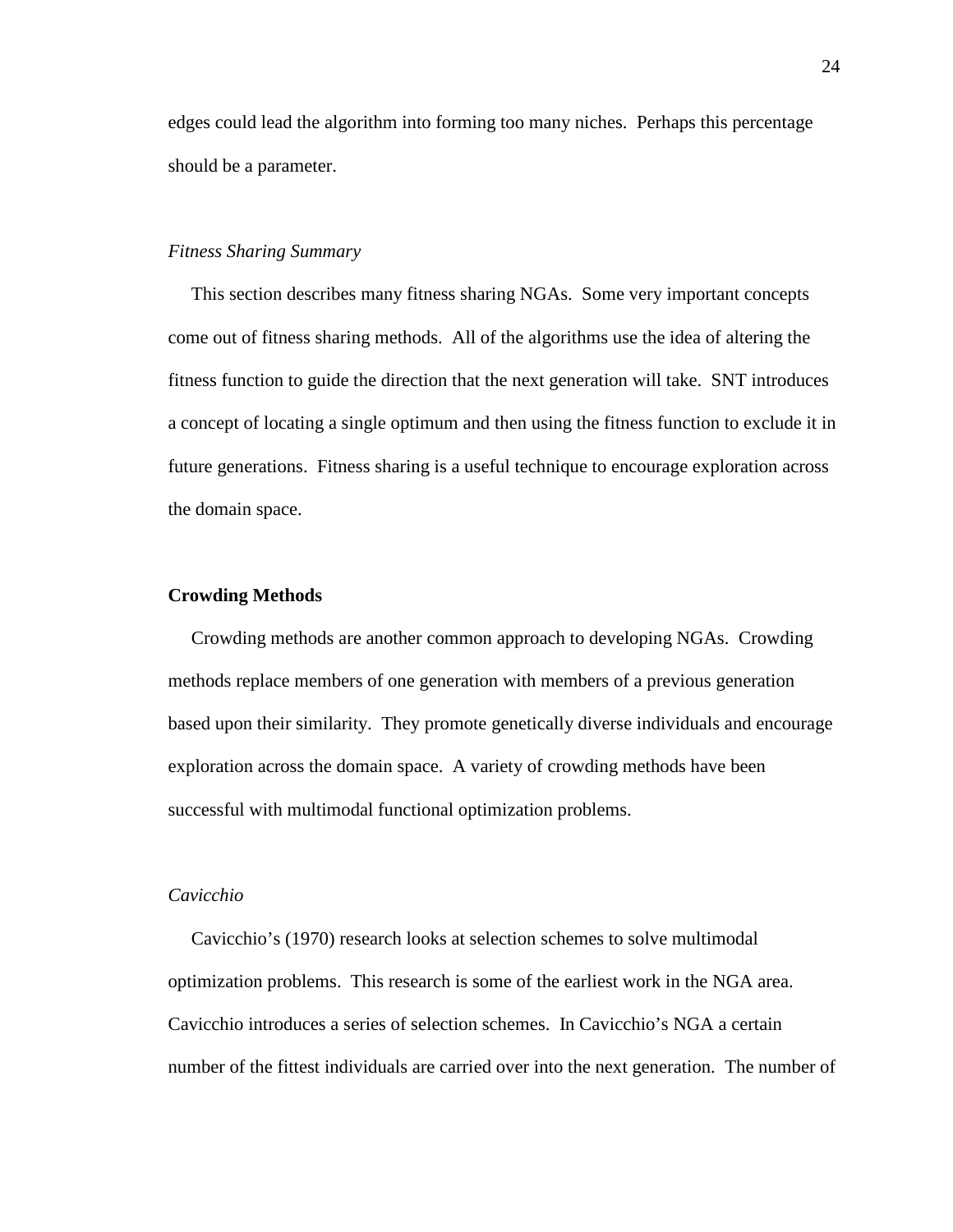individuals carried over into the next generation is a parameter of the algorithm.

Offspring also have to compete to be placed into the next generation.

 Cavicchio (1970) introduces three *Preselection Schemes*. The first scheme is based on an observation that many offspring are fit enough to be placed into the next generation, but not more fit then their parents. Allowing this seems to be counterproductive. So, the first scheme requires offspring to be more fit than both of their parents to be introduced into the next generation. The second scheme enhances the first scheme, but adds the requirement that the worst parent is to be removed from the population. The third scheme only requires an offspring to be more fit than one of its parents. Preselection is one of the earliest forms of NGAs.

 Because of hardware limitations of the 1970s, tests on Cavicchio's algorithm were limited to very few individuals. In many cases population sizes were between 10 and 20 individuals (Cavicchio, 1970). Little research has been published with benchmarks on Cavicchio's NGA since the original research. It is difficult to determine how this NGA would perform with more modern benchmarks.

#### *De Jong*

 Some of the earliest works to address the problem of GAs converging globally even on multimodal domains were from De Jong (1975) and Holland (1975). De Jong's Elitist Model R2 introduces the strategy of including the best members of one generation in the next generation. After each generation is created, its least fit members are replaced by an equal number of the fittest members of the previous generation. The Elitist Model R2 replaces only one member from the previous population, but this idea can be expanded to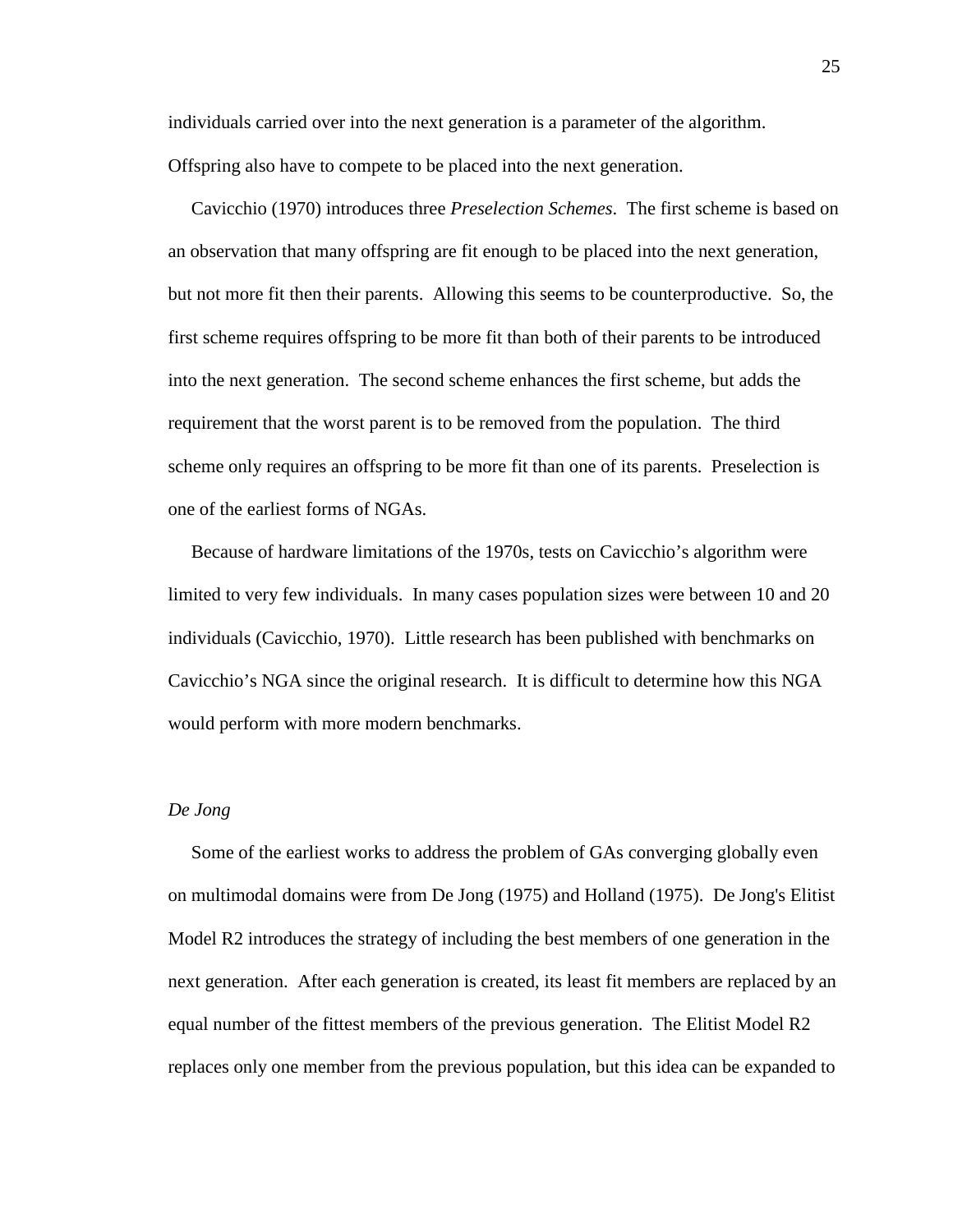some predetermined fixed number of individuals. This influence can be seen in later NGAs (Li et al., 2002).



 It is easy to see why an elitist strategy would work for domains that have equally fit optima. Consider the equation  $f(x) = 4(x - 0.5)^2$ , where  $0 \le x \le 1$  as shown in Figure 2. Here there are two optima of equal fitness. A traditional GA will converge to one optimum or the other, but not both. An elitist strategy would preserve individuals of both optima. If considering an equation like  $f(x) = 2.8(x - 0.6)^2$ , where  $0 \le x \le 1$ , elitist strategies seem less useful. This equation is shown in Figure 3. Here there are two local optima,  $x = 0$  and  $x = 1$ . However,  $x = 1$  is a local, but not global optimum.

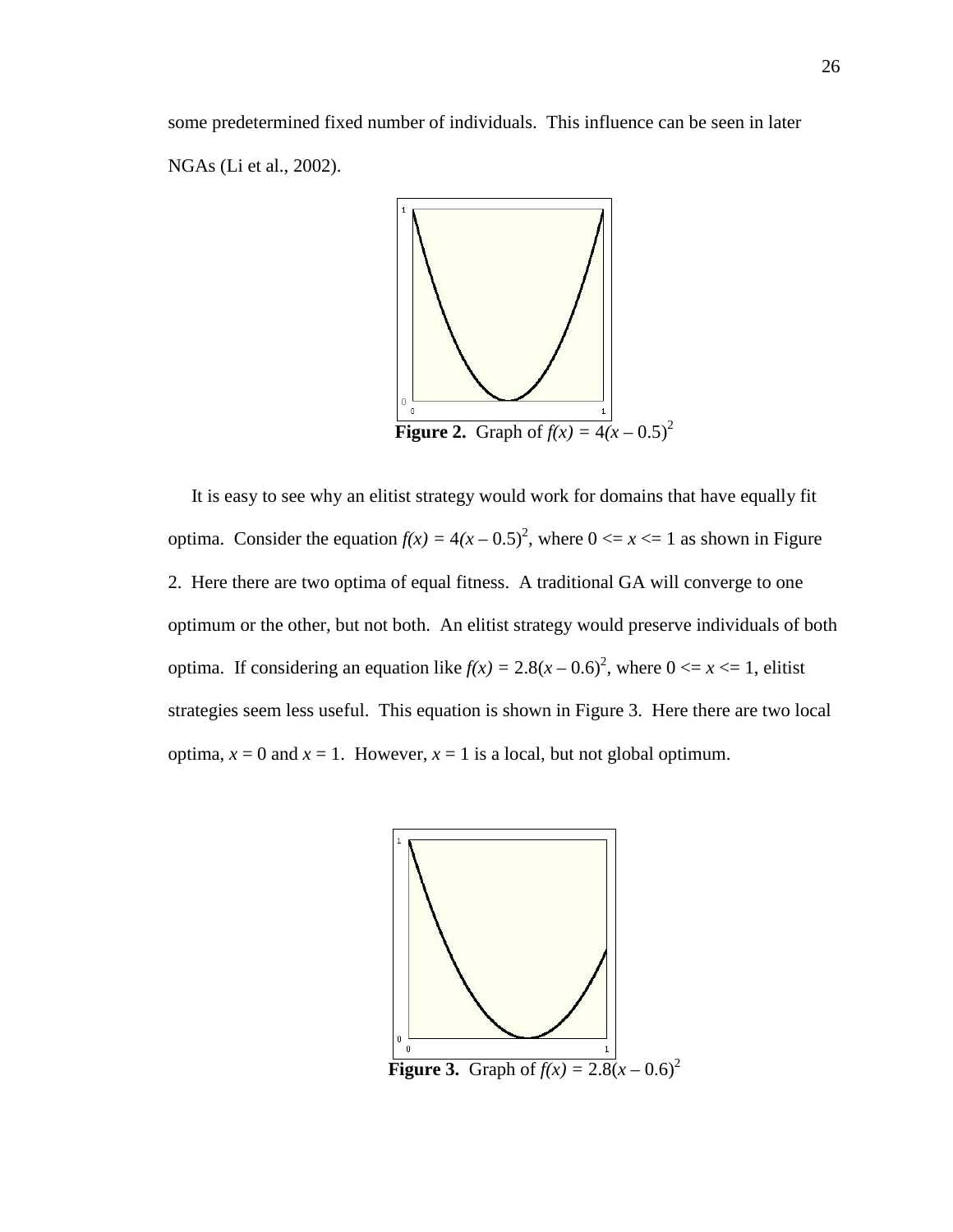An elitist strategy will probably not preserve individuals near the  $x = 1$  local optimum. These equations come from Goldberg and Richardson (1987).

 Another NGA method described by De Jong (1975) is the Crowding Factor Model R5. The Crowding Factor Model R5 simulates an environment in which parents and offspring live together. To keep the population size stable, the system allows certain parents to die. This is done in crowded areas of the domain. In this method populations overlap one another. The Crowding Factor R5 method uses two parameters. *Generation gap* is the proportion of a population that is produced each generation. In De Jong's example it was 0.1, which means that the NGA produces enough individuals to increase the population size by 10% each generation. The second parameter is the *crowding factor*. For each new member of the population, an old member must be removed. The crowding factor is the number of old members considered for removal for each new member. In De Jong's example it was three. This NGA will randomly evaluate three old members for each new member. Of the three old members the one that is genetically similar to the new member is removed.

### *Genetic Algorithm with Species*

 Genetic Algorithm with Species (GAS) extends the crowding method concept by defining species (Jelasity & Dombi, 1998). Species are groups of individuals that are tracking a common optimum. Like other crowding methods GAS only allows crossover with individuals within the same species. This algorithm allows the population size to expand and contract for each generation. It also introduces the concept of individuals dying off. Traditional GAs have a generation die when the next generation is created.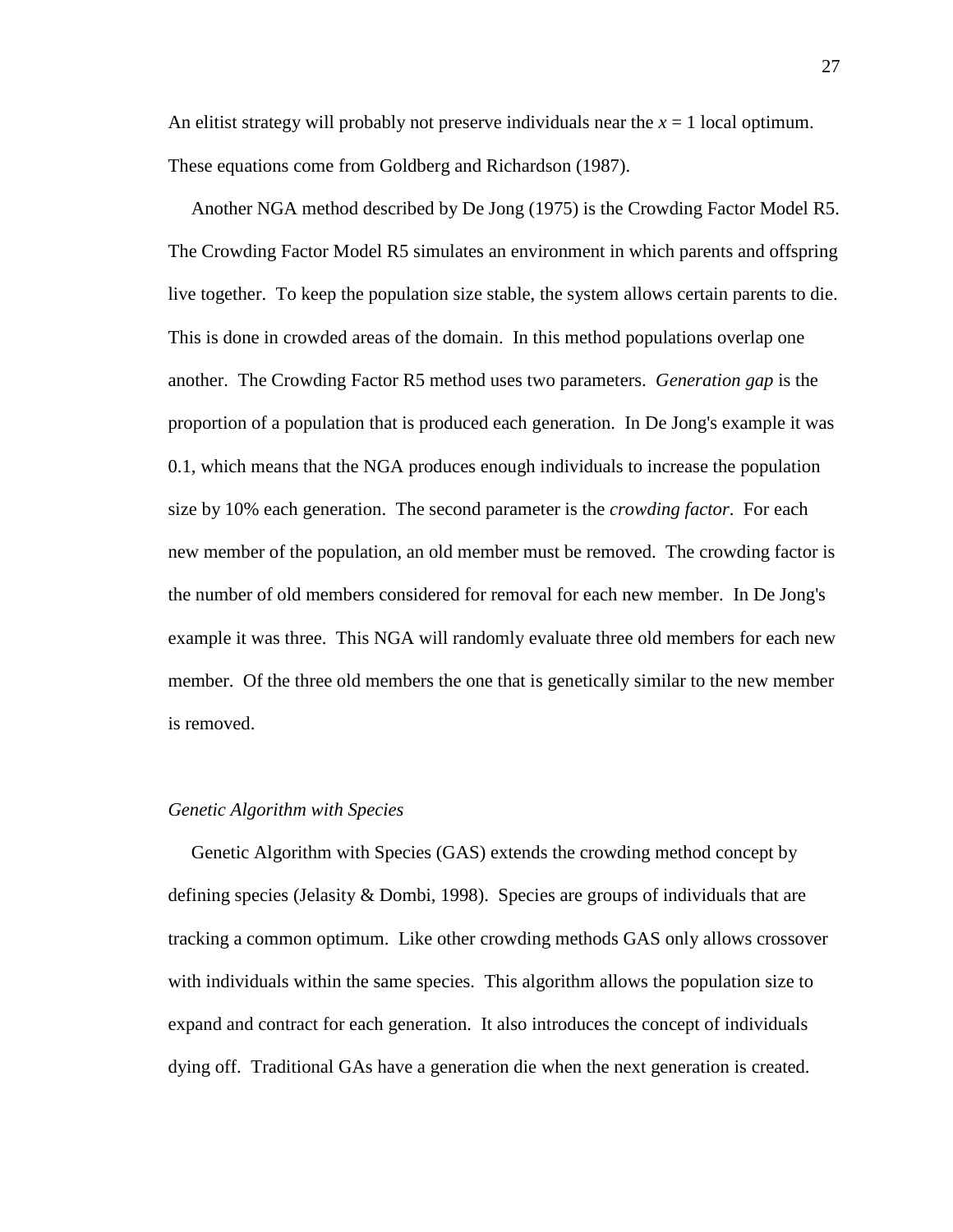GAS allows fit individuals to live longer than weak ones by allowing them to be members of multiple generations.

 In GAS a species is defined as the triplet (*o*, *l*, *S*) (Jelasity & Dombi, 1998). The variable *S* is the population that makes up the species and *o* is the individual with the maximum fitness within the species. GAS uses a decreasing radius. The equation, *R*, defines the radius values as it decreases. *R* must always be greater than the maximum distance between two individuals and should approach 0. There is an index associated with the various radii, called the radius index. In the species *l* is the radius index when the species was defined. The radius for a given triplet (*o*, *l*, *S*) is *R(l)*.

 The algorithm shown in Table 3 outlines the steps that GAS uses to create a new generation (Jelasity & Dombi, 1998). *T* is the current population and *MP* is a parameter that determines how large *T* can become. *MP* is not the size of *T*, rather the upper limit to the size of *T*. The algorithm for generation *T* will loop until the size of *T* is greater than *MP*. Within the loop two parents are selected, *p1* and *p2*. They produce two offspring, *o1* and *o2*. Parents and offspring are put back into the population.

| Line          | <b>Pseudocode</b>                                     |  |
|---------------|-------------------------------------------------------|--|
| <b>Number</b> |                                                       |  |
|               | While (population size of $T < MP$ )                  |  |
|               | Select two parents, $p1$ and $p2$ within the          |  |
|               | same $(o, l, S)$                                      |  |
| 3             | Create two offspring, <i>ol</i> and o2                |  |
| 4             | Put $p1$ , $p2$ , $o1$ and $o2$ back in population, T |  |
| 5             | End while loop                                        |  |
| 6             | Dying off phase                                       |  |
|               | Fusion                                                |  |

Table 3. Genetic Algorithm with Species Algorithm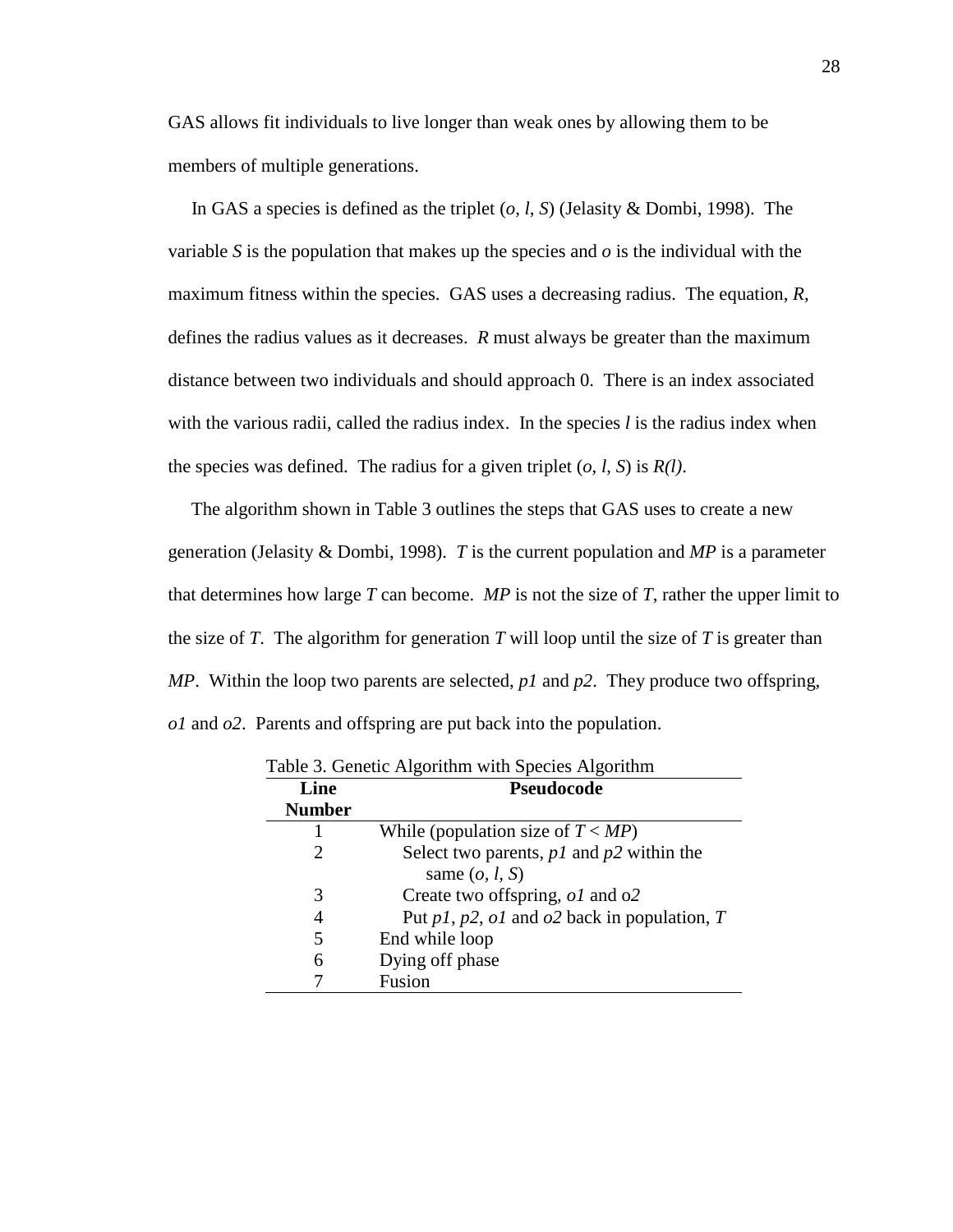When the size of *T* reaches *MP*, the algorithm initiates a dying off phase. GAS uses a transformed fitness function *f'* to determine which individuals should die (Jelasity & Dombi, 1998). The function *f'* is defined as the following equation.

$$
f'(e) = \frac{f(e) - f(weakest\_individual\_in\_S)}{SizeOf(S)}
$$

For a given individual *e*, *f'(e)* is calculated as the difference between *e*'s fitness and the fitness of the weakest individual in *S*, divided by the size of *S*. So, species with large population size will have a greater chance of having members die.

 GAS has a process to decrease the number of species. This is called *Fusion.* After the dying off phase, GAS evaluates the existing species. If two are too close they are combined into a single species. A parameter is defined as *strict*, which is a radius index that determines how close two species must be in order to be merged into a single species. When two species are merged all of their members become members of the new species. If two species  $(o_1, l_1, S_1)$  and  $(o_2, l_2, S_2)$  are fused, the new o is the  $o_1$  or  $o_2$  that has the greatest fitness. The new *l* is the minimum of  $l_1$  and  $l_2$ . The new S is the union of *S1* and *S2*.

## *Species Conserving Genetic Algorithm*

 Li et al. (2002) developed a NGA method called Species Conserving Genetic Algorithm (SCGA). It investigates how the concept of *elitism* can be applied to NGAs. This method differs with traditional GAs in two ways. Once a population is created, species are defined around individuals called *seeds*. A step to preserve species into the next generation is added to the usual selection, crossover and mutation found in GAs.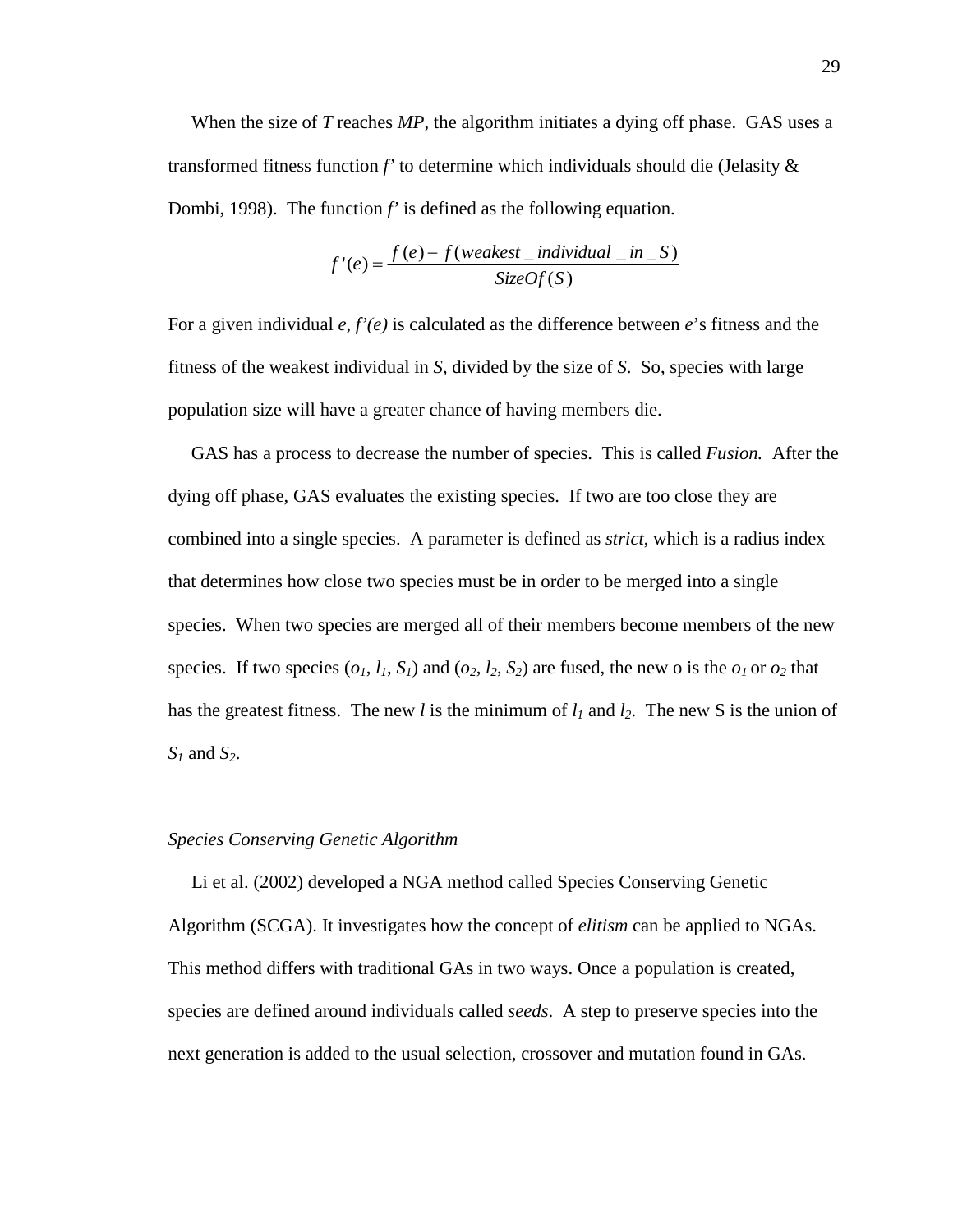These two enhancements to the traditional GA algorithm allow SCGA to locate multiple optima.

 Once a population is established using SCGA, species seeds are determined. This is done by evaluating each individual of the population from the fittest to the least fit. If no other species seed exists within a predefined distance, then the individual is added to the list of species seeds. Because it begins with the fittest individuals, it ensures that the seeds of the species are the most optimal members within the radius.

 Table 4 shows the SCGA seed selection algorithm. In this algorithm *Xs* is the set of species seeds and  $\sigma_S$  is the distance that defines a species.

| Line           | <b>Pseudocode</b>                                                               |  |
|----------------|---------------------------------------------------------------------------------|--|
| <b>Number</b>  |                                                                                 |  |
|                | Initialize algorithm by setting $X_s = \emptyset$                               |  |
| 2              | While (there are individuals in the population that have not<br>been evaluated) |  |
| 3              | Find the best unevaluated individual, $x^*$                                     |  |
| $\overline{4}$ | Set found $=$ false                                                             |  |
| 5              | For every individual $x$ in $X_s$ do                                            |  |
| 6              | Mark $x$ has having been evaluated                                              |  |
| 7              | If distance $(x^*, x) \le \sigma_s/2$ then                                      |  |
| 8              | Set found $=$ true                                                              |  |
| 9              | Break for loop                                                                  |  |
| 10             | End If                                                                          |  |
| 11             | End for loop                                                                    |  |
| 12             | If found $=$ false then                                                         |  |
| 13             | Add $x^*$ to Xs                                                                 |  |
| 14             | End If                                                                          |  |
| 15             | End while loop                                                                  |  |

 After the next generation is created, SCGA conserves species. Each seed is compared to individuals in the next generation within the radius of the seed. If the seed is more fit than the weakest individual in this area, the seed replaces the individual. If there are no individuals in the species of the next generation, the seed replaces the least fit individual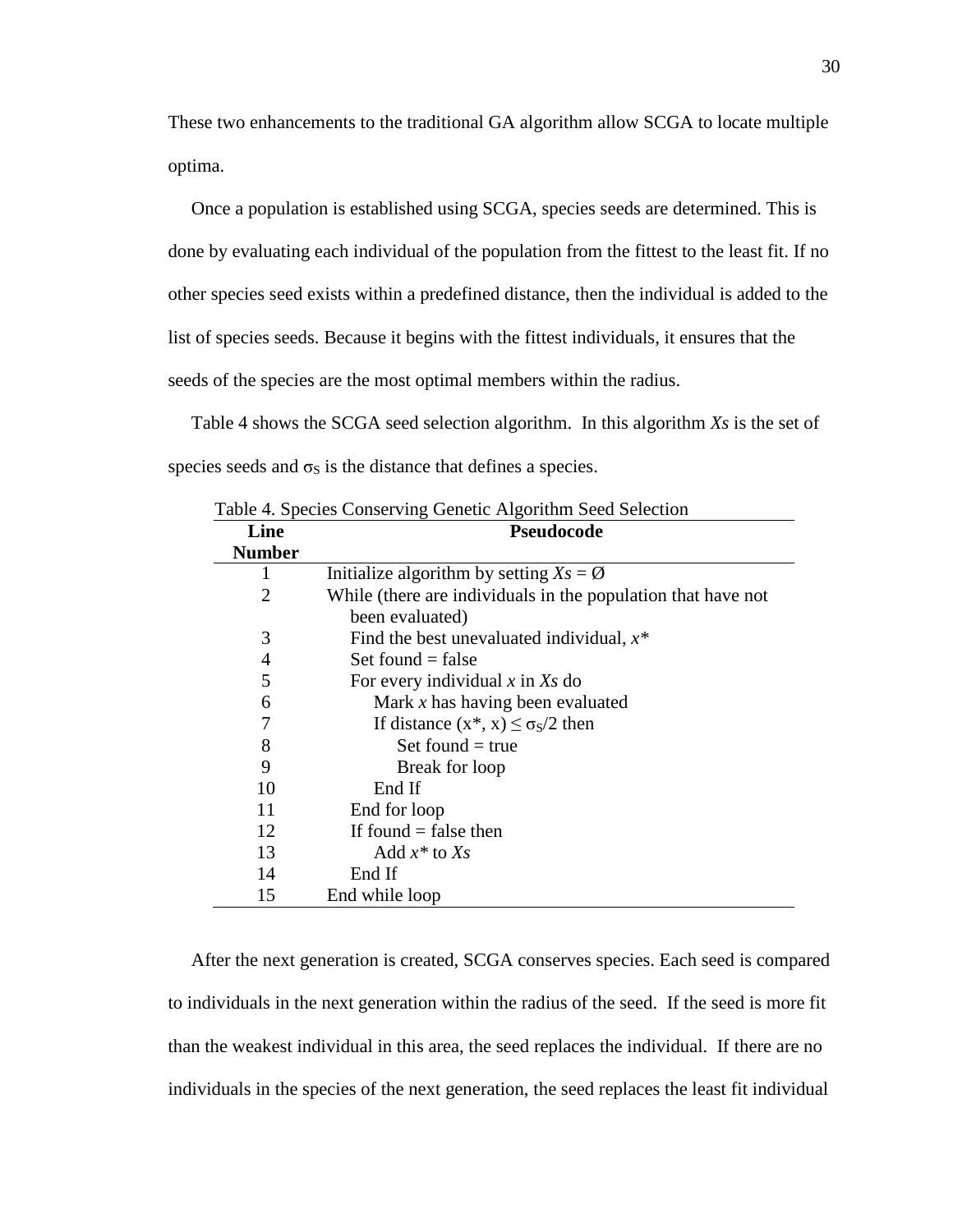of the next generation. By conserving these species, pressure is created that prevents global convergence and allows multiple optima to be generated. When the NGA finishes, the fittest species seeds are the optima.

Table 5 shows the SCGA species conserving algorithm. Like the algorithm in Table

3,  $X_s$  is the set of species seeds and  $\sigma_s$  is the distance that defines a species.

 SCGA has one drawback. It requires a parameter that defines the distance from its seed that a species covers. The ideal radius value depends on the problem instance. That is often unknown before the NGA runs. Li et al. (2002) addressed this drawback in their research. It is their belief that it is better to have the parameter too large than too small. They recommend that the user informally compare the domain to one that is known. The input parameter should be set to double the distance between the optima of the known domain (Li et al., 2002).

| Line           | Pseudocode                                                  |
|----------------|-------------------------------------------------------------|
| <b>Number</b>  |                                                             |
| 1              | Mark all individuals as not being evaluated                 |
| $\overline{2}$ | For all $x$ in $X_s$ do                                     |
| 3              | Select the least fit individual y in the area of the domain |
|                | that is $\sigma$ <sub>S</sub> /2 from x                     |
| 4              | If there is a y that meets this condition then              |
| 5              | If $(f(y) < f(x))$ then                                     |
| 6              | Replace y with x                                            |
| 7              | End if                                                      |
| 8              | Else                                                        |
| 9              | Select the least fit individual y in the new generation     |
| 10             | Replace y with x                                            |
| 11             | Mark x has having been evaluated                            |
| 12             | End for loop                                                |

Table 5. Species Conserving Genetic Algorithm Species Conservation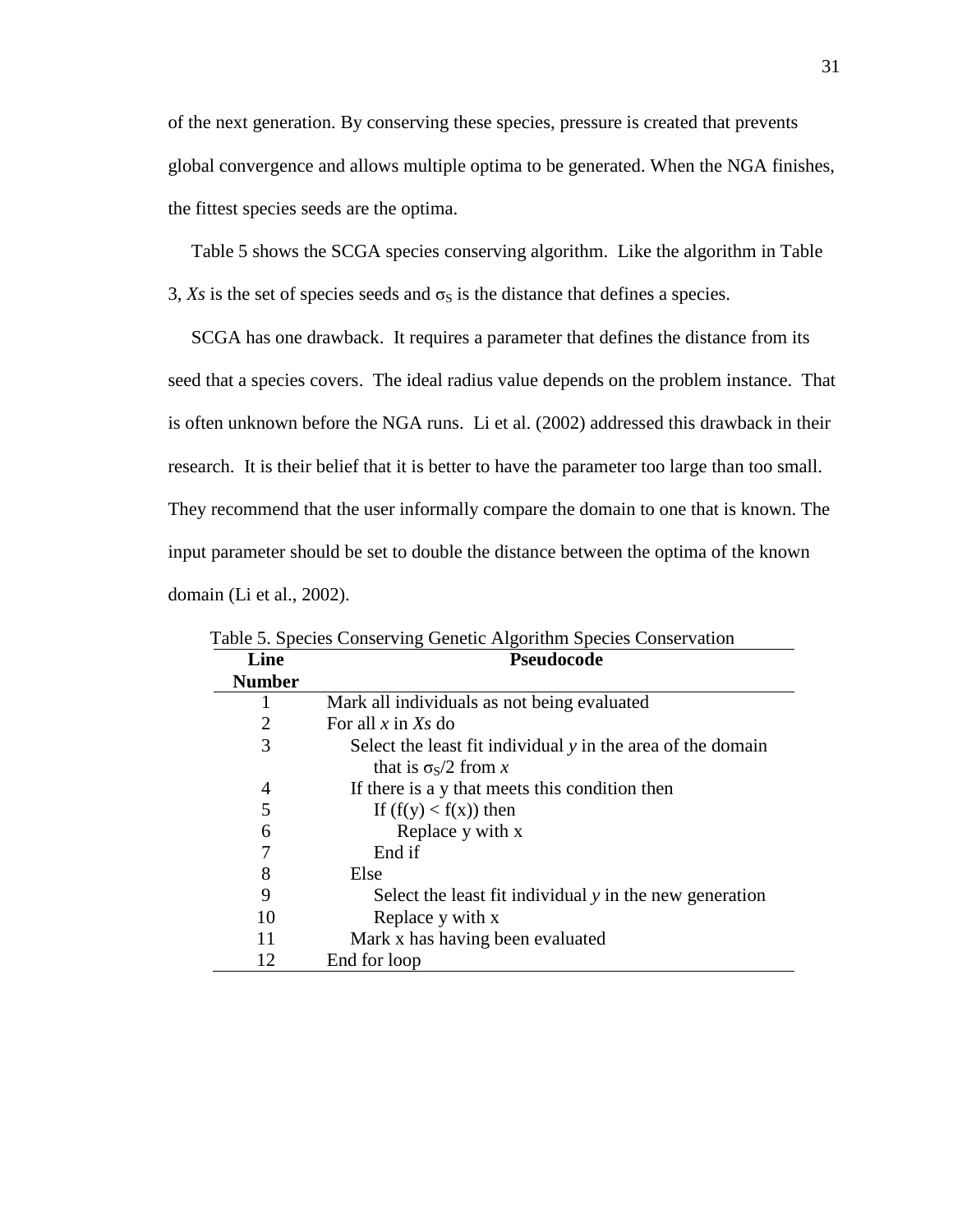### *Genetic Algorithm with Species and Sexual Selection*

 Raghuwanshi and Kakde (2007) developed a method called Genetic Algorithm with Species and Sexual Selection (GAS3) that is a sexual GA, which means that it introduces the notion of gender into the NGA. GAS3 also uses the concept of species, which corresponds to niches. Species are formed around strong members. GAS3 also uses population overlapping, meaning that some members of a generation stay in the population pool with the next generation. The GAS3 algorithm has four steps that it performs on each species.

- 1. The first one is the *selection plan*, which determines the female member of the species. This is the member of the species with the highest fitness. All of the other members are males.
- 2. Then it performs the *generation plan*. The generation plan creates a set of offspring by randomly selecting males to reproduce with the female.
- 3. In the *replacement plan* the original group and the offspring group are merged together.
- 4. This new group goes through an *update plan*, which determines the female and males and removes the least fit members so the size of the population is constant. Occasionally, GAS3 will reevaluate the species. If some species are not performing well, they will be merged with other species.

 GAS3 has many interesting characteristics. Gender plays an important role in the algorithm. Having only one female individual, does not seem to model most biological species. Overlapping generations assists in the algorithm preventing premature convergence. GAS3 (Raghuwanshi & Kakde, 2007) was tested against a large set of 13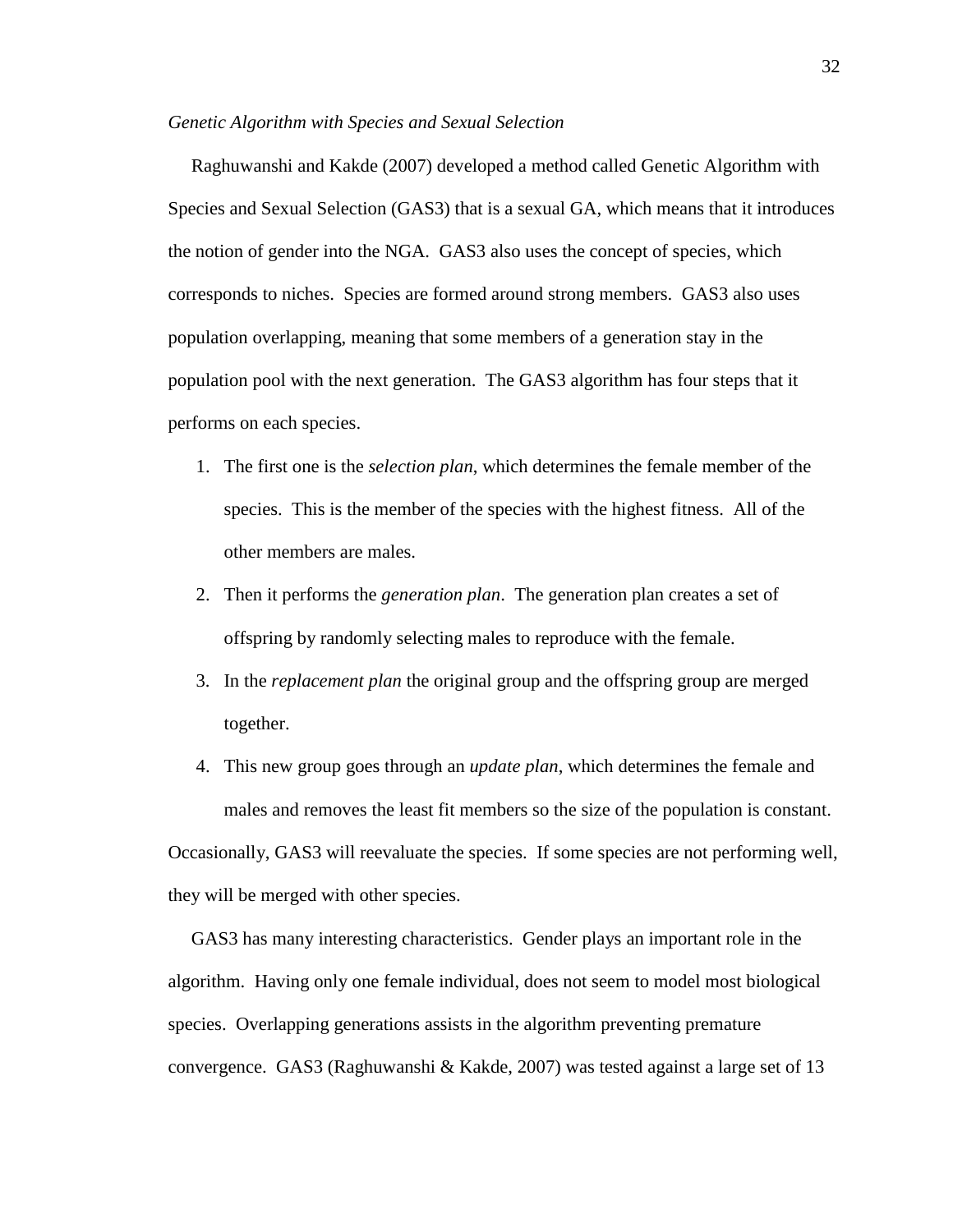benchmark functions. Published results show that the algorithm performs very well against many commonly used multimodal functional optimization problems.

## *Crowding Clustering Genetic Algorithm*

 Crowding Clustering Genetic Algorithm (CCGA) is a NGA developed to solve functional optimization problems for both local minimums and maximums (Ling et al., 2008). Similar to other methods, CCGA accomplishes this by promoting some members of one generation into the next generation to prevent genetic drift.

 CCGA begins each iteration with typical selection, crossover and mutation operations. Each child is grouped with a parent who it is closest to, using some distance measurement. This leaves each parent associated with zero or more individuals in the child generation. Each of these sets is a *cluster*. The *cluster center* is the fittest individual in the cluster. This may be the individual with the smallest or largest objective value depending on if this is a minimization or maximization problem. The objective value of the fittest member is the *center value*. The largest distance between the cluster center and the other individuals in the cluster is the *cluster radius*. Clusters are sorted descending by the fitness of the cluster center. This ensures that members at the front of the list are the fittest. The sorted list of clusters is evaluated. Each one may be moved into a second list called *reserved clusters*. When a cluster is added to the reserved cluster list, the cluster radius is referred to as the *reserved cluster radius*. Either of two conditions can move a cluster into the reserved cluster list. The cluster is added to the reserved cluster list if its cluster center is outside all of the existing reserved cluster radii. The second condition for moving a cluster to the reserved cluster list is if it satisfies the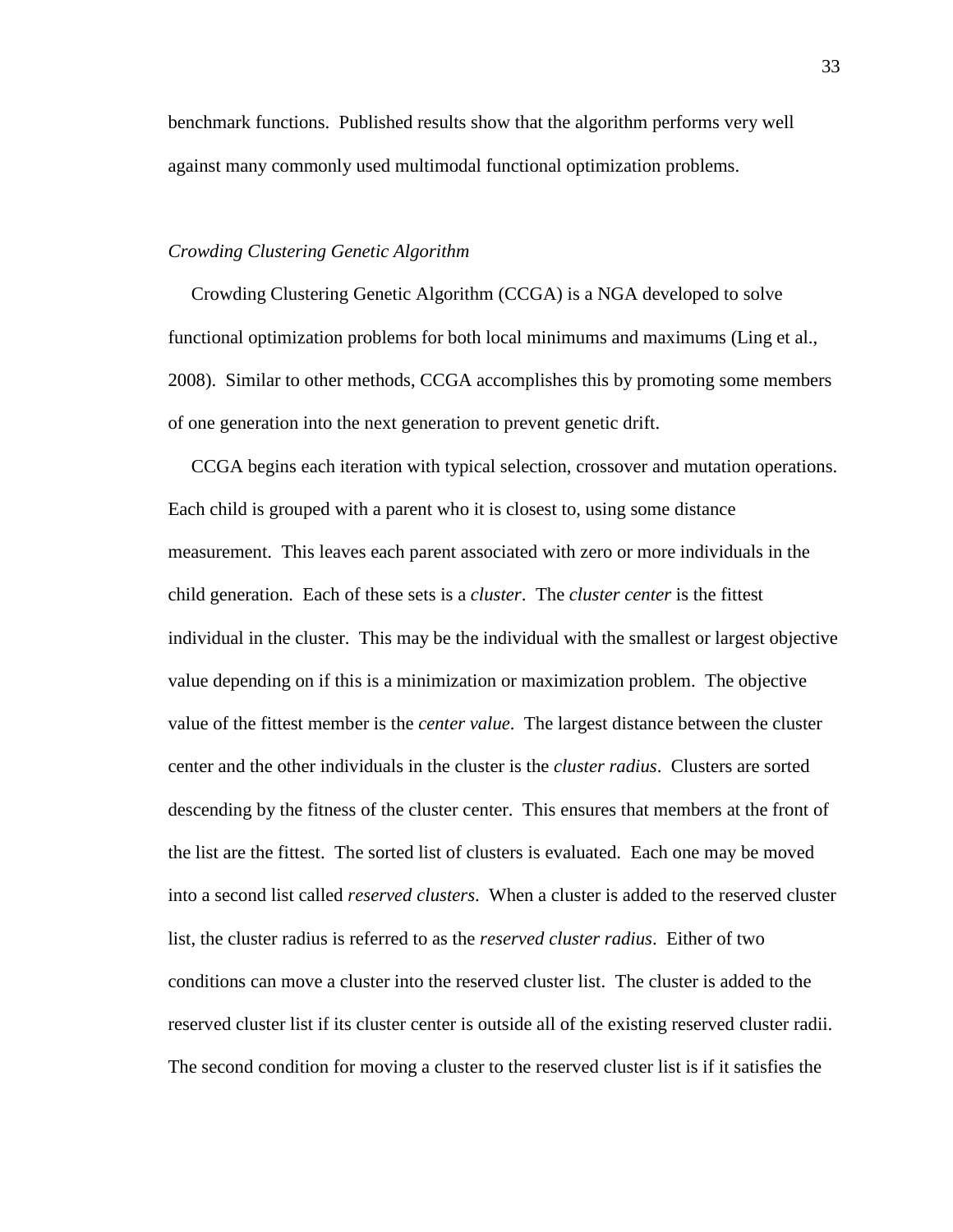peak detection requirement, which is described later. When a cluster is added to the list of reserved clusters, its *reserved cluster radius* is set. This reserved cluster radius can be set to the minimum of the radius of the cluster being added or minimum distance from the cluster center to another reserved cluster center. A new generation is created by taking the cluster centers of the reserved cluster and generating enough uniformly distributed individuals to keep the population size stable. Each iteration of the algorithm creates a new reserved cluster list. These steps repeat until some predefined number of generations is reached.

|                | Table 6. Crowding Clustering Genetic Algorithm                                                   |  |
|----------------|--------------------------------------------------------------------------------------------------|--|
| Line           | Pseudocode                                                                                       |  |
| <b>Number</b>  |                                                                                                  |  |
| 1              | Create initial population uniformly distributed across solution space                            |  |
| $\overline{2}$ | Use traditional GA selection, crossover and mutation to create a new<br>generation               |  |
| 3              | For each parent, $P_i$ , construct $\{P_i, CS_i\}$                                               |  |
| $\overline{4}$ | For each cluster $\{P_i, CS_i\}$                                                                 |  |
| 5              | Set CC <sub>i</sub> to the fittest individual within each $\{P_j, CS_j\}$                        |  |
| 6              | Set CR <sub>i</sub> to the largest distance between individuals in $\{P_i, CS_i\}$<br>and $CR_i$ |  |
| 7              | End for loop                                                                                     |  |
| 8              | Sort clusters descending according to their objective value                                      |  |
| 9              | Set $RC = \emptyset$                                                                             |  |
| 10             | For each cluster $\{P_i, CS_i\}$                                                                 |  |
| 11             | If $(D(CCj, RCCi) > RCRi$ for all RCCi in RC) or                                                 |  |
|                | $(Peak(CCj, RCCi) = 1)$ then                                                                     |  |
| 12             | Put CC <sub>j</sub> into RC                                                                      |  |
| 13             | Set the RC for CC to min(CR), D(CC), RCCi))                                                      |  |
| 14             | End if                                                                                           |  |
| 15             | End for loop                                                                                     |  |
| 16             | Generate (population size $- RC$ size) of uniformly distributed                                  |  |
|                | individuals for the next generation                                                              |  |
| 17             | Repeat steps 2 through 16, until the termination condition is met                                |  |

Table 6. Crowding Clustering Genetic Algorithm

Table 6 shows the CCGA algorithm for a minimization functional optimization

problem. In this algorithm the parent generation is  $P_j$ , where  $j = 1, 2, ...,$  population size.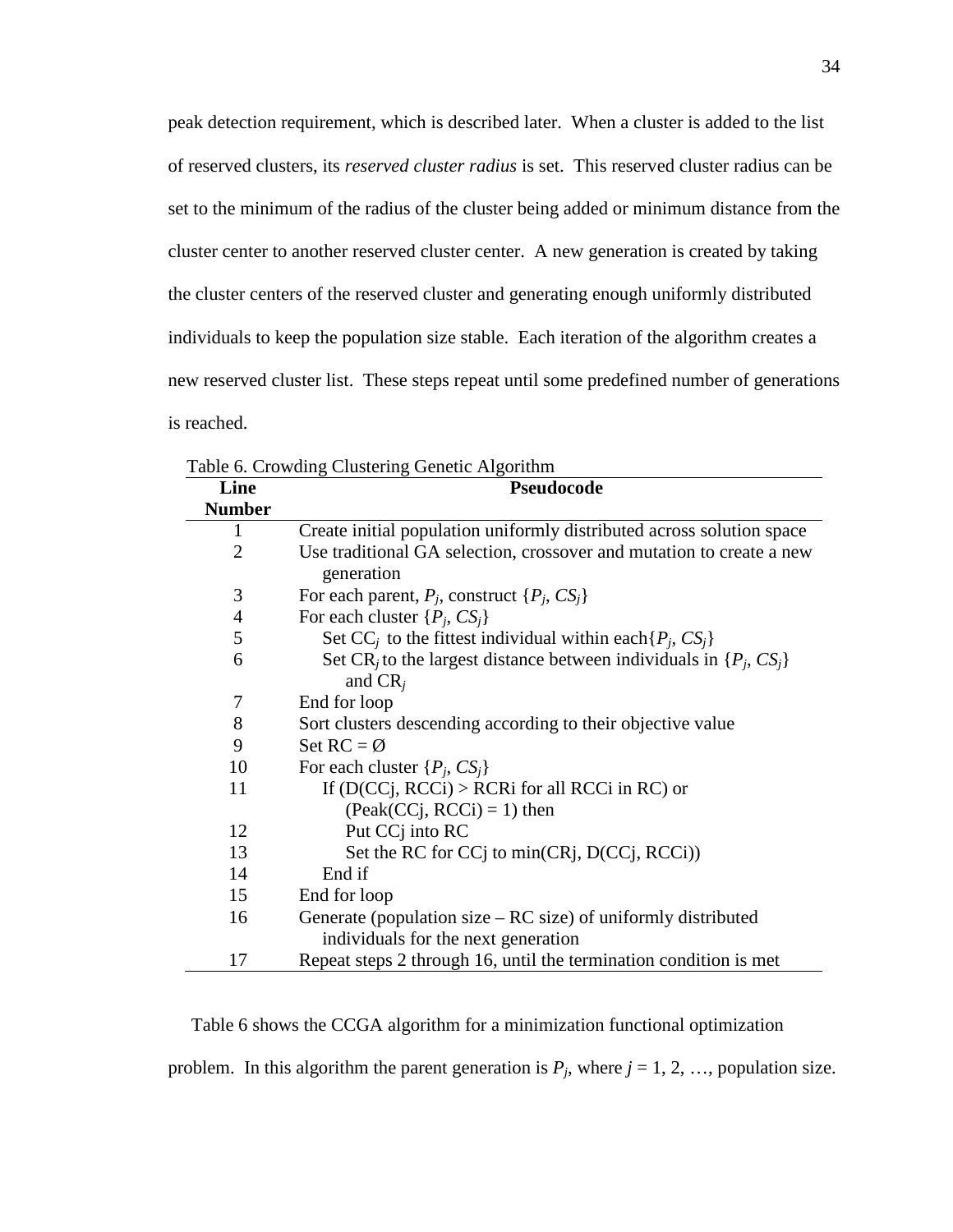$CS_j$  is the set of children closest to the *j*th parent.  $CC_j$  is the cluster center and  $CR_j$  is the radius cluster associated with the *j*th parent. *RC* is the set of reserved clusters. *RC<sup>i</sup>* is the *i*th reserved cluster radius.

 Peak detection in CCGA is another way that a cluster can be added to the list of reserved clusters. It attempts to determine if individuals are tracking different peaks. A cluster satisfies the peak detection condition if the function *Peak(CC, RCCj)* returns 1 for all  $j = 1, 2, \ldots$  reserve cluster size. In these equations the cluster center is CC, the *j*th reserved cluster center is  $RCC_j$  and f is the objective function. The equation for the peak detection is defined by the following equation for minimization problems.

$$
Peak(CC,RCC_j) = \begin{cases} 1 & \text{if } f\left(\frac{CC + RCC_j}{2}\right) > \frac{f(CC) + f(RCC_j)}{2} \\ 0, & \text{otherwise} \end{cases}
$$

For maximization problems peak detection is defined by the following equation.

$$
Peak(CC,RCC_j) = \begin{cases} 1 & \text{if } f\left(\frac{CC + RCC_j}{2}\right) < \frac{f(CC) + f(RCC_j)}{2} \\ 0, & \text{otherwise} \end{cases}
$$

 The CCGA algorithm is used to determine functional optimization. More specifically, it is used to search for functional minimums. Experiments performed by Ling et al. (2008) show that CCGA out perform other crowding methods.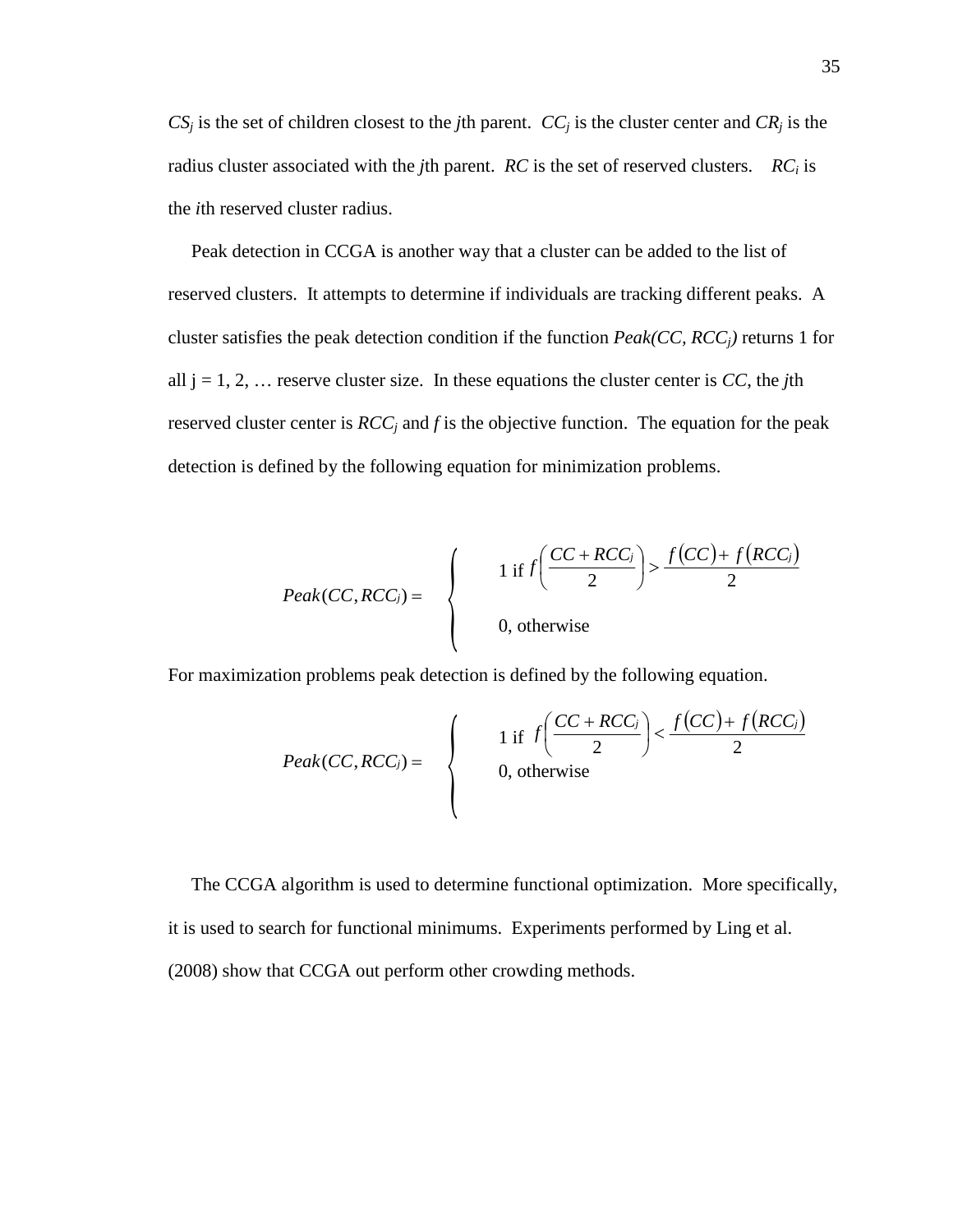## *Crowding Summary*

 Crowding methods take very direct approaches to maintain genetic diversity. After locating individuals of interest, crowding methods put these individuals into the next generation. There is no chance that these individuals will not be represented in future generations. Fitness sharing methods take a very subtle approach to exploration. They only increase the chance the interesting individuals will be used for crossover. In contrast crowding methods take direct approaches to encouraging exploration.

 This section highlights many crowding methods. Early crowding methods simply select interesting individuals and put them in the next generation. More recent crowding methods have complex algorithms to determine what individuals deserve to be preserved. Crowding methods closely resemble biological systems by combining parents and children in the same generation.

### **Other Niche Genetic Algorithm Methods**

 While most NGAs fall into one of the two categories of fitness sharing or crowding schemes (Deb & Goldberg, 1989), there are some NGAs that do not exhibit either characteristic. Some of these NGAs are hybrid methods or are traditional GAs that were created for special purposes that happen to solve multimodal optimization. These NGAs provide unique looks at NGA research and introduce different approaches to multimodal optimization of continuous functions.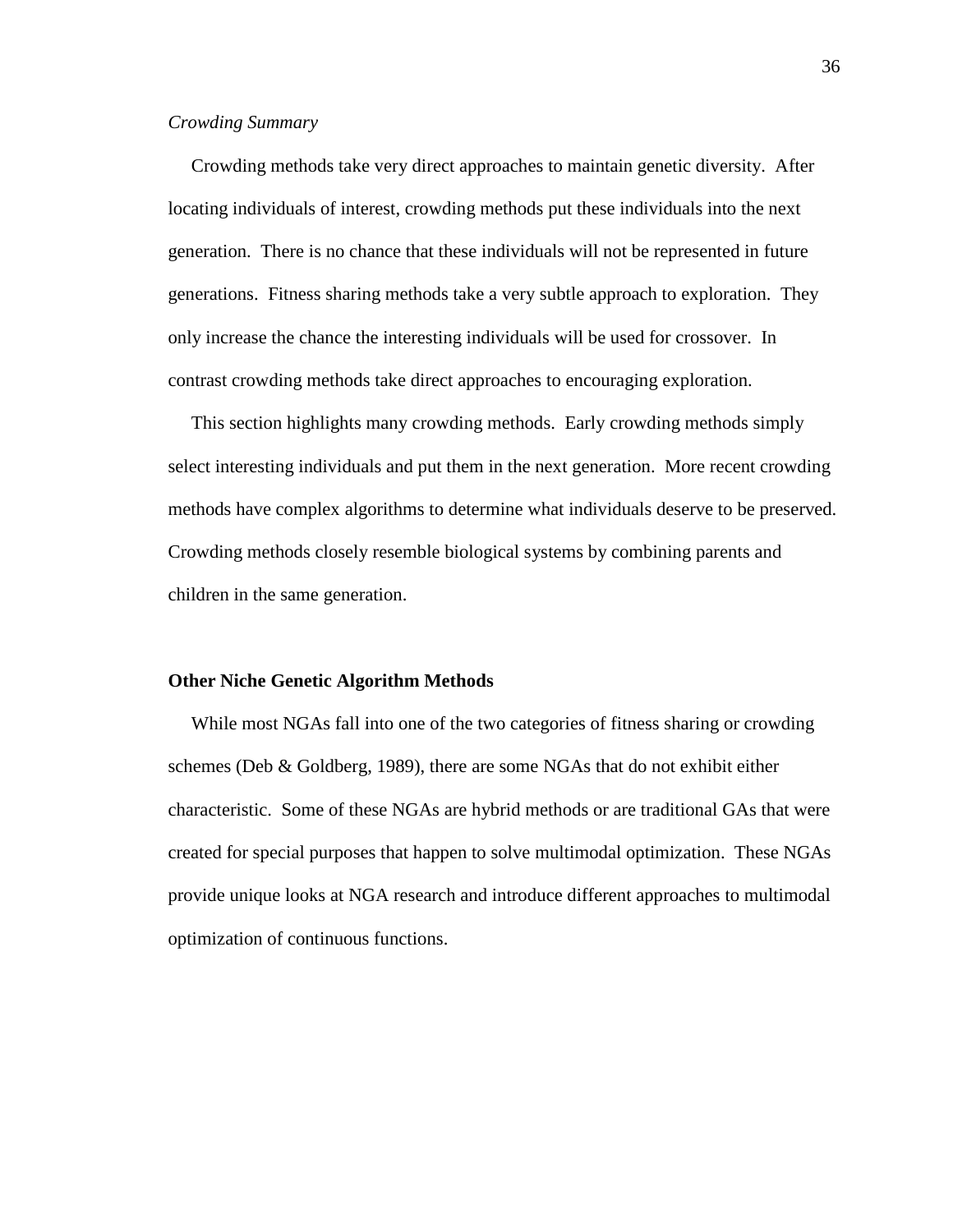### *Fitness-based Neighbor Selection*

 Ando and Kobayashi's (2005) method of Fitness-based Neighbor Selection (FNS) addresses many known limitations of NGAs. Many NGAs have parameters that need to be set in order to solve multimodal optimization problems. Often this is a radius that needs to be set to a value less than the distance between two species. This parameter is difficult to set prior to knowing where the optima are.

 Ando and Kobayashi (2005) observed that integrals can be used to determine which peaks individuals are tracking. This observation is incorporated into the FNS algorithm. When trying to decide if an individual *A* is a neighbor of *B1* or *B2*, comparing the integral between *A* and *B1* to the integral between *A* and B*2* can be helpful. The one, assume *B1*, with the largest integral has a greater probability of being neighbors for maximization problems. This observation is true based on integrals measuring area beneath the objective function. The greater the area indicates that the objective function peaks and that *A* and *B1* are in the same neighborhood.

 However, calculating integrals in higher dimensional space can be as challenging as locating local optima. FNS estimates these calculations using the Wilcox Rank-sum Test (Wilcox, 1945). FNS creates two sets of offspring. The first set of offspring is between *A* and *B1.* The second is between *A* and B*2*. The fitness of these two sets of offspring is used to define neighborhoods using the Wilcox Rank-sum Test.

### *Enhanced Evolutionary Tabu Search*

 The Enhanced Evolutionary Tabu Search (EE-TS) is a metaheuristic technique that combines a Tabu Search with a GA (McLoughlin & Cedeno, 2005). This hybrid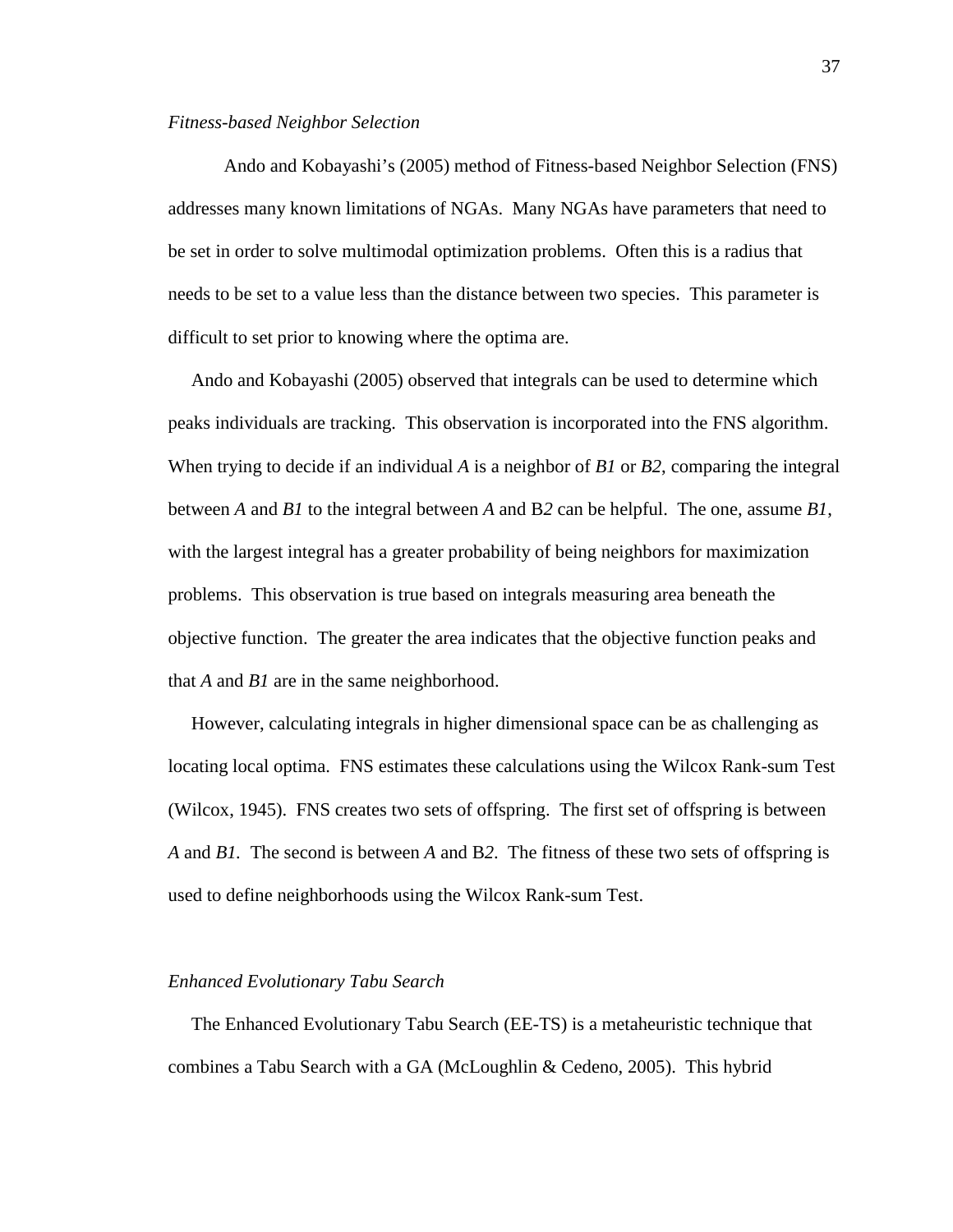technique which combines a Tabu Search and GA, is used in the research to solve the Quadratic Assignment Problem (QAP). The QAP is a problem that attempts to minimize cost when placing facilities into locations. Facilities accrue a cost based on how far they are from other facilities, but the costs may not be uniform. The QAP problem is somewhat different then traditional functional optimization problems. Most algorithms, including EE-TS, place facilities one at a time. As the algorithm runs more facilities are placed into different locations. At the beginning of the algorithm an individual represents one facility to location mapping. Then, as the algorithm runs, an individual represents more facility to location mappings. Finally the individual represents all facilities mapped to locations.

 Tabu Searches are designed to prevent revisiting the same solution repeatedly. Repetition can occur when a series of optimal moves revisits a previous solution state (Glover, 1990b). If this happens the algorithm could enter an infinite loop or fail to explore promising regions of the domain. The Tabu Search uses a memory structure to record previous solution states and prevents them from being revisited (Glover, 1990b). EE-TS also evaluates for repetition to encourage exploration of the domain.

 EE-TS begins with an initialization phase like other GAs (McLoughlin & Cedeno, 2005). As the algorithm runs it keeps track of a current candidate. As long as repetition is not occurring, the algorithm evaluates the neighborhood and selects a move that will increase the fitness the most. A move consists of swapping two facilities. After the move is identified, tournament selection picks an individual. Crossover is performed with this individual and the current candidate. If the child is fitter than the current candidate with the identified move applied to it, the child becomes the current candidate.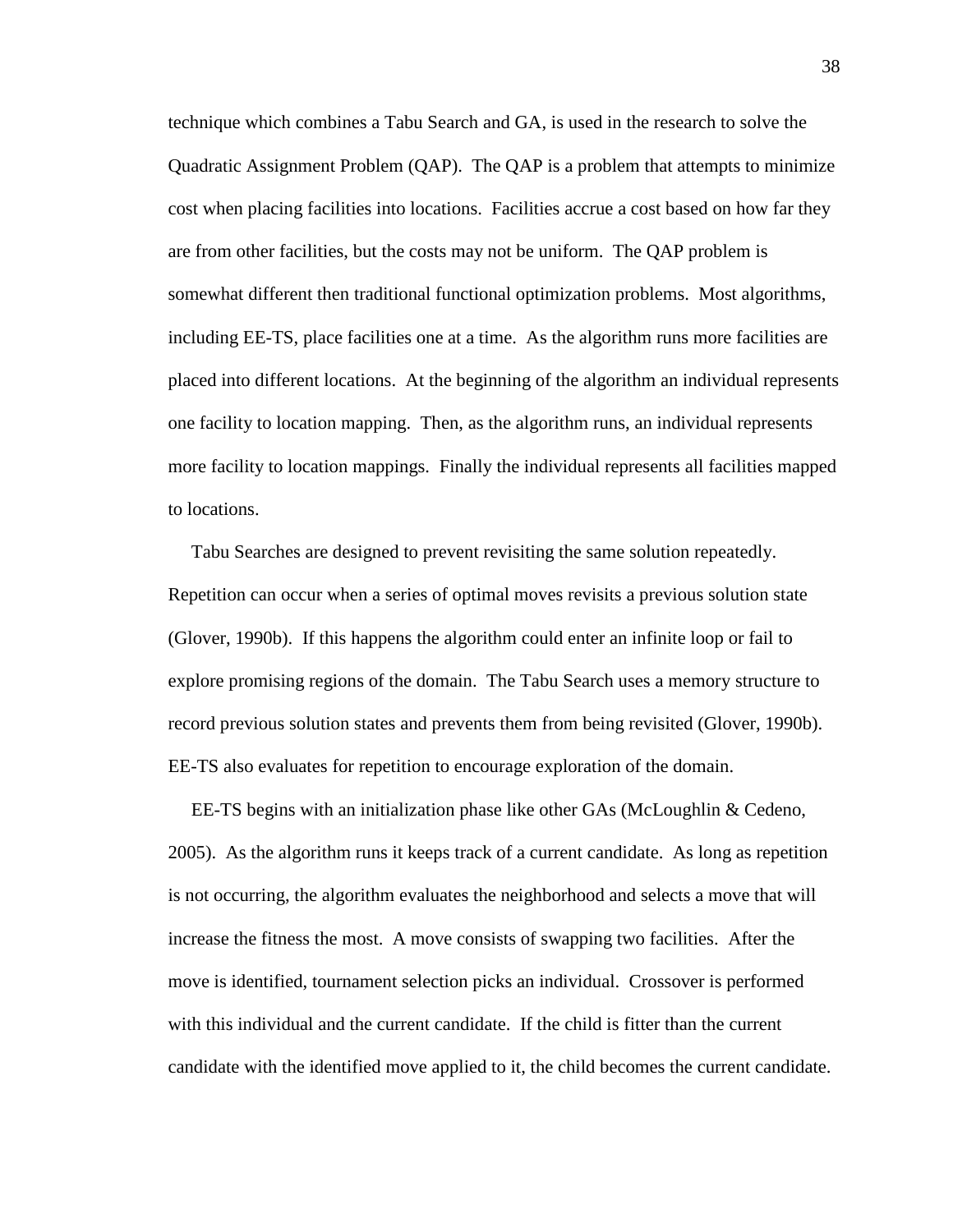Otherwise, the current candidate with the identified move applied to it, is the new current candidate. This loop continues until the termination condition is met. After each loop the algorithms uses the tabu list to determine if repetition is occurring. If it is occurring, the algorithm identifies an individual through tournament selection. The new current candidate is the winner of the tournament and the old candidate. Finally, the tabu list is cleared. The loop repeats.

 Table 7 shows the EE-TS algorithm (McLoughlin & Cedeno, 2005). In this algorithm *i\** is the current candidate and *i* is a possible new current candidate. The variable *escape* is used to indicate if repetition is occurring. The variables *champion* and *move* are temporary variables to hold the winner of the tournament selection and a possible move.

| Line           | Pseudocode                                                                                |
|----------------|-------------------------------------------------------------------------------------------|
| <b>Number</b>  |                                                                                           |
| 1              | Generate initial population, P                                                            |
| $\overline{2}$ | Set <i>i</i> and $i^*$ to the fittest individual in $P$                                   |
| 3              | Set <i>escape</i> to true if detection of repetition is discovered,                       |
|                | otherwise set to false                                                                    |
| $\overline{4}$ | If $escape = false$ then                                                                  |
| 5              | Set <i>move</i> to the best move                                                          |
| 6              | Set <i>champion</i> to winner of tournament selection                                     |
| $\overline{7}$ | Set <i>child</i> to crossover of <i>i</i> and <i>champion</i>                             |
| 8              | If fitness( <i>child</i> ) < fitness of <i>i</i> with move <i>move</i> applied to it then |
| 9              | Set <i>i</i> to <i>child</i>                                                              |
| 10             | Else                                                                                      |
| 11             | Set <i>i</i> to <i>i</i> with move <i>move</i> applied to it                              |
| 12             | Else                                                                                      |
| 13             | Set <i>champion</i> to winner of tournament selection                                     |
| 14             | Set <i>i</i> to crossover of <i>i</i> and <i>champion</i>                                 |
| 15             | Reset the tabu list and solution history                                                  |
| 16             | If fitness( <i>i</i> ) < fitness( <i>i</i> *) then                                        |
| 17             | Set $i^* = i$                                                                             |
| 18             | Repeat steps 3 through 17 until termination condition                                     |

Table 7. Enhanced Evolutionary Tabu Search Algorithm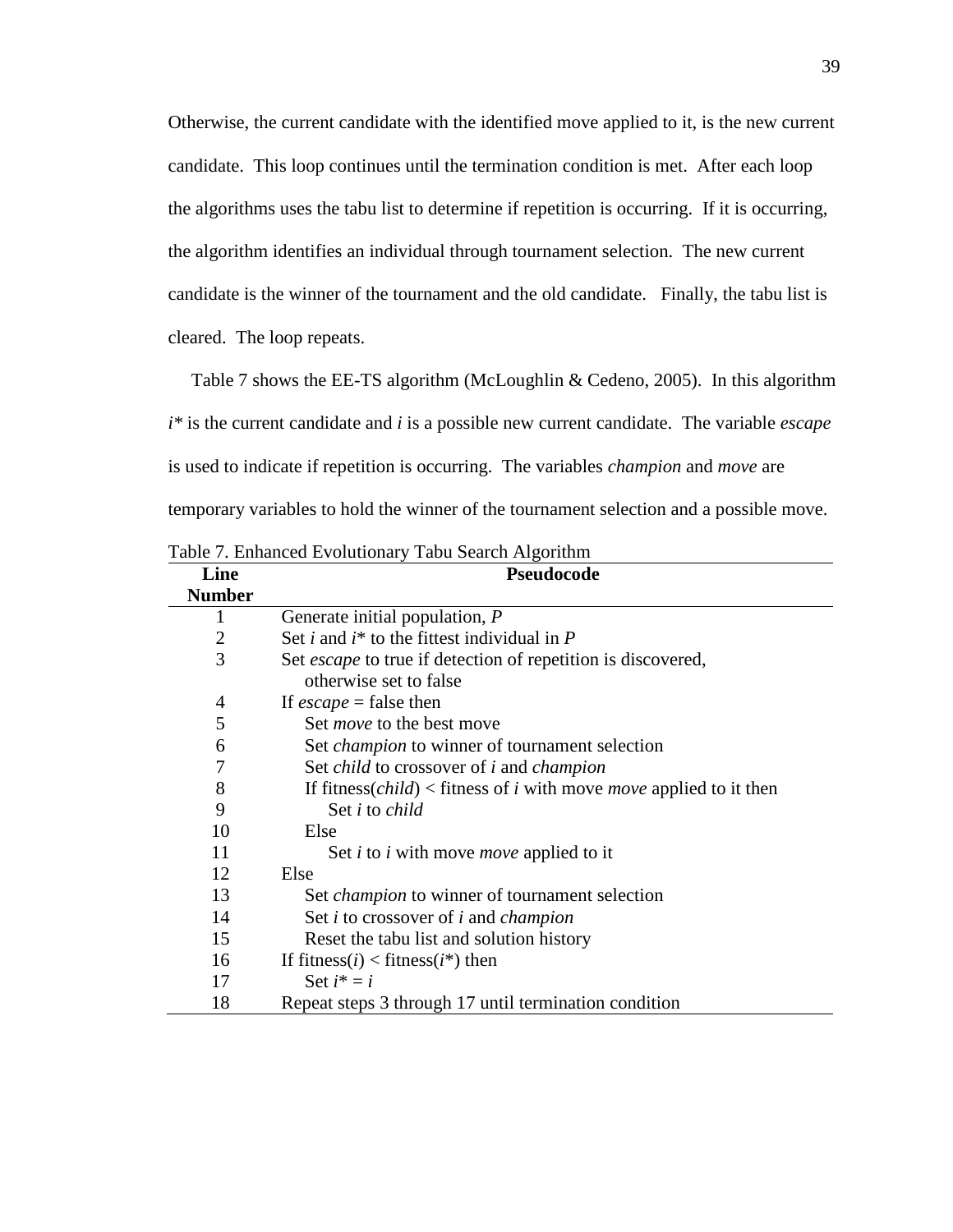The EE-TS algorithm performs equally well as other QAP algorithms. Its value is that it locates the optima in fewer steps or iterations (McLoughlin & Cedeno, 2005). Because it is designed for the QAP problem, it is not suited for multimodal functional optimization. EE-TS represents a new class of hybrid GAs that incorporates other search techniques into them.

### *Hybrid Genetic Algorithm and Particle Swarm Optimization*

 Recently hybrid algorithms have increased in popularity. Kao and Zahara (2008) created an algorithm that combines GAs and Particle Swarm Optimization (PSO). Hybrid approaches to multimodal optimization have shown promise by combining the best aspects of different types of algorithms.

 PSO is another type of search algorithm. Unlike GAs that eliminate individuals after each generation, the individual in PSOs remain throughout the algorithm. Individuals move throughout the domain space to locate optima. Each individual tracks where in the domain space they have been and has the ability to communicate these locations to other individuals in the swarm. Individuals also have the ability to adjust their position in the domain based upon communication from other individuals in the domain. As a group, the swarm converges to the optima.

 Kao and Zahara's (2008) algorithm uses both a GA and a PSO. It begins by randomly generating a population. Half of the population that has the greatest fitness is used in a standard GA. After the next generation is created, it is used to communicate with the second half of the population through PSO techniques. Ideally the offspring of the GA will have higher fitness than the second half. As a result the second half will adjust their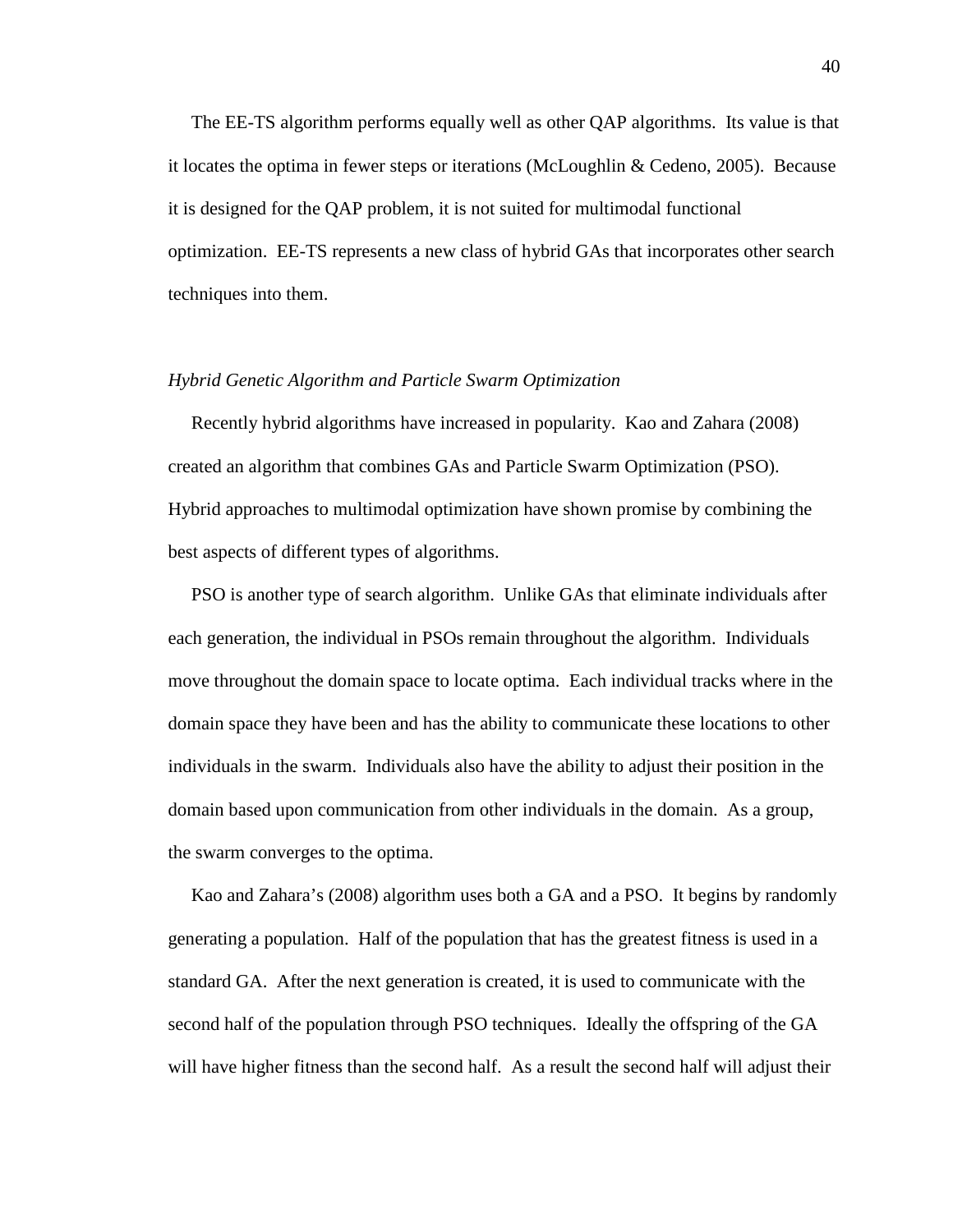positions in the domain based upon their previous knowledge and the communication from the offspring of the first half. After they have adjusted their positions in the domain, the two halves are combined and reevaluated. This process continues until a termination condition is met.

 Kao and Zahara's (2008) GA and PSO algorithm is shown in Table 8. Crossover is done by generating a uniform random number *N*. Then *N* proportion of the alleles are taken from one parent and 1-*N* proportion from the other. The function *Uniform*(0, 1) is the function that generates the uniformly distributed random number between 0 and 1. In this algorithm the parameter *P* is the population size and the *x*'s are individuals.

|                    | Table 8. Genetic Algorithm and Particle Swarm Optimization Algorithm   |
|--------------------|------------------------------------------------------------------------|
| <b>Line Number</b> | Pseudocode                                                             |
| 1                  | Generate initial population of size $P$                                |
| $\overline{2}$     | While termination condition is not met do                              |
| 3                  | Sort individuals by their fitness                                      |
| 4                  | Perform the following steps on the fittest $P/2$ individual            |
| 5                  | For all $j = 1$ to $P/2 - 1$ do                                        |
| 6                  | Create individual x using Uniform $(0, 1)$ proportion of $x_i$         |
|                    | alleles and $(1 - \text{Uniform}(0, 1))$ proportion of $x_i+1$ alleles |
| 7                  | Add $x$ to next generation                                             |
| 8                  | End for loop                                                           |
| 9                  | Create individual x using Uniform(0, 1) proportion of $x_{P2}$         |
|                    | alleles and $(1 - \text{Uniform}(0, 1))$ proportion of $x_1$ alleles   |
| 10                 | Add $x$ to next generation                                             |
| 11                 | End perform block                                                      |
| 12                 | Apply 20% mutation on next generation                                  |
| 13                 | Adjust the $P/2$ least fit individual by PSO                           |
| 14                 | Add these individual into the next generation                          |
| 15                 | End while loop                                                         |

Table 8. Genetic Algorithm and Particle Swarm Optimization Algorithm

 This hybrid approach is novel and leverages the strengths of both GA and PSO methods. GAs are very effective at taking a set of fit individuals and creating a generation of more fit individuals. PSOs are effective at adjusting weak members of the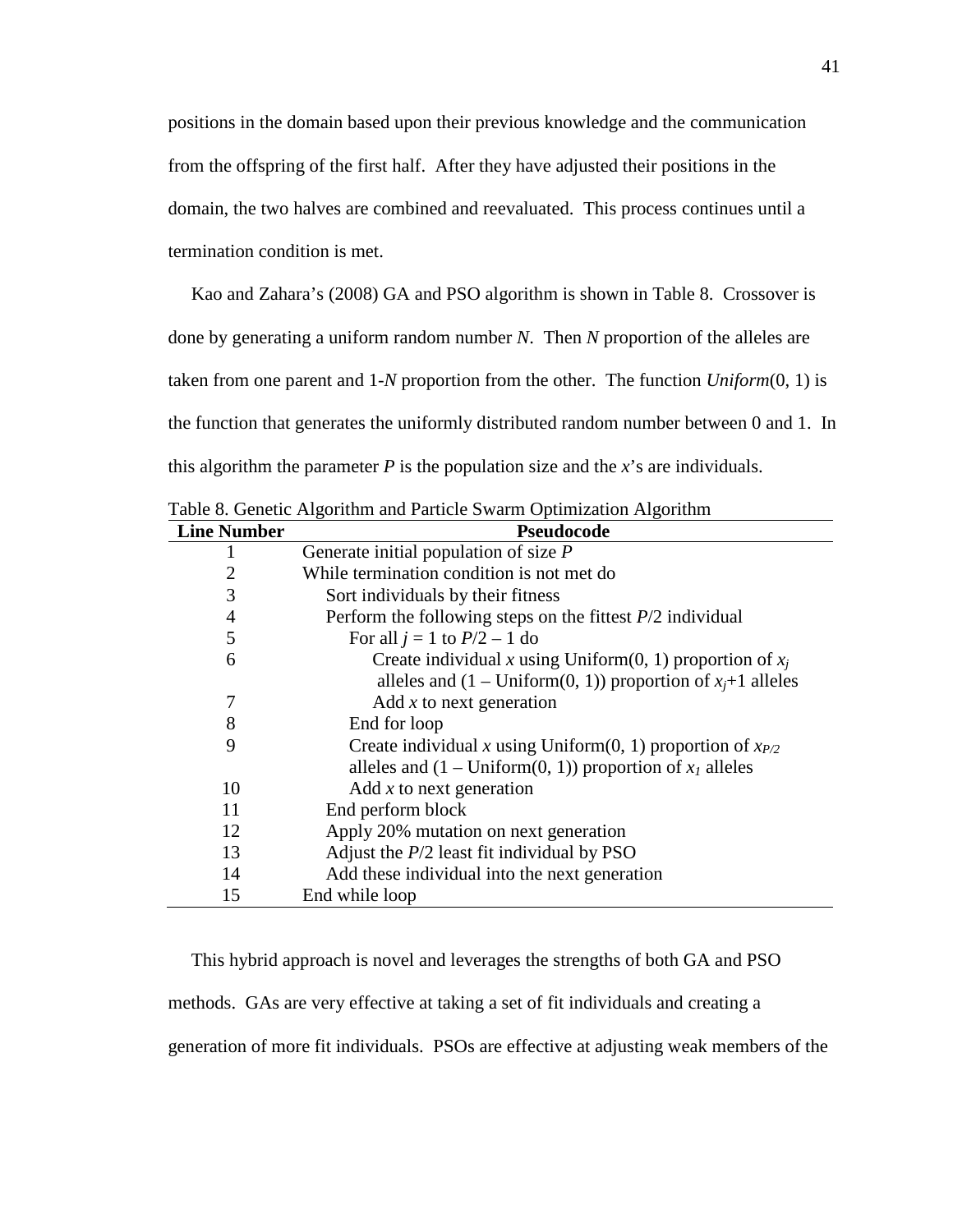population to increase their fitness. The two algorithms work fluidly together to locate optima.

## *Cellular Genetic Algorithms*

 Cellular Genetic Algorithms (cGA) were originally developed in the early 1990's to run GAs using parallel machines (Whitley, 1993). To take advantage of parallel processors the domain space was divided into squares. Individuals were only allowed to mate with individuals within its square or neighboring squares. By creating this grid across the domain space, crossover for each generation could be performed in parallel. This allowed GAs to converge much faster than traditional methods, which made them more practical for solving real world problems. This approach is based upon cellular automata (Whitley, 1993).

| <b>Line Number</b> | <b>Pseudocode</b>                                                   |
|--------------------|---------------------------------------------------------------------|
|                    | While not termination condition                                     |
| 2                  | For $x = 1$ to w                                                    |
| 3                  | For $y = 1$ to h                                                    |
| 4                  | Get list of neighbors for individual $(x, y)$                       |
| 5                  | Select parents $p1$ and $p2$ from list of neighbors                 |
| 6                  | Create individual <i>i</i> from $p1$ and $p2$                       |
|                    | Mutate(i)                                                           |
| 8                  | If fitness( <i>i</i> ) > fitness(individual( <i>x</i> , <i>y</i> )) |
| 9                  | Replace individual $(x, y)$ with i                                  |
| 10                 | End for loop                                                        |
| 11                 | End for loop                                                        |
| 12                 | End while loop                                                      |

Table 9. Cellular Genetic Algorithm

 The basic cGA algorithm is shown in Table 9 (Alba, Alfonso & Dorronsoro, 2005). This algorithm assumes that the domain space has been divided into a grid of width, *w*, and height, *h*. For each individual in the grid, the algorithm determines a list of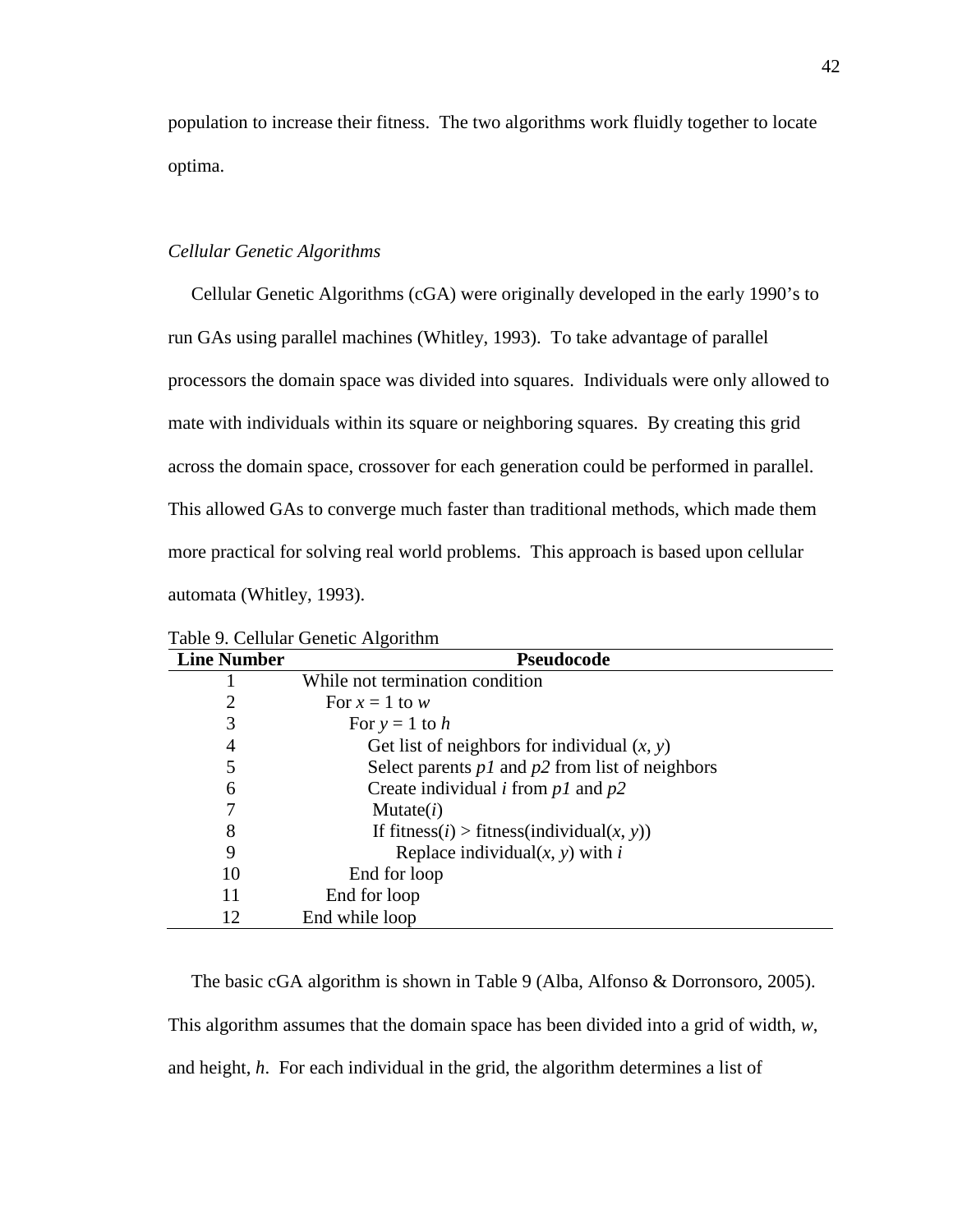neighbors. In cGAs an individual is considered to be its own neighbor. A selection step identifies two individuals from this list, *p1* and *p2*. A new individual, *i*, is created using crossover. A mutation function will determine if mutation is needed based upon a mutation rate. If it is determined that mutation should occur, the function will perform the mutation. If the new individual  $i$  is more fit then the original individual, it will replace it. The algorithm evaluates every individual in the population. It will continue this process until a termination condition is met.

 Because individuals are restricted to mating only with individuals close to them, cGAs prevents premature convergence and can be used for multimodal optimization problems (Nebro, Durillo, Luna, Dorronsoro, & Alba, 2006). This form of selection prevents individuals in one area of the domain from dominating other niches. Because of recent advancements in computational power, the parallel aspects of cGAs have been eclipsed by their ability to solve multimodal optimization problems. A variety of enhancements have been made to cGAs and multimodal optimization.

 *Anisotropic Selection* in cGAs assigns probabilities of replacement to the squares around an offspring (Simoncini, Verel, Collard & Clergue, 2006). Individuals within a square perform a typical GA with selection, crossover and mutation. The offspring then replaces some of the old generation's individuals. Different probabilities are assigned to different geometric directions used in selection. There is a probability that selection will be made using a north or south square. There is a probability that selection will be made using an east or west square. The final probability is that the center square will be used for the selection. These probabilities guide the direction of the search in the local area of the domain. A control parameter,  $\alpha$ , is used to influence these three probabilities. The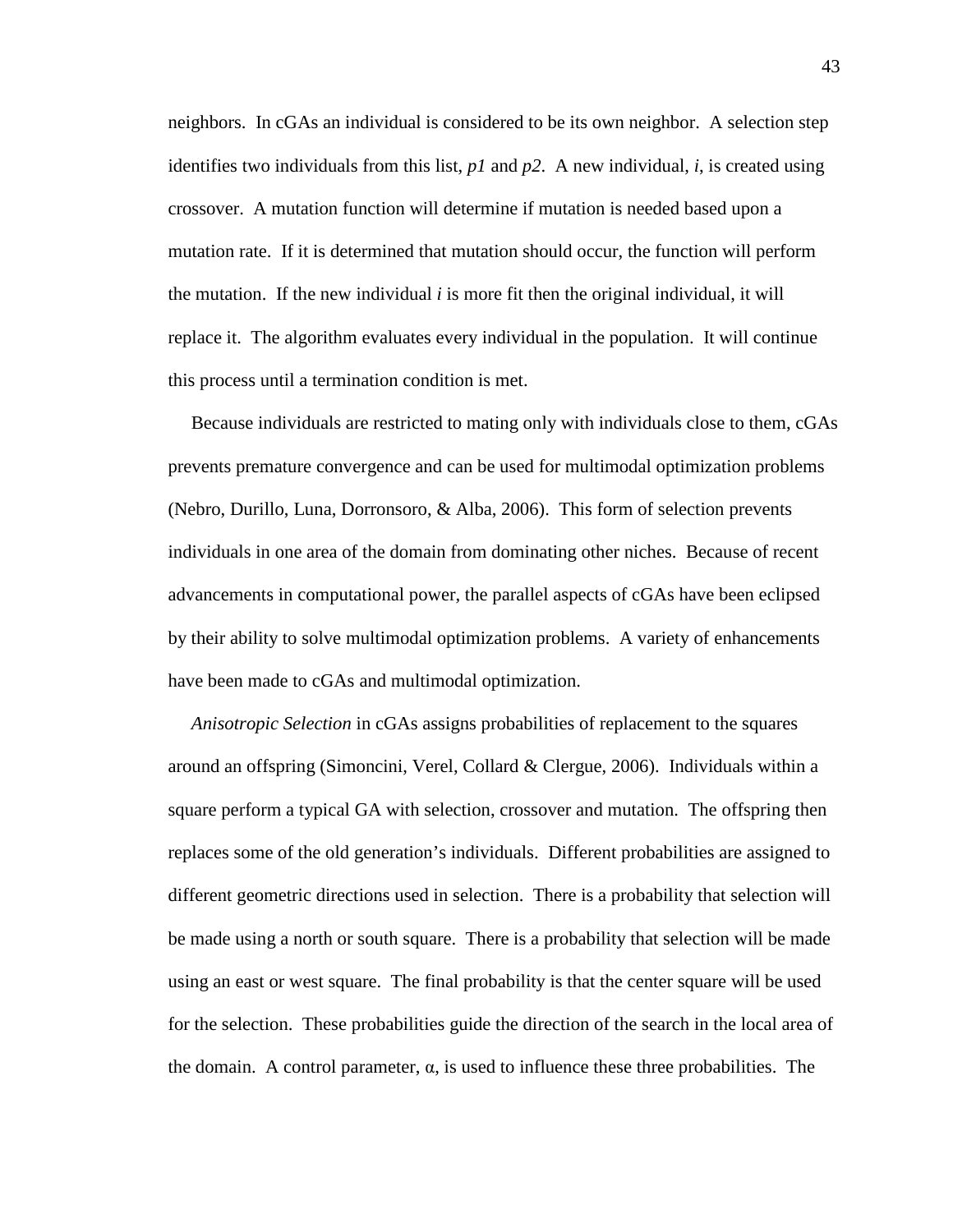following probabilities are used in determining the direction for selection (Simoncini et al., 2006).

Probability of center cell 
$$
p_c = 0.2
$$
  
North or south cell 
$$
\frac{(1 - p_c)}{2}(1 + \alpha)
$$
  
East or west cell 
$$
\frac{(1 - p_c)}{2}(1 - \alpha)
$$

Once the direction is determined, tournament selection is used to select the individual for crossover. If the individual in the new generation is better than the individual selected for replacement, it will be replaced.

 There are two cGAs that attempt to solve multiobjective optimization problems. These algorithms are Cellular Multiobjective Genetic Algorithm (cMOGA) and Multiobjective Optimization Cellular Genetic Algorithm (MOCell) (Alba & Dorronsoor, 2008). Both algorithms are very similar and use the same general approach.

 MOCell is another type of cGA (Nebro et al., 2006). MOCell uses a *Pareto front*, which is an alternate population that contains optimal non-dominant individuals. The Pareto front has a maximum size and maintains genetic diversity. In MoCell selection, crossover and mutation take place according to normal cGA principles. The offspring are added into the next generation. Offspring may also be added to the Pareto front. When this Pareto front hits its maximum size, individuals are replaced using a crowding method, which increases genetic diversity (Nebro, Durillo, Luna, Dorronsoro & Alba, 2009). The final step in MOCell is to randomly replace members of the population with individuals from the Pareto front. This feedback ensures that dominant areas of the domain do not eclipse other optima. cMOGA is the same as MOCell, except it does not contain the feedback step (Alba et al., 2005).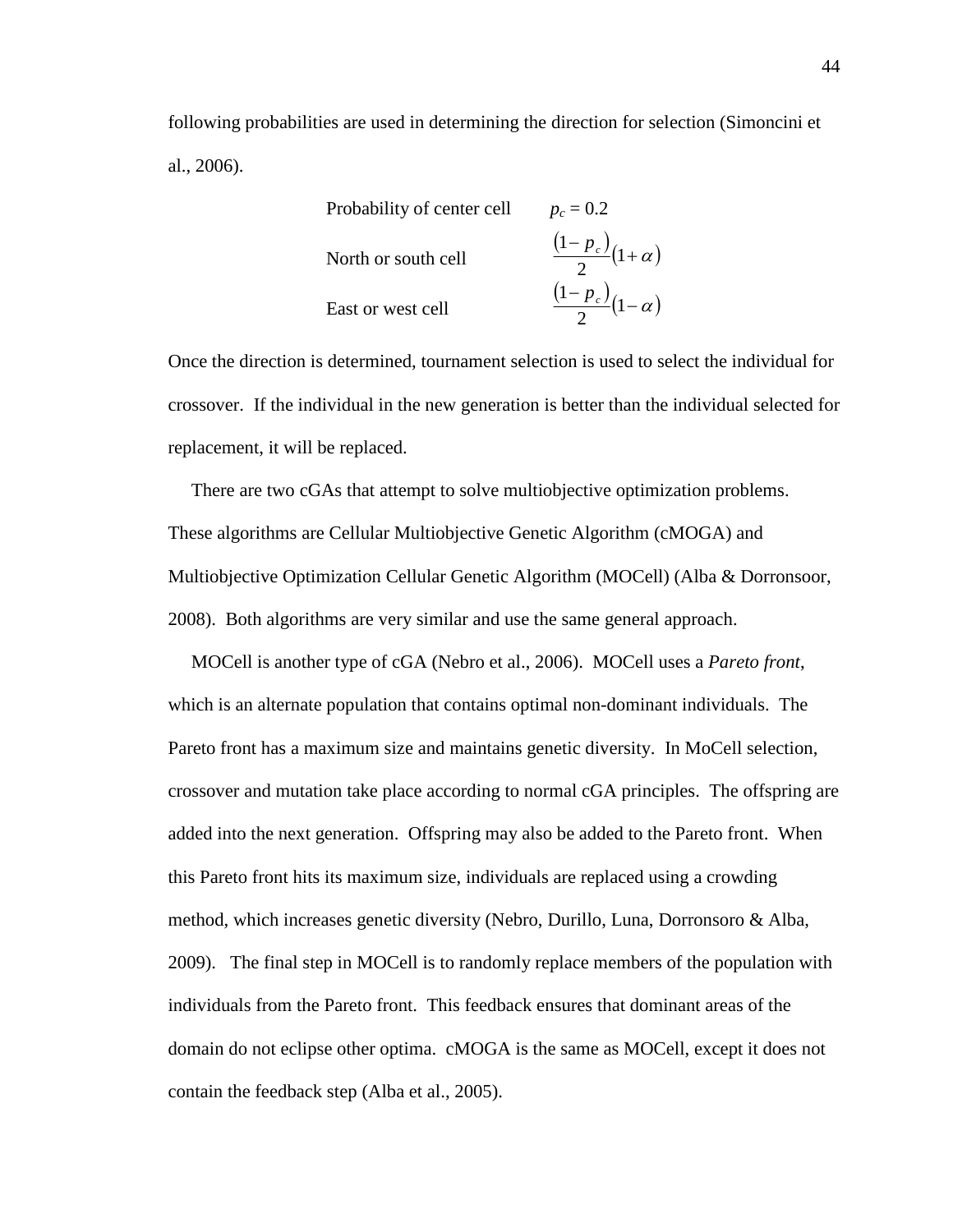cGAs research has shown that they are very effective in solving multimodal optimization problems. Although research in other NGA areas has been around twice as long as cGAs, results of cGA research are very impressive. Multiple methods have been developed based upon cGA principles.

### *Novel Sexual Adaptive Genetic Algorithm*

 GAS3 is not the only NGA that incorporates the concept of gender. Novel Sexual Adaptive Genetic Algorithm (NSAGA) has genders also (Zhang, Zhao & Wang, 2009). But it more evenly divides the number of males and females. Similar to biological organisms, individuals in NSAGA have gender based upon genetic characteristics. This gender selection more closely resembles genders in biological species.

 NSAGA leverages an early evolutionary theory called the Baldwin effect (Baldwin, 1896). This theory proposes that an individual's fitness is not always limited to their biological characteristics. It is possible that through environmental influences an individual can increase its fitness. In an NGA however, environmental influences are not defined. NSAGA uses other individual's fitness to be this environmental influence. The Baldwin effect provides a new approach to NGAs.

 NSAGA computes fitness as the weighted sum of three types of fitness: innate fitness, evaluation fitness and acquired fitness (Zhang et al., 2009). The first part of the fitness is the innate fitness, *IF*. This fitness excludes environmental influences. In NSAGA innate fitness is defined as the following, where  $f_{\min}^t$  is the minimum fitness and  $f_{\max}^t$  is the maximum fitness for generation *t*.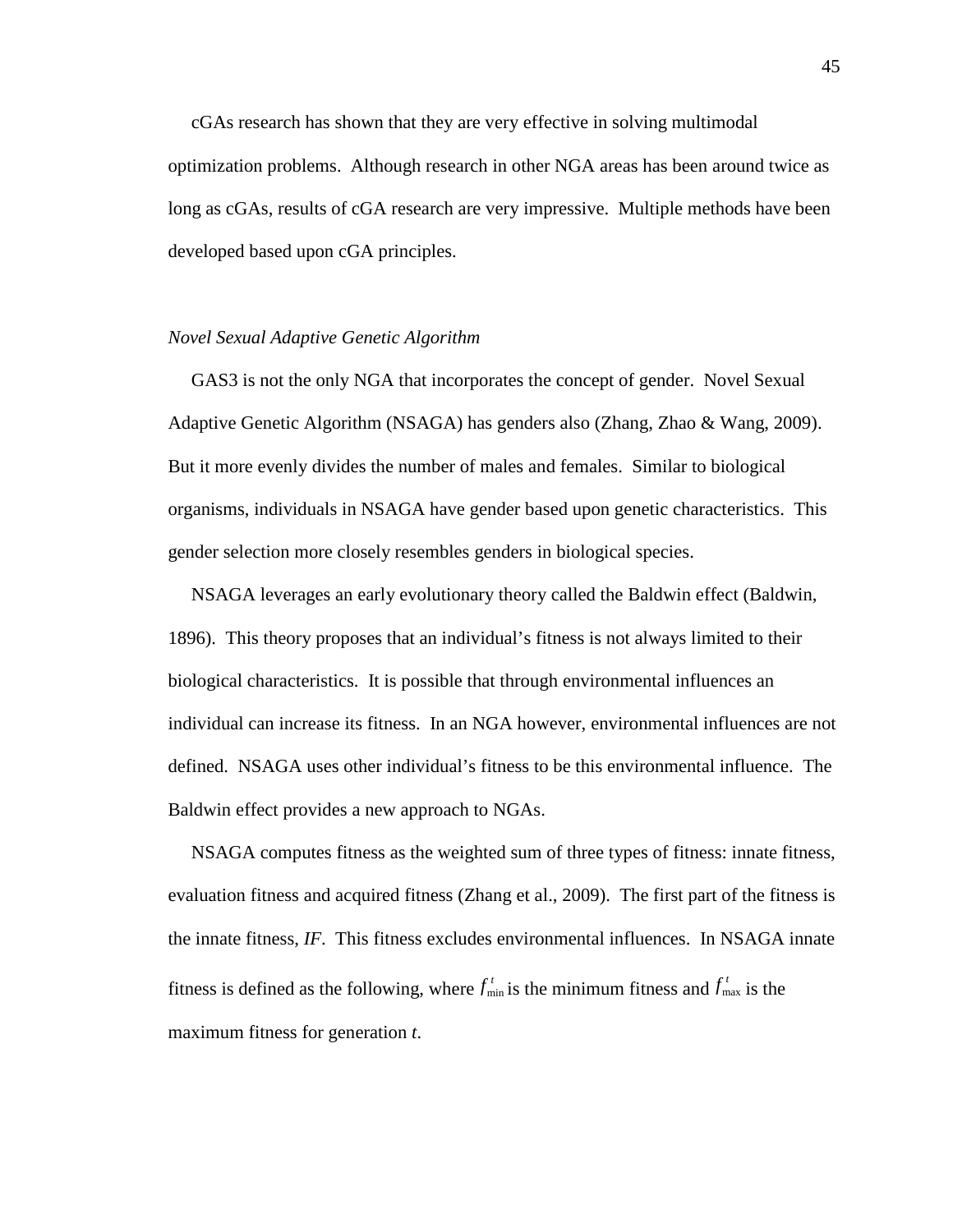$$
IF(x) = \frac{f(x) - f_{\min}^t}{f_{\max}^t - f_{\min}^t}
$$

The second type of fitness is the evaluation fitness, *EF*. This fitness includes influences from the individual's parents. In the fitness function below  $w_1$  and  $w_2$  are parameters that weight each parent's influence and  $x_f$  and  $x_m$  are the individual's mother and father, respectively. *IF* is the innate fitness defined previously.

$$
EF(x) = w_1 \frac{IF(x) - IF(x_f)}{IF(x_f)} + w_2 \frac{IF(x) - IF(x_m)}{IF(x_m)}
$$

The final type of fitness is the acquired fitness, *AF*. This fitness derives from the Baldwin effect. Individuals within a niche may increase or decrease their fitness by some factor, between 0 and 1, of the average innate fitness of the members of the niche. This is shown in the following equation where  $c$  and  $P_b$  are parameters and  $rnd$  is a random number.

$$
f_y^1(x) = \begin{cases} & f_y(x) + c \cdot f_y^{ave}, \text{ if } rnd \le P_b \\ & f_y(x) - c \cdot f_y^{ave}, \text{ otherwise} \end{cases}
$$

The equation that reflects the Baldwin effect is used in the third fitness function. The acquired fitness is given by the function below (Zhang et al., 2009).

$$
AF(x) = \frac{f_{y}^{1}(x) - f_{y}^{t}}{f_{y}^{t}} = f_{y}^{t}
$$

With the acquired fitness function individuals may have their fitness increase or decrease based upon the factors previously outlined. The final fitness of an individual is a weighted sum of the innate, evaluation and acquired fitness functions.

$$
Fitness(x) = \beta_1 IF(x) + \beta_2 EF(x) + \beta_3 AF(x)
$$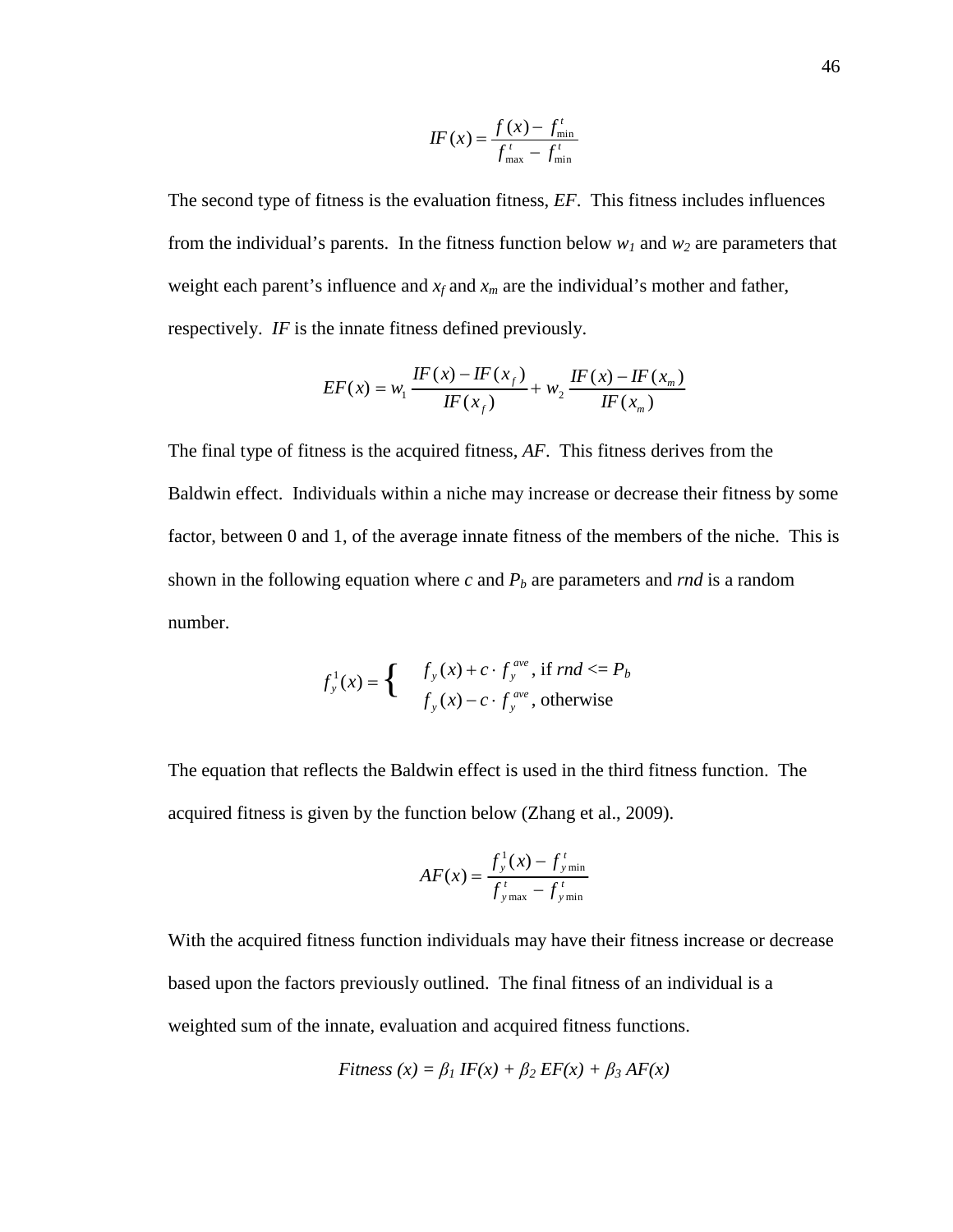$\beta_1$ ,  $\beta_2$  and  $\beta_3$  are weights placed on each type of fitness.

 Gender determination is an important part of NSAGA. It has great consequences because individuals may only mate with individuals of the opposite gender. Selecting an existing gene would divide genders to different areas of the domain. This is not desired. Gender is determined randomly thus giving all areas of the domain the ability to have both genders (Zhang et al., 2009). The parameter  $P_g$  is the probability that an individual is a male.  $P_g$  gives the algorithm more flexibility in controlling the proportion of males and females. Gender determination helps NSAGA preserve interesting areas of the domain for exploration.

 The final important aspect of NSAGA is the selection process. The selection process goes beyond just limiting heterosexual selection. A parameter *Pelitism* is used to determine the fittest members of the population. NSAGA uses a different selection method for elite and non-elite individuals. For the elite individuals selection is done according to rank within the group. Of the remaining individuals selection is done through tournament selection.

 NSAGA is a very unique NGA that resembles natural selection more than many other NGAs. Incorporating gender and the Baldwin effect make NSAGA a novel algorithm. Rather than extending existing fitness sharing or crowding methods, NSAGA takes a more accurate approach to modeling biological evolution.

### *Other Niche Genetic Algorithm Summary*

 This section briefly describes some NGAs that cannot be categorized as fitness sharing or crowding methods. Some NGAs have characteristic so different than standard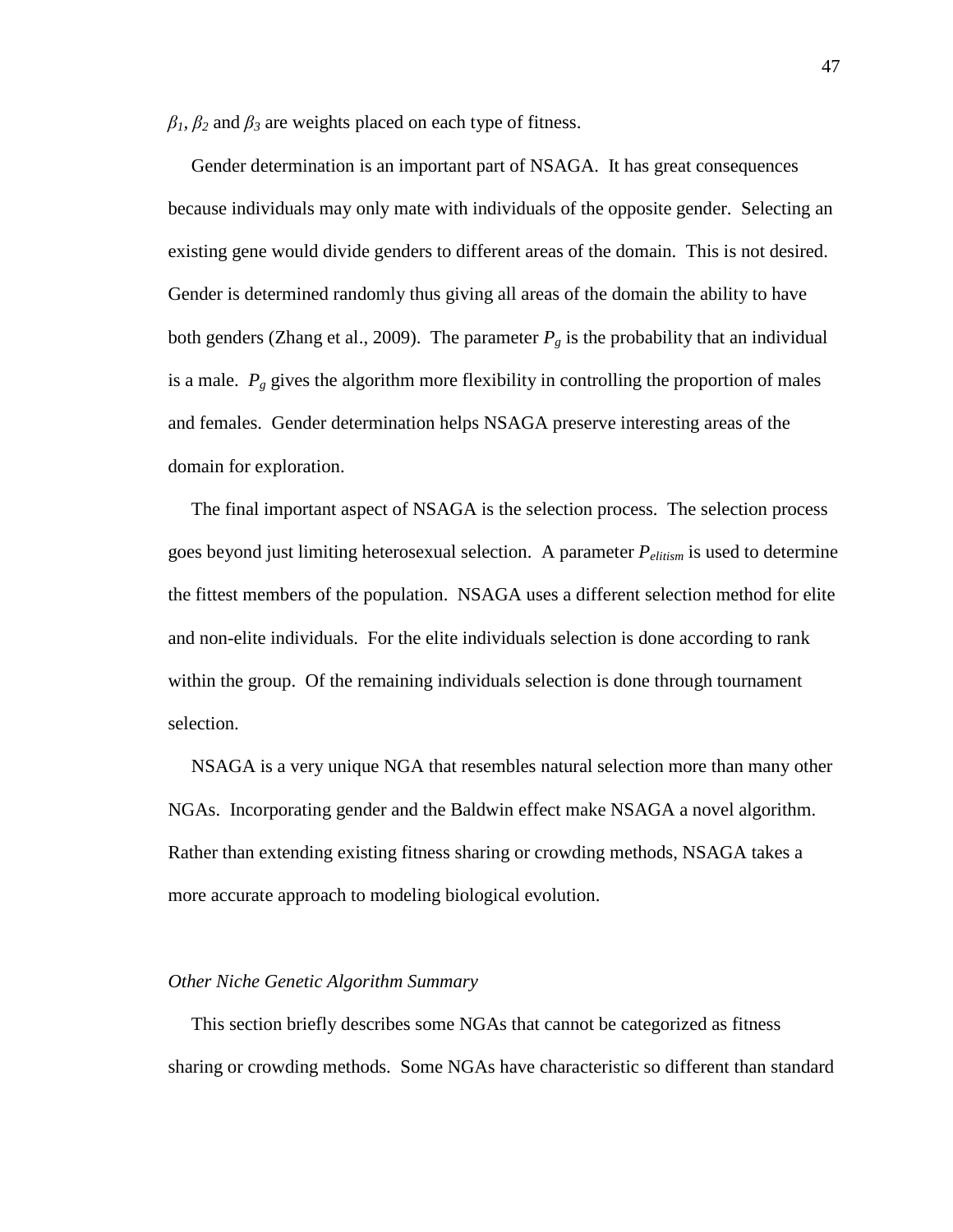fitness sharing and crowding methods, that this third categorization has been defined. This other type of category introduces new concepts to NGAs and the multimodal optimization problem.

 The algorithms described in this section introduce many new approaches to NGAs. Some of them are hybrid methods that combine the concept of GAs with other search techniques, like PSO. Others model biological theories, like the Baldwin effect. cGAs solve multimodal optimization problems through limiting selection to neighbors. These methods take a different approach to NGA research.

## **Summary**

 This chapter provides an extensive literature review of NGAs. The first section describes relevant literature used in this research that is not an NGA. Three other sections describe different types of NGAs. A variety of methods from classical NGAs to modern methods have been presented. NGAs are normally organized into two groups. Sharing methods adjust fitness to encourage exploration. Crowding methods replace individuals with individuals of the previous generation based upon distance measurements. There are some NGAs that don't directly fall into either category. These algorithms are presented in a separate section.

 This literature review provided the foundation for this research. Many of the methods here are compared to the new framework that is presented. Some of the concepts used in previous research are used in the creation of the new framework. These cases will be described in Chapter 3.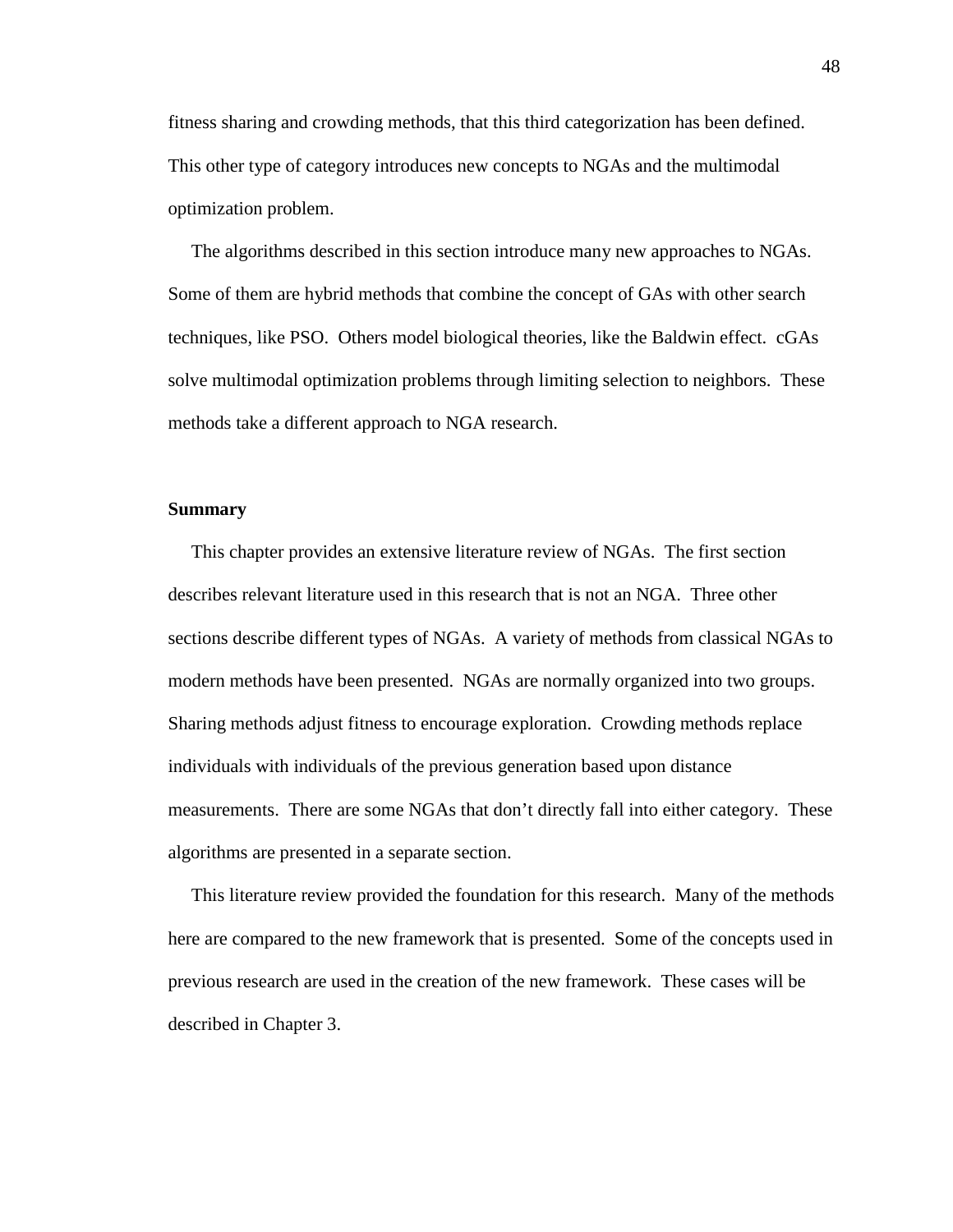# **Chapter 3**

## **Methodology**

 Chapter 3 describes the methodology for this research. The research method will be described, followed by the new framework that will be tested. The benchmark equations and performance criteria are defined. The next two sections describe the formatting for presenting of the results and the resources required to perform the research. The chapter concludes with a summary of the framework and methodology.

## **Research Method Employed**

 An experimental research methodology was used to conduct this research. A new framework was developed and compared against existing algorithms using benchmark equations and performance criteria. The experimental research methodology provided a basis to evaluate the performance of the new framework.

While the framework is new, many ideas and concepts are based upon existing algorithms. Chapter 2 describes existing NGA research. Conclusions derived from this body of knowledge were reflected in the new framework. The experiment was used to test the hypothesis used to develop the new framework.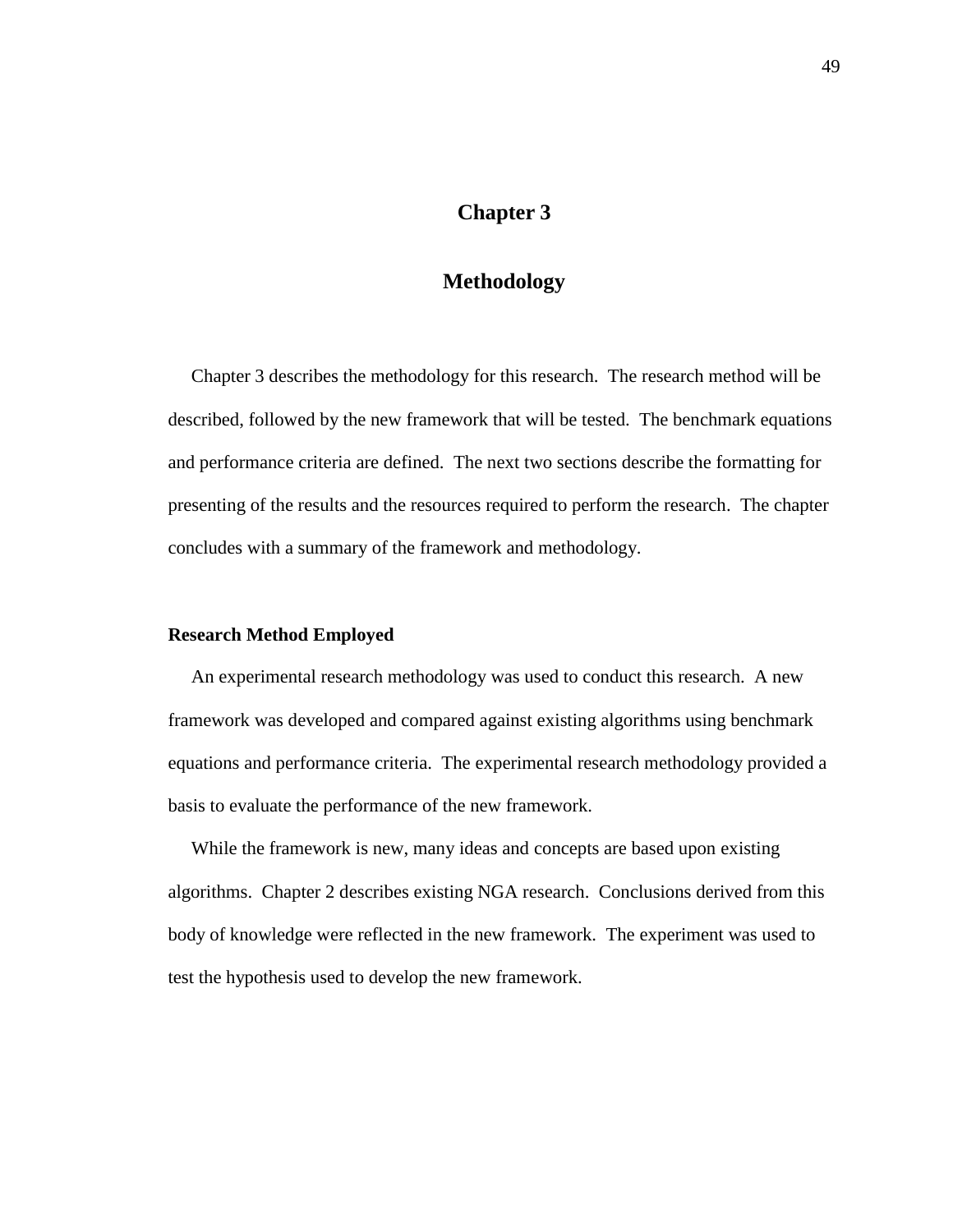### **Specific Procedures Employed**

 A new NGA was needed to solve the types of equations described earlier and shown in Figure 1. This new NGA leveraged other NGAs and search methods. This new algorithm most closely resembles SCGA (Li et al., 2002). At a very high level the algorithm did not attempt to find all optima in a single pass. It defined some search areas to investigate. Once defined, it let the NGA run to find optima within these areas. These optima were placed on a tabu list, which prevented them from being revisited. The algorithm found optima in parallel each time it defined a set of searchable domain spaces.

### *DSGA Algorithm*

 A traditional GA performs three general steps to create each generation. Selection, crossover and mutation allow the GA to converge to an optimum. The SCGA augments the traditional GA to include seed selection and seed conservation (Li et al., 2002). The new algorithm, Dynamic-radius Species-conserving Genetic Algorithm (DSGA), also uses this seed selection and seed conservation approach but differs from SCGA in three important ways. First, DSGA incorporates a tabu list to track optima and encourages exploration in other areas. Second, DSGA varies the value of the radius. Two strategies will be presented for varying the radius. Third, DSGA has two different strategies for seed selection. These two variations will encourage exploration. The variations of this framework will be presented later in this section.

 Groups of individuals are formed around a fit member, called a seed. These groups cover a search area in the domain. A predefined radius is used around seeds to define which members are grouped with the seed. Every new generation redefines the seeds and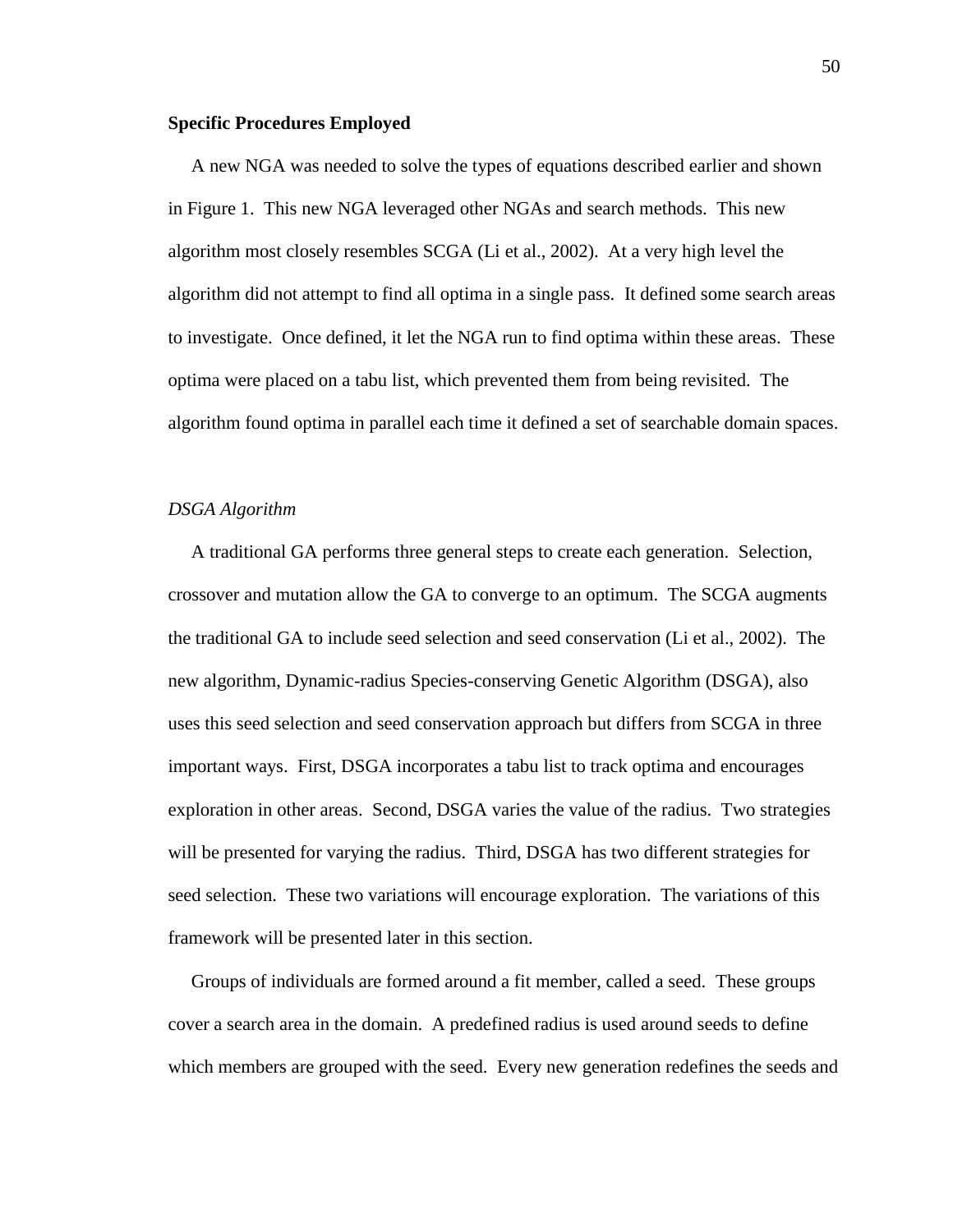areas. By conserving these search areas, DSGA locates multiple optima and prevents a single dominant optimum from eclipsing the other ones.

| <b>Abbreviation</b> | <b>Name</b>          | <b>Description</b>                            |
|---------------------|----------------------|-----------------------------------------------|
| Ν                   | Population size      | Number of individuals in each generation      |
| M                   | <b>Mutation Rate</b> | Odds of gene mutating                         |
| IS                  | Initial Sigma        | Initial value for sigma                       |
| <b>SD</b>           | Sigma Delta          | The amount that sigma will be changed each    |
|                     |                      | iteration                                     |
| RLC                 | Reevaluate Loop      | The number of times that the NGA will loop    |
|                     | Count                | before it reevaluates the seed radius         |
| CL                  | Convergence Limit    | The number of individuals needed to determine |
|                     |                      | that convergence has taken place              |

Table 10. DSGA Parameters

 Table 10 shows the parameters of the algorithm. Like traditional GAs, there is a population size, *N*, and a mutation rate, *M*. Similar to SCGA (Li et al., 2002), DSGA uses a radius parameter. The radius is the minimum distance a strong individual must be away from all other clusters in order to create a new cluster. In DSGA sigma is the radius of the clusters. It is called the initial sigma, because the sigma varies as the algorithm runs. This radius is changed by the sigma delta, *SD,* to search for new optima. The Reevaluate Loop Count, *RLC*, is the number of times that the NGA loops before allowing the search areas and radius to be redefined. When determining if an optimum has been located the algorithm looks for identical individuals. If there are *CL* or more identical individuals, the algorithm concludes that an optimum has been located.

 Table 11 shows the new algorithm, DSGA. Descriptions of the seed selection, seed conservation and radius altering approaches are described later in this section. Unlike other GAs, DSGA has two loops. The inner loop, lines 4 through 10, perform a typical GA with the enhancement of seed selection and seed conservation. Once this loop is finished the algorithm records any optima as an ordered pair of the optima and the radius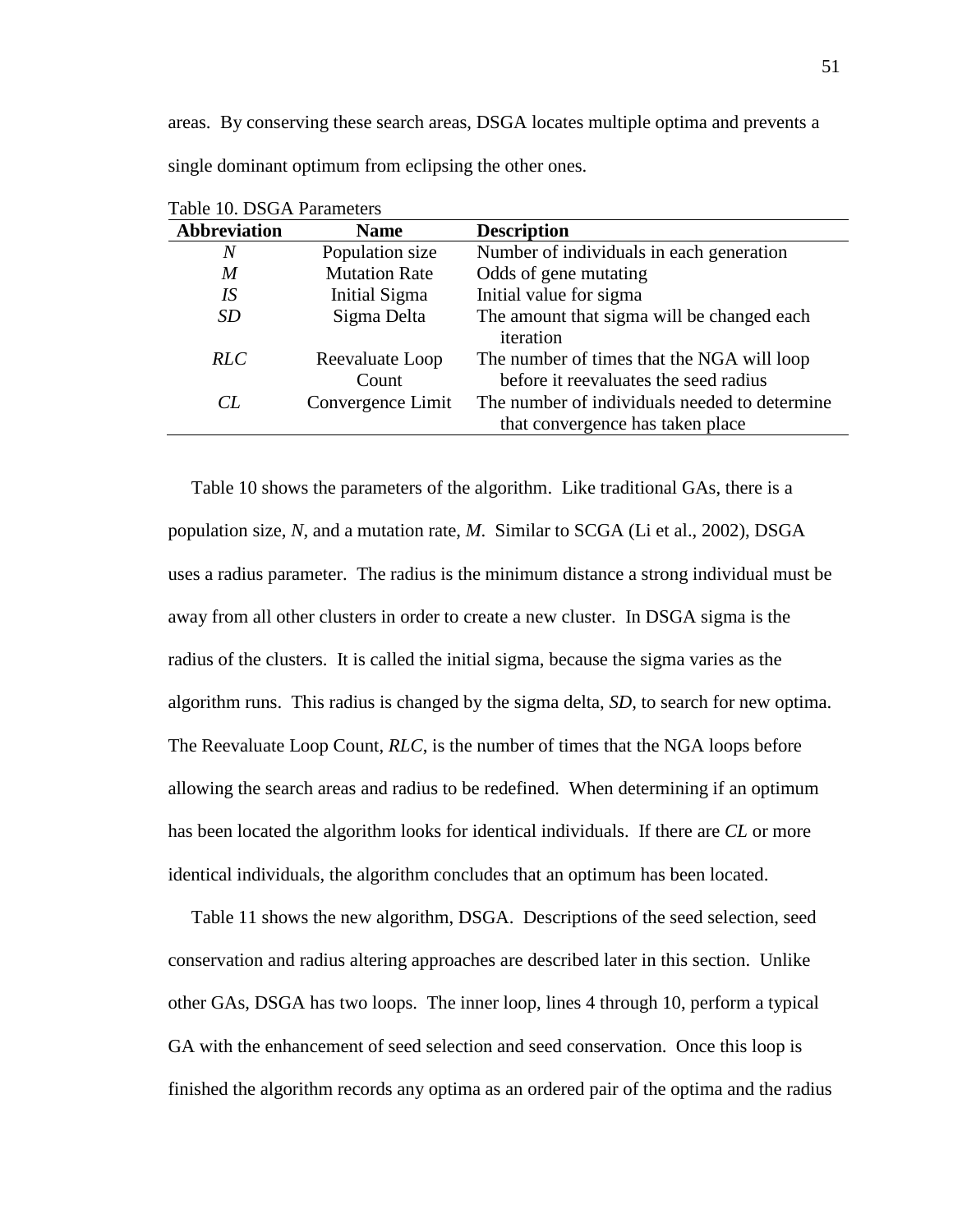in the tabu list, line 11 and 12. Optima are any domain values which have *CL* or more identical individuals, line 11. Seeds that are not optimums are also added to the tabu list, but optima are marked as such. In line 18, the radius, associated with the seeds, is altered and the GA is run again. This will occur in the outer loop, lines 2 through 19, and ends when a termination condition is met. The algorithm varies the size of the radius to locate other optima.

| <b>Line Number</b> | <b>Pseudocode</b>                                                        |  |
|--------------------|--------------------------------------------------------------------------|--|
| 1                  | Initialization                                                           |  |
| $\overline{2}$     | While not termination condition                                          |  |
| 3                  | For (int $r = 1$ ; $r \le RLC$ ; $r++$ )                                 |  |
| 4                  | Begin                                                                    |  |
| 5                  | <b>Seed Selection</b>                                                    |  |
| 6                  | Selection                                                                |  |
| 7                  | Crossover                                                                |  |
| 8                  | Mutation                                                                 |  |
| 9                  | <b>Seed Conservation</b>                                                 |  |
| 10                 | End For Loop                                                             |  |
| 11                 | If there exists an individual $d$ with $CL$ or more identical            |  |
|                    | individuals then                                                         |  |
| 12                 | Add $(d, \sigma)$ pair to <i>best_Xs</i>                                 |  |
| 13                 | Mark pair $(d, \sigma)$ as optimum                                       |  |
| 14                 | Replace $d$ and all of the identical individuals to $d$ with             |  |
|                    | randomly generated individuals                                           |  |
| 15                 | End if                                                                   |  |
| 16                 | Add $(s, \sigma)$ pair to <i>best_Xs</i> for all <i>s</i> that are seeds |  |
| 17                 | Replace all individuals s with randomly generated                        |  |
|                    | individuals                                                              |  |
| 18                 | Alter radius $\sigma$                                                    |  |
| 19                 | End                                                                      |  |

|  |  | Table 11. DSGA Algorithm |
|--|--|--------------------------|
|--|--|--------------------------|

 This algorithm differs from SCGA in many important ways. SCGA selects a single radius size and performs the algorithm in a single loop (Li et al., 2002). DSGA varies the radius to locate other optima. This new algorithm has also been augmented with a tabu list to prevent already located optima from being used as seeds in the future. These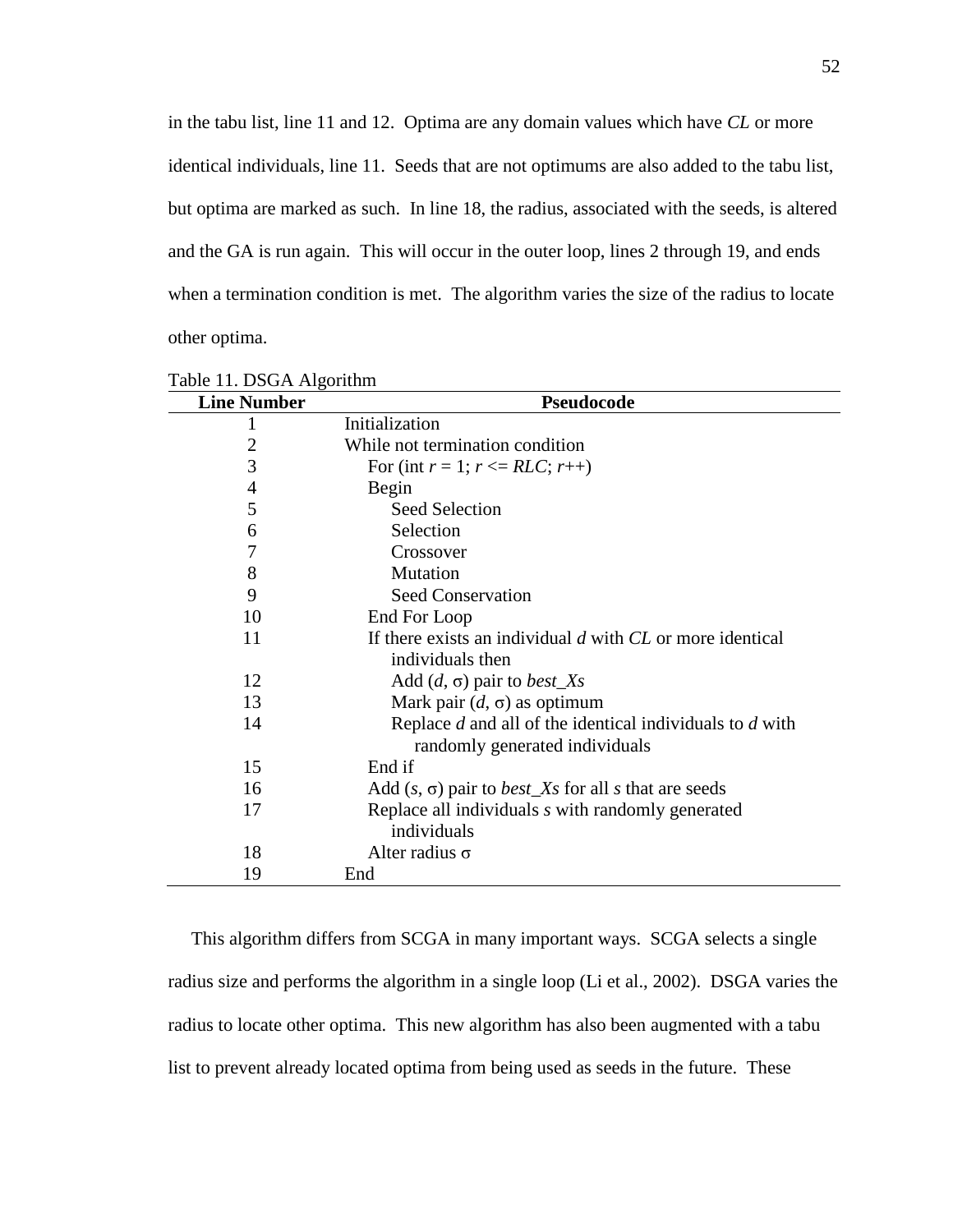changes should allow the algorithm to locate other optima that may have been missed in earlier iterations.

 DSGA performs an initialization phase to create the first generation and initialize the tabu list. Table 12 shows the initialization steps. The variable *best\_Xs* is the tabu list. Originally, the seed radius, σ, is set to *IS*. This value will change by *SD* as the algorithm runs.

| Line          | Pseudocode                                  |
|---------------|---------------------------------------------|
| <b>Number</b> |                                             |
|               | Set list <i>best</i> $X_s$ to $\varnothing$ |
| 2             | Set list generation to $\varnothing$        |
| 3             |                                             |
| 4             | For (int $i = 1$ ; $i \le N$ ; $i++$ )      |
| 5             | Begin                                       |
| 6             | Create new string y                         |
|               | Randomly generate genes for y               |
| 8             | Add y to generation                         |
| 9             | End For Loop                                |
|               | Set $\sigma$ to IS                          |

Table 12. DSGA Algorithm Initialization

## *DSGA Seed Selection*

 Seed selection is a critical part of locating optima. Each generation defines its own seeds. This algorithm for seed selection is shown in Table 13. In line 1, it begins with an empty list of seeds. It is beneficial to make the fittest individual in each niche a seed, but the algorithm also needs to explore other areas of the domain. So the algorithm evaluates individuals in an order defined by a *seed evaluation ordering* (*seo*) function. Possible implementations for *seo* will be presented later in this section. Each individual is evaluated as a candidate for seed selection based on this function. The algorithm determines if an individual is within  $\sigma$  distance to a currently established seed. If a seed exists within  $\sigma$  distance, the individual is not a seed, but a member of the seed's species.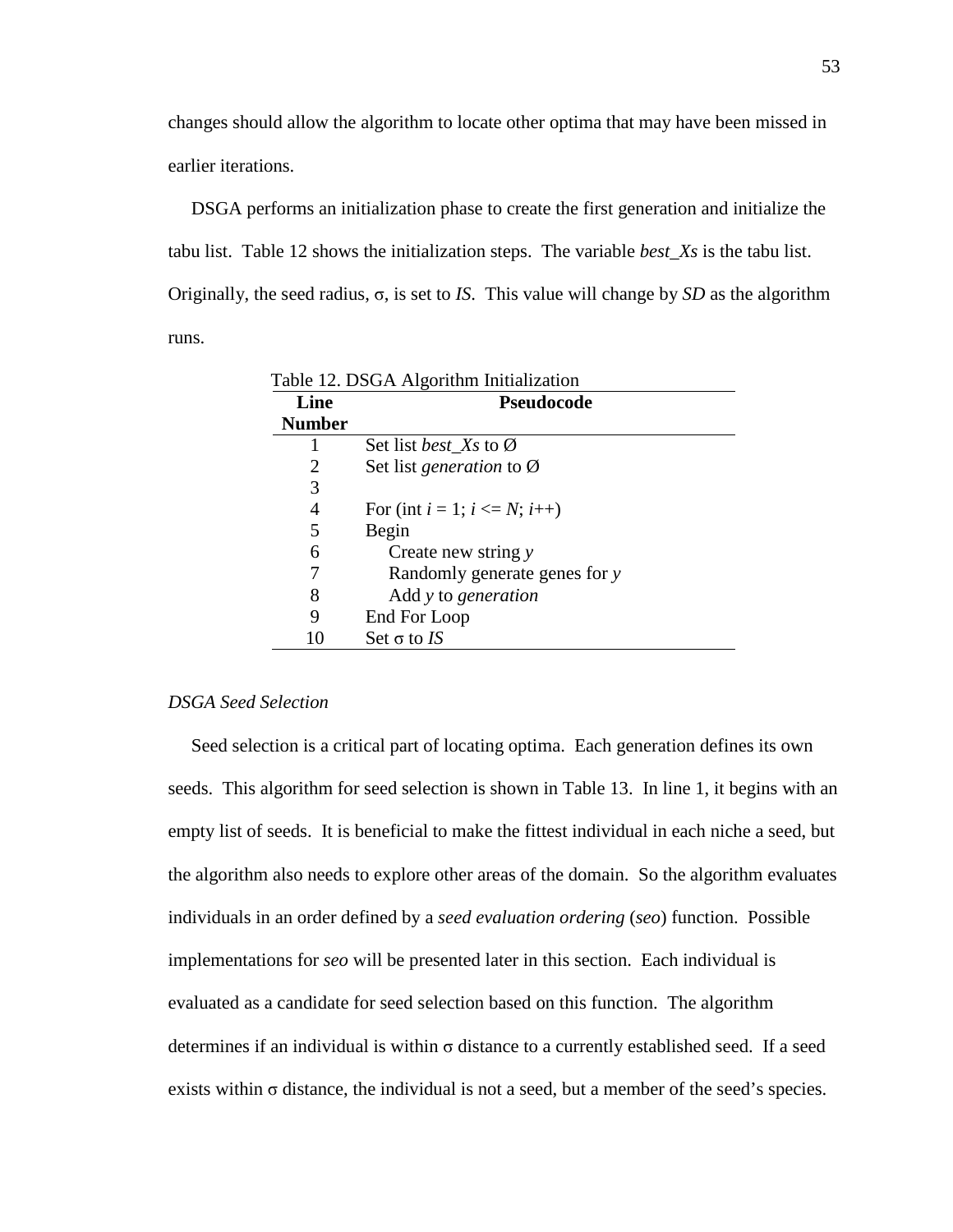If no established seeds exist within the  $\sigma$  distance of this individual, it will become a seed. The only exception to this rule, which is shown in lines 16 and 17, is if the individual is on the tabu list. Here it has already been determined that it has been investigated and conservation of it is not needed. It is prevented from being a seed.

| Table 13. Seed Selection |                                                           |  |
|--------------------------|-----------------------------------------------------------|--|
| Line                     | Pseudocode                                                |  |
| <b>Number</b>            |                                                           |  |
| 1                        | Set list seeds to $\varnothing$                           |  |
| 2                        | Sort <i>generation</i> descending by <i>seo</i> function  |  |
| 3                        | For (int $k = 0$ ; $k <$ size of <i>generation</i> ; k++) |  |
| 4                        | Begin                                                     |  |
| 5                        | Set $K$ to the $k$ -th individual in <i>generation</i>    |  |
| 6                        | Set boolean <i>found</i> = true                           |  |
| 7                        | For (int $m = 0$ ; $m <$ size of seeds; $m$ ++)           |  |
| 8                        | Begin                                                     |  |
| 9                        | Set M to the $m$ -th individual in seeds                  |  |
| 10                       | If distance(K, M) < $\sigma$ then                         |  |
| 11                       | Set <i>found to</i> true                                  |  |
| 12                       | <b>Break</b>                                              |  |
| 13                       | Else                                                      |  |
| 14                       | Set <i>found</i> to false                                 |  |
| 15                       | End For Loop                                              |  |
| 16                       | If found = false and K is not in best_Xs                  |  |
|                          | then                                                      |  |
| 17                       | Add K to seeds                                            |  |
| 18                       | End For Loop                                              |  |

 This seed selection algorithm is identical to SCGA except in two areas. In line 16 DSGA prevents individuals on the tabu list from becoming seeds in the future. This is done because these areas of the domain have already been investigated. Using the tabu list encourages the algorithm to explore other areas of the domain. In line 2 individuals are sorted by a function called *seo*. DSGA uses two strategies to investigate unexplored areas of the domain. One strategy uses a standard fitness sharing approach; the other excludes individuals from becoming seeds if they are too close to individuals on the tabu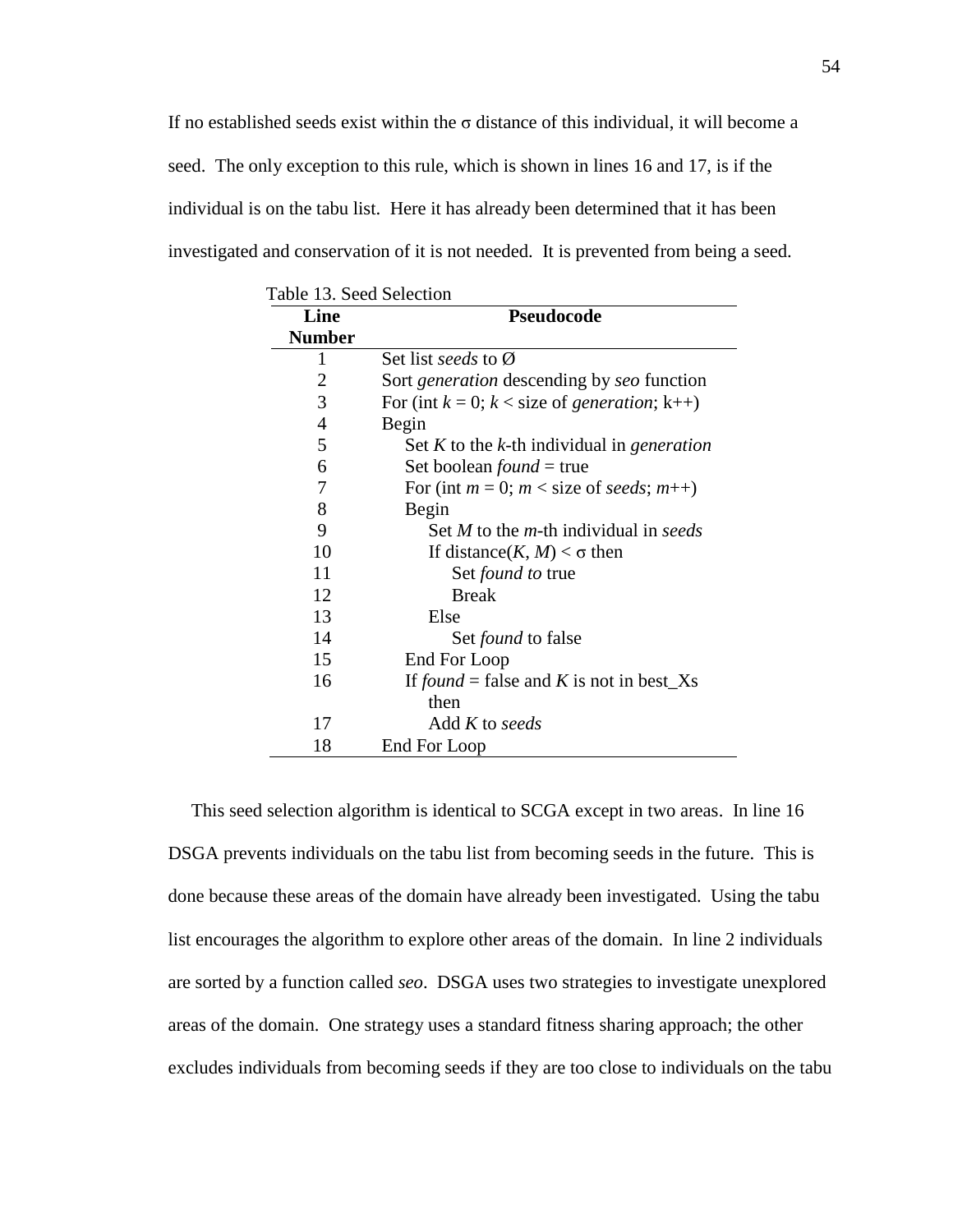list. Each strategy is implemented by using different *seo* functions. In SCGA individuals are only sorted by fitness. These differences will allow the algorithm to find other optima.

## *DSGA Seed Conservation*

 Once seeds are established there needs to be a means to preserve them into the next generation. This is called seed conservation and is shown in Table 14. After each generation is created, it goes through a seed conservation step. Each seed from the previous generation replaces a weak individual in the new generation. First the algorithm looks at individuals in the new generation, which are within  $\sigma$  distance of the seed. If there are individuals in the new generation, which meet this condition the seed replaces the weakest individual of this list. If there are no individuals within the seed's radius, then the seed replaces the weakest individual in the new generation. Every seed is promoted into the next generation, but this does not mean that this seed will be a seed in the next generation. It will have to be evaluated as any other individual.

| Line           | <b>Pseudocode</b>                                           |  |
|----------------|-------------------------------------------------------------|--|
| <b>Number</b>  |                                                             |  |
|                | For (int $p = 1$ ; $p \le$ size of seeds; $p$ ++)           |  |
| $\overline{2}$ | Begin                                                       |  |
| 3              | Set $P$ to the $p$ -th individual in seeds                  |  |
| 4              | Find y such that it is the least fit individual with        |  |
|                | distance(y, P) $\leq \sigma$                                |  |
| 5              | If y exists and y is less fit than $P$                      |  |
| 6              | Replace $y$ with $P$                                        |  |
| 7              | Else                                                        |  |
| 8              | Replace the least fit individual in new generation with $P$ |  |
| 9              | End For Loop                                                |  |

Table 14. Seed Conservation for each Generation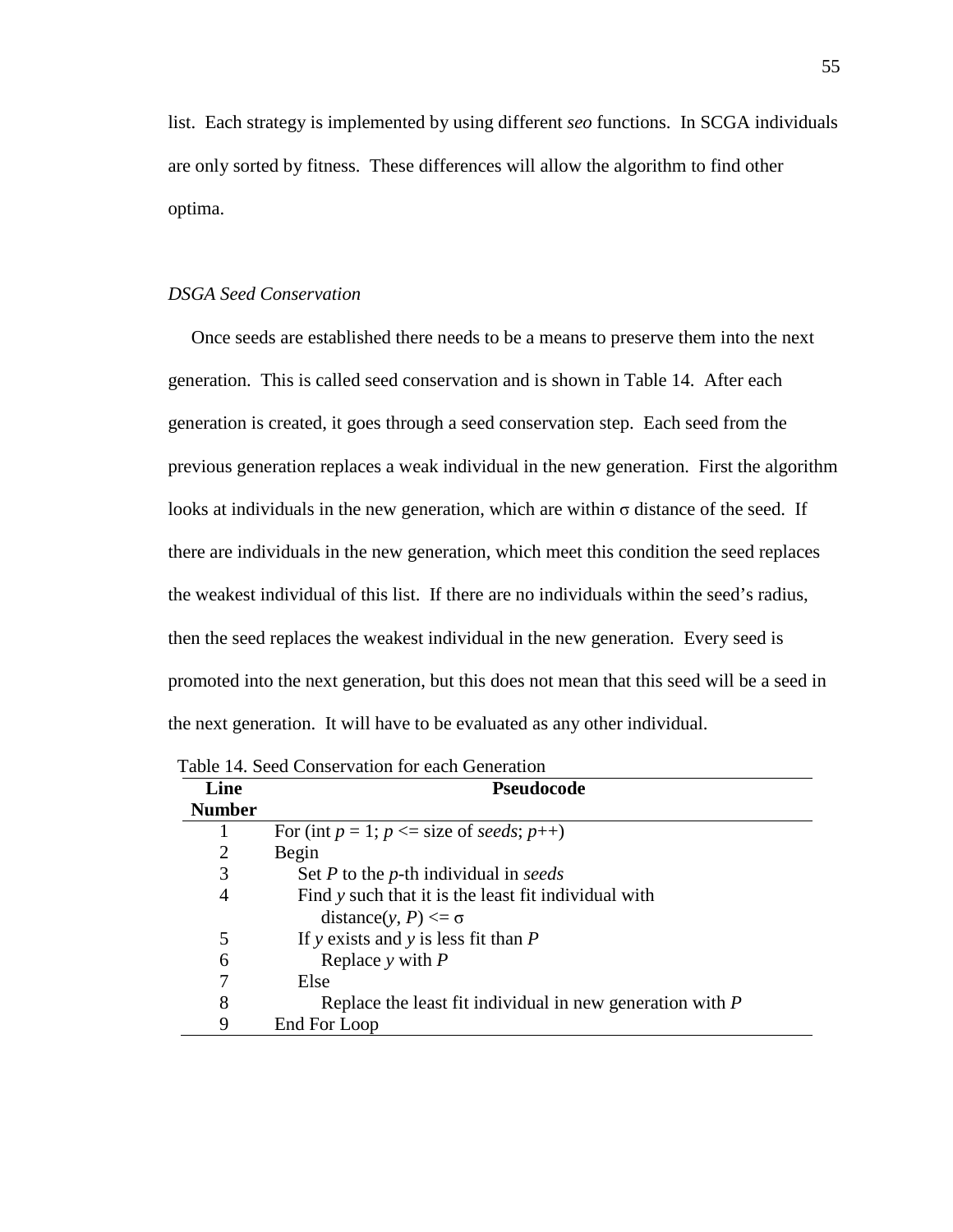DSGA uses many of the steps of SCGA to conserve seeds after each generation is created. The only exception is that Euclidean distance is used in this algorithm. The seed conservation phase of recording seeds does not exist in SCGA. This should allow the algorithm to investigate other areas of the domain to locate other optima.

 Besides the algorithm parameters shown in Table 10, two components of the algorithm may vary. There are two strategies to alter the radius after the inner loop of the algorithm and two strategies to encourage further exploration of the domain. The different combinations of strategies allow the DSGA framework to create multiple algorithms. The two components of the DSGA framework allow it to be used in many domains.

## *Varying Radius Strategies*

 We will consider two strategies to vary the radius used in DSGA. This step is shown in Table 11, line 18. In this step of the algorithm, the radius will be changed by a constant value of sigma delta, *SD*. The two strategies differ in the way that the radius is changed by *SD*. One strategy consistently increases or decreases the radius. A second strategy may increase or decrease the radius as the algorithm runs.

 In the first strategy the radius is increased or decreased by *SD*. It will either always increase or always decrease the radius. The method could start the radius very small and increase it incrementally after the inner loop completes. In this strategy the radius would start at *IS* and be increased by *SD* in every pass of the outer loop. Eventually the radius would increase to such a size that only one seed would be formed. This condition would be the termination condition shown in Table 11, line 2. Or the method could start with a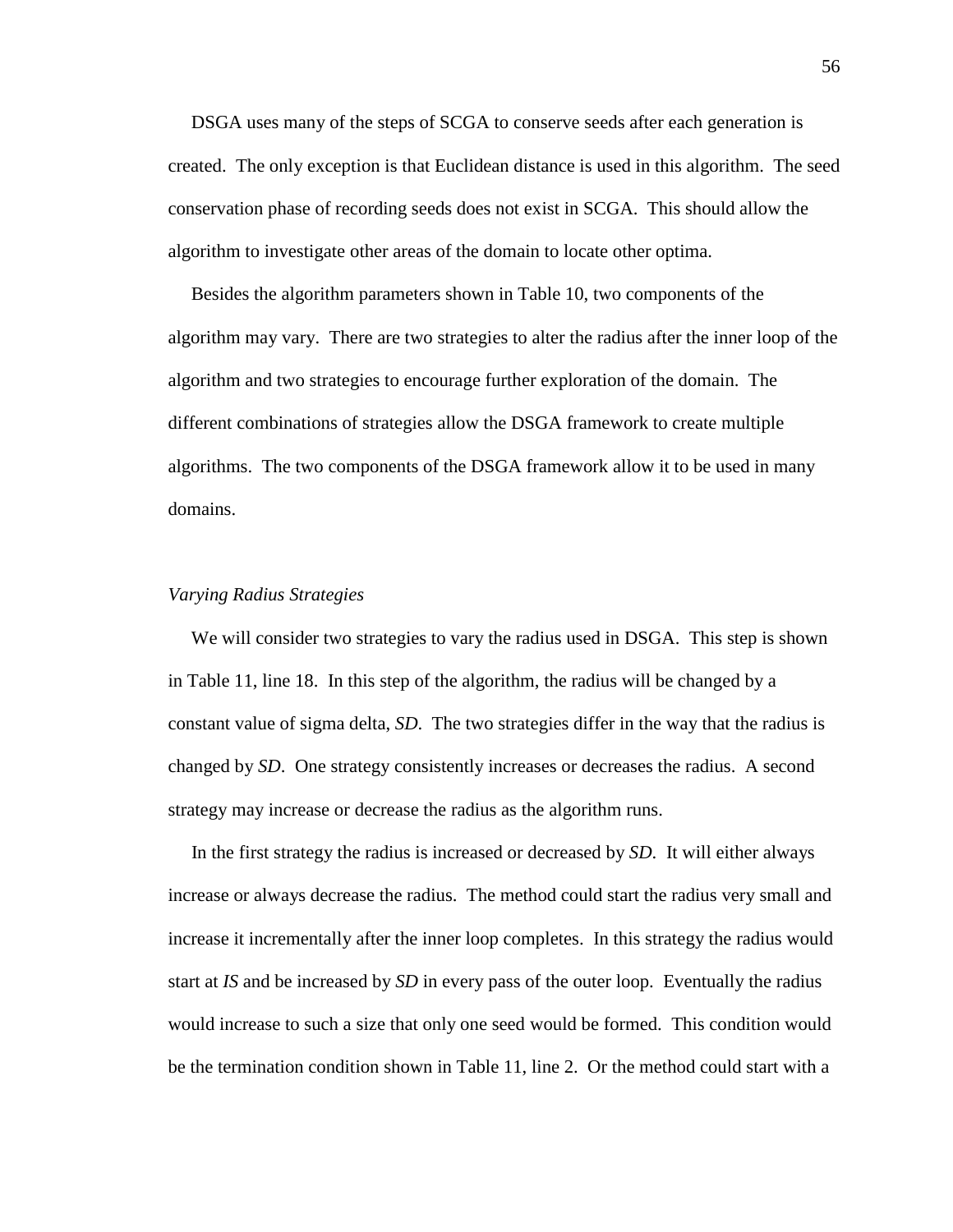very large *IS* and decrease it by *SD* as the algorithm runs. Here the termination condition is not so obvious. A natural termination condition would be to terminate the first time the inner loop completes but does not find any additional optima.

 The second strategy is to increase or decrease the radius by *SD* at the end of the inner loop. At the end of the inner loop the algorithm will decide if the radius should be increased or decreased by *SD*. There are many possible methods that could be used to determine how to vary the radius. One possibility for this approach is to base the radius change on the number of optima located. If no optima are located in the inner loop, then decreasing the radius will allow more seeds to form and should increase the chance of optima location. If optima are located, the approach would increase the radius. As in the previous approach the termination condition would be when the inner loop does not locate any additional optima. These two strategies allow DSGA flexibility in locating optima.

## *Exploration Approaches*

 The second component of the DSGA framework encourages exploration in areas of the domain where optima have not been found. Two strategies will be presented. Both strategies fulfill this through the seed selection in the algorithm. Each approach accomplishes exploration by defining different *seo* functions. One *seo* function implements a fitness sharing algorithm. The other one excludes individuals from becoming seeds that are too close to individuals on the tabu list.

 The first strategy eliminates individuals that are too close to existing seeds. It uses the ordered pair  $(o, r)$  on the tabu list. The optimum is  $o$  and the radius when the optimum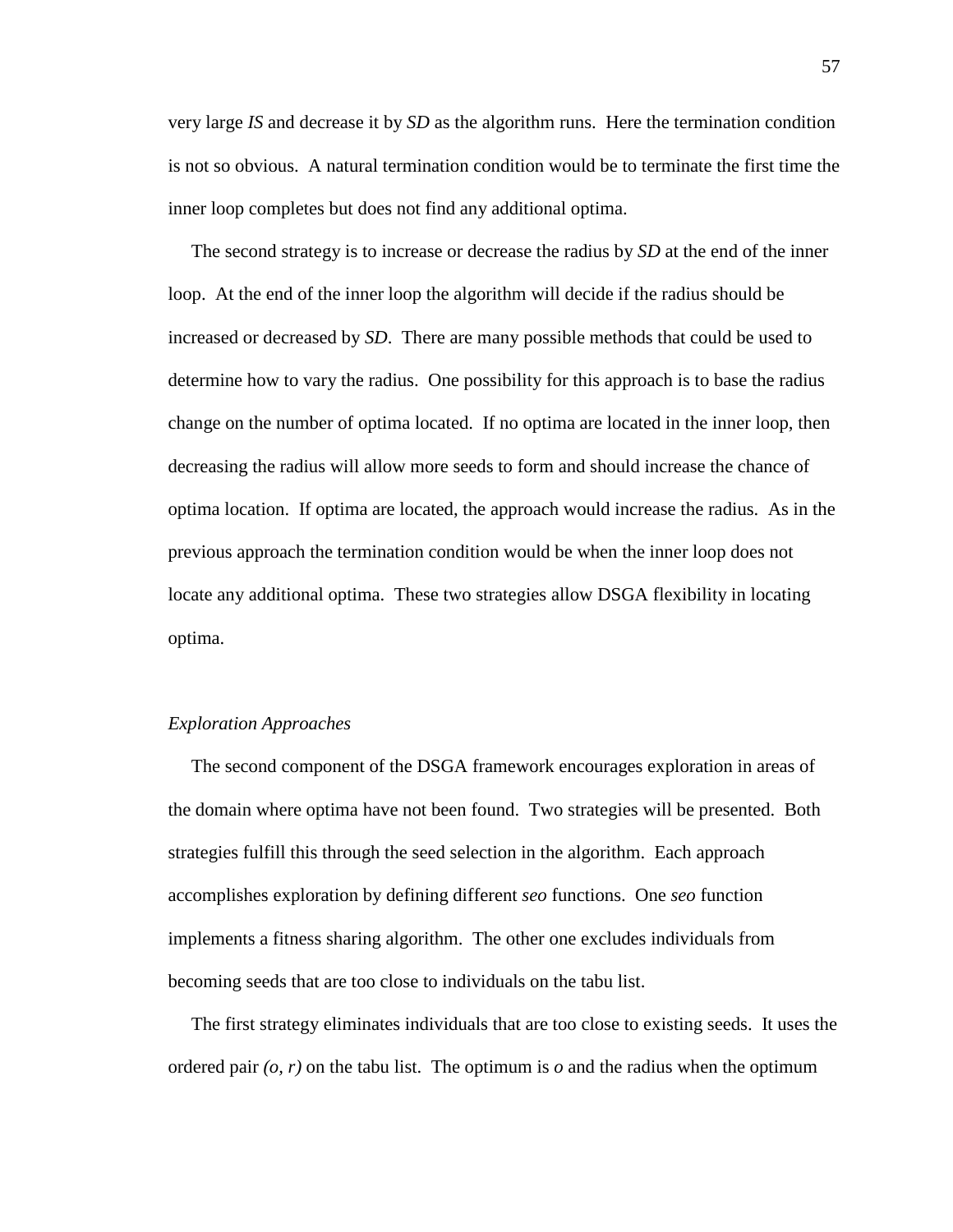was located is r. In future iterations of the algorithm the radius will change. The variable *r'* is the current value of the radius when the strategy is executed. This approach excludes individuals from becoming seeds if their distance is within min(*r, r'*) of an element on the tabu list. In the equation below *i* is the individual being evaluated for seed selection,  $t\ell$  is the current tabu list,  $r'$  is the current radius and  $d$  is Euclidean distance. For all ordered pair *(o, r)* on the tabu list, the function will return the individual's fitness if the distance between  $o$  and  $i$  is greater than the min $(r, r')$ . If the distance is less than  $\min(r, r')$ , the function returns 0. This ensures that this individual will not be a seed. This equation for *seo* is given below:

$$
seo_{tl, r'}(i) = \begin{cases} \text{fitness}(i), & \text{if and only if there does not exist an } (o_1, r_1) \in tl, \text{ such} \\ \text{that } d(o_1, i) \leq \min(r_1, r') \\ 0, & \text{otherwise} \end{cases}
$$

The SCGA algorithm evaluates individuals in order of their fitness. This *seo* function performs the same functionality for DSGA, except it eliminates individuals within a minimum of *r* and *r'* distance of a seed on the tabu list.

 The second strategy is very similar to Goldberg and Richardson's (1987) sharing function. A sharing function is an alternate way to determine fitness, called shared fitness. It weighs fitness based on the distance that the individual is to other individuals. In this approach fitness will be weighted based on the distance that the individual is to the individuals on the tabu list. The function can be defined many ways with its goal being to weigh individuals higher, the farther away they reside from the individuals on the tabu list. This approach does not necessarily have the strongest individuals as seeds; rather it selects individuals as seeds that are worth investigating.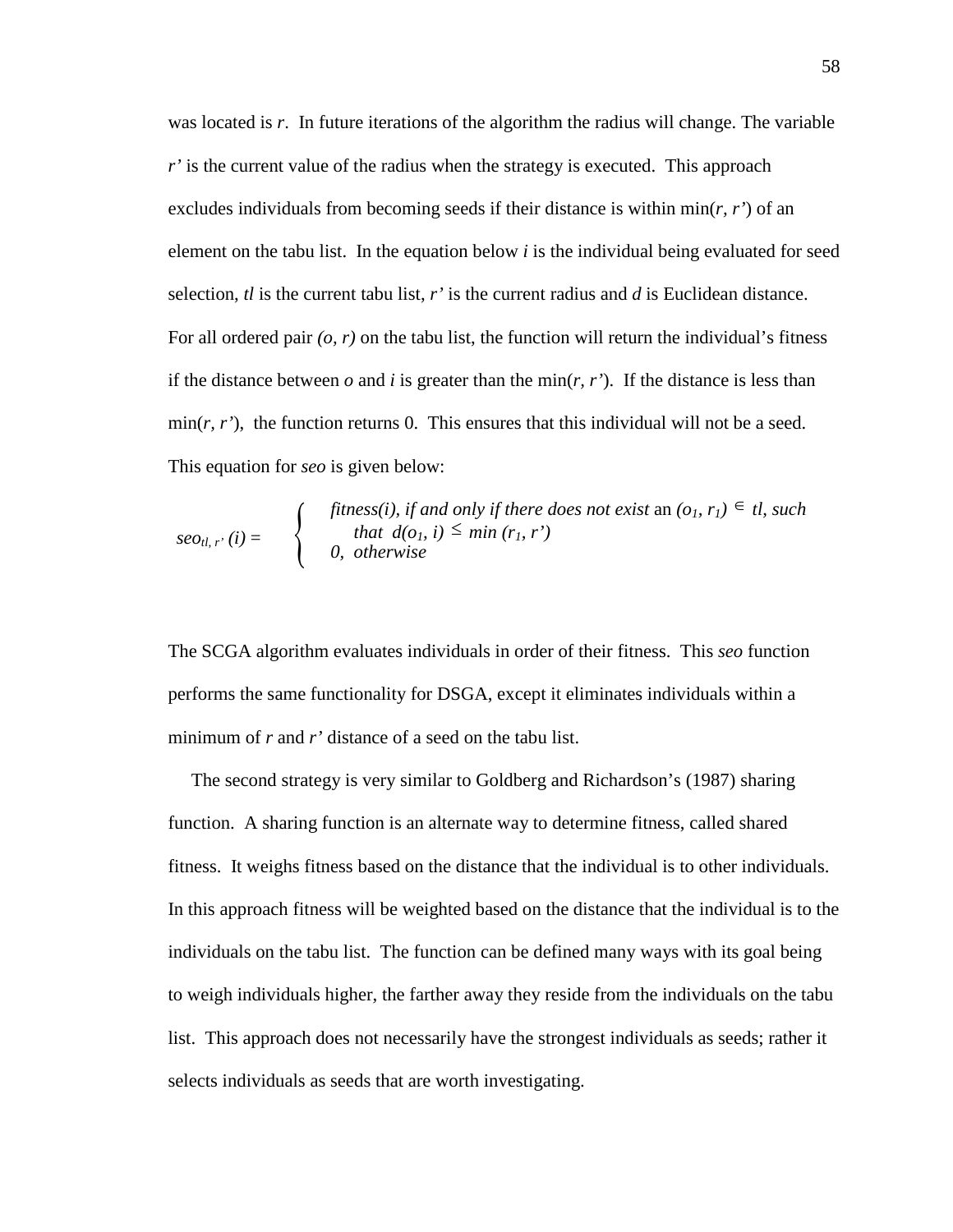The DSGA framework can support a variety of sharing functions for the second strategy. Goldberg and Richardson's (1987) fitness sharing function can easily be adapted to encourage exploration in DSGA. The niche count can be defined as the following:

$$
m_i = \sum_{j=1}^{tabuSize} sh(d(i, o_j))
$$

The parameters for this equation are described in Chapter 2. The only difference is that *d(i, oj)* is the Euclidian distance between *i* and the *j*th individual on the tabu list. The function *seo* would be defined as the objective function divided by the niche count for individual *i*.

$$
seo(i) = \frac{objective\_function(i)}{m_i}
$$

This niche count will be smaller for individuals further away from the seeds on the tabu list. They will be more likely to be selected for crossover and be represented in future generations. This encourages exploration.

## *Set of Benchmark Optimization Problems*

 After the algorithm was implemented, it was evaluated against a set of benchmarks. These benchmarks are examples of multimodal optimization problems. Prior literature shows a variety of test functions that can be used to solve multimodal optimization problems with NGAs. Some of the functions are Shubert (Ando & Kobayashi, 2005), Rosenbrock (Raghuwanshi & Kakde, 2007) and Ackley (Ling et al., 2008; Raghuwanshi & Kakde, 2007). However, one function is used most often. This function is given below: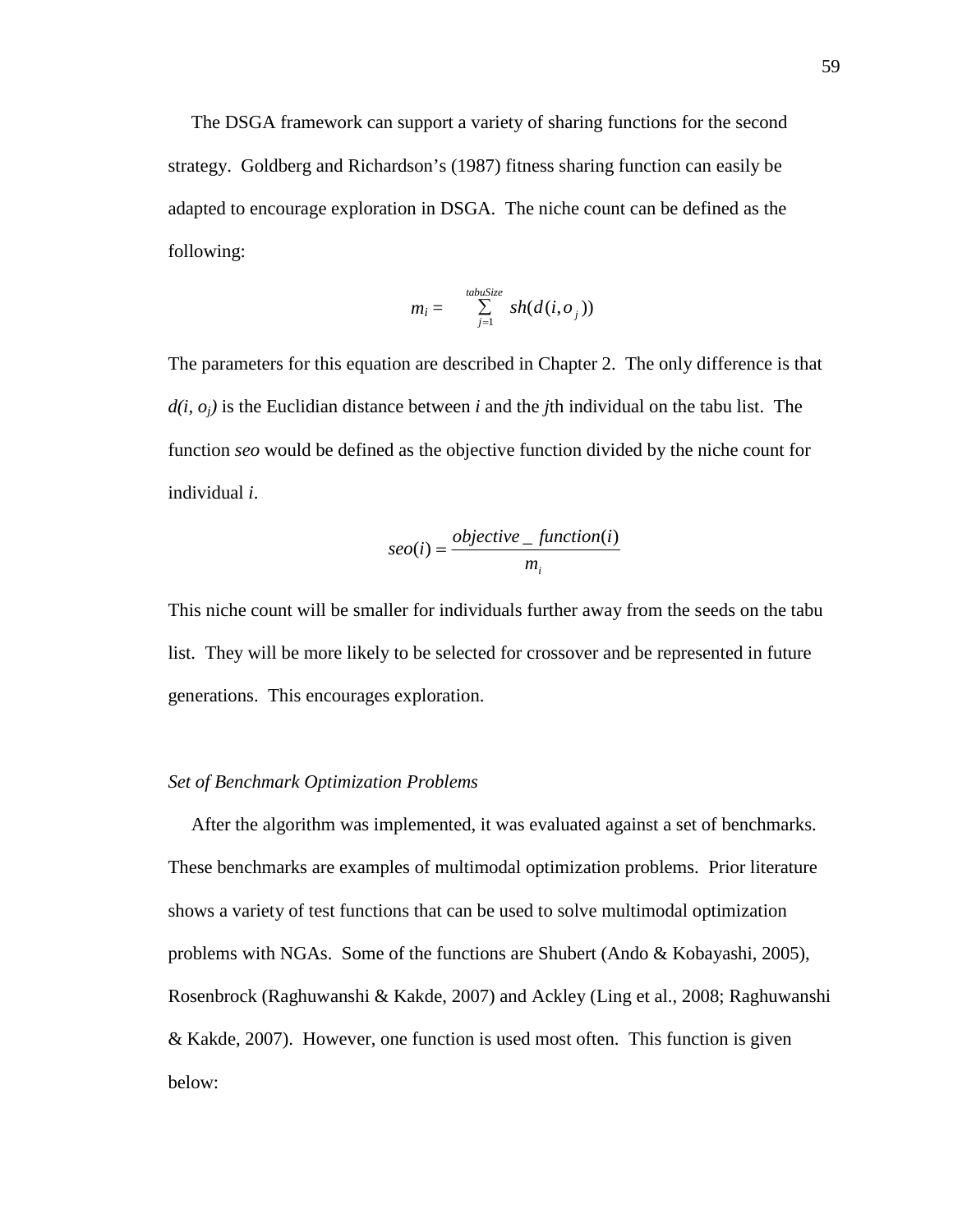$$
f(x) = \sin^6(5.1\pi x + 0.5)
$$

This function was first used in Goldberg and Richardson (1987) and this function, with minor modifications, has been used in many other research papers (Bernier, 1996; Lee, Cho & Jung, 1999; Miller & Shaw, 1996; Yin & Germay, 1993).

 Bernier (1996) generalized the Goldberg and Richardson (1987) equation. The new equation shown below can generate many different types of test cases.

$$
f(x) = R c^{-cx^2} \sin^6(k\pi x^p)
$$

By defining different values for *R*, *c*, *p* and *k*, this equation can generate many interesting test cases similar to the one shown in Figure 1. The parameter *c* determines the rate of decay of each oscillation of the sine wave. In most cases, *k* determines the number of peaks. *R* controls the height of the highest peak and is set to 1.

 Since the goal of this research was to develop a new NGA that can solve problems with arbitrarily close optima, while doing equally well with other optimization problems, test functions were needed to be selected in these two areas. Each function was associated with one of the goals. These equations are shown in Table 15.

 Six test functions were based on Bernier's (1996) test functions. These are shown in Table 15 as F1 through F6. For the parameter  $(c, p, k)$ , the six groups of parameters were  $\{(0, 1, 5); (0, 3, 5); (0, 2, 10); (1, 3, 10); (2, 2, 5); (2, 1, 10)\}.$  The algorithm attempted to locate the local maximum of these six functions. These benchmarks have been used to test other NGAs that attempt to solve problems of this type.

 The final two test functions completed the set. Function F7 in Table 15 is a general test case. Function F7 has a surface of high sides with a global and three local minimums in the center. This function was used to test Zhang, Shang, Gao and Dong's NGA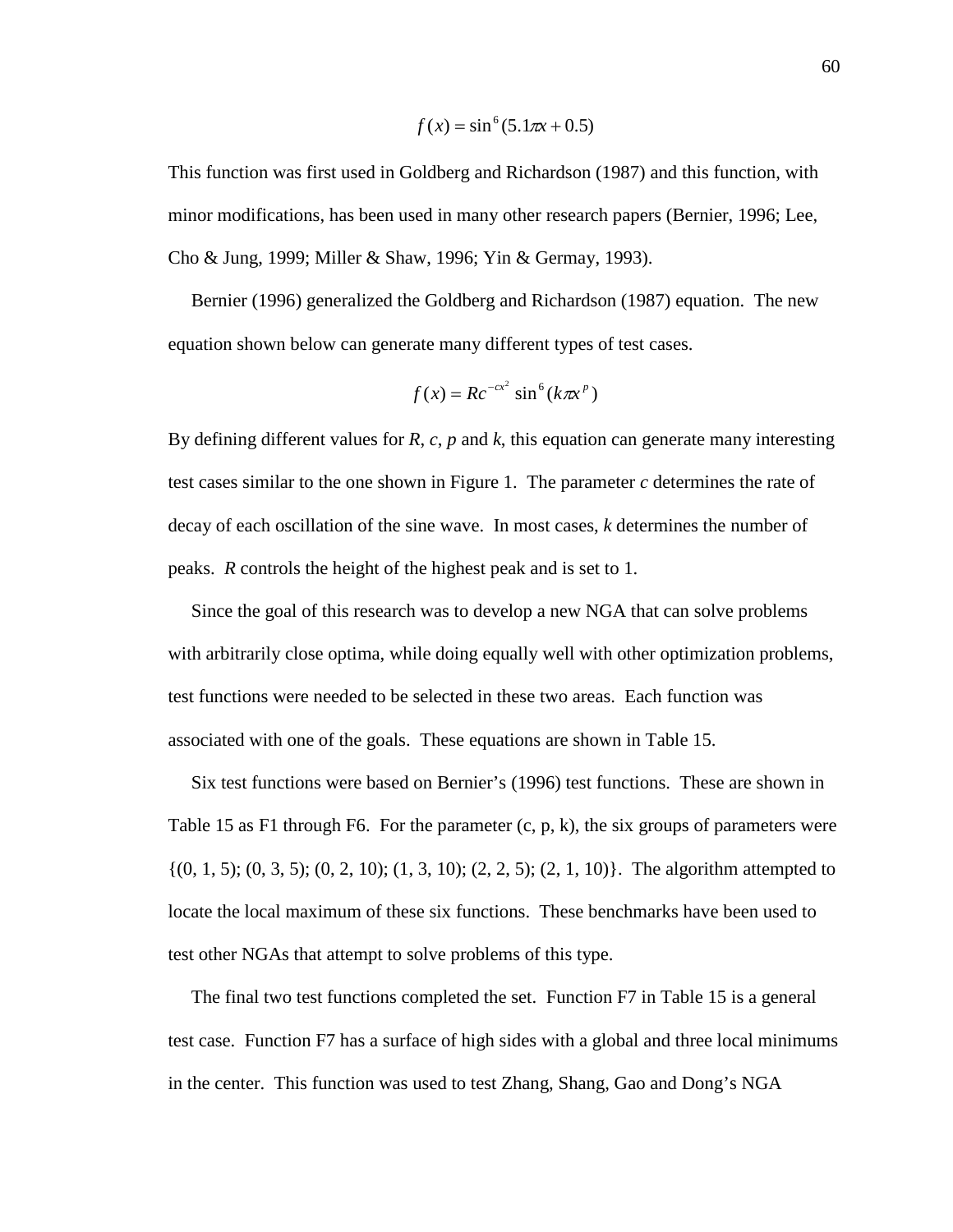(2008). This test case tests general NGA functionality. Finally, function F8 is the function shown in Figure 1. As seen in Figure 1, this function has ever increasing optima that become arbitrarily close.

| Table 15. Test functions |                                                            |                                        |                                 |  |
|--------------------------|------------------------------------------------------------|----------------------------------------|---------------------------------|--|
|                          | <b>Equation</b>                                            | <b>Domain</b>                          | Goal                            |  |
| F1                       | $max: f(x) = sin^6(5\pi x)$                                | $0 \leq x \leq 1$                      | General                         |  |
| F2                       | $max: f(x) = sin^{6}(5\pi x^{3})$                          | $0 \leq x \leq 1$                      | General                         |  |
| F <sub>3</sub>           | max: $f(x) = \sin^6(10\pi x^2)$                            | $0 \leq x \leq 1$                      | General                         |  |
| F <sub>4</sub>           | max: $f(x) = 1^{-x^2} \sin^6(10\pi x^3)$                   | $0 \leq x \leq 1$                      | Arbitrarily<br>Close<br>Optimum |  |
| F <sub>5</sub>           | max: $f(x) = 2^{-2x^2} \sin^6(5\pi x^2)$                   | $0 \leq x \leq 1$                      | Arbitrarily<br>Close<br>Optimum |  |
| F <sub>6</sub>           | max: $f(x) = 2^{-2x^2} \sin^6(10\pi x)$                    | $0 \leq x \leq 1$                      | General                         |  |
| F7                       | min: $f(x, y) = 2x^2 - 1.05x^4 + \frac{x^6}{6} - xy + y^2$ | $-3 \leq x \leq 3$<br>$-3 \le y \le 3$ | General                         |  |
| F <sub>8</sub>           | max: $y = x \sin(x^2)$                                     | $0 \leq y \leq 10$                     | Arbitrarily<br>Close<br>Optimum |  |

Table 15. Test Functions

 These eight test functions cover a wide range of different multimodal functional optimization problems. Some are general test cases that can determine how a NGA handles typical functional optimization problems. Other test cases address functional optimization when optima are arbitrarily close. Use of these functions as benchmarks is supported by a wide variety of literature.

## *Performance Evaluation*

 This section describes the performance goal of this research. Eight benchmark functions have been presented. The first seven benchmarks are used in other literature using a variety of performance criteria. DSGA was compared against one or more NGAs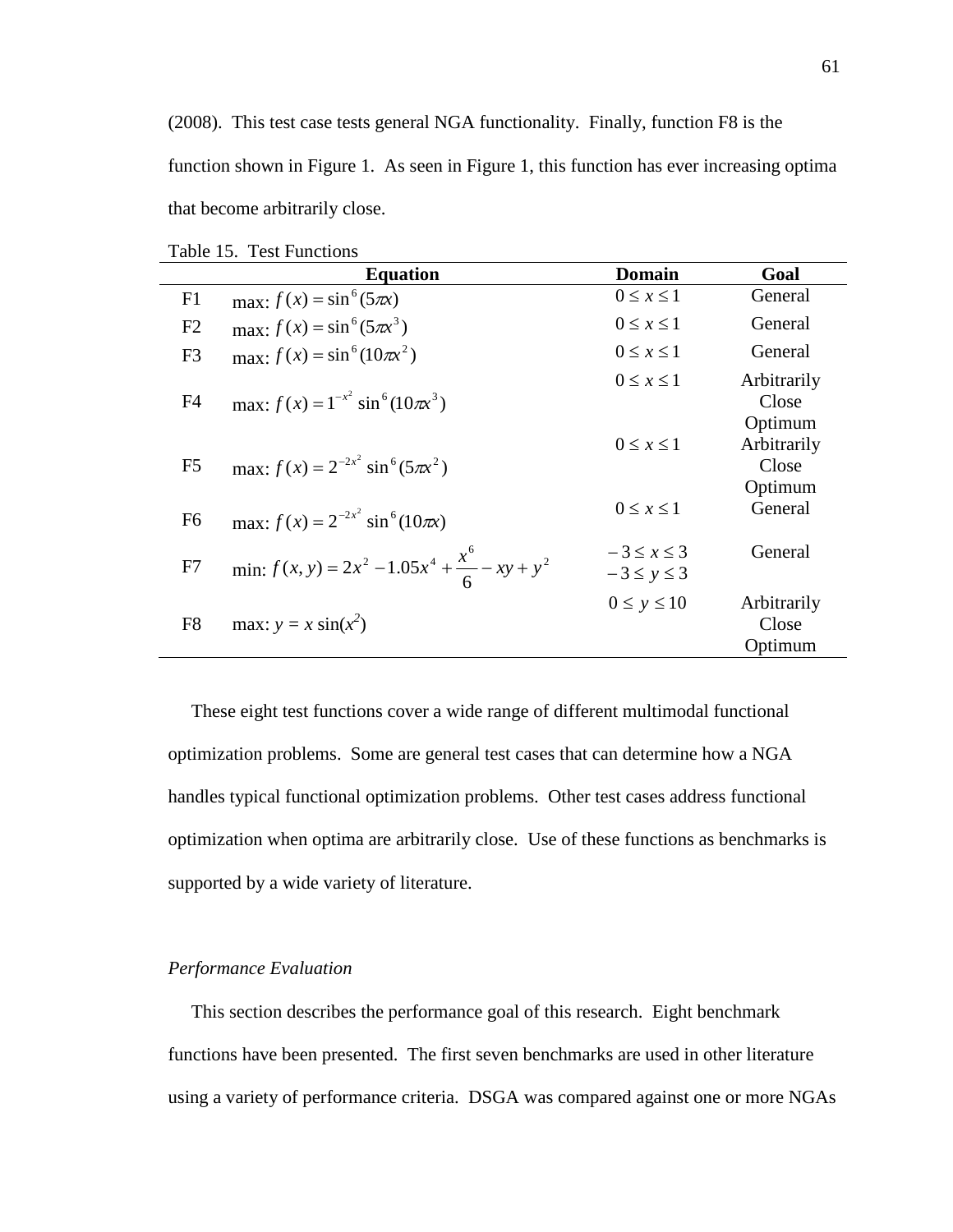that cite each benchmark. Most research uses benchmarks that highlight the algorithm's performance. Comparing DSGA against other algorithms by using each algorithm's benchmarks was an appropriate test.

 The first six benchmarks were used in Bernier's (1996) research. This research had four performance criteria. The first criterion used was the  $X^2$ -like deviation. Ideally an NGA should have individuals distributed over the peaks relevant to the fitness of the peak. The *X*<sup>2</sup>-like deviation is a measurement of how much a population deviates from this distribution. Because DSGA removes optima from the population once they are discovered and discourages them from being revisited, the criterion is not appropriate for DSGA. The next two criteria measure the proportion of the peaks that were located and the proportion of individuals outside the peaks. The proportion of peaks is the number of optima located divided by the number of optima. The proportion of individuals outside of the peaks is the number of individuals not tracking an optimum divided by the total number of individuals. The final criterion was the average fitness of the individuals in the last 50 generations.

 The results of Bernier's (1996) research were the average of 10 runs for each of Bernier's algorithms: Biggest Difference Method and Biggest Proportion Method. Each run of the algorithm generated 200 generations of a population size of 100. The results for the criteria were the average of the last 50 generations for each benchmark.

 Benchmark F7 has three local minimums and one global minimum, which is (0, 0). This benchmark was used in Zhang, Shang, Gao and Dong's (2008)  $\hbar K_1$  Triangulation NGA. In this NGA there is a tuning parameter *h* that indicates the precision of the algorithm. The results of this research show the minimum points or most fit individuals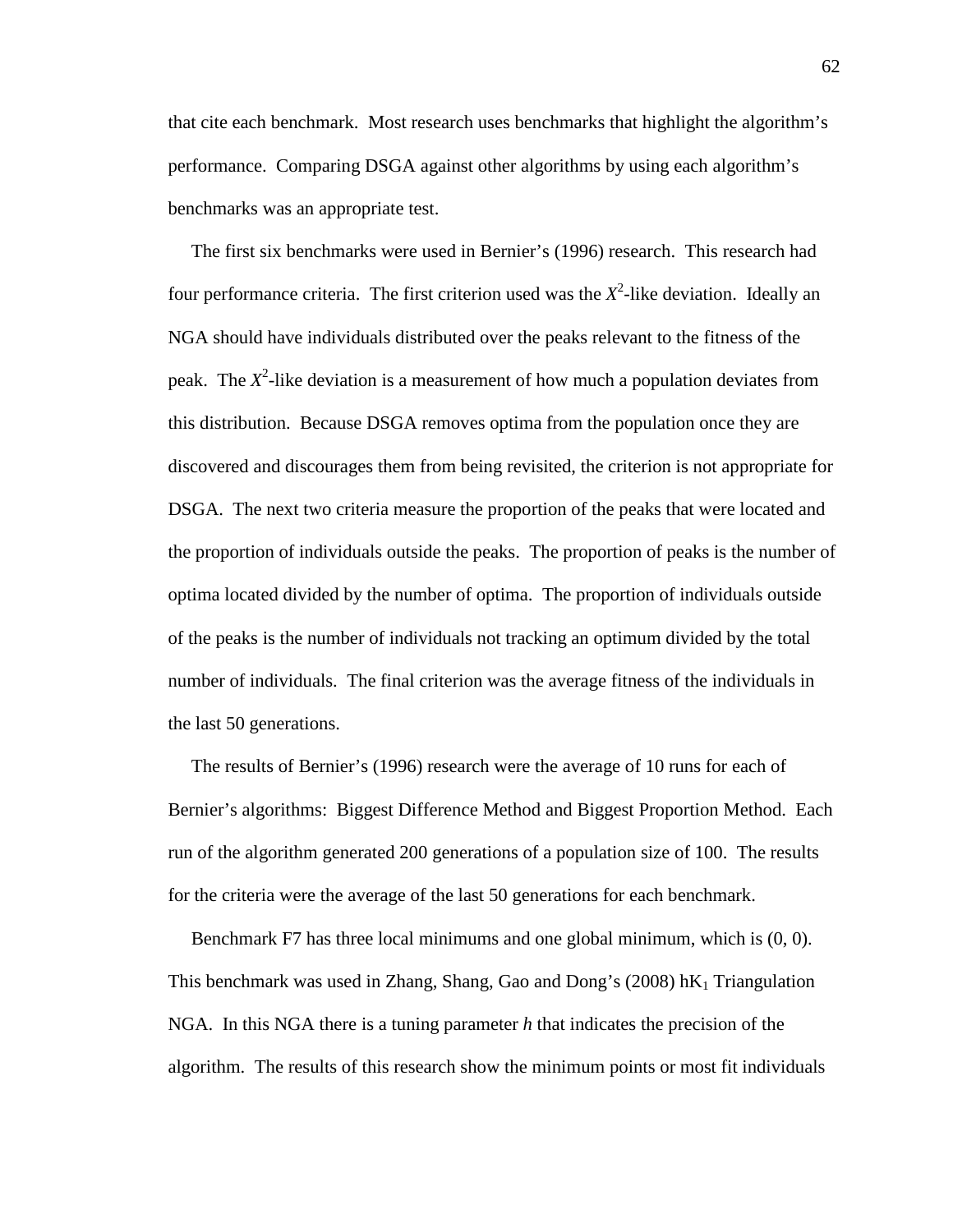around the three local optima, excluding the (0, 0) minimum. The performance criterion was the objective value of the fittest individual around each niche. For this research DSGA used the same performance criterion and compare it results against the  $hK_1$ Triangulation NGA for  $h = 0.1$ .

 Benchmark F8 is a function that has not been introduced in previous literature. Even though it is very close to Bernier's benchmarks, no present research has been conducted using it. This paper hopes to introduce this function as a future benchmark. The performance criteria used for benchmark F8 were the three criteria defined by Bernier (1996). These are the proportion of peeks located, proportion outside of the peeks and average fitness. These three performance criteria cover different characteristics of NGA behavior.

 For comparison DSGA was compared against a number of other NGAs. When benchmarks have previously published work, results from the previous research were used in the comparison. Three additional NGAs were used in this research. The NGAs are Goldberg and Richardson's (1987) algorithm, Kao and Zahara's (2008) algorithm and SCGA (Li et al., 2002). These three algorithms were selected because they represent a variety of NGAs from a classic algorithm, like Goldberg and Richardson (1987) to a new algorithm, Kao and Zahara (2008). There are no published results for these three algorithms and the benchmark functions. As part of this research these algorithms were implemented and run against all eight benchmark functions. The published and newly obtained results were used to evaluate DSGA against the benchmarks.

 Considering there are three approaches for varying the radius and two strategies for encouraging exploration, there are six distinct combinations of strategies for DSGA.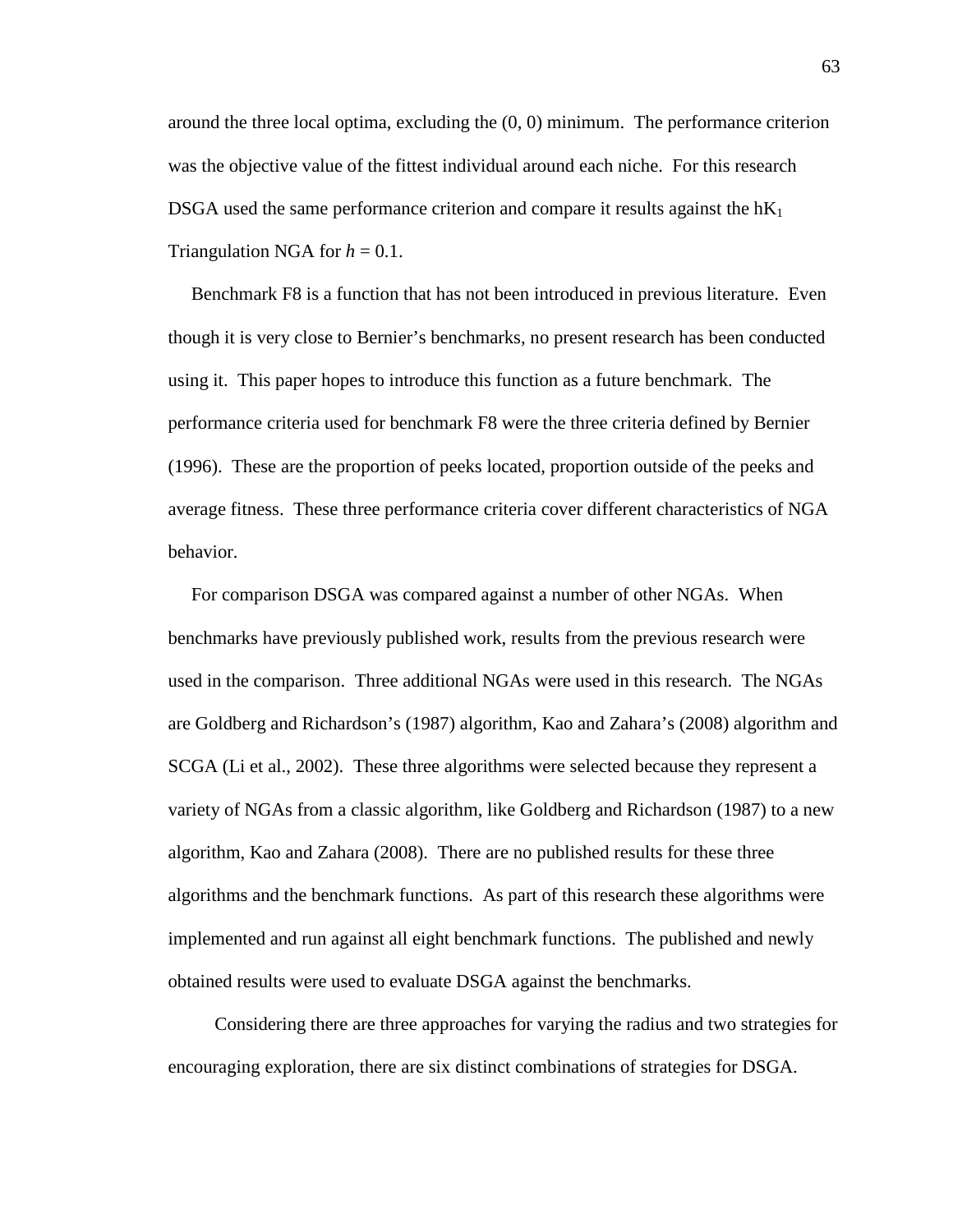Each of the six strategies of DSGA were implemented and attempted to locate the optima

of all eight benchmark functions. The performance criterion for each benchmark has

been described in this section. This research used the corresponding population size,

number of runs, number of generations and performance criteria as the algorithm that it is

being compared against. The results of the six combinations of DSGA strategies were

compared to the published results of the research cited in this section using the

performance criteria shown in Table 16.

|                | Table To. Dencimial R Algorium Comparison                                                                                                                                                                                                                 |                                                                                 |
|----------------|-----------------------------------------------------------------------------------------------------------------------------------------------------------------------------------------------------------------------------------------------------------|---------------------------------------------------------------------------------|
|                | <b>Algorithms Compared Against</b>                                                                                                                                                                                                                        | <b>Performance Criteria</b>                                                     |
| F1             | Bernier Biggest Difference Method<br><b>Bernier Biggest Proportion Method</b><br>Goldberg and Richardson's Fitness<br>Sharing<br>Kao and Zahara Genetic Algorithm<br>and Particle Swarm<br>Optimization<br><b>Species Conserving Genetic</b><br>Algorithm | Proportion of peaks<br>Proportion of points outside of peaks<br>Average fitness |
| F2             | Bernier Biggest Difference Method<br><b>Bernier Biggest Proportion Method</b><br>Goldberg and Richardson's Fitness<br>Sharing<br>Kao and Zahara Genetic Algorithm<br>and Particle Swarm<br>Optimization<br><b>Species Conserving Genetic</b><br>Algorithm | Proportion of peaks<br>Proportion of points outside of peaks<br>Average fitness |
| F <sub>3</sub> | Bernier Biggest Difference Method<br><b>Bernier Biggest Proportion Method</b><br>Goldberg and Richardson's Fitness<br>Sharing<br>Kao and Zahara Genetic Algorithm<br>and Particle Swarm<br>Optimization<br><b>Species Conserving Genetic</b><br>Algorithm | Proportion of peaks<br>Proportion of points outside of peaks<br>Average fitness |

Table 16. Benchmark Algorithm Comparison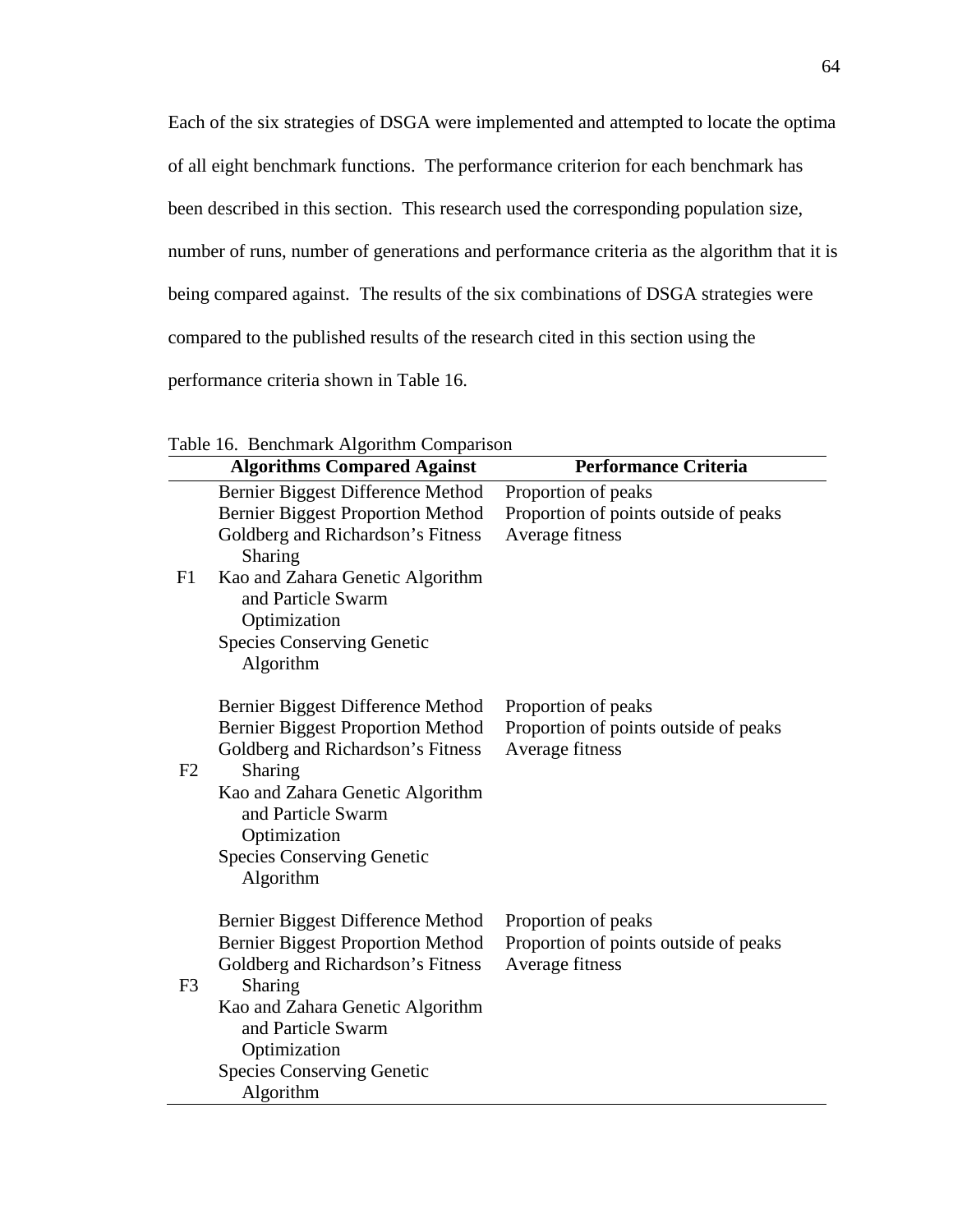|                | radie 10. Denchmark Argoriumi Comparison Communed                            |                                           |
|----------------|------------------------------------------------------------------------------|-------------------------------------------|
|                | <b>Algorithms Compared Against</b>                                           | <b>Performance Criteria</b>               |
|                | Bernier Biggest Difference Method                                            | Proportion of peaks                       |
|                | <b>Bernier Biggest Proportion Method</b>                                     | Proportion of points outside of peaks     |
|                | Goldberg and Richardson's Fitness<br>Sharing                                 | Average fitness                           |
| F4             | Kao and Zahara Genetic Algorithm<br>and Particle Swarm<br>Optimization       |                                           |
|                | <b>Species Conserving Genetic</b><br>Algorithm                               |                                           |
|                | Bernier Biggest Difference Method                                            | Proportion of peaks                       |
|                | <b>Bernier Biggest Proportion Method</b>                                     | Proportion of points outside of peaks     |
|                | Goldberg and Richardson's Fitness                                            | Average fitness                           |
| F <sub>5</sub> | Sharing<br>Kao and Zahara Genetic Algorithm                                  |                                           |
|                | and Particle Swarm                                                           |                                           |
|                | Optimization                                                                 |                                           |
|                | <b>Species Conserving Genetic</b>                                            |                                           |
|                | Algorithm                                                                    |                                           |
|                | Bernier Biggest Difference Method                                            | Proportion of peaks                       |
|                | <b>Bernier Biggest Proportion Method</b>                                     | Proportion of points outside of peaks     |
| F <sub>6</sub> | Goldberg and Richardson's Fitness<br>Sharing                                 | Average fitness                           |
|                | Kao and Zahara Genetic Algorithm                                             |                                           |
|                | and Particle Swarm                                                           |                                           |
|                | Optimization                                                                 |                                           |
|                | <b>Species Conserving Genetic</b><br>Algorithm                               |                                           |
|                |                                                                              |                                           |
|                | Zhang, Shang, Gao, and Dong                                                  | Fitness of best individual for each niche |
|                | hK <sub>1</sub> Triangulation Algorithm<br>Goldberg and Richardson's Fitness | Proportion of peaks                       |
| F7             | Sharing                                                                      |                                           |
|                | Kao and Zahara Genetic Algorithm                                             |                                           |
|                | and Particle Swarm                                                           |                                           |
|                | Optimization<br><b>Species Conserving Genetic</b>                            |                                           |
|                | Algorithm                                                                    |                                           |

Table 16. Benchmark Algorithm Comparison Continued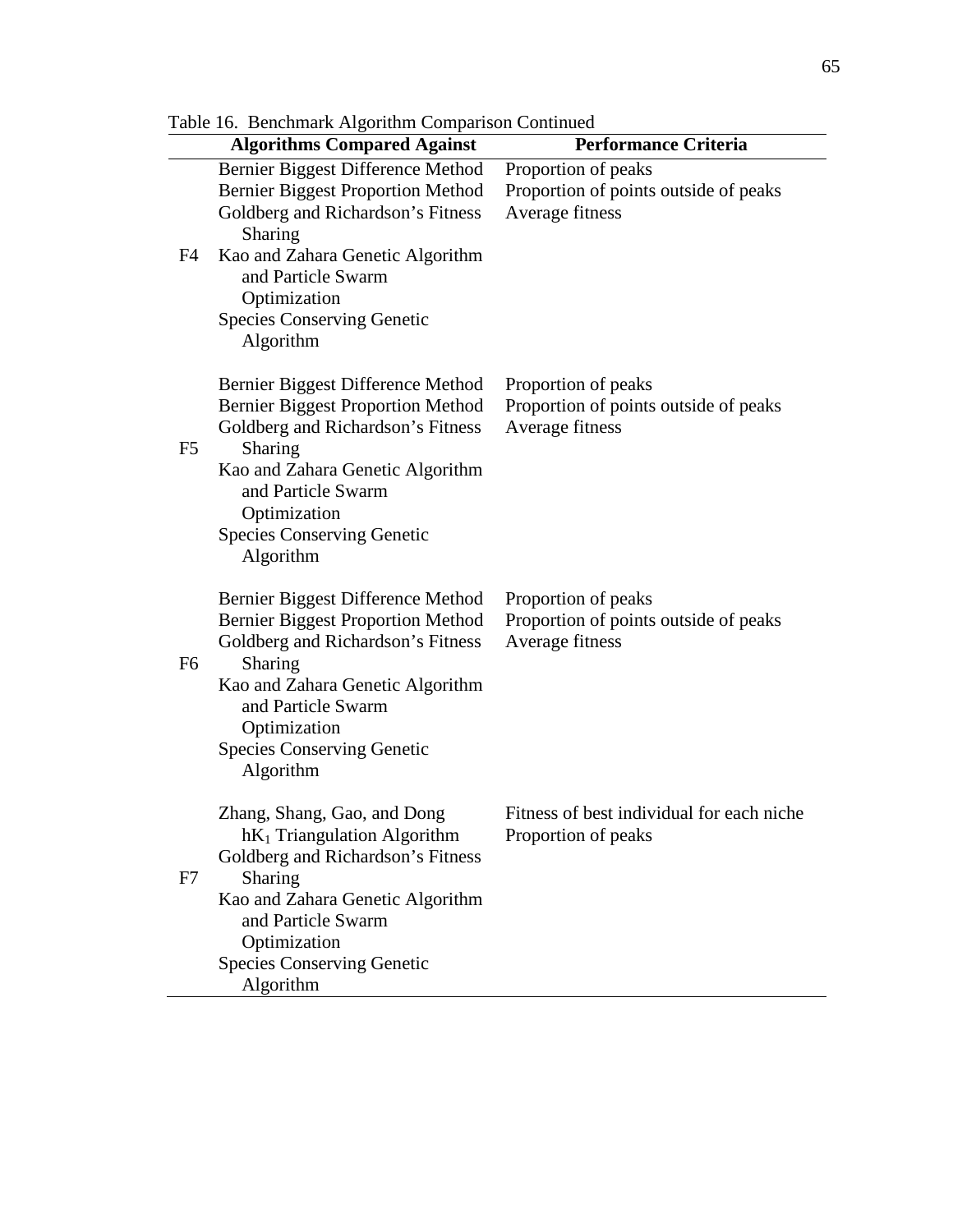|    | Table To. Denemian Trigoriumi Companion Communed |                                       |  |  |
|----|--------------------------------------------------|---------------------------------------|--|--|
|    | <b>Algorithms Compared Against</b>               | <b>Performance Criteria</b>           |  |  |
|    | Goldberg and Richardson's Fitness                | Proportion of peaks                   |  |  |
|    | Sharing                                          | Proportion of points outside of peaks |  |  |
|    | Kao and Zahara Genetic Algorithm                 | Average fitness                       |  |  |
| F8 | and Particle Swarm                               |                                       |  |  |
|    | Optimization                                     |                                       |  |  |
|    | <b>Species Conserving Genetic</b>                |                                       |  |  |
|    | Algorithm                                        |                                       |  |  |

Table 16. Benchmark Algorithm Comparison Continued

 All of the algorithms shown in Table 16 have published results for the performance criteria with three exceptions. Goldberg and Richardson's Fitness Sharing method, Kao and Zahara Genetic Algorithm and Particle Swarm Optimization algorithm and SCGA did not have published results for these performance criteria. As part of this research these three algorithms were implemented. The implementations were run in an attempt to solve the benchmark functions.

#### **Format for Presenting Results**

 The results of this research were presented in the form of tables. There are eight performance benchmark optimization problems selected for this research. Each has between one and three performance criteria. The results contain one table for each benchmark optimization problem. The rows of the table are the selected algorithms chosen for comparison, along with the six different combinations of DSGA. The columns of the table are the performance criteria for the selected benchmark optimization problem. This method of presenting results allows for comparison between DSGA and other NGAs.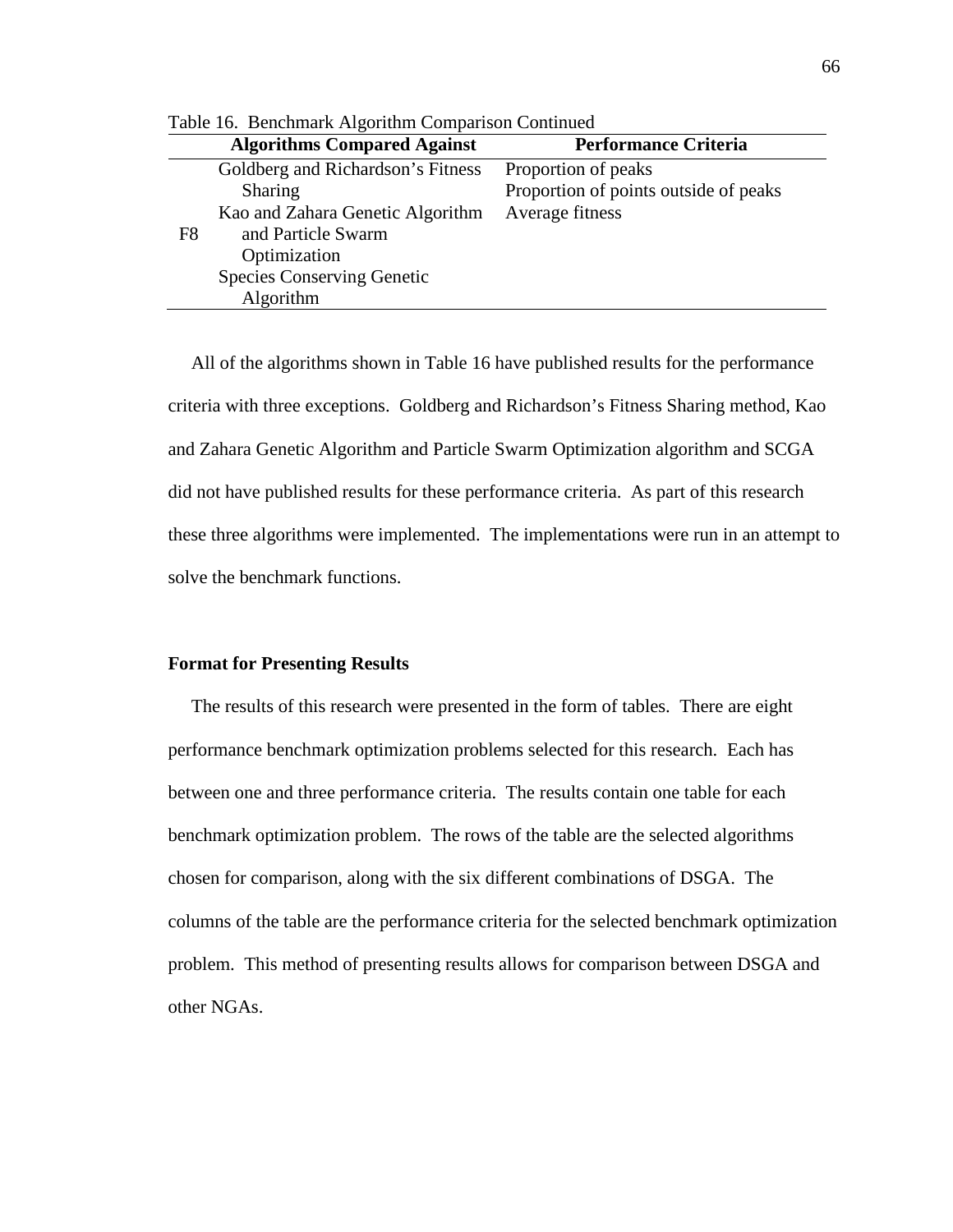## **Resources Required**

 There were few resources needed to conduct this research. The NGAs were developed in the Java programming language and ran on a desktop PC. This included implementations of DSGA, Goldberg and Richardson's Fitness Sharing method, SCGA and the Genetic Algorithm and Particle Swarm Optimization algorithm. Because this research was conducted through running trials of this new algorithm against other NGAs, no additional resources were needed. These resources were obtained to complete this research.

## **Summary**

 While DSGA is not a tabu search, there are many parallels between the two techniques. Like the tabu search, DSGA investigates different areas of the domain space. New areas to investigate are selected based on previous areas. A tabu list is used to discourage redundant exploration of previously investigated areas of the domain. Unlike the tabu search, DSGA has no aspiration level. In a GA the only way to determine if a tabu move is superior is to create multiple generations based on the move. This makes aspiration levels difficult in GAs.

 DSGA uses a tabu list, but not a complete tabu search to encourage exploration. As shown in Chapter 2 a tabu search contains a tabu list in addition to an aspiration condition. DSGA does not have an aspiration condition. The aspiration condition is not needed, because in DSGA moves are not completely eliminated for being on the tabu list. The seed selection algorithm encourages exploration in other areas of the domain, but does not prevent convergence to any specific area of the domain.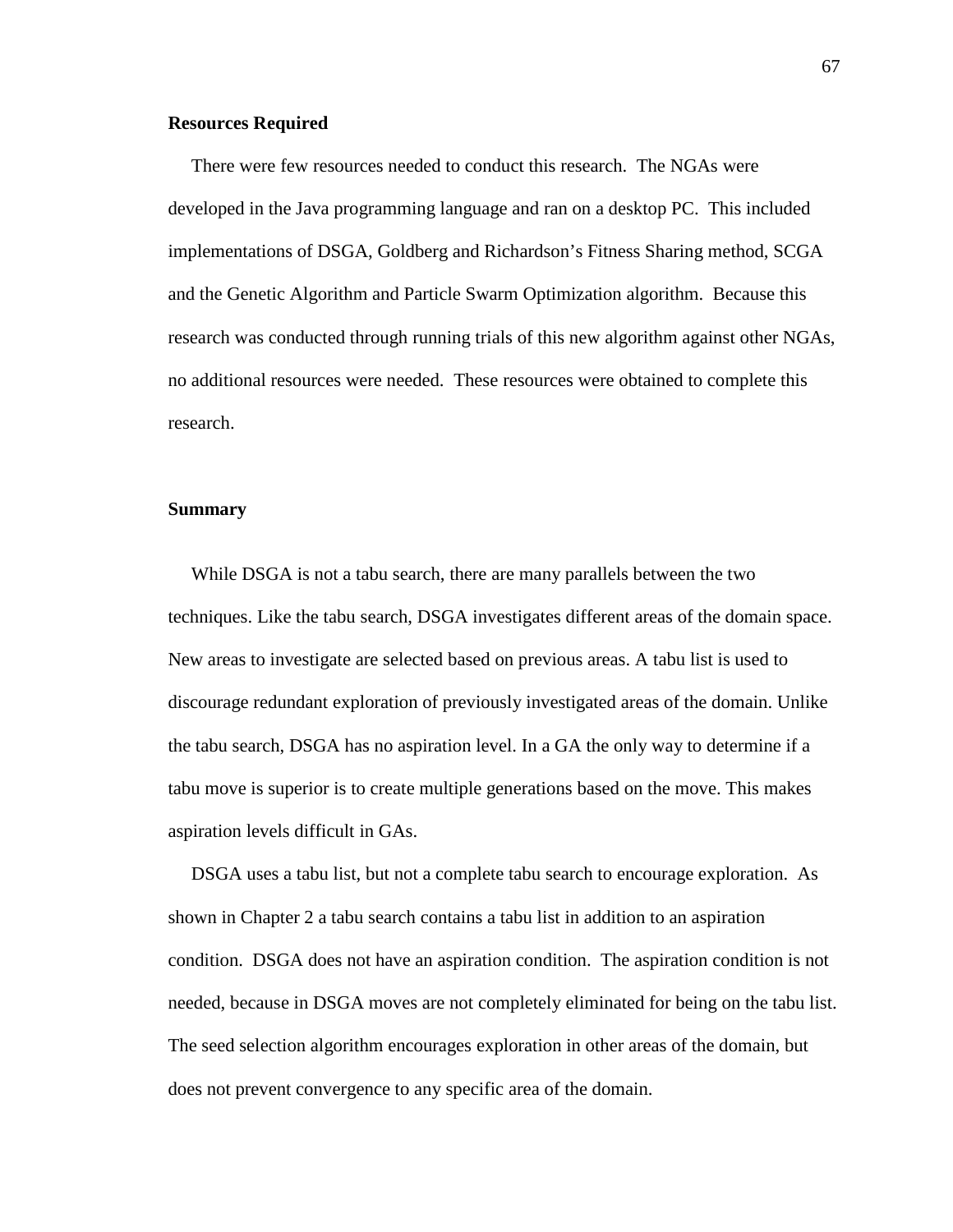This new algorithm was designed to locate optima in functional optimization problems that have arbitrarily close optima. While it can locate multiple optima in a single pass, it uses multiple passes to locate all of them. After a set of optima are located, a tabu list is used to ensure that these optima are not revisited. This frees the algorithm to locate other optima. In problems that have arbitrarily close optima, it is important to prevent an optimum from eclipsing nearby optima. This algorithm attempts to overcome this problem by the exploration approaches described in this chapter.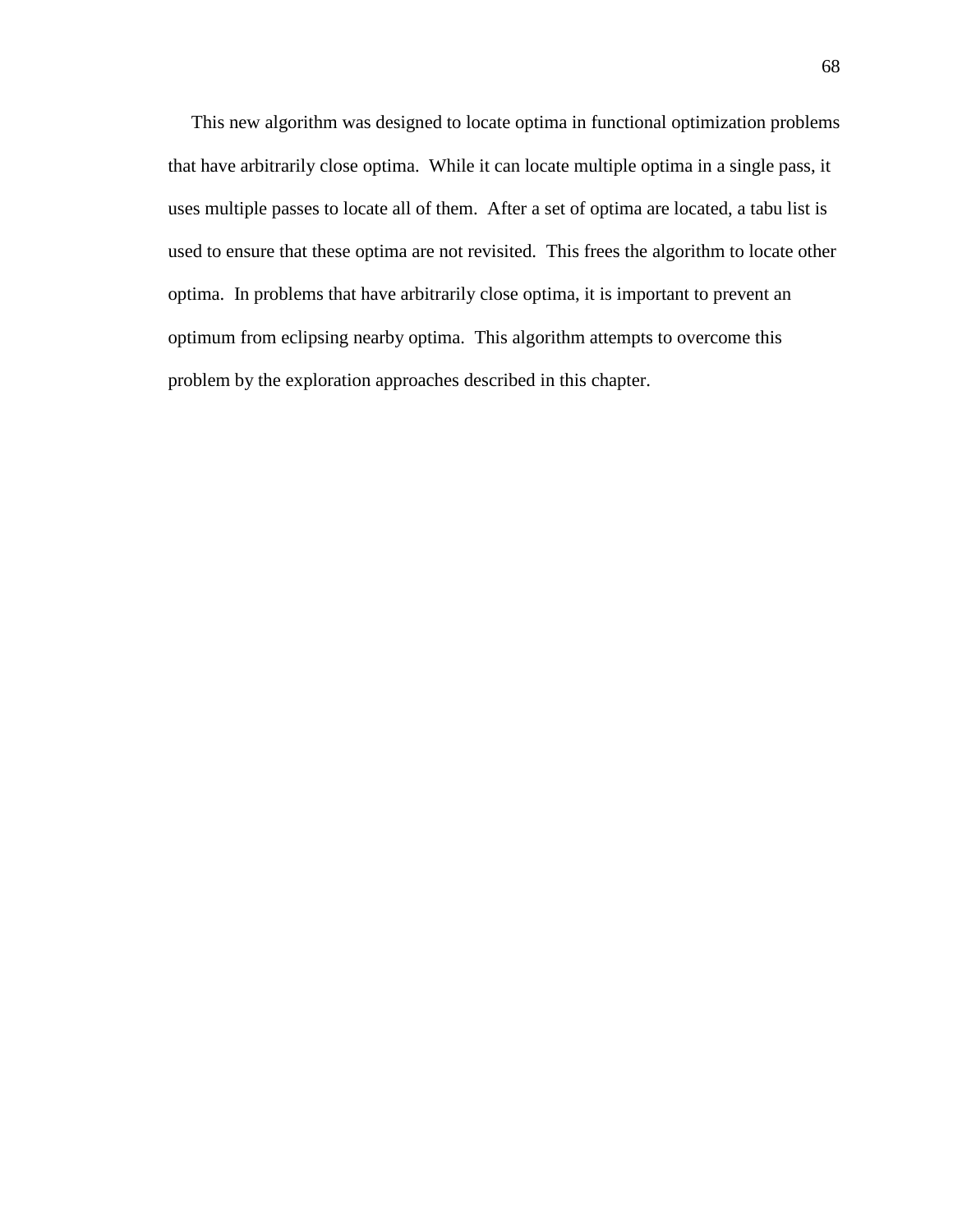# **Chapter 4**

# **Results**

 Chapter 4 presents the results of this research. This first section describes the parameter settings and implementation methods. Where previous research did not publish parameters, values are selected. Parameters that are only specific to some algorithms are also covered. There is a section for each of the eight benchmark functions. Finally, there is a summary section.

 Two of the criteria used in this research are measurements of recall and precision. Recall, defined as the number of optima identified divided by the total number of optima, is a measure of the algorithm's ability to discover optima. Bernier (1996) described this as the proportion of peeks found. Precision, defined as the total number of individuals tracking optima divided by the total number of individuals, is a measure of the algorithm's accuracy. Bernier (1996) described this as the proportion of individuals outside of the peek. Algorithms with a high proportion of individuals outside of the peek make it more difficult to determine what the optima are. These two measures provide insight into the usefulness of the algorithms.

# **Parameter Settings and Implementation Methods**

 NGAs have many parameters and implementation methods. Chromosome representation, population size and single or multiple point crossover decisions can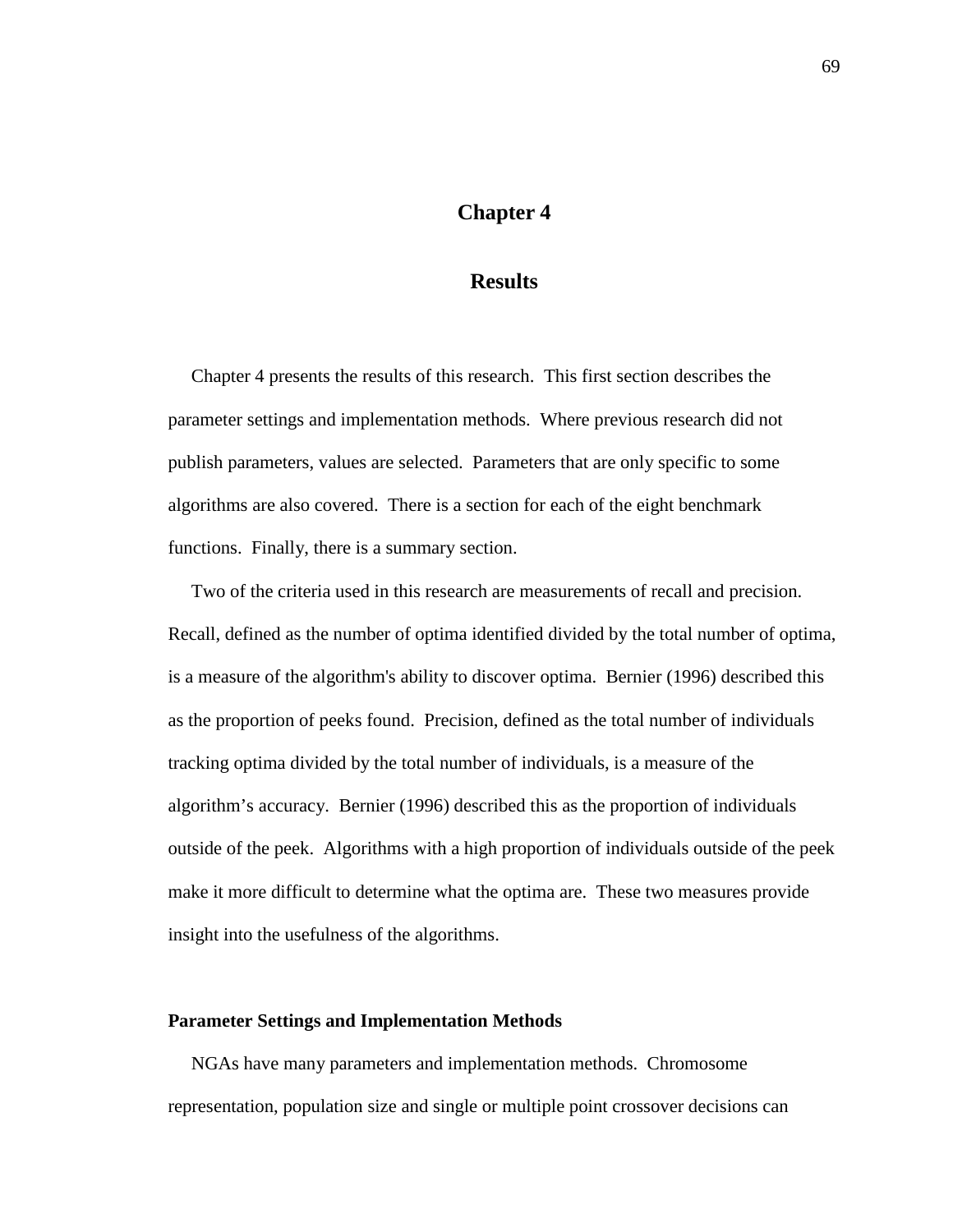greatly affect the results of experiments in evolutionary algorithms (Burke, Gustafson  $\&$ Kendall, 2004). NGA research often includes a section of the best parameter settings for a given algorithm. When comparing algorithms it is important to keep parameters consistent across experiments.

 When previously published results were available for an algorithm, they were used instead of implementing the algorithm. This occurred with Biggest Difference Method, Biggest Proportion Method and  $hK_1$  Triangulation Algorithm. Results for Fitness Sharing; Genetic Algorithm and Particle Swarm Optimization; DSGA Increasing Radius, Seed Exclusion (DSGA (R+, S-)); DSGA Decreasing Radius, Seed Exclusion (DSGA (R- , S-)); DSGA Dynamic Radius, Seed Exclusion (DSGA (R∆, S-)); DSGA Increasing Radius, Fitness Sharing (DSGA (R+, FS)); DSGA Decreasing Radius, Fitness Sharing (DSGA (R-, FS)); and DSGA Dynamic Radius, Fitness Sharing (DSGA (R∆, FS)) were obtained from implementing these algorithms as part of this research.

 Parameter settings and implementation methods for these results were determined by the following method. First, if results were shown from previously published research, then parameter settings and implementation methods from that research were used for the given benchmark. Second, in cases where the previous research did not state all parameters, ones were selected for the entire benchmark. Third, some algorithms have additional parameters that do not apply to other NGAs. In this case parameter values were selected and used consistently across the benchmark for all algorithms that have this parameter. This method of parameter selection should provide the most impartial comparison.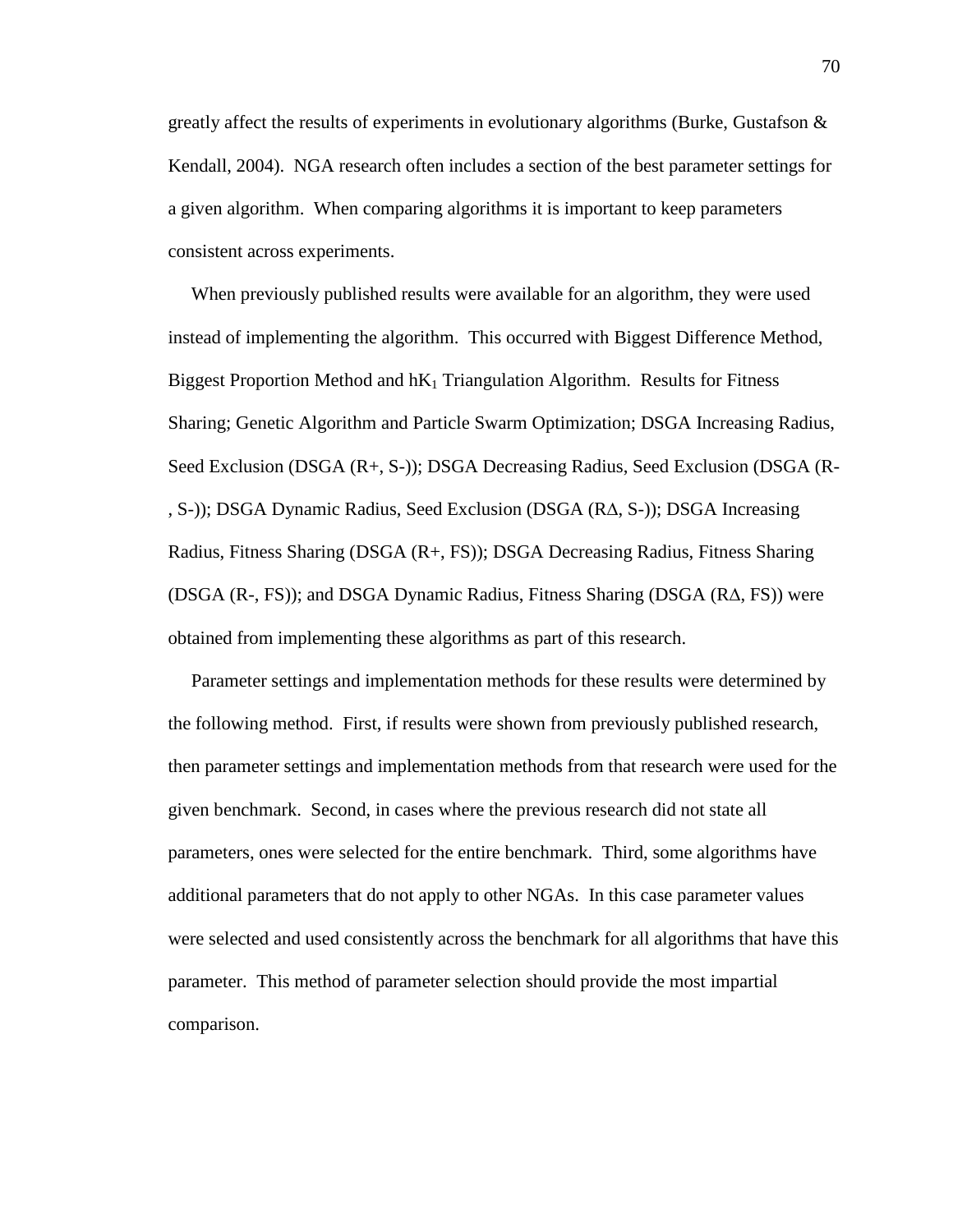#### *Previous Research Parameters and Implementations*

 All results in this section came from the implementation of the algorithms with two exceptions. Results shown for Biggest Difference Method and Biggest Proportion Method came from Bernier (1996) research. Results shown for the  $\mathbf{h}K_1$  Triangulation Algorithm came from Zhang, et al. (2008). All published parameter values and implementation considerations for these algorithms were used in this research.

 Functions F1 through F6 were used in Bernier (1996). The results shown in the following sections for Bernier's Biggest Different Method and Biggest Proportion Method came directly from Bernier (1996). Bernier (1996) used 30 chromosomes for each individual. The research used a population size of 100 and created 200 generations. The probability of a gene mutating was 0.001. Before determining if an individual is tracking an optimum a threshold must be defined. Bernier (1996) used 0.1, which is the threshold used in this research. Any individual that is within 0.1 of an optimum is considered tracking the optimum. These controlled parameters were used for all of the other algorithms used in F1 through F6.

 Zhang, et al. (2008) did not publish parameter settings or implementation considerations that can be used in this research. As a result the parameter setting and implementation considerations will be describe below. Because there are no consistent parameters between the  $hK_1$  Triangulation Algorithm and the other algorithms, it is difficult to compare the results. It is possible that other parameter values could change the results of the implemented algorithms.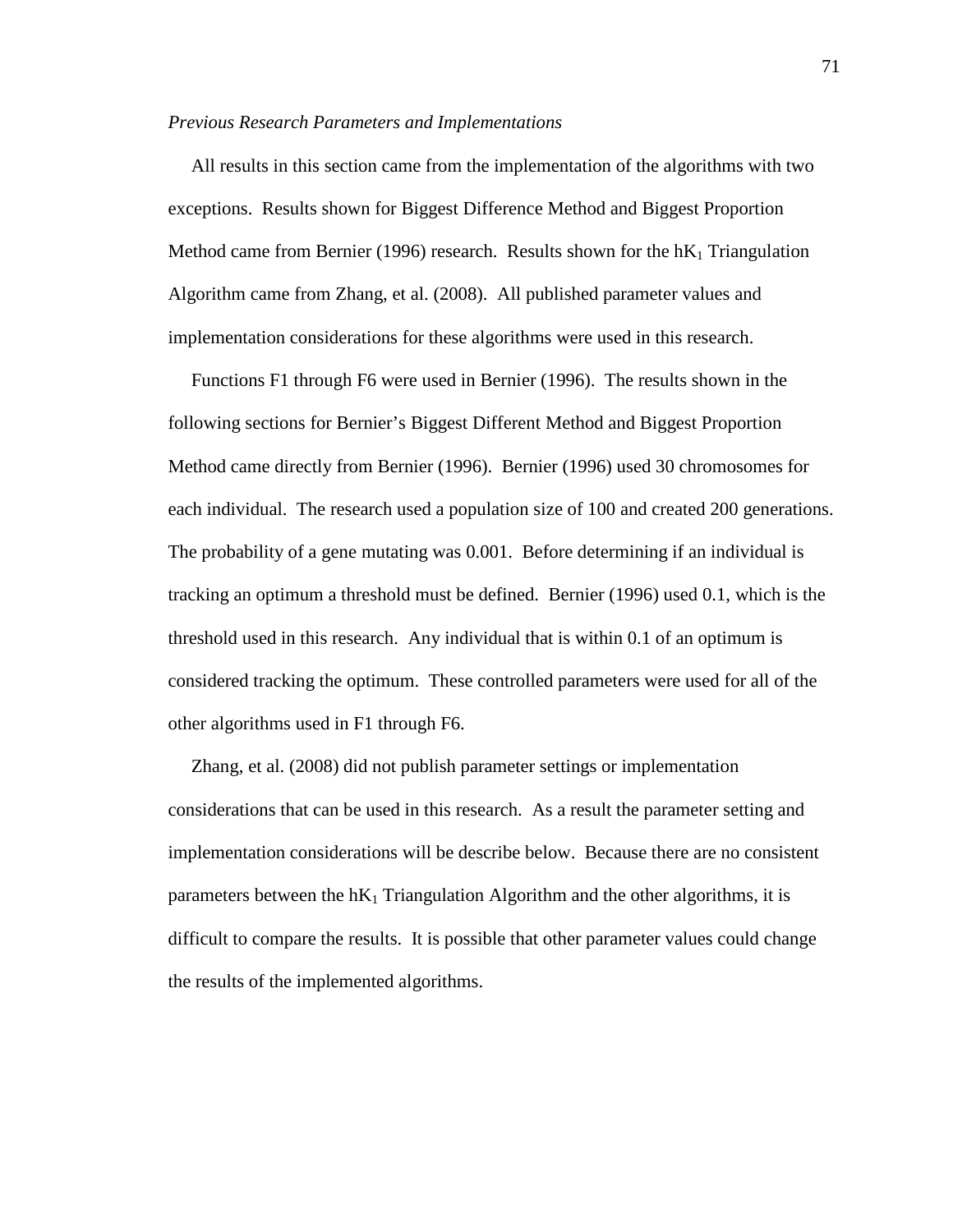#### *Common Parameters and Implementations*

 When previously published research did not provide values for some parameters or implementation considerations, they were selected and held consistent for all algorithms in the benchmark. In some cases they were held consistent across all of the benchmarks. This section describes the parameters selected for this research.

## Chromosome Representation

 All of the algorithms implemented for this research used binary chromosome representation, although DSGA can support binary and floating-point representation. This representation evenly divides the domain space providing greater precision as the number of chromosomes increases. Binary chromosome representation is a common method of representing individuals in a GA. This method of representation is often selected for its simplicity (Pang, 2006).

 Binary chromosome representation allows for any number of chromosomes to cover an area of the domain. Assuming there are binary chromosomes  $b_{n-1}b_n \dots b_1b_0$ , an upper bound of *UB* and a lower bound of *LB*, the following equations shows the implementation of this representation (Janikow & Michalewicz, 1991).

$$
x = LB + \frac{\sum_{i=0}^{n-1} b_i 2^n}{2^n - 1} (UB - LB)
$$

The equation begins at the lower bound, *LB*. The factor *(UB-LB)* is the length of the domain that needs to be covered. Based upon what chromosomes are active a portion of the spanning area is added to the lower bound. The following factor of the equation produces a number between 0 and 1.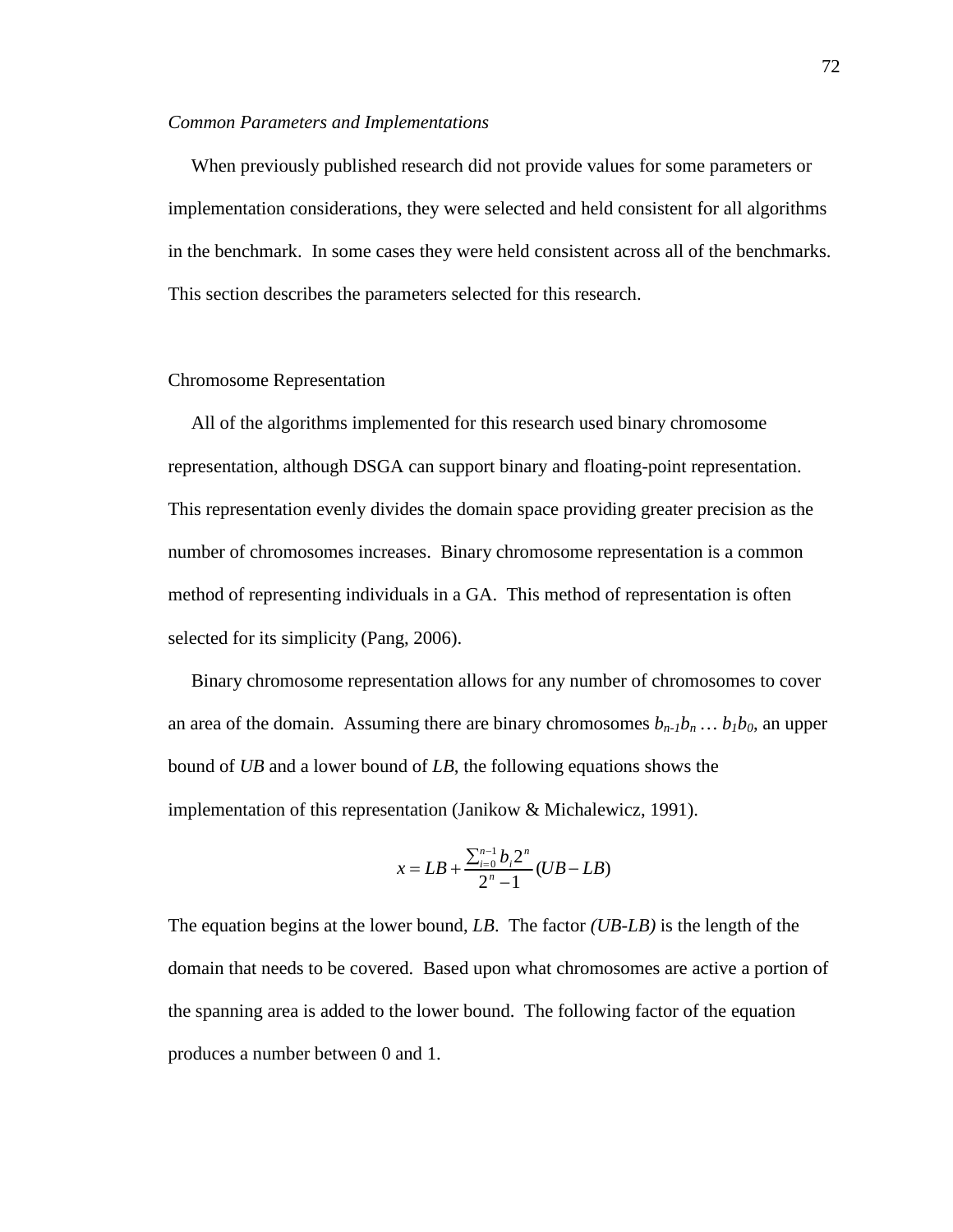$$
\frac{\sum_{i=0}^{n-1} b_i 2^n}{2^n - 1}
$$

The precision of the equation can be represented by the following equation. The ∆*x* term is the smallest value that *x* can change.

$$
\Delta x = \frac{UB - LB}{2^n - 1}
$$

As the number of bits, *n*, increases the domain is divided into smaller sections giving greater precision.

 All of the algorithms in the research used crossover as a genetic operation. GAs can use single-point or multiple-point crossover. All of the implemented algorithms in this research used single-point crossover.

# Fitness Function

| Table 17. Fitness Functions |                         |
|-----------------------------|-------------------------|
| <b>Benchmark Function</b>   | <b>Fitness Function</b> |
| F1                          | F1                      |
| F2                          | F <sub>2</sub>          |
| F <sub>3</sub>              | F <sub>3</sub>          |
| F <sub>4</sub>              | F <sub>4</sub>          |
| F <sub>5</sub>              | F <sub>5</sub>          |
| F <sub>6</sub>              | F <sub>6</sub>          |
| F7                          | $1/(F7+1)$              |
| F <sub>8</sub>              | $F8 + 10$               |

Table 17 shows the fitness functions used in these trials for the research.

In the case of F1 through F6 the fitness function was the benchmark function itself. These are all maximization problems. F7 is a minimization problem. In this case the benchmark function of the fitness function should be inverse to each other. Benchmark function F8 has negative values, which can cause some issues for the selection process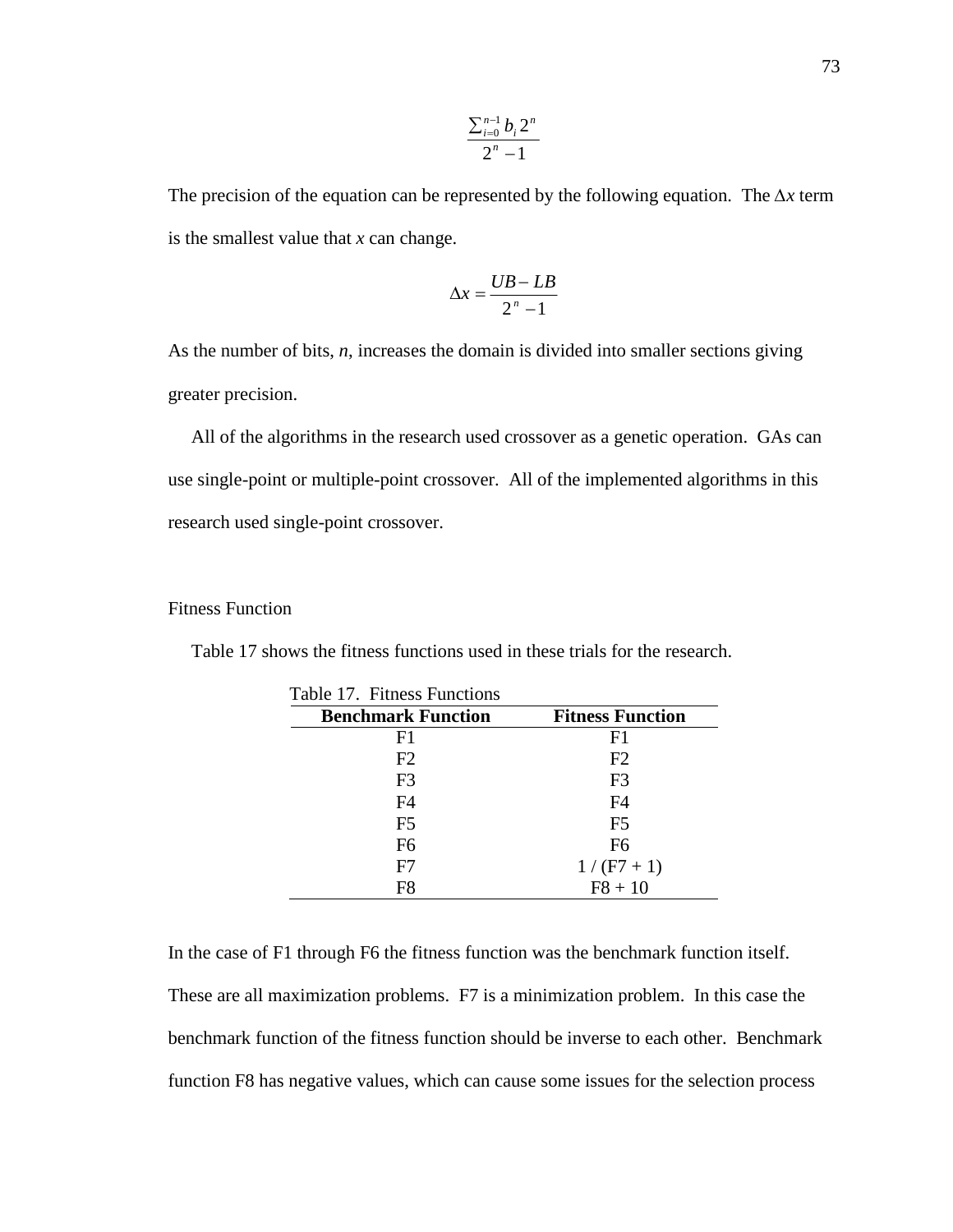(Beasley, Bull & Martin, 1993a). The fitness function for F8 was  $(F8 + 10)$ . For the range of *x* equal 0 to 10, this ensures all fitness values are positive.

## Other Parameters

 Function F7 was previously used in Zhang et al. (2008). This research did not provide parameters. As a result there were no control parameters for F7. The algorithms implemented by this research used a population size of 50, created 100 generations and had a gene mutation rate of 0.15625. Function F8 had no previously published results. All of the algorithm results for F8 used these same parameters.

 All of the results from the algorithms implemented as part of this research were the average of 10 trials. Benchmark function F7 has a criterion of the best individual for each niche. The results shown in the research for the algorithms are the average of the best individual for each niche. Not all of the algorithms implemented were able to locate all of the optima in all trials. Although it is not specifically stated in Zhang et al. (2008), it is assumed that this algorithm located all of the optima.

## *Algorithm Specific Parameters and Implementations*

 Some parameters are specific to certain NGAs. In some cases they may span multiple NGAs used in this research, but not all of them. When this occurred values were selected, often from previous research, and held consistent across the benchmark. This section addresses algorithm specific parameters.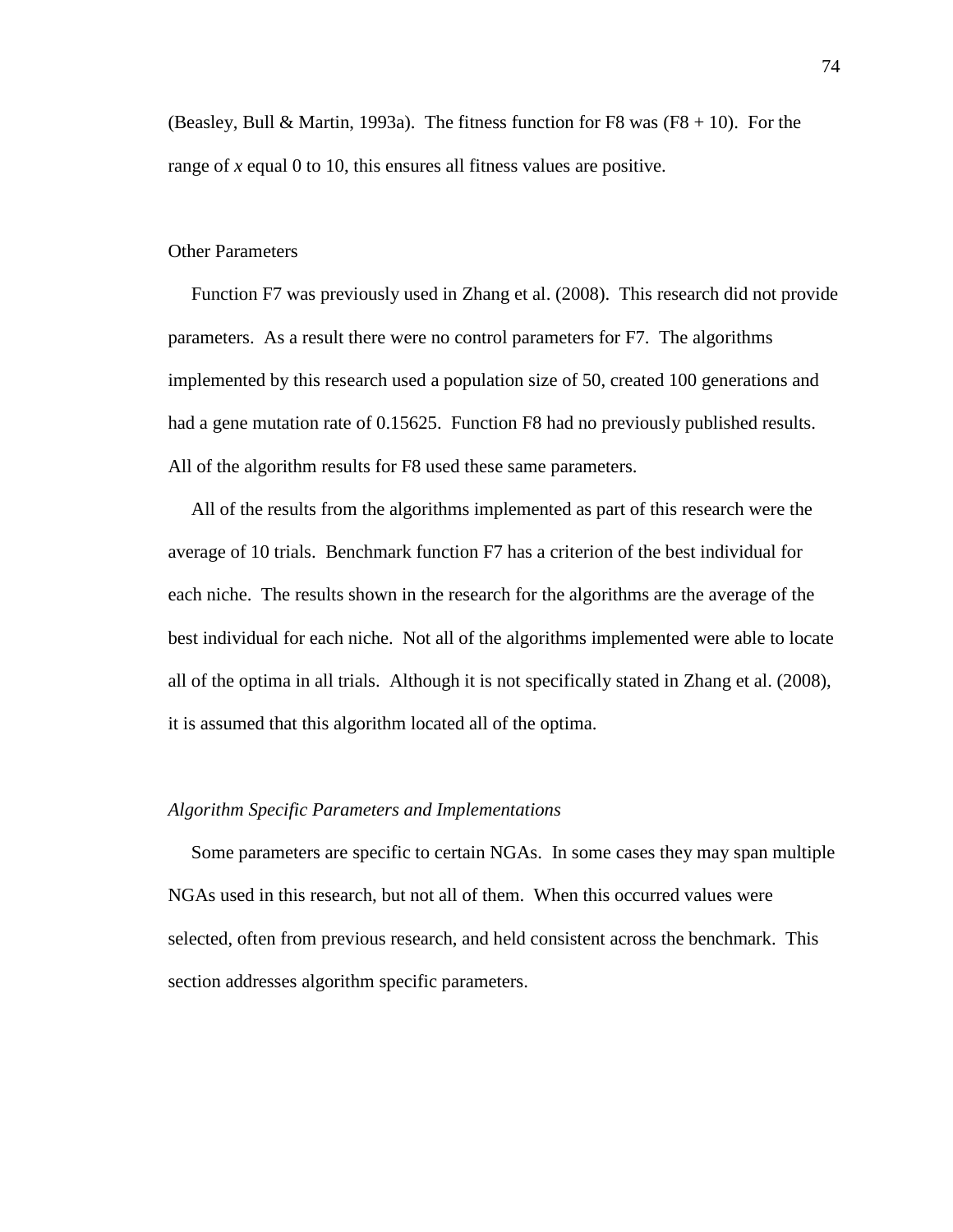Genetic Algorithm and Particle Swarm Optimization Parameters

 Genetic Algorithm and Particle Swarm Optimization has three additional parameters (Kao & Zahra, 2008). When updating a weak member with the stronger member, two constants, *C1* and *C2*, are needed. These constants are weights to the factors when computing the new velocity. Kao and Zahra (2008) had them set to 2. This research kept the values at 2. The other parameter in this algorithm was the weight for the weak individual. This determines how much of the weak individual was maintained after the Particle Swarm Optimization step. Kao and Zahra (2008) calculated this as 0.5 + *Z* / 2 where *Z* is a uniform random number between 0 and 1. This research kept this calculation as well. These are the additional parameters for the Genetic Algorithm and Particle Swarm Optimization algorithm.

## Fitness Sharing Parameters

 Four algorithms used a fitness sharing method: Goldberg and Richardson's Fitness Sharing, DSGA  $(R+, FS)$ , DSGA  $(R-, FS)$  and DSGA  $(R\Delta, FS)$ . These algorithms all implement Goldberg and Richardson's (1987) algorithm. The implementation of these algorithms used the power law function, described in Chapter 2, as the fitness sharing function. The parameters  $\sigma_{\text{share}}$  and  $\alpha$  were set to 0.1 and 1 respectively, which were the same parameter values as in Goldberg and Richardson's (1987).

## Species Conserving Parameters

 The SCGA algorithm had additional parameters. Since DSGA was based on SCGA, these parameters are also needed in DSGA. The parameter  $\sigma_S$  defines the diameter of the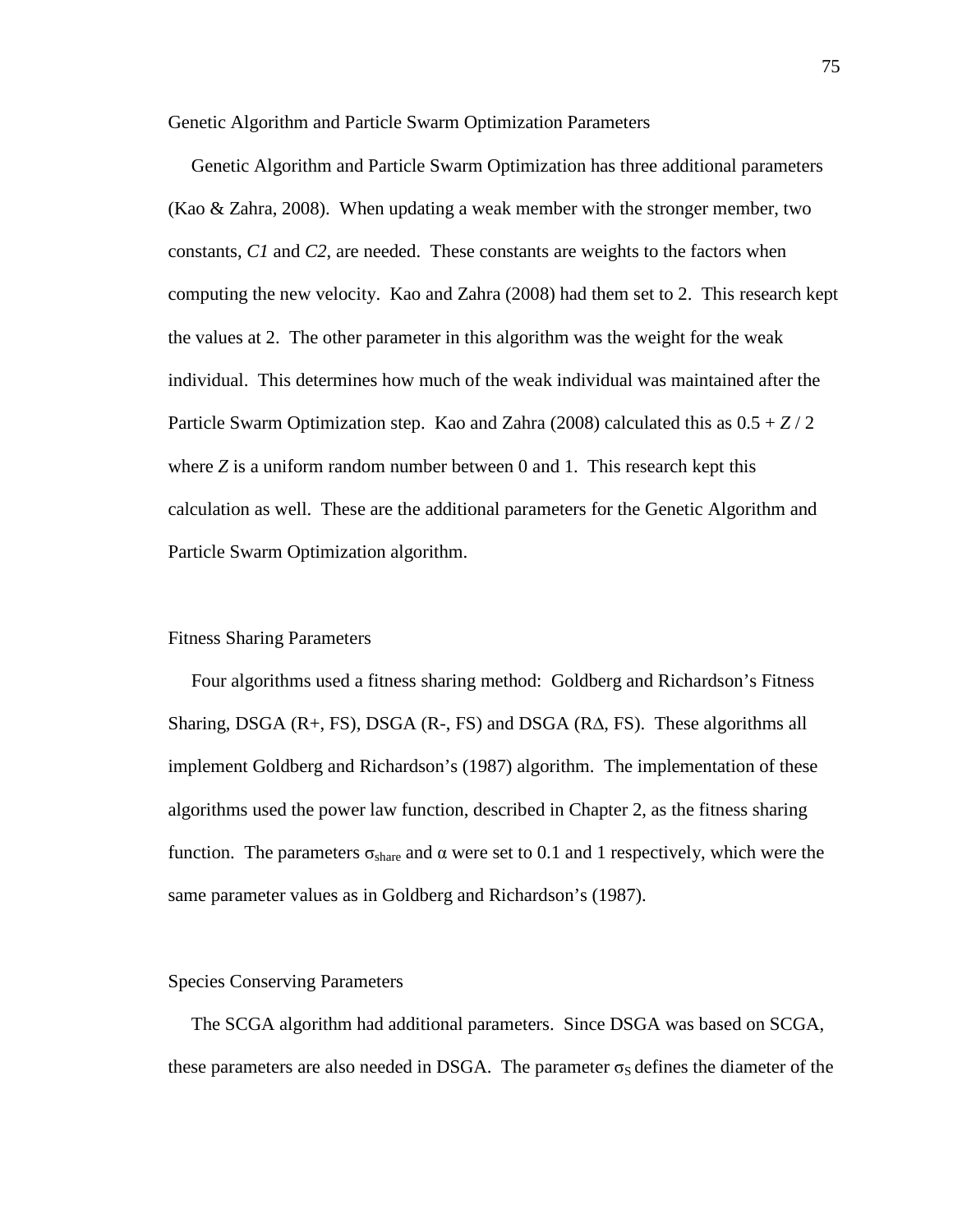neighborhood. In these trials  $\sigma_s$  was set to 0.2, which makes a radius of 0.1. In DSGA this parameter was *IS*. This radius was used for all benchmark functions, even F7 and F8 which have large domain areas.

## DSGA Specific Parameters

 DSGA has additional parameters to the SCGA algorithm. In DSGA the radius changes as the algorithm runs. The Sigma Delta, *SD*, determines the change in the radius. The *SD* parameter was set to 0.015 in all trials. DSGA also has a parameter, *RLC*. *RLC* or Reevaluation Loop Count determines how many inner loops of the algorithm should be performed before the radius is reevaluated. In trials for F1 through F6 *RLC* was set to 50. This divides the total number of generations, 200, into four groups. In trials for F7 and F8 *RLC* was set to 25. This divided the total number of generations, 100, into four groups. After every *RLC* number of generations DSGA analyzes the last generation seeking optima. If there *CL* number of identical individuals, the individual is placed on the tabu list and considered an optima. *CL* was set to two in all trials. DSGA specific parameters used in the following trials are described above.

 One of the methods to vary the radius of the DSGA framework is to increase or decrease the radius based upon information after each iteration of the inner loop completes. While there are many different ways that this can be implemented, one consistent method was used in this research. After each iteration of the inner loop completes the algorithm checks to see how many individuals were added to the tabu list through convergence. If two or more individuals were added to the tabu list, the radius was increased by *SD*. Otherwise, it was decreased by *SD*. This implementation was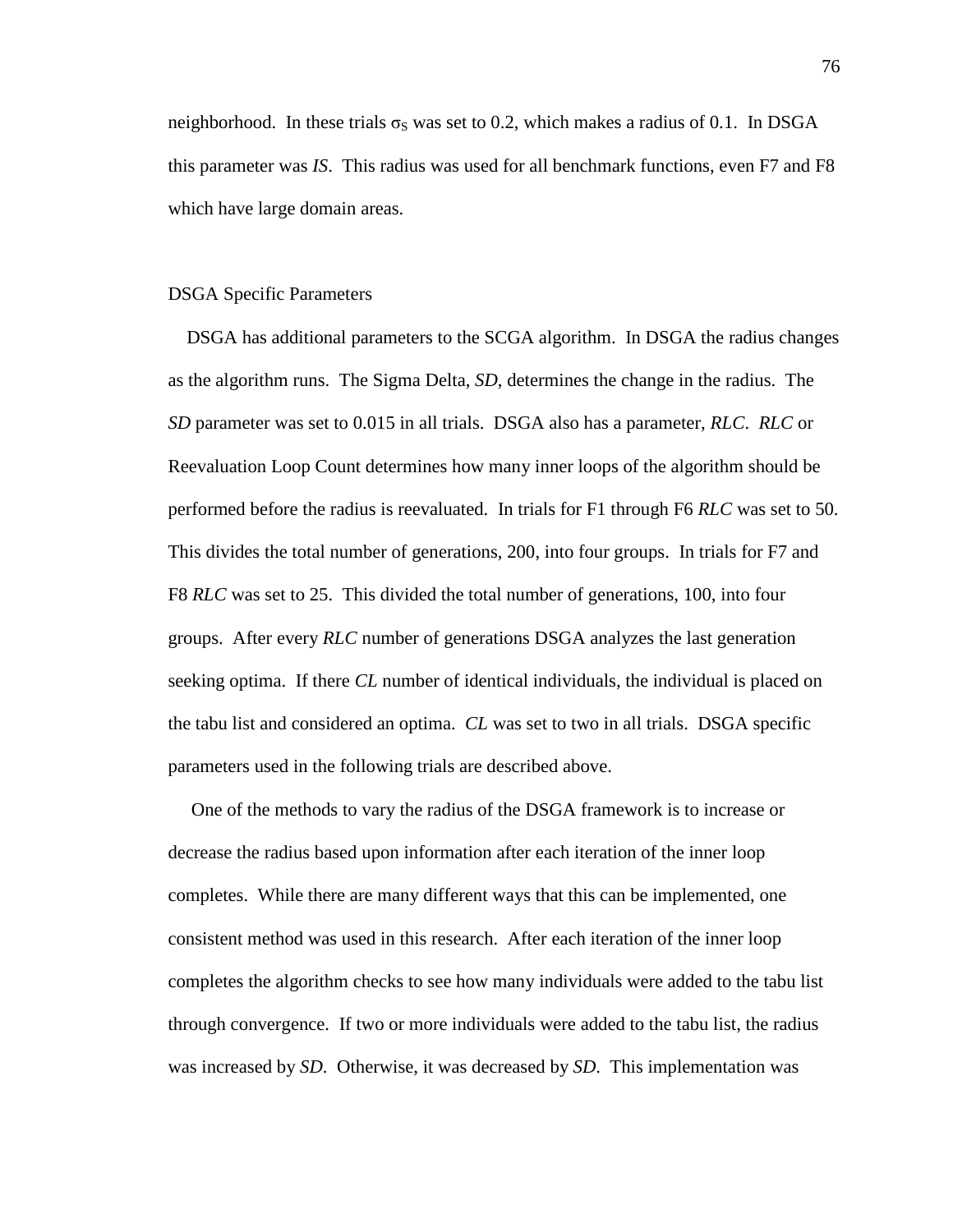selected to increase the chance of finding optima. If fewer than two areas of the domain converged, decreasing the radius would allow more seeds to be identified in future generations and should preserve more areas of the domain.

 In most GAs the final generation contains the optima that the GA has located. That is not the case with DSGA. DSGA removes optima from the population through the use of the tabu list. Therefore the final generation will not contain the optima located. The tabu list contains the optima. The data provided for all benchmarks for the criterion of proportion of peeks located for DSGA came from analyzing the tabu list, not the last generation. The data provided for the F7 criteria of best individual in each niche also came from the DSGA tabu list. The data for all other criteria for DSGA came from the population.

 This section describes all of the parameters used in this research. Controlled parameters are the parameter values used in prior research. When prior research provided parameter values, they were maintained throughout all trials. Some algorithms required additional parameter values. These values have been described. When a parameter existed in multiple algorithm, the parameter value was kept consistent across all trials for a given benchmark function.

#### **Results of Algorithms on F1**

 Benchmark function F1 is a sine wave with five evenly distributed local maximums all of equal magnitude. The results for the Biggest Difference Method and Biggest Proportion Method come from Bernier (1996) research. Table 18 shows the results for F1. Figure 4 is a chart of the precision and recall of the algorithms.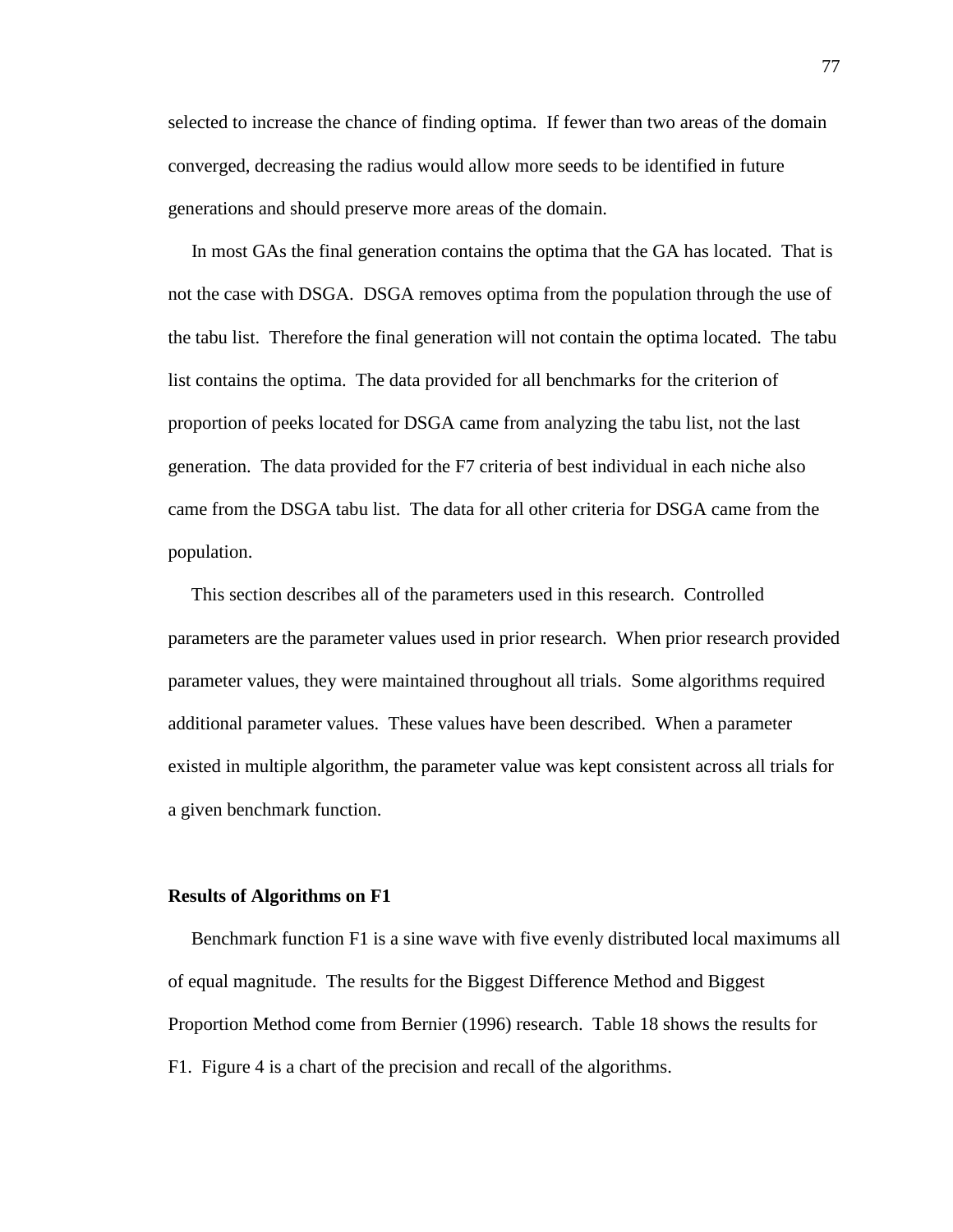| Table 18. Results for Equation F1                      |               |                  |          |  |
|--------------------------------------------------------|---------------|------------------|----------|--|
| <b>Algorithm</b>                                       | <b>Recall</b> | <b>Precision</b> | Average  |  |
|                                                        |               |                  | fitness  |  |
| Bernier Biggest Difference Method                      | 0.9800        | 0.7044           | 0.863015 |  |
| <b>Bernier Biggest Proportion Method</b>               | 1.0000        | 0.6012           | 0.829098 |  |
| Goldberg and Richardson's Fitness<br>Sharing           | 0.9000        | 0.6570           | 0.8590   |  |
| Kao and Zahara Genetic Algorithm<br>and Particle Swarm | 0.2000        | 0.9890           | 0.9855   |  |
| <b>SCGA</b>                                            | 0.9800        | 0.9250           | 0.9630   |  |
| $DSGA(R+, S-)$                                         | 0.9800        | 0.9376           | 0.9714   |  |
| $DSGA$ (R-, S-)                                        | 0.9800        | 0.9158           | 0.9754   |  |
| $DSGA$ ( $RA$ , $S$ -)                                 | 0.9400        | 0.9537           | 0.9859   |  |
| $DSGA(R+, FS)$                                         | 0.9800        | 0.9568           | 0.4839   |  |
| $DSGA$ $(R-, FS)$                                      | 0.9800        | 0.8749           | 0.9667   |  |
| $DSGA$ ( $RA$ , $FS$ )                                 | 0.9800        | 0.9425           | 0.9754   |  |



 **Figure 4**. Chart of Recall and Precision for F1

 Bernier's (1996) algorithms did not outperform all of the other algorithms in all criteria. No algorithm tested could locate as many peeks as Biggest Proportion Method, 100%. However, SCGA and five of the six DSGA algorithms located 0.9800 of them, which is the number that Biggest Difference Method found. The algorithm that had the fewest individuals outside of the peeks was the Genetic Algorithm and Particle Swarm Optimization algorithm. The algorithm with the highest average fitness was DSGA (R∆, S-). However, DSGA (R+, FS) had the lowest average fitness.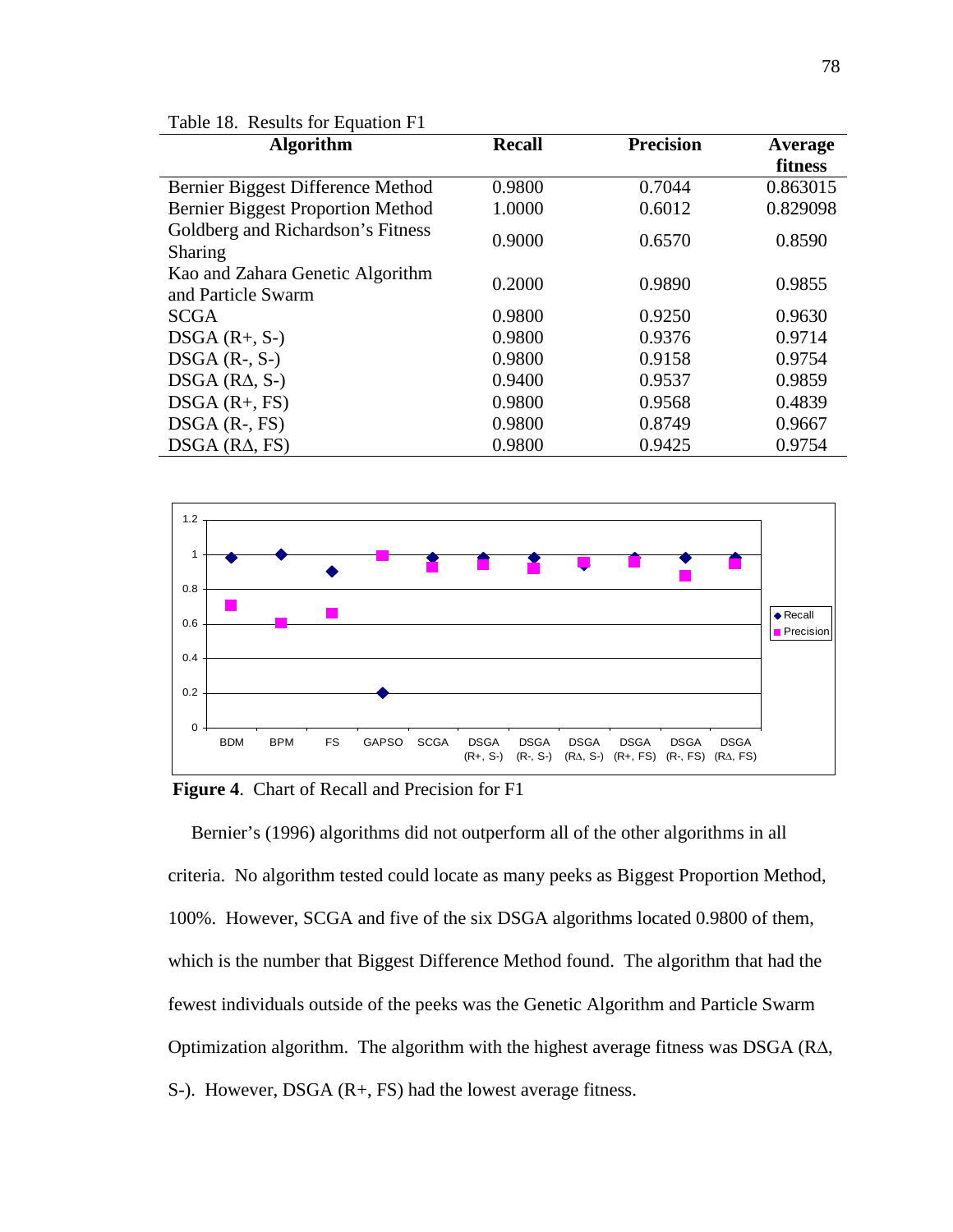# **Results of Algorithms on F2**

 The F2 function also is a sine wave that has five local maximums all of equal magnitude. However, in F2 the optima are increasingly closer together. Table 19 shows the results of the average of 10 trials for function F2. Data provided for Biggest Difference Method and Biggest Proportion Method comes from Bernier (1996). Figure 5 shows a chart of the precision and recall.

| <b>Algorithm</b>                                       | <b>Recall</b> | <b>Precision</b> | Average  |
|--------------------------------------------------------|---------------|------------------|----------|
|                                                        |               |                  | fitness  |
| Bernier Biggest Difference Method                      | 0.8220        | 0.8095           | 0.891414 |
| <b>Bernier Biggest Proportion Method</b>               | 1.0000        | 0.7187           | 0.854766 |
| Goldberg and Richardson's Fitness<br>Sharing           | 0.9400        | 0.7400           | 0.8808   |
| Kao and Zahara Genetic Algorithm<br>and Particle Swarm | 0.2200        | 0.9850           | 0.9831   |
| <b>SCGA</b>                                            | 0.7400        | 0.9830           | 0.9801   |
| $DSGA(R+, S-)$                                         | 0.8000        | 0.9626           | 0.9888   |
| $DSGA$ (R-, S-)                                        | 0.8400        | 0.9574           | 0.9862   |
| $DSGA$ ( $RA$ , $S$ -)                                 | 0.8200        | 0.9577           | 0.9894   |
| $DSGA(R+, FS)$                                         | 0.8600        | 0.9138           | 0.4897   |
| $DSGA$ (R-, FS)                                        | 0.8200        | 0.9156           | 0.9806   |
| $DSGA$ ( $RA$ , $FS$ )                                 | 0.8200        | 0.9292           | 0.9834   |

Table 19. Results for Equation F2

 As in F1 no algorithm could meet Biggest Proportion Method in locating 100% of the peeks. The closest algorithm for this criterion was the Fitness Sharing method with 0.9400 peeks located. The Genetic Algorithm and Particle Swarm algorithm had the fewest proportion of individuals outside of the peeks, but only found 22% of the optima. In the average fitness criterion all of the DSGA algorithms did well with the exception of  $DSGA$  (R+, FS).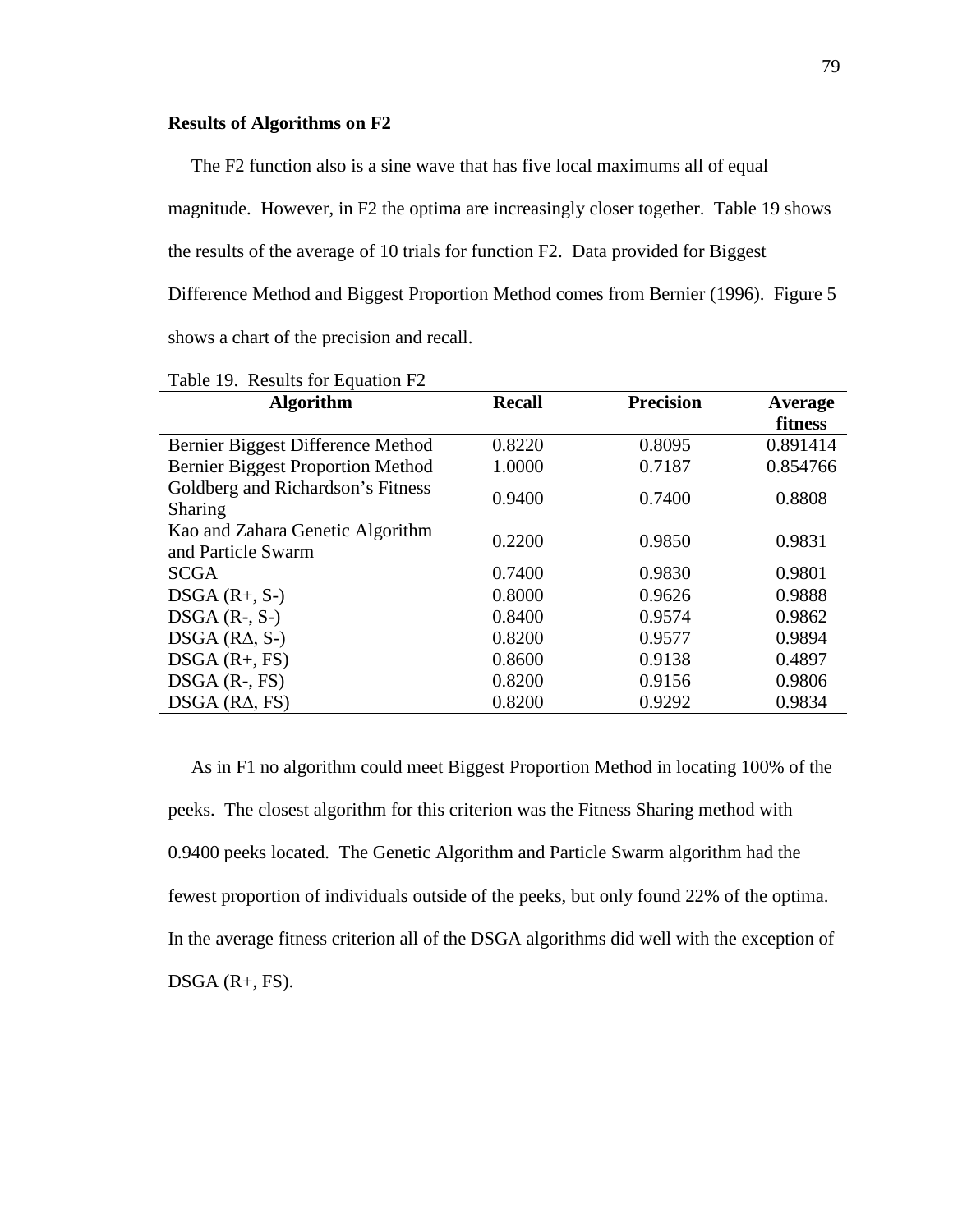

 **Figure 5**. Chart of Recall and Precision for F2

# **Results of Algorithms on F3**

The function F3 is similar to F2 except that it has 10 optima instead of five. Table 20

shows the results for function F3 and Figure 6 is a chart of the results. As stated

previously data for Biggest Difference Method and Biggest Proportion Method comes

from Bernier (1996).

| Table 20. Results for Equation F3                      |               |                  |          |
|--------------------------------------------------------|---------------|------------------|----------|
| <b>Algorithm</b>                                       | <b>Recall</b> | <b>Precision</b> | Average  |
|                                                        |               |                  | fitness  |
| Bernier Biggest Difference Method                      | 0.6822        | 0.6495           | 0.848098 |
| Bernier Biggest Proportion Method                      | 0.8880        | 0.5247           | 0.806407 |
| Goldberg and Richardson's Fitness<br>Sharing           | 0.6400        | 0.6170           | 0.8477   |
| Kao and Zahara Genetic Algorithm<br>and Particle Swarm | 0.1000        | 0.9840           | 0.9868   |
| <b>SCGA</b>                                            | 0.5800        | 0.9180           | 0.9658   |
| $DSGA(R+, S-)$                                         | 0.6200        | 0.9570           | 0.8979   |
| $DSGA$ (R-, S-)                                        | 0.6700        | 0.9410           | 0.9786   |
| $DSGA$ ( $RA$ , $S$ -)                                 | 0.6300        | 0.9561           | 0.9882   |
| $DSGA(R+, FS)$                                         | 0.6900        | 0.8924           | 0.4889   |
| $DSGA$ (R-, FS)                                        | 0.7400        | 0.8995           | 0.9682   |
| $DSGA$ ( $RA$ , $FS$ )                                 | 0.6600        | 0.9090           | 0.9770   |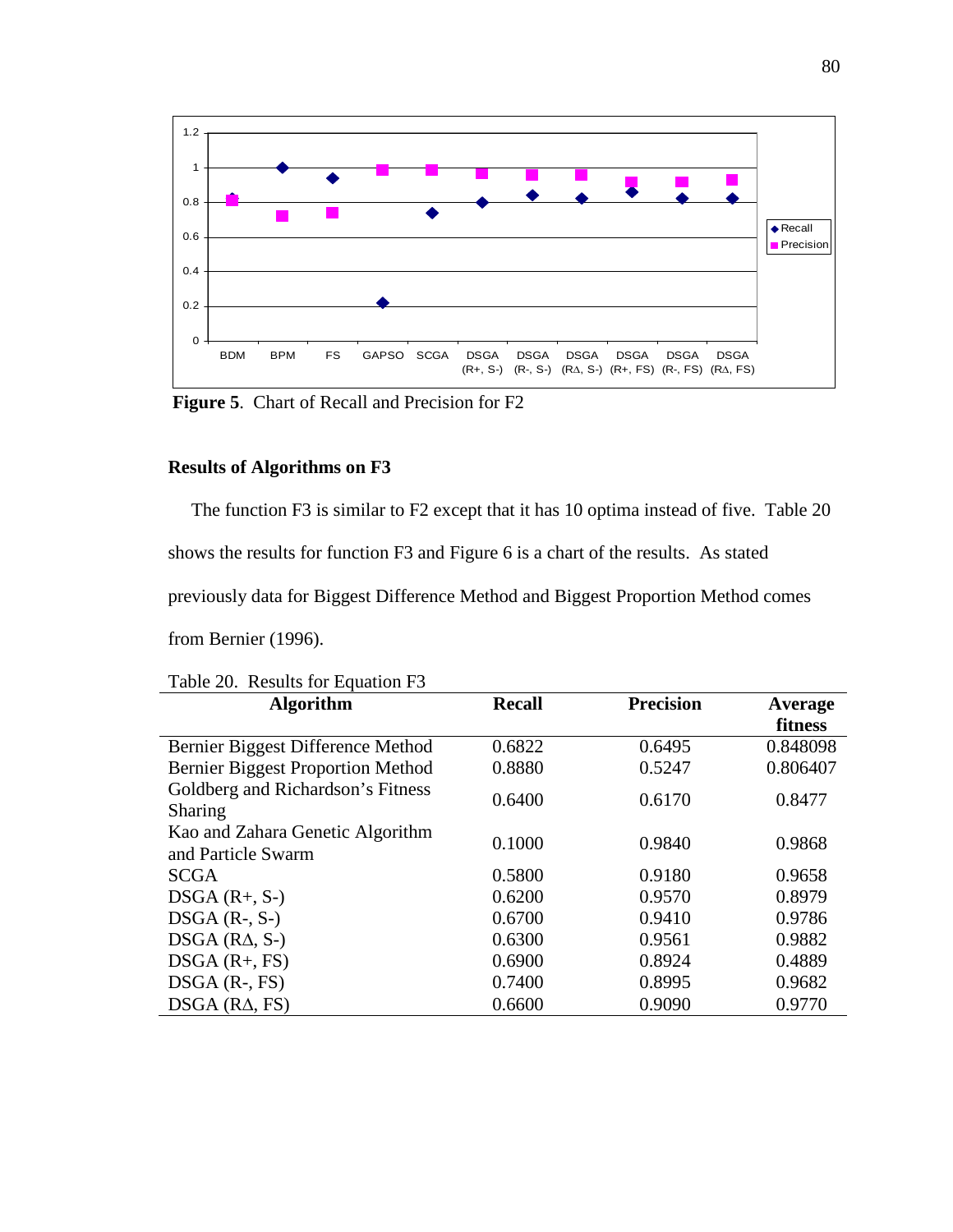

 **Figure 6**. Chart of Recall and Precision for F3

 Biggest Proportion Method located all of the peeks in the function with DSGA (R-, FS) locating the second most peeks at 0.7400. As in the previous benchmarks the Genetic Algorithm and Particle Swarm Optimization algorithm had the least number of individuals outside of a peek. DSGA  $(R\Delta, S<sub>z</sub>)$  had the greatest average fitness of the last 50 generations with a fitness of 0.9882.

## **Results of Algorithms on F4**

 The function F4 is similar to F3 except that the 10 optima are even closer together. Table 21 shows the results of the average of the 10 trials. Figure 7 is a chart of the precision and recall for the algorithms for F4.

 For this function Biggest Proportion Method outperforms all of the other algorithms in proportion of peeks found by at least 0.3. As in all other functions the Genetic Algorithm and Particle Swarm Optimization algorithm produced the best results for the proportion of points outside of the peeks. The algorithm that had the greatest average fitness in the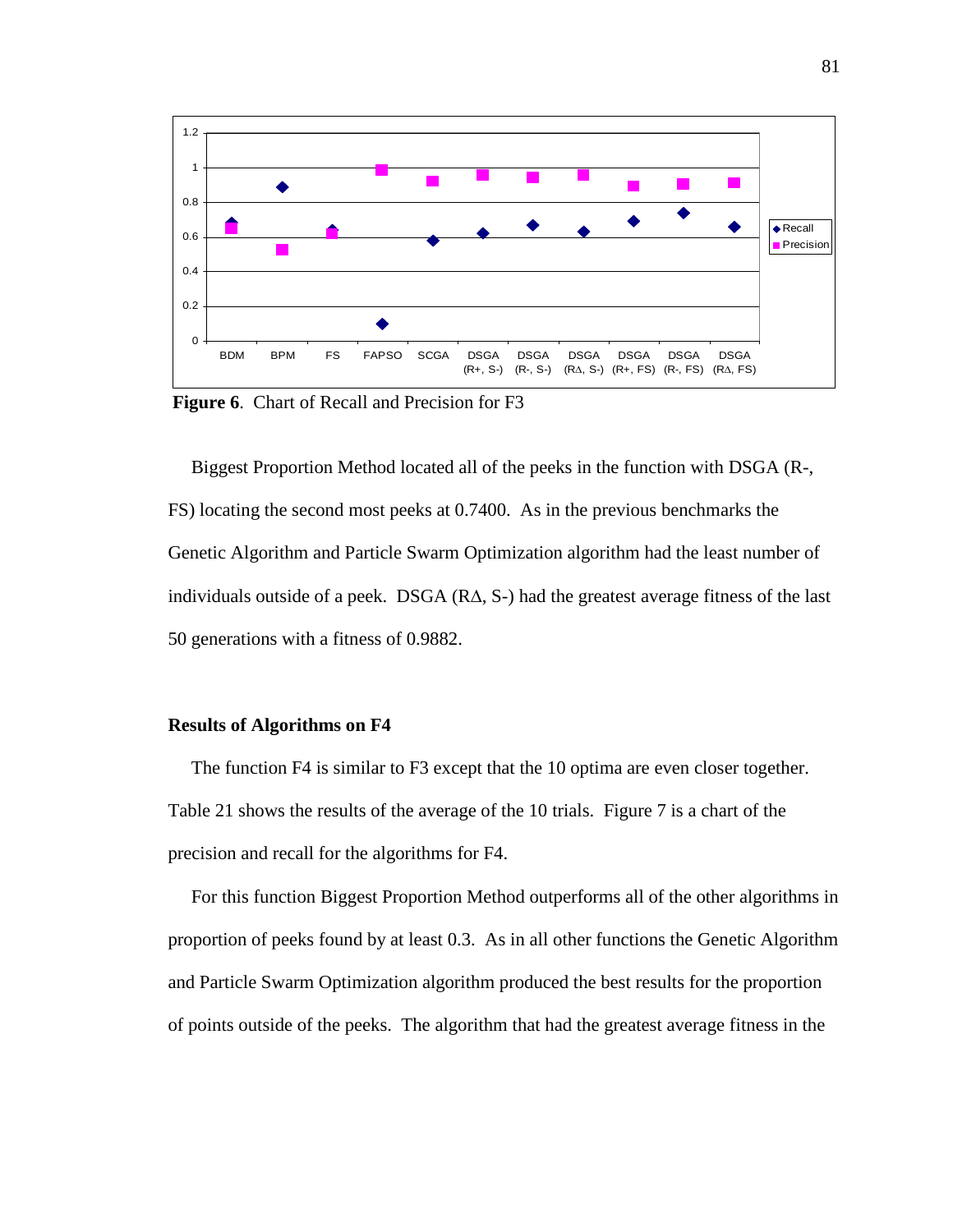last 50 generations was the DSGA  $(R+$ , S- $)$  algorithm. The ranking of algorithms for the

different criteria in F4 is very similar to that of F3.

| <b>Algorithm</b>                                       | <b>Recall</b> | <b>Precision</b> | Average  |
|--------------------------------------------------------|---------------|------------------|----------|
|                                                        |               |                  | fitness  |
| Bernier Biggest Difference Method                      | 0.5480        | 0.7327           | 0.742360 |
| <b>Bernier Biggest Proportion Method</b>               | 0.89866       | 0.6738           | 0.611701 |
| Goldberg and Richardson's Fitness<br>Sharing           | 0.5800        | 0.7170           | 0.8546   |
| Kao and Zahara Genetic Algorithm<br>and Particle Swarm | 0.1000        | 0.9800           | 0.9852   |
| <b>SCGA</b>                                            | 0.4600        | 0.9440           | 0.9698   |
| $DSGA(R+, S-)$                                         | 0.5200        | 0.9544           | 0.9881   |
| $DSGA$ (R-, S-)                                        | 0.5200        | 0.9438           | 0.9832   |
| $DSGA$ ( $RA$ , $S$ -)                                 | 0.5100        | 0.9642           | 0.9834   |
| $DSGA(R+, FS)$                                         | 0.6500        | 0.8814           | 0.4775   |
| $DSGA$ (R-, FS)                                        | 0.6400        | 0.9194           | 0.9750   |
| $DSGA$ ( $RA$ , $FS$ )                                 | 0.6300        | 0.9041           | 0.9702   |

Table 21. Results for Equation F4



**Figure 7**. Chart of Recall and Precision for F4

# **Results of Algorithms on F5**

 Function F5 is the first function that has optima of different magnitudes. It has five optima of decreasing fitness. Table 22 shows the results for function F5 for 10 trials of the algorithms implemented. Figure 8 is a chart of the recall and precision.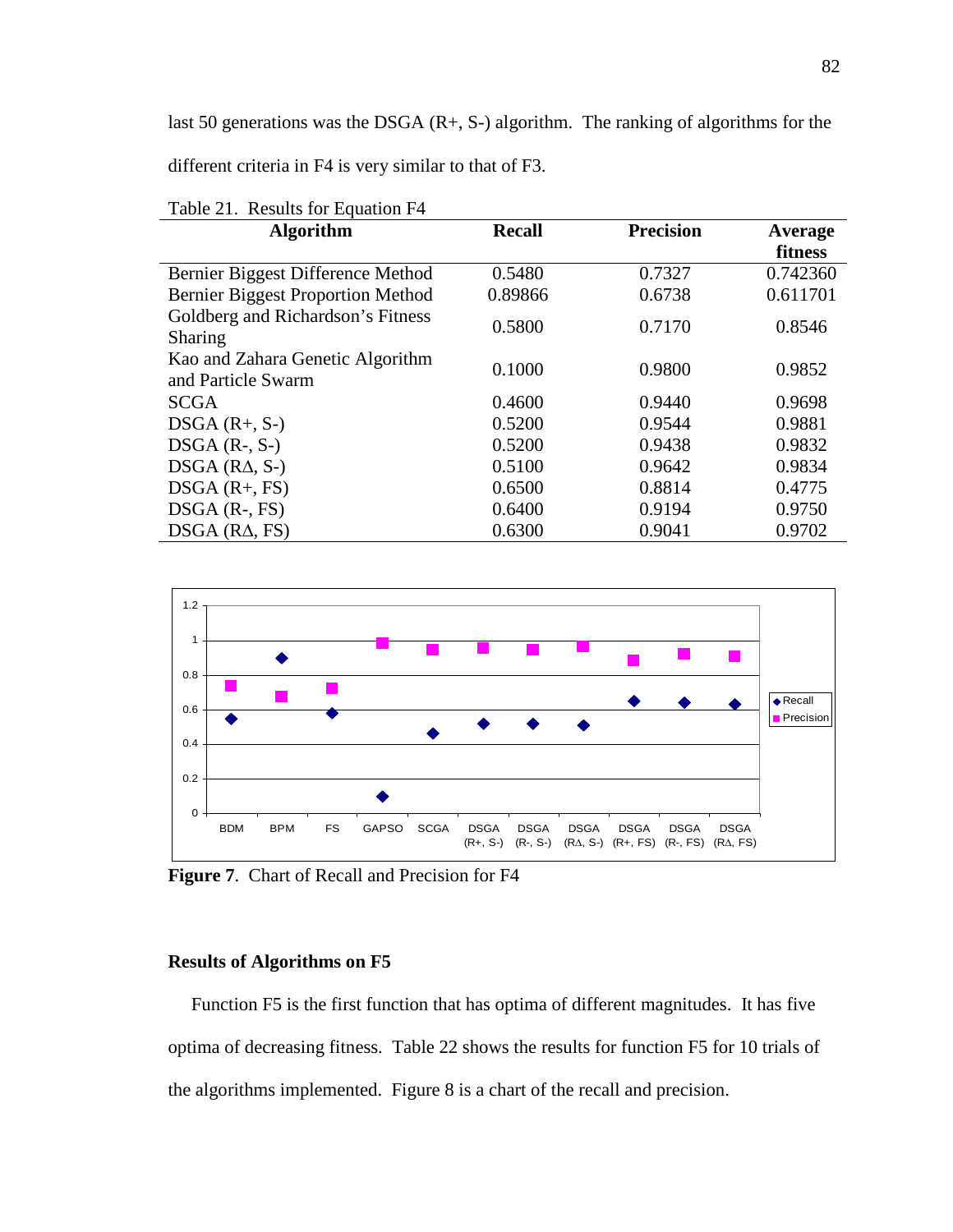| Table 22. Results for Equation F5                      |               |                  |          |  |
|--------------------------------------------------------|---------------|------------------|----------|--|
| <b>Algorithm</b>                                       | <b>Recall</b> | <b>Precision</b> | Average  |  |
|                                                        |               |                  | fitness  |  |
| Bernier Biggest Difference Method                      | 0.9336        | 0.8598           | 0.694831 |  |
| <b>Bernier Biggest Proportion Method</b>               | 1.0000        | 0.8335           | 0.584304 |  |
| Goldberg and Richardson's Fitness                      | 0.9400        | 0.7580           | 0.5648   |  |
| Sharing                                                |               |                  |          |  |
| Kao and Zahara Genetic Algorithm<br>and Particle Swarm | 0.2000        | 0.9790           | 0.8165   |  |
| <b>SCGA</b>                                            | 0.1000        | 0.9900           | 0.8615   |  |
| $DSGA(R+, S-)$                                         | 0.2000        | 0.9541           | 0.8601   |  |
| $DSGA$ (R-, S-)                                        | 0.1000        | 0.9670           | 0.8588   |  |
| $DSGA$ ( $RA$ , $S-$ )                                 | 0.1000        | 0.9521           | 0.8602   |  |
| $DSGA$ $(R+, FS)$                                      | 0.1000        | 0.9496           | 0.4302   |  |
| $DSGA$ (R-, FS)                                        | 0.1000        | 0.9511           | 0.8599   |  |
| $DSGA$ ( $RA$ , $FS$ )                                 | 0.2000        | 0.9396           | 0.8587   |  |



 **Figure 8**. Chart of Recall and Precision for F5

 Three algorithms did very well in locating peeks: Biggest Difference Method, Biggest Proportion Method and Fitness Sharing. Each located 0.9336 or more optima. All of the other algorithms did poorly finding no more than 0.2 optima. SCGA had the most number of individuals tracking a peek with 0.99. The algorithm with the best average fitness was DSGA (R∆, S-).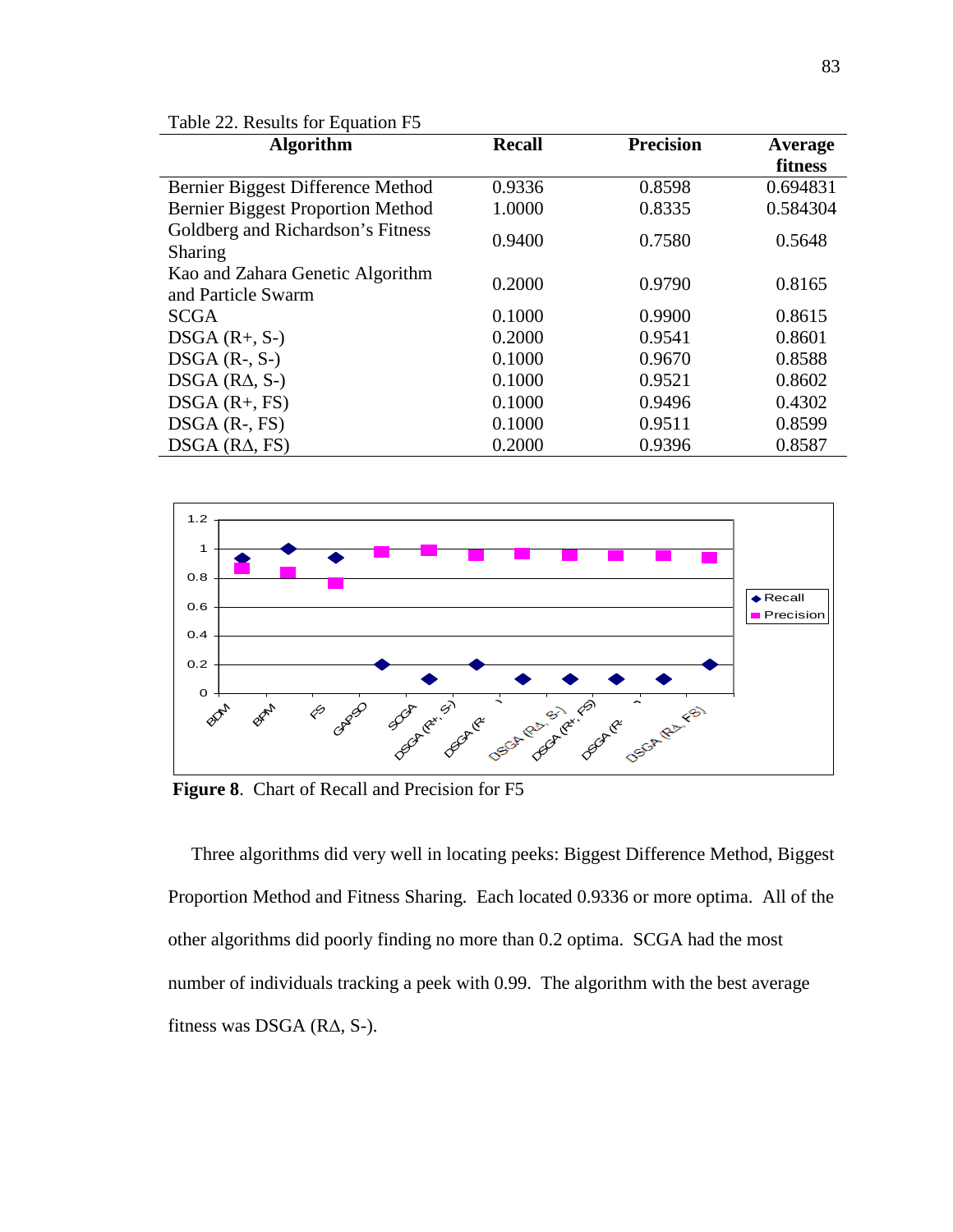# **Results of Algorithms on F6**

Function F6 has 10 optima of decreasing fitness. The results for function F6 are

shown in Table 23. The recall and precision are shown in Figure 9.

| Table 23. Results for Equation F6                      |               |                  |          |
|--------------------------------------------------------|---------------|------------------|----------|
| <b>Algorithm</b>                                       | <b>Recall</b> | <b>Precision</b> | Average  |
|                                                        |               |                  | fitness  |
| Bernier Biggest Difference Method                      | 0.7480        | 0.8247           | 0.682606 |
| <b>Bernier Biggest Proportion Method</b>               | 0.9788        | 0.7891           | 0.614887 |
| Goldberg and Richardson's Fitness<br>Sharing           | 0.8800        | 0.7110           | 0.6799   |
| Kao and Zahara Genetic Algorithm<br>and Particle Swarm | 0.1000        | 0.9810           | 0.9345   |
| <b>SCGA</b>                                            | 0.1100        | 0.9900           | 0.9860   |
| $DSGA(R+, S-)$                                         | 0.2100        | 0.9738           | 0.9759   |
| $DSGA$ (R-, S-)                                        | 0.2600        | 0.9608           | 0.9816   |
| $DSGA$ ( $RA$ , $S$ -)                                 | 0.2800        | 0.9692           | 0.9739   |
| $DSGA(R+, FS)$                                         | 0.3400        | 0.9281           | 0.4885   |
| $DSGA$ $(R-, FS)$                                      | 0.2600        | 0.9370           | 0.9822   |
| $DSGA$ ( $RA$ , $FS$ )                                 | 0.2900        | 0.9390           | 0.9708   |

 Once again Biggest Difference Method, Biggest Proportion Method and Fitness Sharing did very well at locating peeks and the other algorithms did not. SCGA did the best at having the least number of individuals outside of the peeks and also had the highest average fitness. The DSGA algorithms did poorly at locating peeks, finding no more than 0.3400 of them. However, they did very well at having very high average fitness of the last 50 generations.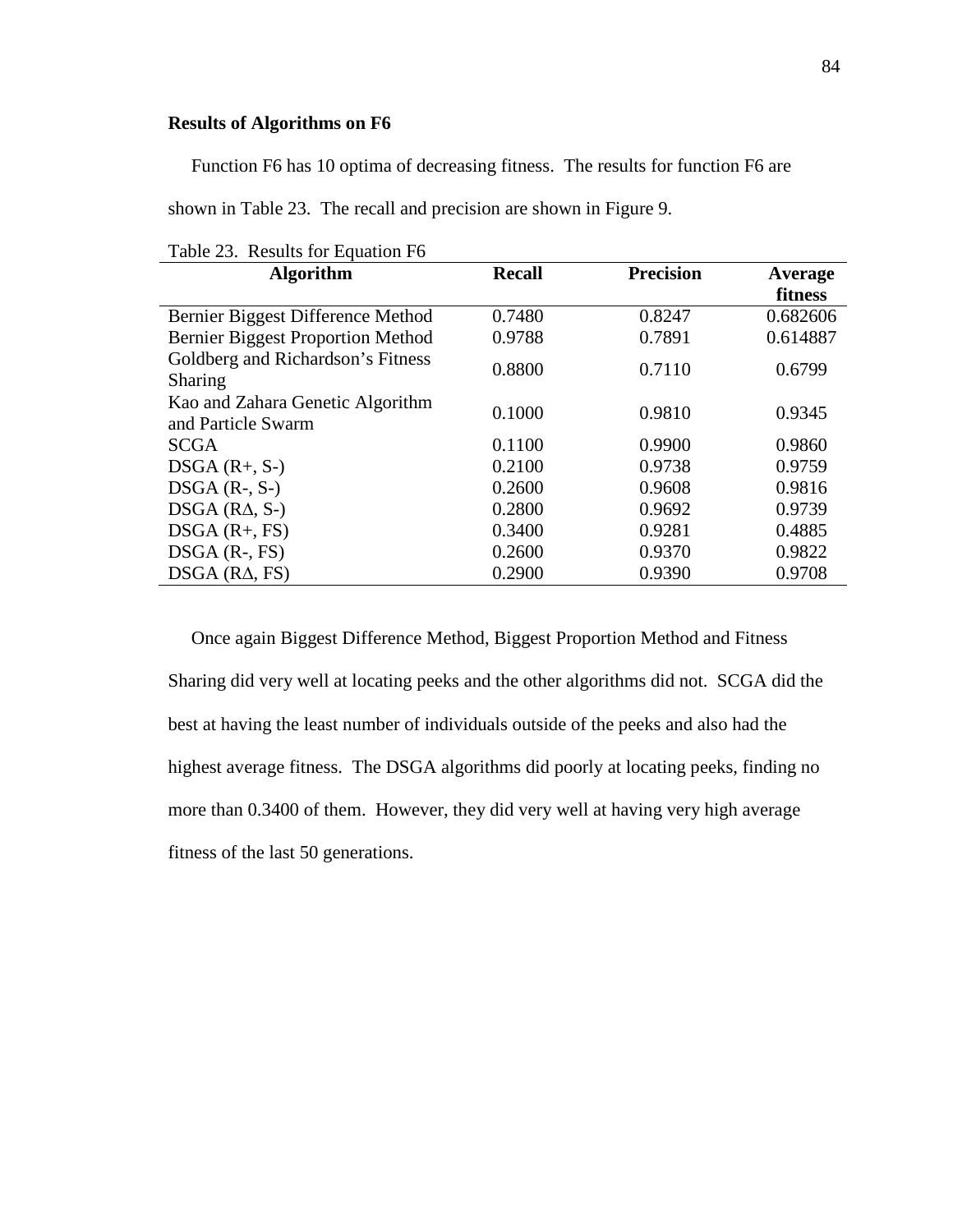

 **Figure 9**. Chart of Recall and Precision for F6

# **Results of Algorithms on F7**

 The benchmark function F7 has three local optima. The global optimum is at (0, 0). One criterion for this function is the  $F(x, y)$  value of the best individual for each of the three optima. Since this is a minimization problem, smaller values are advantageous. The data for the  $hK_1$  Triangulation Algorithm came from Zhang, et al. (2008). The data for the other algorithms came from the implementation of the algorithms for this research. The results of this test can be seen in Table 24. Figure 10 shows the recall.



 **Figure 10**. Chart of Recall for F7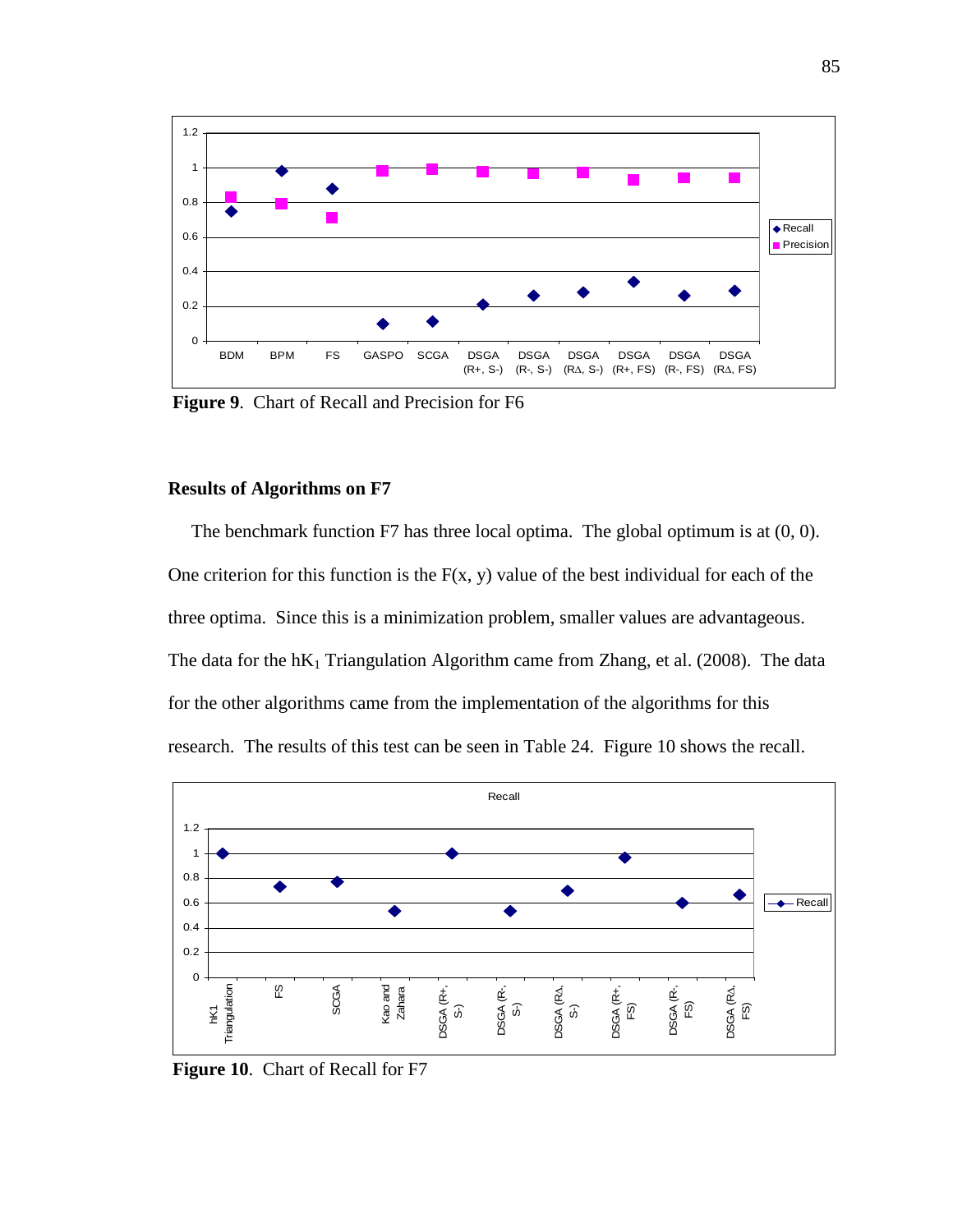| <b>Algorithm</b>                  | $F(x, y)$ of best<br>individual for each<br>niche | <b>Recall</b> |
|-----------------------------------|---------------------------------------------------|---------------|
|                                   | 0.000015                                          |               |
| Zhang, Shang, Gao and Dong $hK_1$ | 0.003706                                          | 1.0000        |
| <b>Triangulation Algorithm</b>    | 0.003706                                          |               |
|                                   | 0.527280                                          |               |
| Goldberg and Richardson's Fitness | 0.077355                                          | 0.7333        |
| Sharing                           | 0.94090                                           |               |
|                                   | 0.415233                                          |               |
| <b>SCGA</b>                       | 0.000919                                          | 0.7667        |
|                                   | 0.439676                                          |               |
|                                   | 1.082841                                          |               |
| Kao and Zahara Genetic Algorithm  | 0.000003                                          | 0.5333        |
| and Particle Swarm                | 1.001006                                          |               |
|                                   | 0.318560                                          |               |
| $DSGA(R+, S-)$                    | 0.000545                                          | 1.0000        |
|                                   | 0.320355                                          |               |
|                                   | 0.326982                                          |               |
| $DSGA$ (R-, S-)                   | 0.003262                                          | 0.5333        |
|                                   | 0.313548                                          |               |
|                                   | 0.372950                                          |               |
| $DSGA$ ( $RA$ , $S$ -)            | 0.001551                                          | 0.7000        |
|                                   | 0.355833                                          |               |
|                                   | 0.324833                                          |               |
| $DSGA(R+, FS)$                    | 0.004004                                          | 0.9667        |
|                                   | 0.324392                                          |               |
|                                   | 0.325207                                          |               |
| $DSGA$ $(R-, FS)$                 | 0.002342                                          | 0.6000        |
|                                   | 0.317107                                          |               |
|                                   | 0.306499                                          |               |
| $DSGA$ ( $RA$ , $FS$ )            | 0.002572                                          | 0.6667        |
|                                   | 0.319992                                          |               |

# Table 24. Results for Equation F7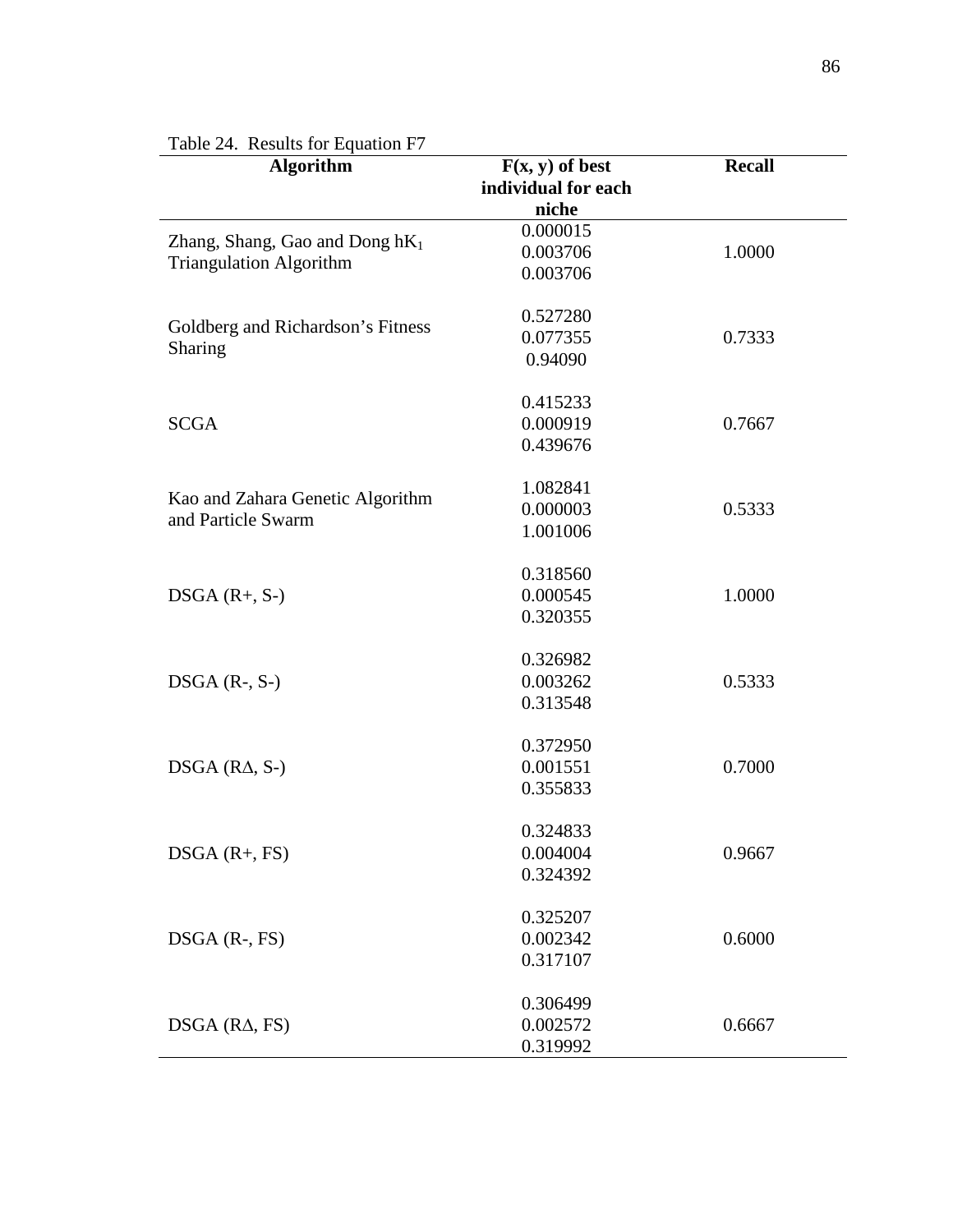The algorithms that were implemented did not find all of the optima in all of the trials. This was the reason that the proportion of peeks criterion is included in this results section. Zhang, et al. (2008) did not specifically state how many optima their algorithm located. It is assumed that all trials located all three optima.

After averaging the sum of 10 trials for each algorithm implemented, the  $hK_1$ Triangulation Algorithm did the best for optima 1 and 3. Optimum 2 was the global minimum of (0, 0). For this optimum the Genetic Algorithm and Particle Swarm Optimization algorithm performed best. Of the algorithms implemented only DSGA (R+, S-) found all of the peeks in all 10 trials. This is impressive since it is only an assumption that the  $hK_1$  Triangulation Algorithm located all of them.

## **Results of Algorithms on F8**

 Function F8 has been discussed in Chapter 1 and is the best example of the types of functions that DSGA was developed to solve. This function has arbitrarily close optima. Between the *x* values of 0 and 10, there are 16 optima. Most of the optima are within the radius value of other optima. All of the algorithms for this benchmark function were implemented as part of this research. The results of the average of 10 trials can be seen in Table 25.

 DSGA overwhelmingly outperformed the other algorithms in many of the criteria. All six of the DSGA algorithms found more peeks than any of the other algorithms. The Genetic Algorithm and Particle Swarm Optimization algorithm had the least number of individuals outside of a peek and had the highest average fitness for the last 50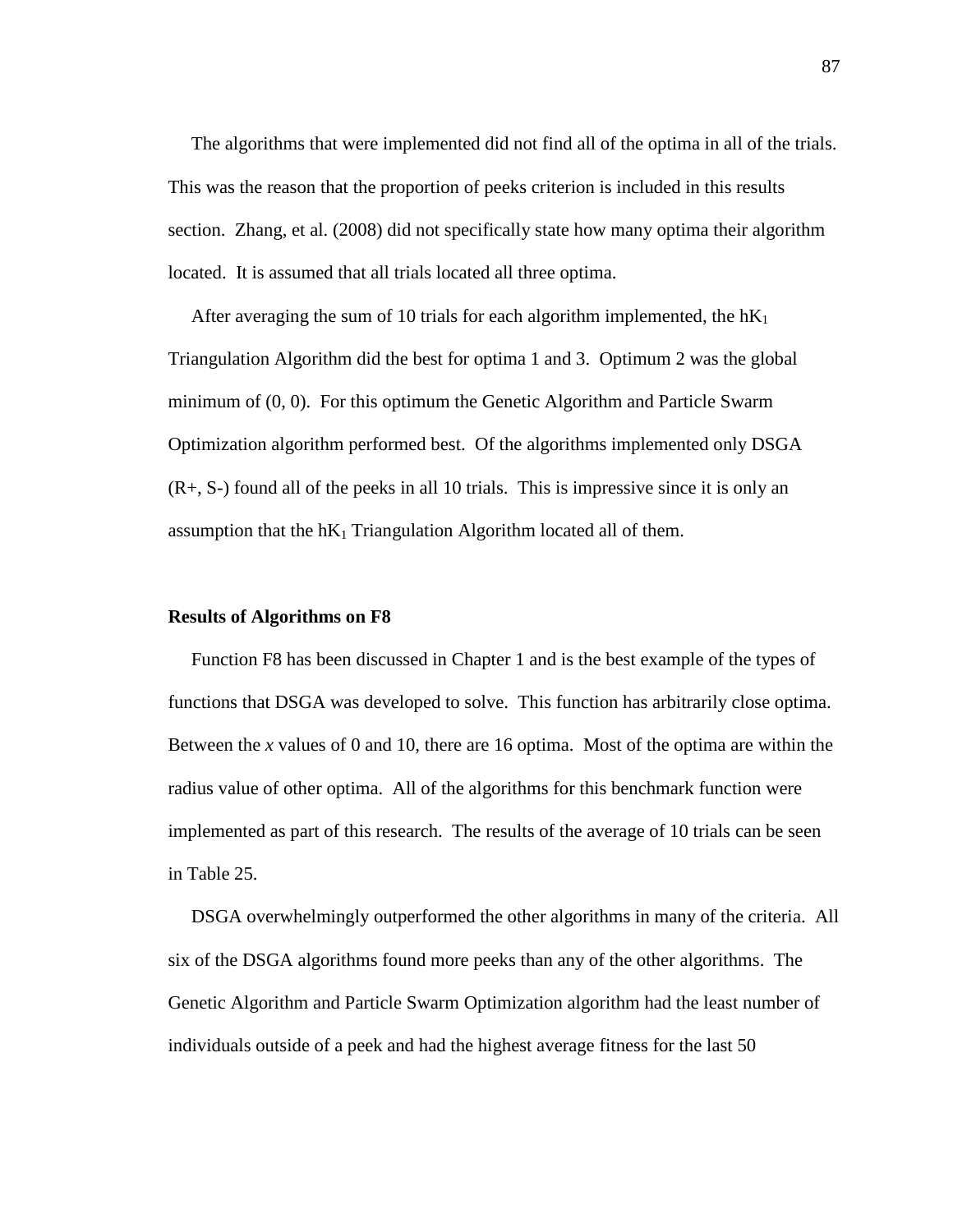generations. However, for proportion of points outside of peeks and average fitness, all

DSGA algorithms did better than the Fitness Sharing algorithm.

| <b>Algorithm</b>                  | <b>Recall</b> | <b>Precision</b> | Average |
|-----------------------------------|---------------|------------------|---------|
|                                   |               |                  | fitness |
| Goldberg and Richardson's Fitness |               |                  |         |
| Sharing                           | 0.4375        | 0.2800           | 1.6982  |
| Kao and Zahara Genetic Algorithm  |               |                  |         |
| and Particle Swarm                | 0.0875        | 0.8040           | 7.7072  |
| <b>SCGA</b>                       | 0.8625        | 0.7640           | 6.7078  |
| $DSGA(R+, S-)$                    | 0.9625        | 0.5930           | 6.4542  |
| $DSGA$ (R-, S-)                   | 0.9688        | 0.5050           | 5.9423  |
| $DSGA$ ( $RA$ , $S$ -)            | 0.9313        | 0.5479           | 6.6220  |
| $DSGA(R+, FS)$                    | 0.9500        | 0.3736           | 5.4074  |
| $DSGA$ (R-, FS)                   | 0.9500        | 0.4225           | 5.7020  |
| $DSGA$ ( $RA$ , $FS$ )            | 0.9563        | 0.3691           | 5.4805  |

Table 25. Results for Equation F8



 **Figure 11**. Chart of Recall and Precision for F8

# **Summary of Results**

 This chapter provides the results of six algorithms derived from the DSGA framework compared to six other NGAs. Research results came from eight benchmark functional optimization problems, seven of which had been used in prior research. The benchmark functions covered many different functional optimization problems, including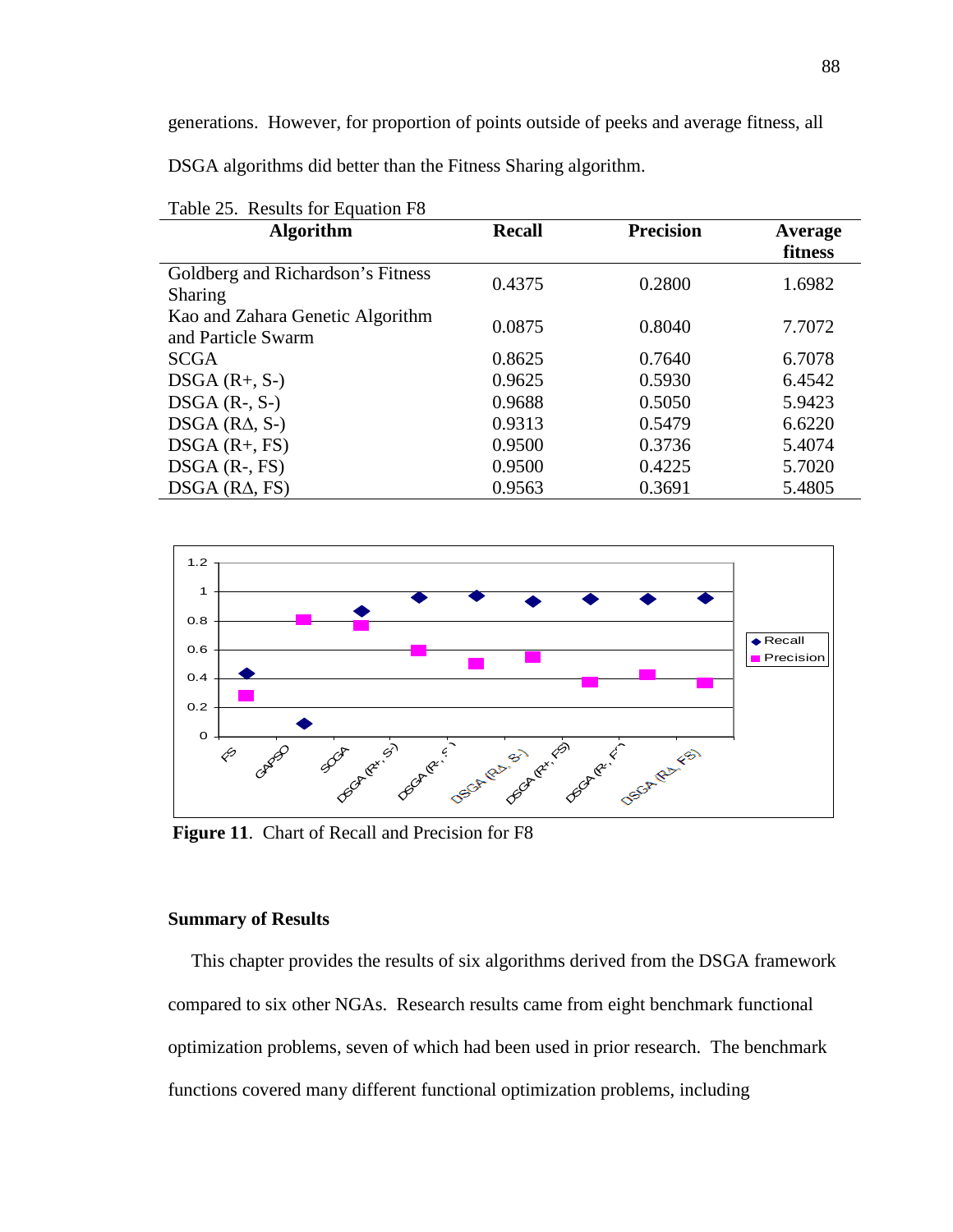minimization and maximization problems and two and three dimensional problems. Each optimization problem used two or three criteria.

 Results from the Genetic Algorithm and Particle Swarm Optimization algorithm did poorly for most criteria. These results do not correspond to other results for this algorithm (Kao  $\&$  Zahra, 2008). Two factors could explain this. First the controlled parameters used in Bernier (1996) may not be the best parameter settings for this algorithm. Perhaps with a different mutation rate or population size this algorithm would have located more optima. Kao and Zahra (2008) noted that higher mutations rates increase the algorithm's ability to locate optima. Second, results published in Kao and Zahra (2008) represented individuals as a vector of real numbers instead of a binary implementation. This research kept the chromosome representation as binary since the other algorithms were coded using binary representations. Other research indicates that chromosome representation can affect results in GAs (Golub, 1996). This could explain the poor performance of the Genetic Algorithm and Particle Swarm Optimization algorithm.

 Each algorithm performed differently against this set of benchmark functions. Some performed consistently well, others performed poorly. Appendix A Table 26 shows how the algorithms ranked for each benchmark and criteria. A ranking of one is the best performing algorithm. Higher ranking algorithms did not perform as well as lower ranking ones for the given criteria. Results shown in this table for function F7 with criteria of  $F(x, y)$  of best individuals for each niche, shows the results of the sum of the three best  $F(x, y)$  values. While algorithm performance varied widely, no single algorithm proved superior.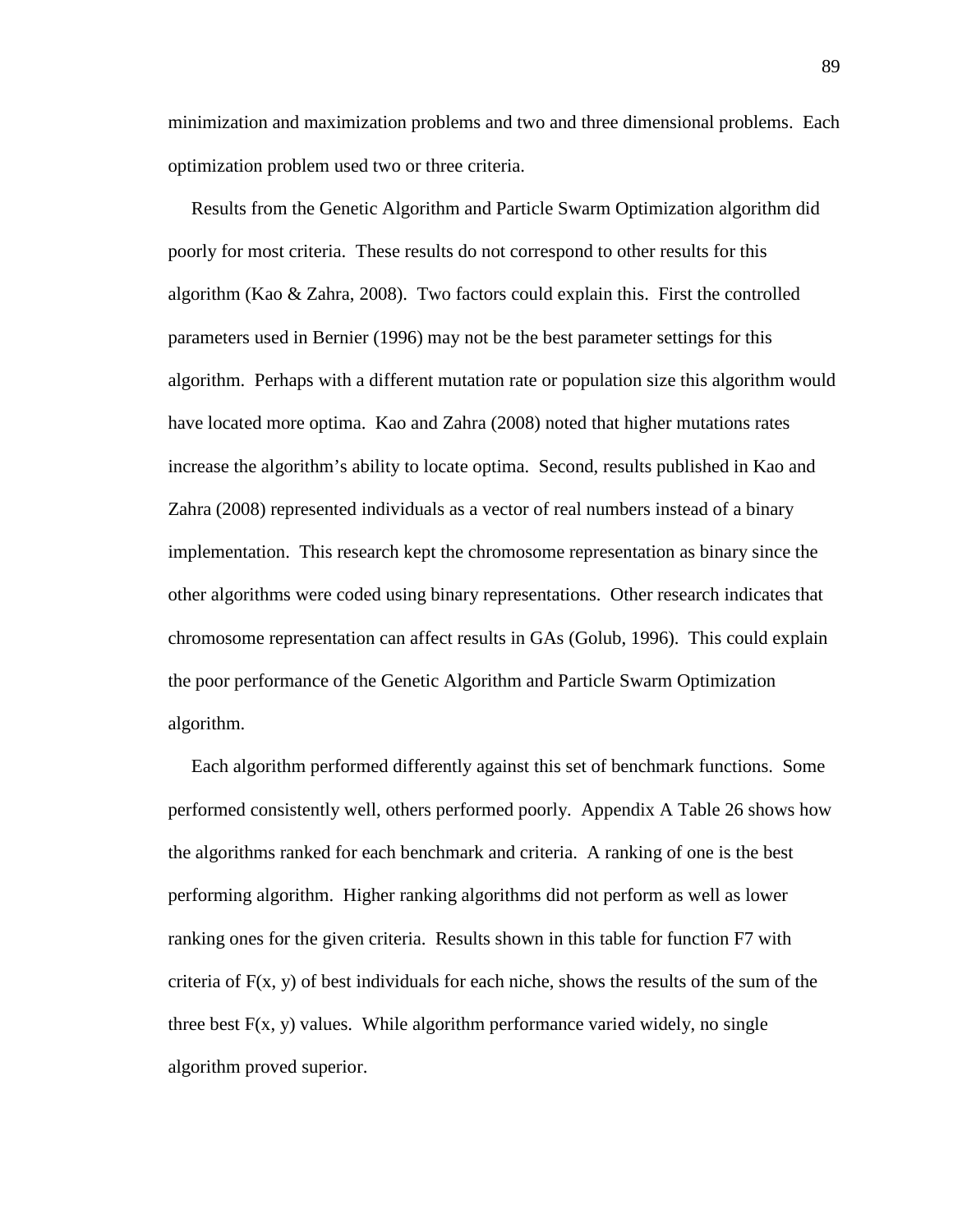# **Chapter 5**

# **Conclusions, Implications, Recommendations and Summary**

 This chapter discusses the conclusions, implications, recommendations and summary of this research. There is a section in this chapter for each of these four topics. The conclusion section analyzes the results against the hypothesis. The implications section discusses the impact of this research and the contribution to the field. The recommendations section presents future research ideas. The summary section summarizes this research.

# **Conclusions**

 The DSGA framework was developed to solve functional optimization problems for continuous functions when the optima are arbitrarily close. The framework allows for the creation of multiple algorithms. There are two categories of strategies. The first category is how to change the radius as the algorithm runs. The second category addresses how to encourage exploration in the domain. The DSGA framework provides a foundation for the building of a variety of algorithms to solve for arbitrarily close optima.

 The first goal of this research was to develop an algorithm to solve for arbitrarily close optima. The benchmark function F8 which is shown in Figure 1 is an example of one such function. In this example a majority of the optima are within the radius value of each other. All six DSGA algorithms did well in locating optima for F8. They located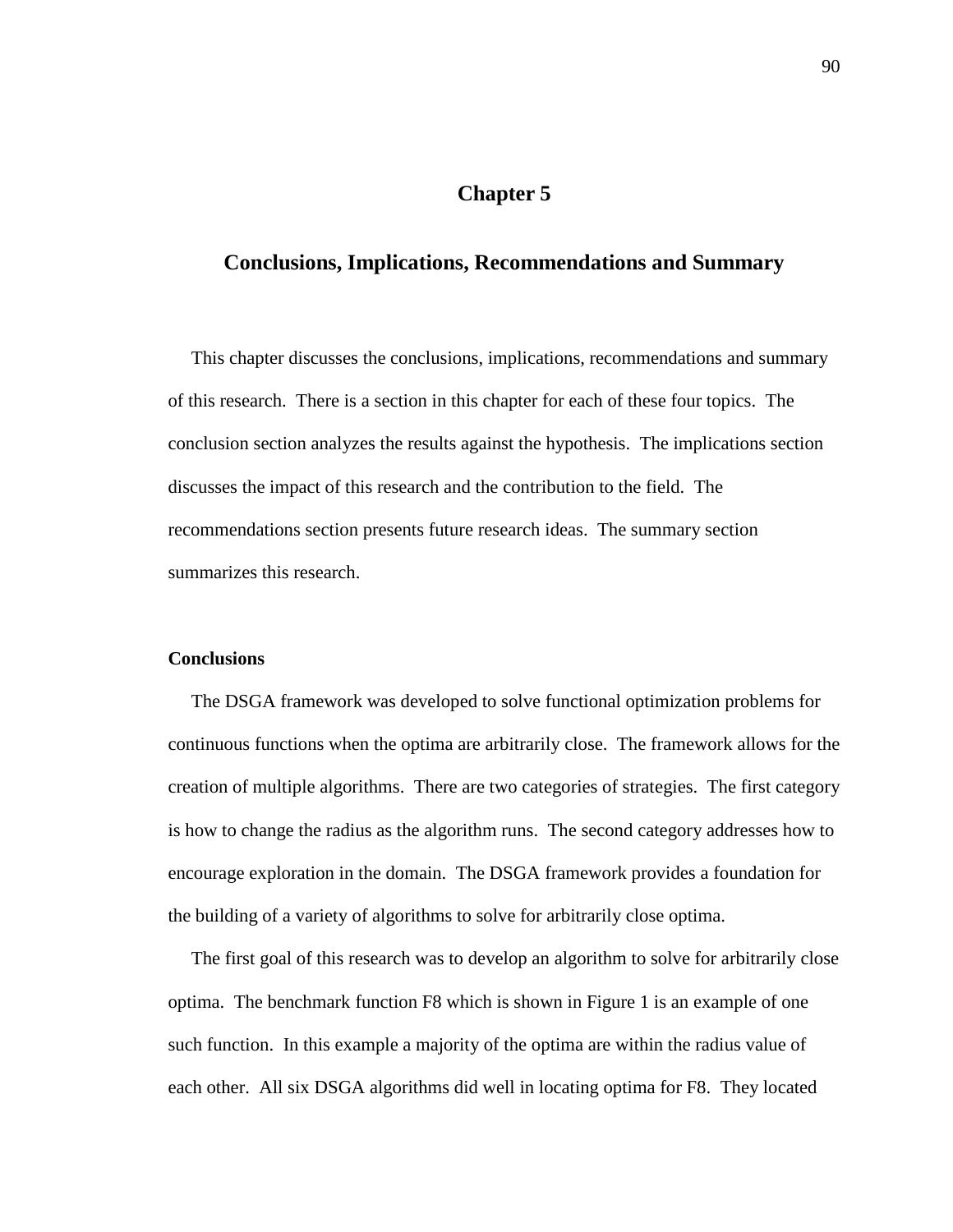93.13% to 95% of the optima. The three other algorithms tested only located 86.25%, 43.75% and 8.75% of the optima. The DSGA framework is remarkably good at locating arbitrarily close optima. Results for F8 indicate that this goal was met by the DSGA framework.

 The second goal of this research was to develop an algorithm that will work equally well for other types of problems. Excluding F8, there were 20 combinations of benchmark functions and criteria. Six benchmark functions had three criteria and one benchmark function had two criteria. Of these 20 combinations there were six combinations in which a DSGA algorithm was ranked one. So, in 30% of the cases a DSGA algorithm outperformed all other algorithms. Of the 14 combinations in which DSGA was not ranked one, it was ranked two in seven combinations. While DSGA algorithms did not always rank number one, results seem to indicate that it does equally well against other types of problems.

 The first hypothesis of this research was that finding optima in phases is a better strategy for locating arbitrarily close optima. All results showed that this is a good strategy for these types of problems. Consider the DSGA  $(R+$ , S-) and the DSGA  $(R+$ , FS) algorithms. The beginning radius value was 0.1 and it increased by 0.015 each of the four phases that the algorithm performed. This means that the four values of the radius were 0.1, 0.115, 0.130 and 0.145. Of the 16 optima for F8 all but two had other optima within these four radii. Multiple optima within a radius will cause problems for NGAs (Ando & Kobayashi, 2005). But the two DSGA algorithms located 96.25% and 95.0% of the optima. This occurred because each phase located some optima and removed them from the search through the two exploration strategies to allow the algorithm to locate the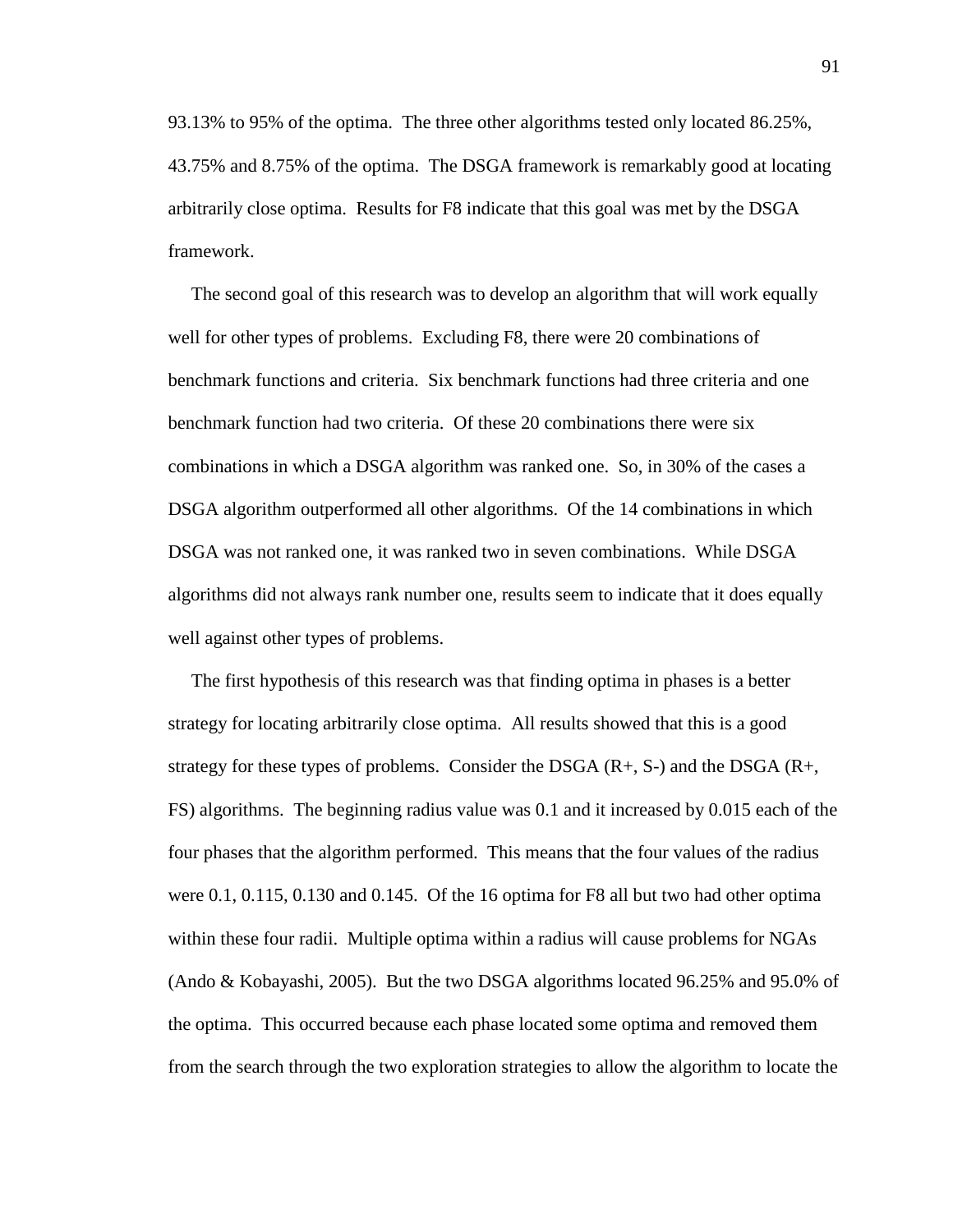other optima with the remaining phases. The SCGA algorithm, which performed only one phase, only located 86.25% of the optima. The approach to solving arbitrarily close optima problems in phases is supported by these results.

 The second hypothesis was that traditional NGAs do poorly against arbitrarily close optima because of their use of a static radius. Changing the radius as the algorithm runs compensates for the difficulty in solving these types of problems. Results from this research confirmed this hypothesis. DSGA and SCGA are very similar. SCGA has a static radius and DSGA has a dynamic radius. With the exception of benchmark function F1, a DSGA algorithm found as many or more optima as SCGA. In F1 the distance between optima was greater than the radius. As more optima exist within the radius, the ability for SCGA to locate optima decreased to about half of what DSGA located. Varying the radius as the algorithm runs helped in adjusting for poorly chosen radius values.

 Determining which DSGA strategies were the best is difficult. All six of the DSGA algorithms performed against the benchmarks equally well. One exception to this observation is the DSGA (R+, FS) algorithm. This algorithm consistently had an average fitness about half of what the other DSGA algorithms had. The average fitness criterion was the average fitness of the last 50 generations. This is a difficult criterion for DSGA, because DSGA removes optima from the population when they are placed on the tabu list. The DSGA (R+, FS) algorithm did perform well at locating the optima. One explanation for this low average fitness could be in the order that DSGA (R+, FS) located the optima. It could have located the fittest optima first and be left with the least fit ones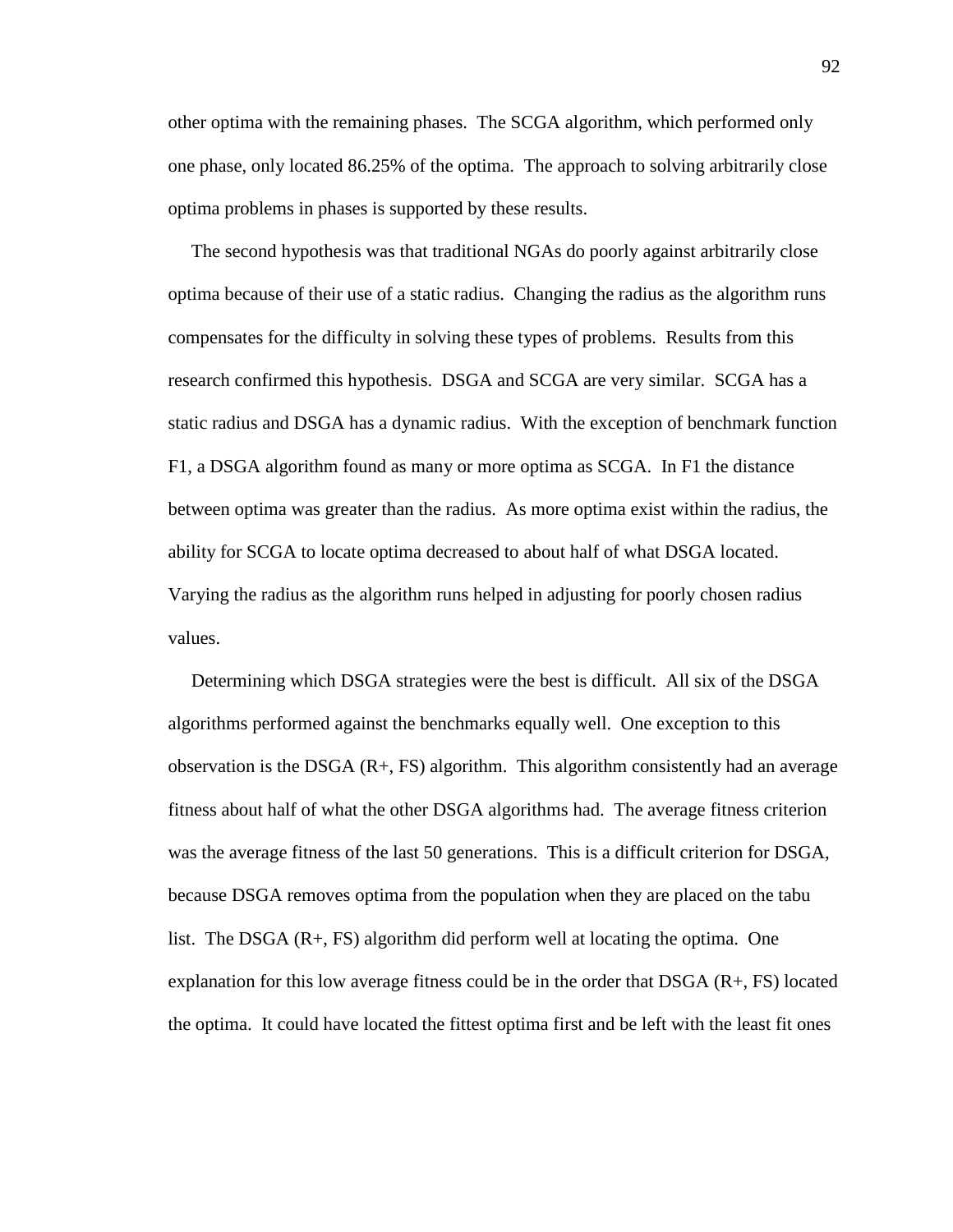in the final generations. With a few exceptions all six DSGA algorithms performed equally well across the benchmark criteria.

 This research has demonstrated that the DSGA framework is very effective at solving problems with arbitrarily close optima. Its ability to solve other types of problems is comparable to other NGAs. Many factors attribute to DSGA's ability to solve such problems. Finding optima in phases and then removing them from the search space allows the algorithm to decompose the problem and find answers iteratively. The use of a tabu list to store areas of the domain that have been investigated and found to be optimal allows DSGA to encourage exploration into other areas of the domain. Changing the radius as the algorithm executes compensates for poor radius choices that limit other NGAs. DSGA even proved successful when all of the radius values had multiple optima within them. Results for DSGA showed that it was successful at solving many types of functional optimization problems.

# **Implications**

 The results of this research can be useful in a variety of areas. The DSGA framework has been shown to be successful in locating optima for problems with arbitrarily close optima. When it is known or suspected that a function has arbitrarily close optima a DSGA algorithm would be appropriate in locating maximums and minimums. Results of this research show that it locates more optima than other NGAs for these types of problems.

 Another area that the DSGA framework has implications in is when there is little or no knowledge of where the optima are located. Without proper parameter settings many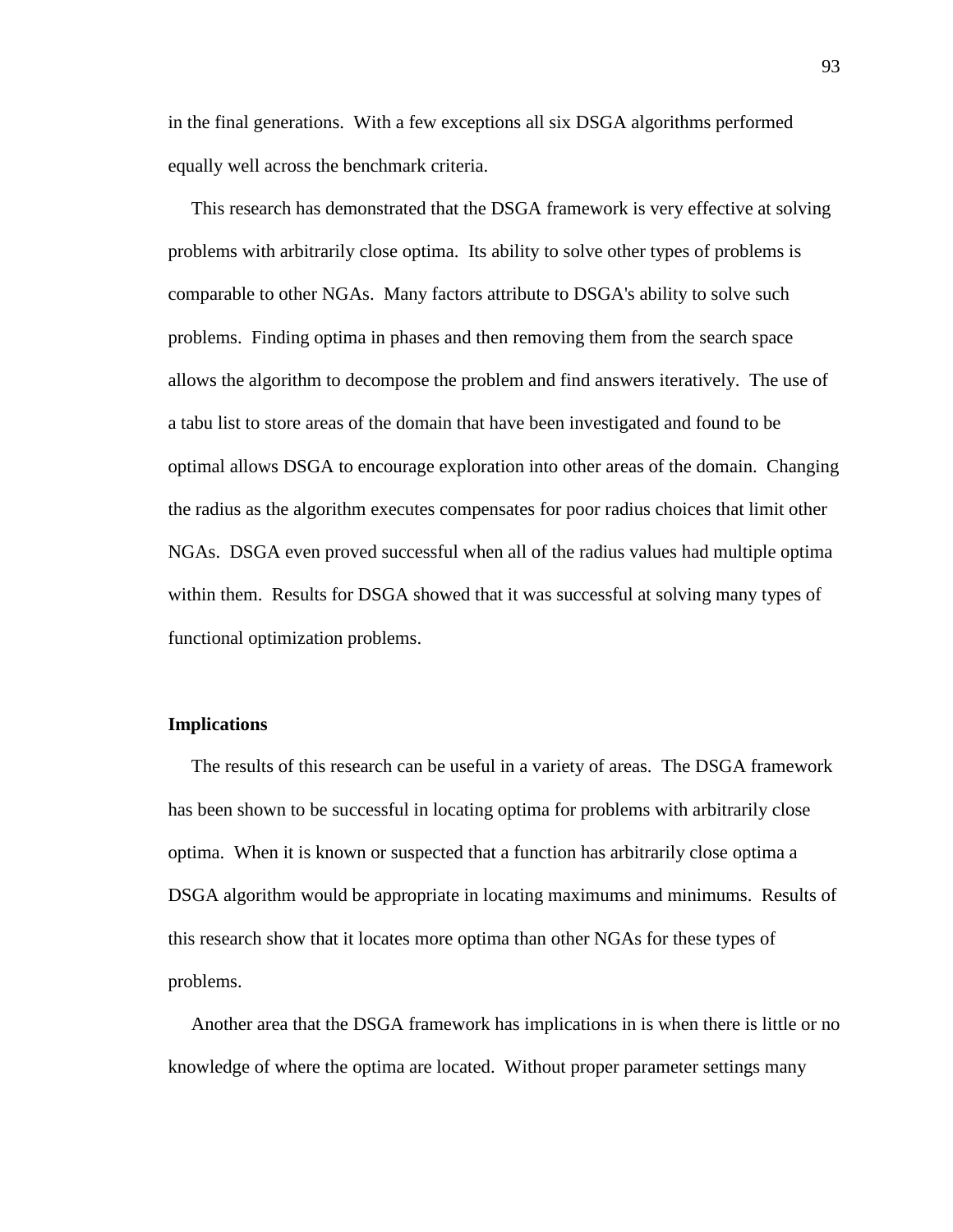NGAs have difficulty locating optima. DSGA algorithms do very well locating optima even when the radius parameter is set incorrectly. Other NGAs have difficulties locating optima when a poor radius parameter is selected.

 This research also introduced a new benchmark function, F8. Results against other NGAs showed that this function is difficult to solve for many NGAs. This function could be used in future research to test other NGAs.

#### **Recommendations**

 While the results of this research support the hypotheses, there are still unanswered questions about this approach. More research could be done to provide a better understanding of the value that DSGA has. The following are some areas where more research is recommended.

 DSGA has been tested against eight benchmark functions. While seven of the eight functions have been used in other NGA research, DSGA has not been applied to realworld problems. Future research could be done to test DSGA against real-world problems like those outlined in Chapter 1: handwriting matching, electromagnetic system design and data mining classification.

 DSGA has a variety of parameters and implication considerations. In addition to traditional GA parameters like population size, number of chromosomes and number of generations, there are specific parameters like radius and radius delta. The fitness sharing strategy in this researched used the power law function, but many other functions could be used to implement this strategy. More research with other parameters and implementation considerations could be conducted.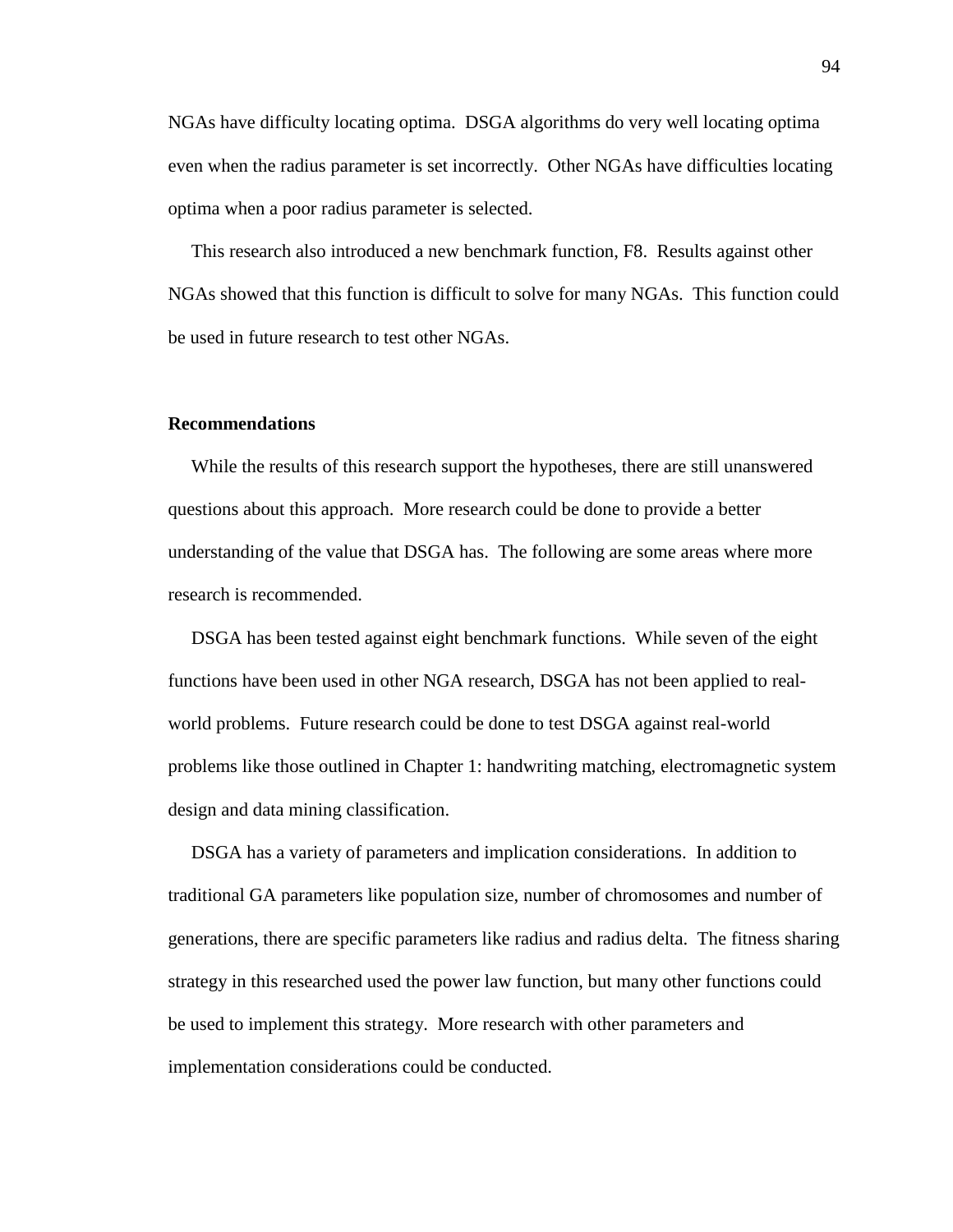The DSGA framework enhances the SCGA algorithm. It enhances it based upon a few principles: locating optima in phases and then excluding optima in future generations, use of a tabu list to store optimal candidates and changing the radius as the algorithm runs. All of these have shown to be very useful enhancements to the SCGA algorithm, but they could be applied to other NGAs. Research that applies these principles to another NGA would provide additional evidence that this approach is correct.

 These recommendations highlight some additional areas of research that could be undertaken. The DSGA framework has generated six algorithms that prove to be very useful for some types of problems. However, they have only been tested against eight functional optimization problems. Additional research can better define the usefulness of DSGA.

#### **Summary**

 GAs can be useful tools for searching large, complex domain spaces. GAs do very well when searching for a single optimum. But when they attempt to locate multiple optima, they often fail. GAs have two competing forces that act upon the population. Mutation expands the area of the domain that is being searched. This exploration increases the area of the search space. Selection and crossover eliminate areas of the domain and focus the search on ever shrinking areas of the domain. This exploitation reduces the area of the search space. In every GA selection and crossover eventually win out and the population converges.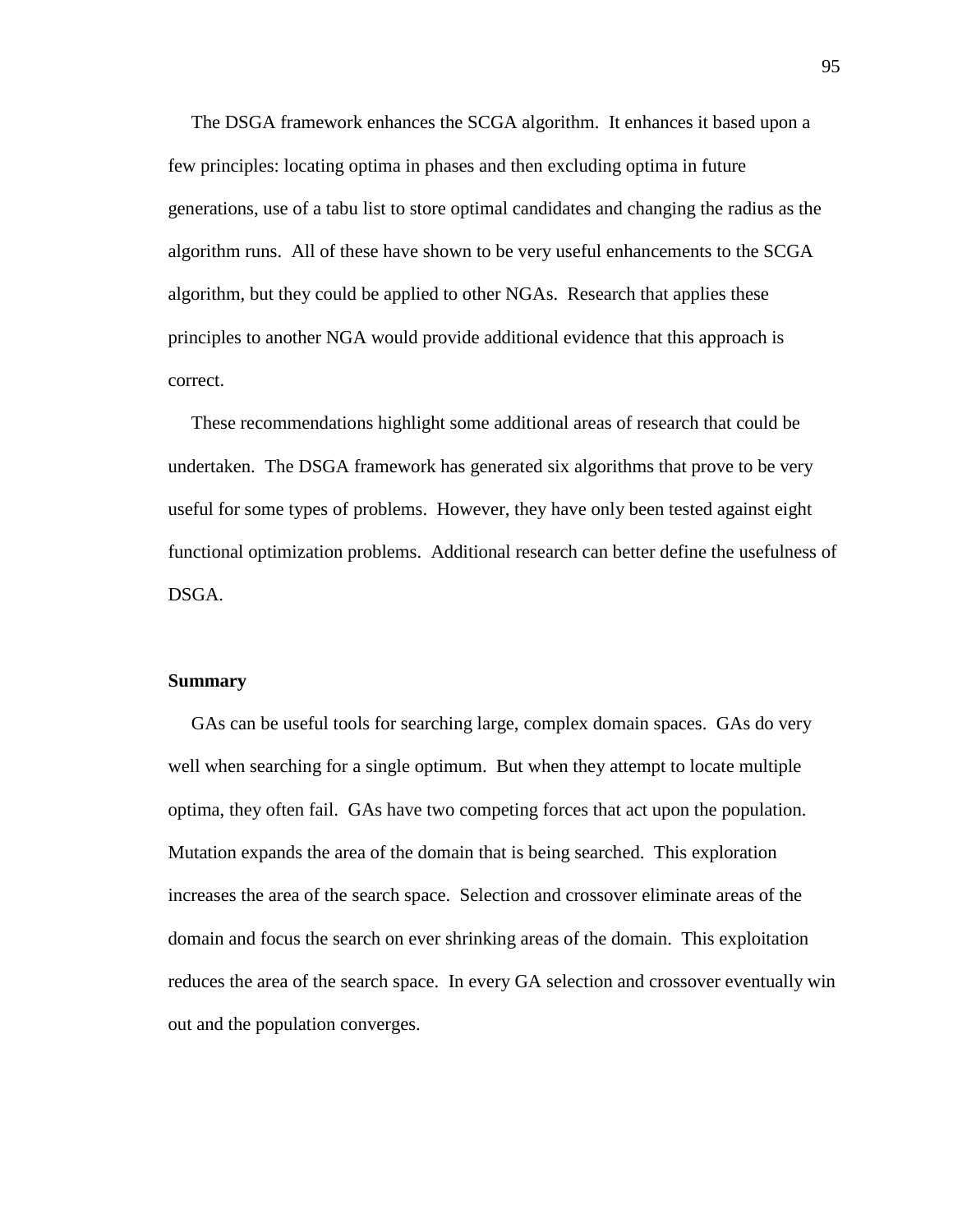# *Classify NGAs*

 NGAs are a specific type of GA that employ novel methods to prevent the exploitation force from removing optima in the domain space. Currently there are many NGAs, which can be classified as fitness sharing methods, crowding methods and other methods. This research provides multiple examples of all three categories.

 In fitness sharing methods special fitness functions are used. These functions alter the fitness of individuals based upon how far they are from other individuals in the population. More isolated individuals are given preference to increase their chances of being selected for crossover. This provides preservation for individuals that are in low populated areas of the domain.

 A second category of NGAs is crowding methods. In crowding methods individuals from one generation are promoted into the next generation. These individuals are often the fittest individuals in a specific area of the domain. Crowding methods prevent the exploitation forces of fit optimum from eclipsing weaker optima by directly maintaining interesting individuals.

 There are some NGAs that do not easily fit into the fitness sharing or crowding categories. The other category groups these methods. Some of these methods are other GAs that solve multiple optima problems, like Cellular Genetic Algorithms. Many methods in this category are hybrid methods. These methods combine GAs with other search algorithms, like the Particle Swarm Optimization and the Tabu Search. This other category classifies NGAs that solve multiple optima problems but do not use fitness sharing or crowding approaches.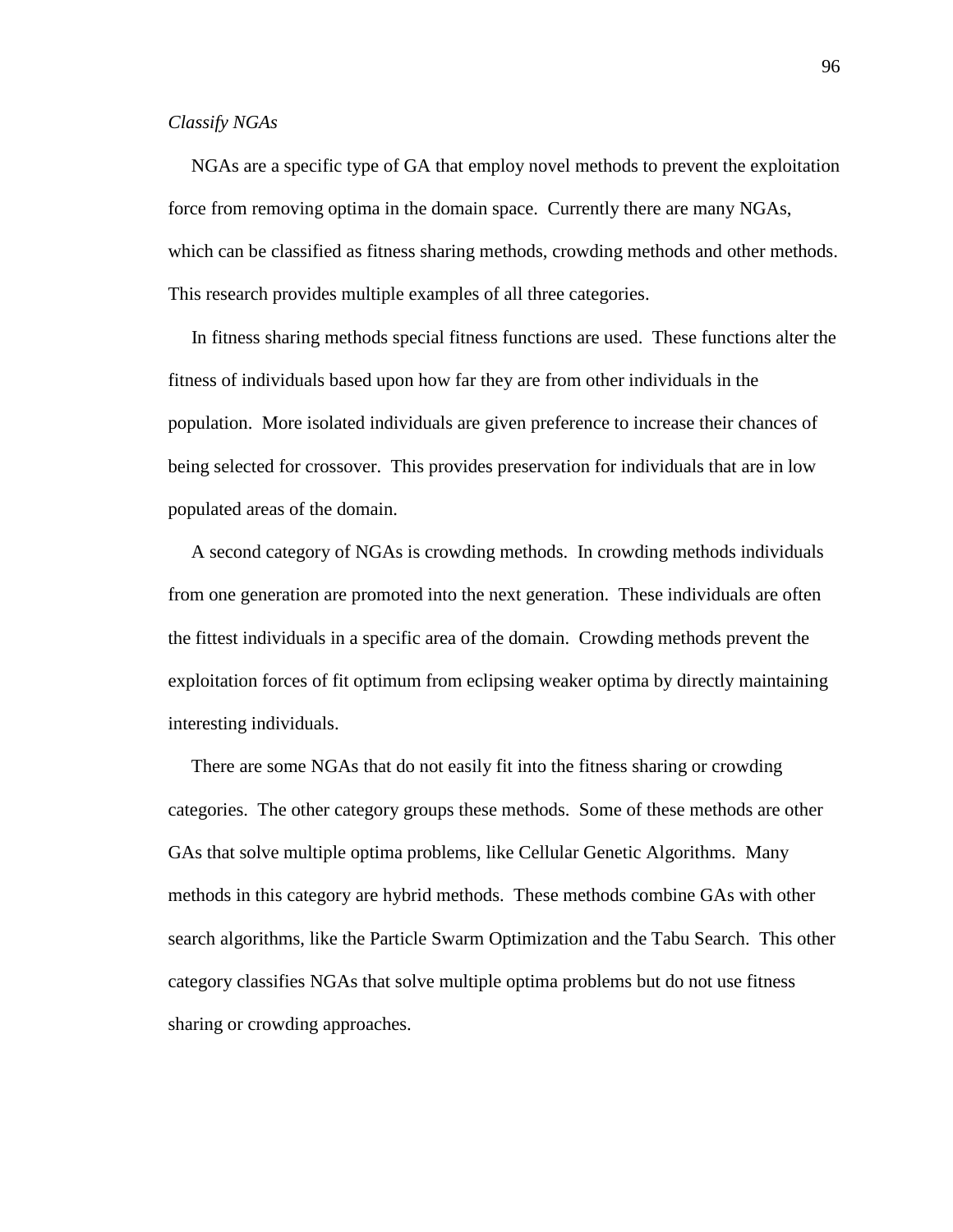# *DSGA Framework*

 One problem that many NGAs have is that when optima become arbitrarily close they have difficulty locating all of the optima. Most NGAs have some radius parameter. When searching the domain the parameter is used to determine how large an area of the domain should be to make it worth preserving. The algorithm assumes that if two individuals are within the radius, they are tracking the same optima. But this may not be the case. An issue arises when no matter how small the radius is set to; there is some area of the domain that has multiple optima within the radius (Ando & Kobayashi, 2005). When this happens one optimum is often preserved and the others are lost. This makes functional optimization problems of continuous functions that have arbitrarily close optima difficult for NGAs to solve.

 DSGA is a new NGA framework developed to solve functional optimization problems of continuous functions that have arbitrarily close optima. The DSGA framework is based upon the SCGA algorithm. The SCGA algorithm is a crowding NGA, but was not developed to specifically address problems of arbitrarily close optima. The enhancements made to SCGA are supported by other research.

 SCGA is a crowding NGA. It identifies interesting individuals within a population. These individuals are called seeds. Seeds get promoted into the next generation. Seed selection begins by sorting a population by the fitness of each individual. Individuals are evaluated from the fittest to the least fit. A radius parameter is used to define the area around a seed. As individuals are evaluated, if they are not within the radius of an existing seed, the individual is added to the list of seeds. SCGA uses normal selection, crossover and mutation. When the next generation is created SCGA replaces members of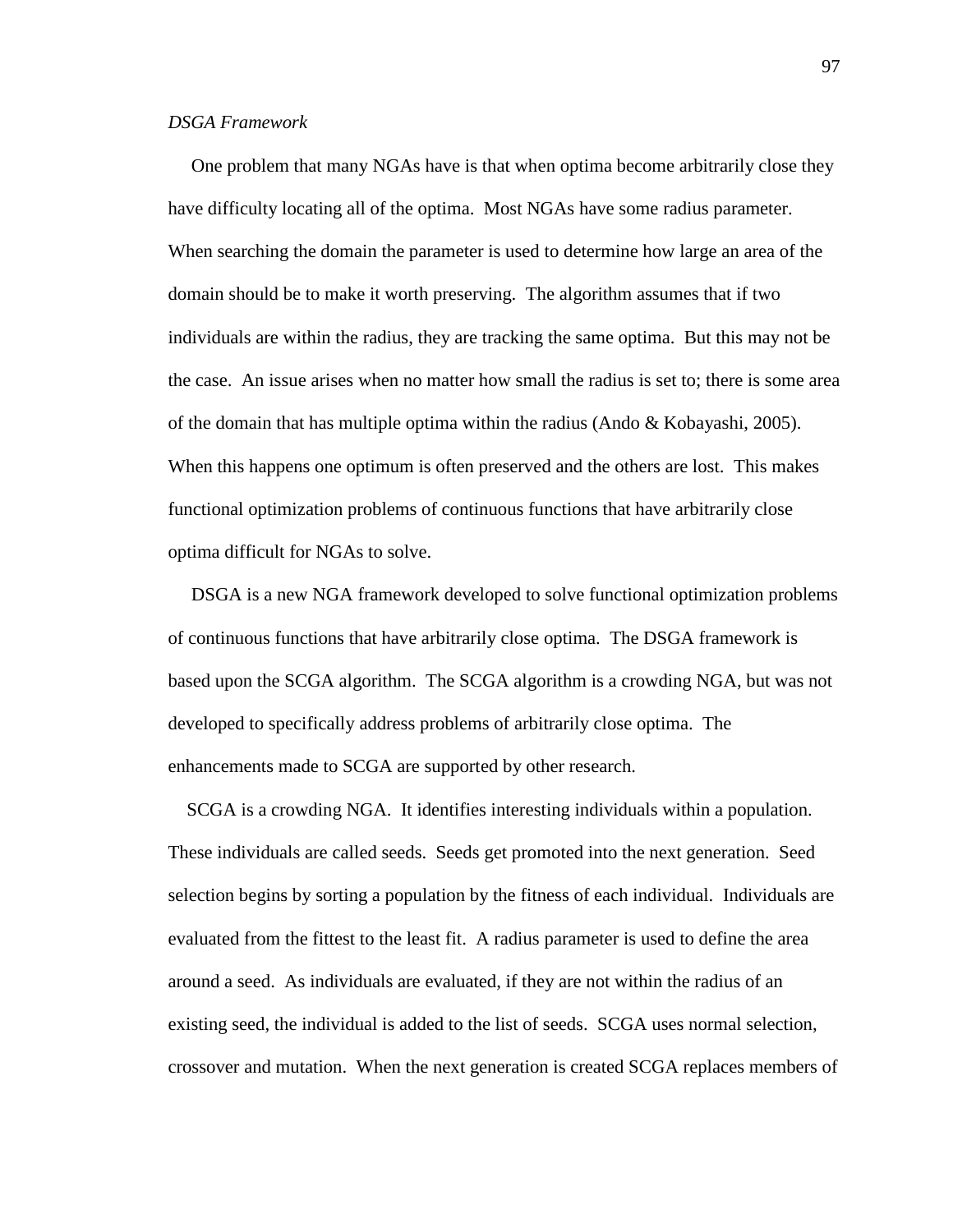this new generation with individuals on the list of seeds. Each seed replaces the weakest individual in the new generation that is within the radius of the seed in the domain space. After all of the seeds are promoted into the next generation the list of seeds is empted and individuals must compete again to be a seed. This allows SCGA to preserve these individuals into the next generation.

 DSGA enhances SCGA in a number of ways. DSGA does not attempt to locate optima in a single loop. It runs a series of generations in an attempt to locate some optima. Optima and seeds are placed on a short term memory structure, called a tabu list. Then it encourages exploration into other areas of the domain to locate undiscovered optima. DSGA has a radius parameter, which often is a limitation for most NGAs. DSGA overcomes the problem of having multiple optima within the radius, by varying the radius as the algorithm runs. DSGA uses two strategies to vary the radius and two methods to encourage exploration.

 DSGA has two strategies for varying the radius. It has two parameters concerning the radius. DSGA has a radius parameter and a radius delta parameter. After a series of generations are created, DSGA changes the radius by the radius delta parameter. The two strategies for varying the radius are to always increase or decrease the radius and vary the radius based upon some condition. The condition to vary the radius is arbitrary, but the strategy was developed to use run-time information to determine if the radius should be increased or decreased.

 There are two strategies for encouraging exploration in DSGA. One is based upon the fitness sharing method. A fitness function is defined in such a way that it decreases an individual's fitness the closer that the individual is to members of the tabu list. This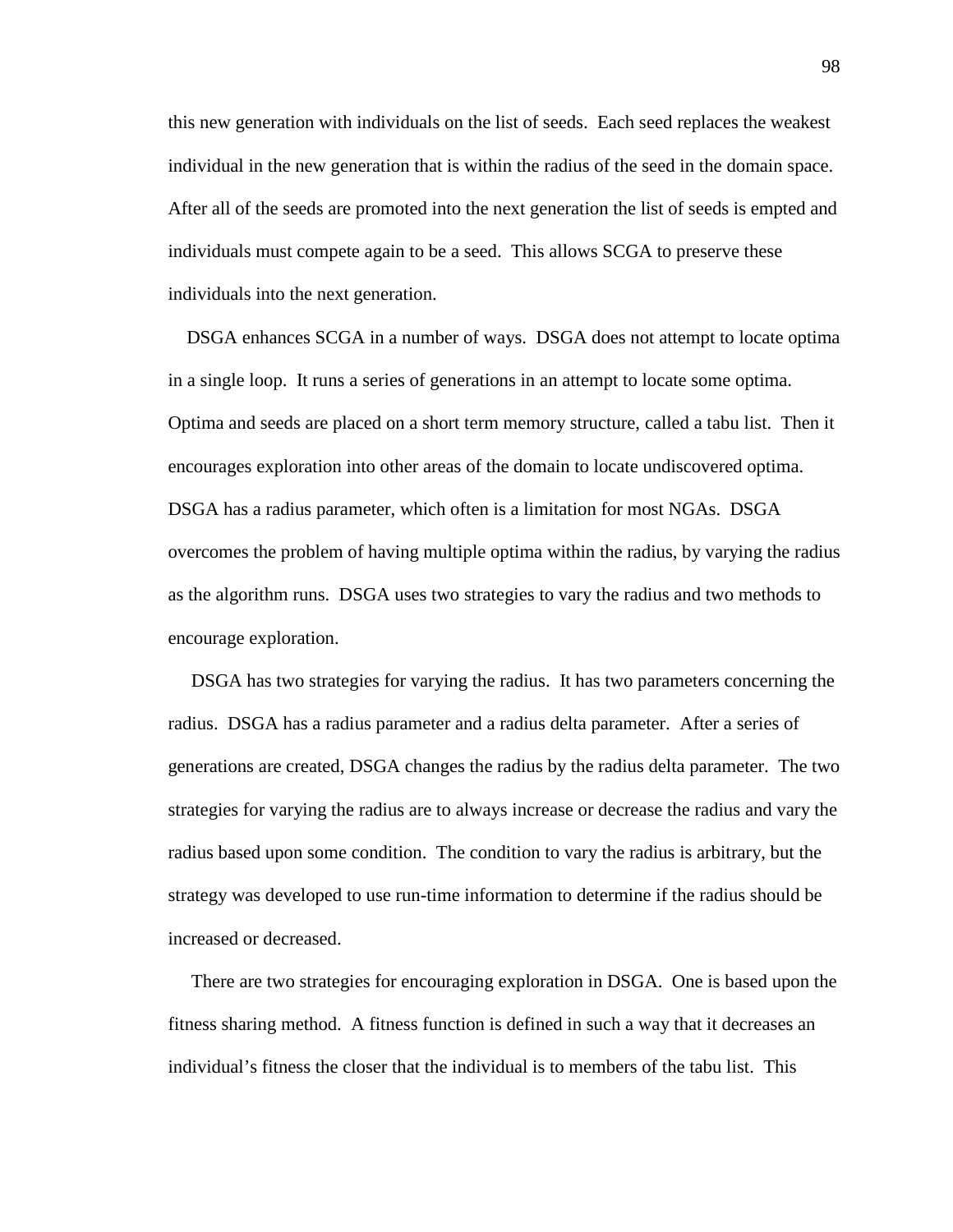differs from other fitness sharing algorithms that vary the fitness based upon how close individuals are to other individuals in the population. This encourages exploration into other areas of the domain. The second strategy for encouraging exploration prevents individuals from being seeds. If an individual is within the radius of an individual on the tabu list, it is excluded from being a seed. These two strategies encourage exploration in DSGA.

#### *Research Results*

 The research had two goals and two hypotheses. The first goal was to develop an NGA that could solve problems with arbitrarily close optima. The second goal was that this NGA would perform as well as other NGAs for other types of problems. The first hypothesis was that finding optima in phases, increases a NGAs chances of finding arbitrarily close optima. The second hypothesis was that NGAs often miss optima in problems with arbitrarily close optima because of static radius. Eight functional optimization problems for continuous functions were used to test these goals and hypotheses.

 DSGA was compared to six other NGAs with eight benchmark functional optimization problems. Each benchmark function had two or three criteria to be judged against. One specific function had ever increasing arbitrarily close optima. In one area of this domain the function had multiple optima within the radius.

 The results of this research support the two hypotheses and show that the two goals were met. Each of the six combinations of DSGA strategies located more optima than any of the other algorithms tested for the benchmark function with arbitrarily close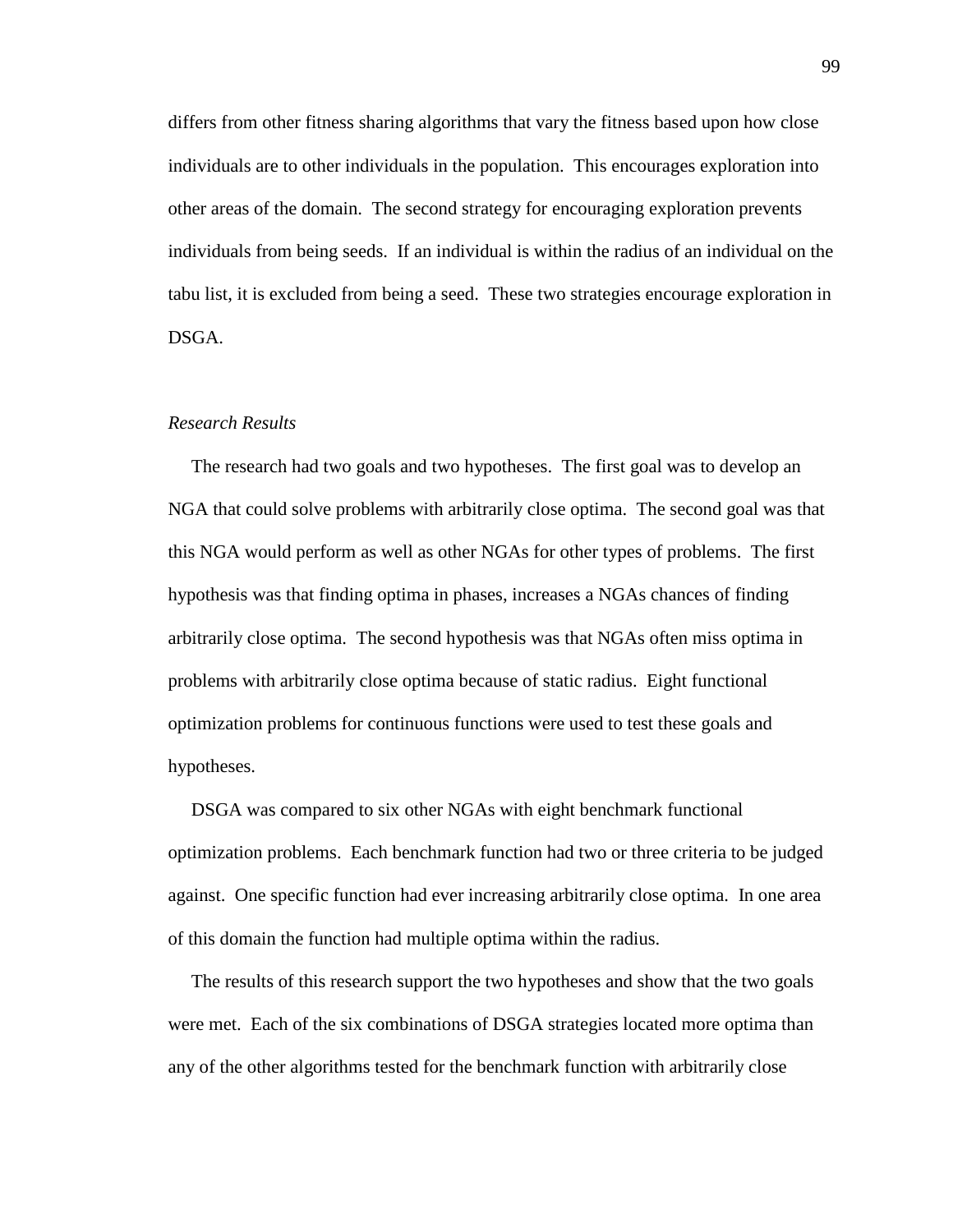optima. It even located more optima than SCGA, which shows that the ability to locate arbitrarily close optima was not inherent in SCGA. Rather this ability came from the enhancement that this research made in DSGA. For the other seven benchmark functions DSGA performed equally well as other algorithms. This research indicates that locating optima in phases works better for arbitrarily close optima and that static radius often prevent other NGAs from locating such optima.

#### *Conclusions*

 DSGA is a new NGA framework that was designed specifically to locate optima in problems that have arbitrarily close optima. For problems in which multiple optima existed within the radius, all DSGA algorithms located more optima than any of the other algorithms used. DSGA does a respectable job against other functional optimization problems. The results of this research show that the DSGA framework does very well against functional optimization problems.

 The DSGA performance comes from two factors. Locating optima in phases and then encouraging exploration away from the located optima, simplifies the problem. This makes locating optima easier. Varying the radius as the algorithm runs compensates for poor radius choices. These two characteristics of DSGA make it a useful search technique.

 DSGA is a new NGA framework. It was developed to solve for functional optimization of continuous functions when the optima are arbitrarily close. However, DSGA results for problems that do not have arbitrarily close optima were comparable to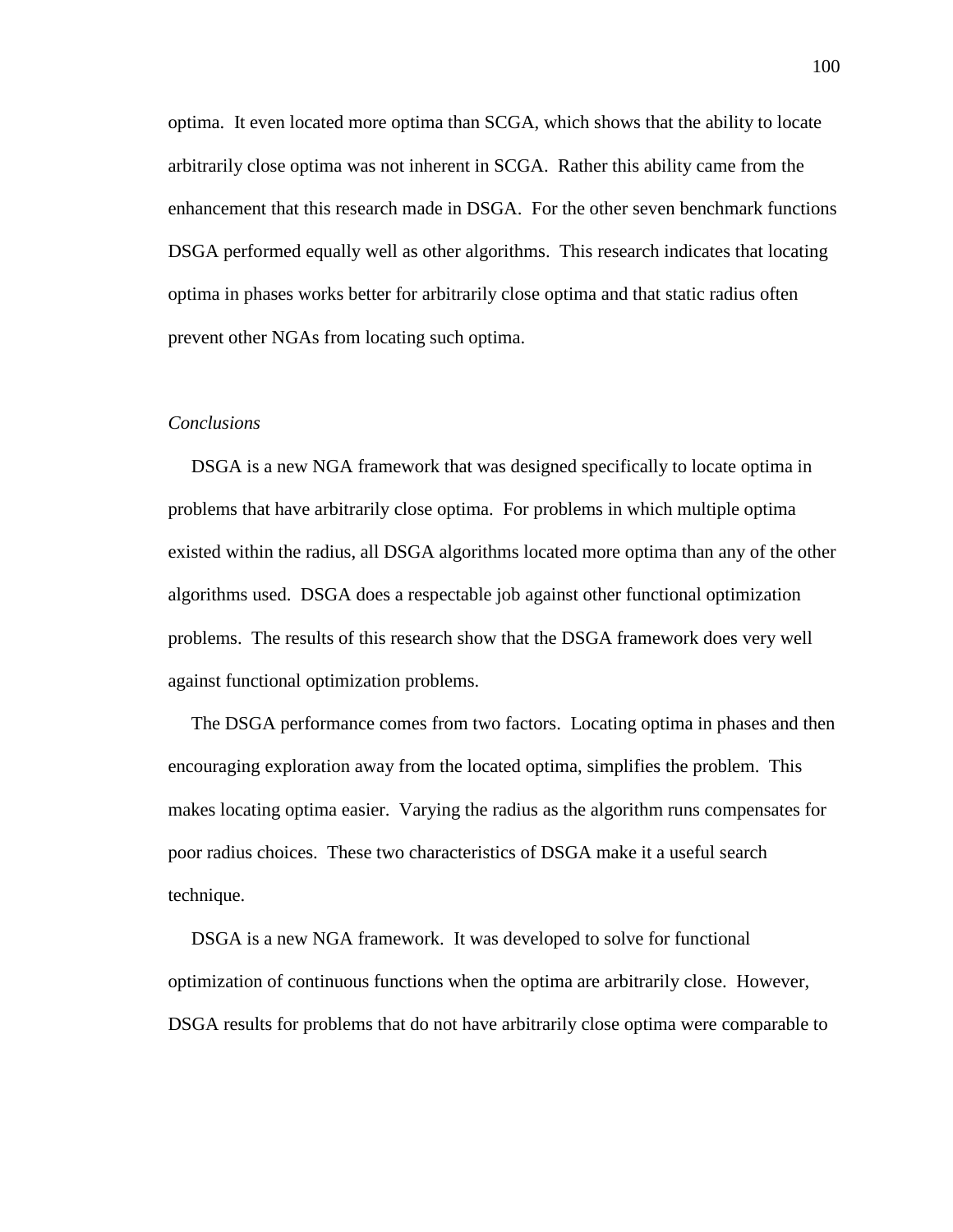other NGAs. The DSGA framework provides a new NGA approach that leverages existing NGA research.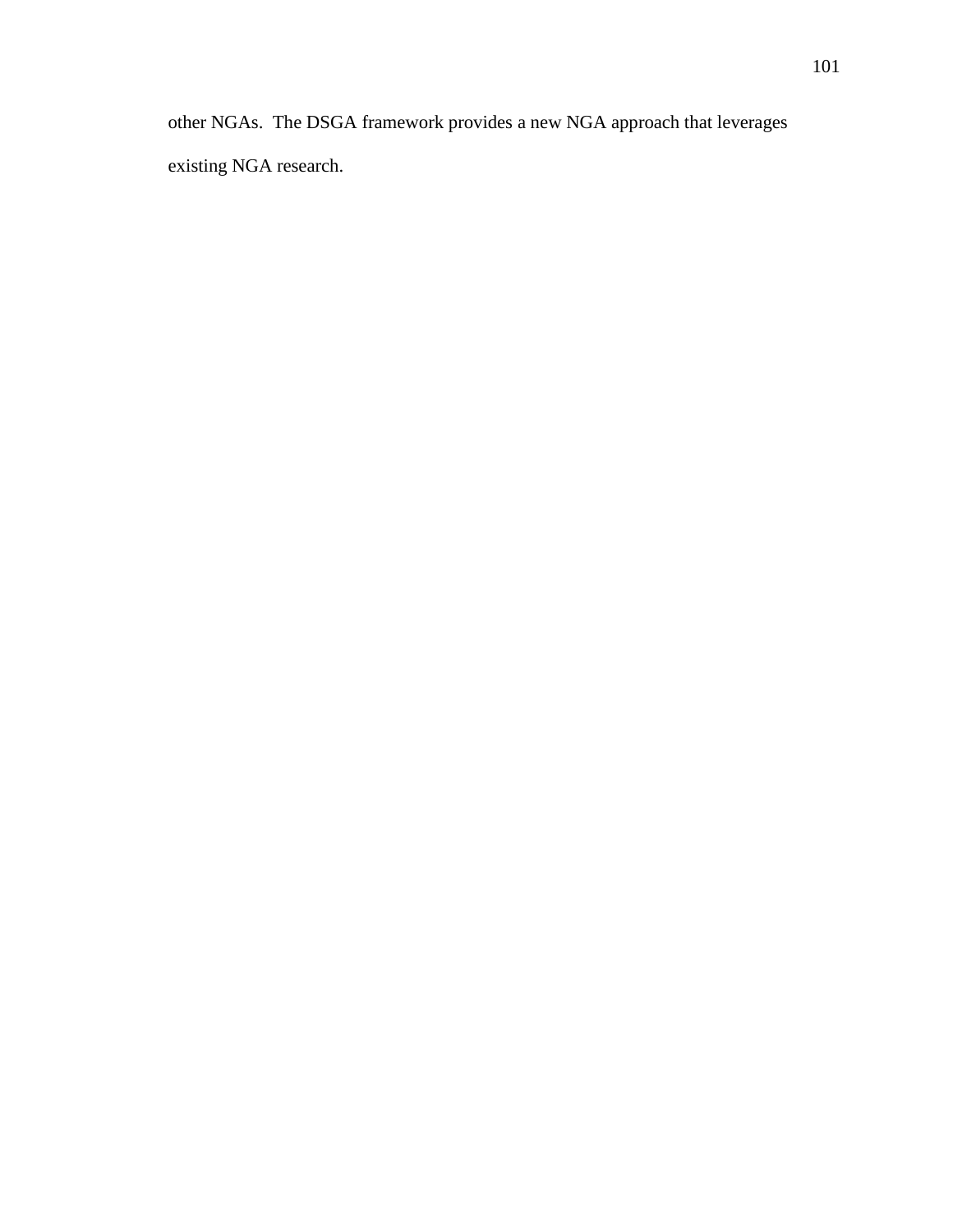# Appendix A

# Ranking of Algorithms

Table 26. Ranking of Algorithms

| $1401020$ . Running 0. 1 hgommon<br><b>Benchmark</b> | Rank           | <b>Ranked Algorithm</b>                             |
|------------------------------------------------------|----------------|-----------------------------------------------------|
| Criteria                                             |                |                                                     |
|                                                      | 1              | <b>Bernier Biggest Proportion Method</b>            |
|                                                      |                | Bernier Biggest Difference Method                   |
|                                                      | 22222222       | <b>SCGA</b>                                         |
|                                                      |                | $DSGA(R+, S-)$                                      |
| F1 Proportion of                                     |                | $DSGA$ $(R-, S-)$                                   |
| Peeks                                                |                | $DSGA(R+, FS)$                                      |
|                                                      |                | $DSGA$ $(R-, FS)$                                   |
|                                                      |                | $DSGA$ ( $RA$ , $FS$ )                              |
|                                                      |                | $DSGA$ ( $RA$ , $S$ -)                              |
|                                                      | $\overline{4}$ | Goldberg and Richardson's Fitness Sharing           |
|                                                      | 5              | Kao and Zahara Genetic Algorithm and Particle Swarm |
|                                                      | $\mathbf{1}$   | Kao and Zahara Genetic Algorithm and Particle Swarm |
|                                                      | $\overline{2}$ | $DSGA(R+, FS)$                                      |
|                                                      | 3              | DSGA $(R\Delta, S-)$                                |
| F1 Proportion of                                     | $\overline{4}$ | $DSGA$ ( $RA$ , $FS$ )                              |
| points outside of                                    | 5              | $DSGA(R+, S-)$                                      |
| peaks                                                | 6              | <b>SCGA</b>                                         |
|                                                      | $\tau$         | $DSGA$ (R-, S-)                                     |
|                                                      | 8              | $DSGA$ $(R-, FS)$                                   |
|                                                      | 9              | Goldberg and Richardson's Fitness Sharing           |
|                                                      | 10             | Bernier Biggest Difference Method                   |
|                                                      | 11             | <b>Bernier Biggest Proportion Method</b>            |
|                                                      | $\mathbf{1}$   | DSGA $(R\Delta, S-)$                                |
|                                                      | $\sqrt{2}$     | Kao and Zahara Genetic Algorithm and Particle Swarm |
|                                                      | 3              | $DSGA$ (R-, S-)                                     |
| F1 Average fitness                                   | 3              | $DSGA$ ( $RA$ , $FS$ )                              |
|                                                      | $\overline{4}$ | $DSGA(R+, S-)$                                      |
|                                                      | 5              | $DSGA$ (R-, FS)                                     |
|                                                      | 6              | <b>SCGA</b>                                         |
|                                                      | $\overline{7}$ | Goldberg and Richardson's Fitness Sharing           |
|                                                      | $8\,$          | Bernier Biggest Difference Method                   |
|                                                      | 9              | <b>Bernier Biggest Proportion Method</b>            |
|                                                      | 10             | $DSGA(R+, FS)$                                      |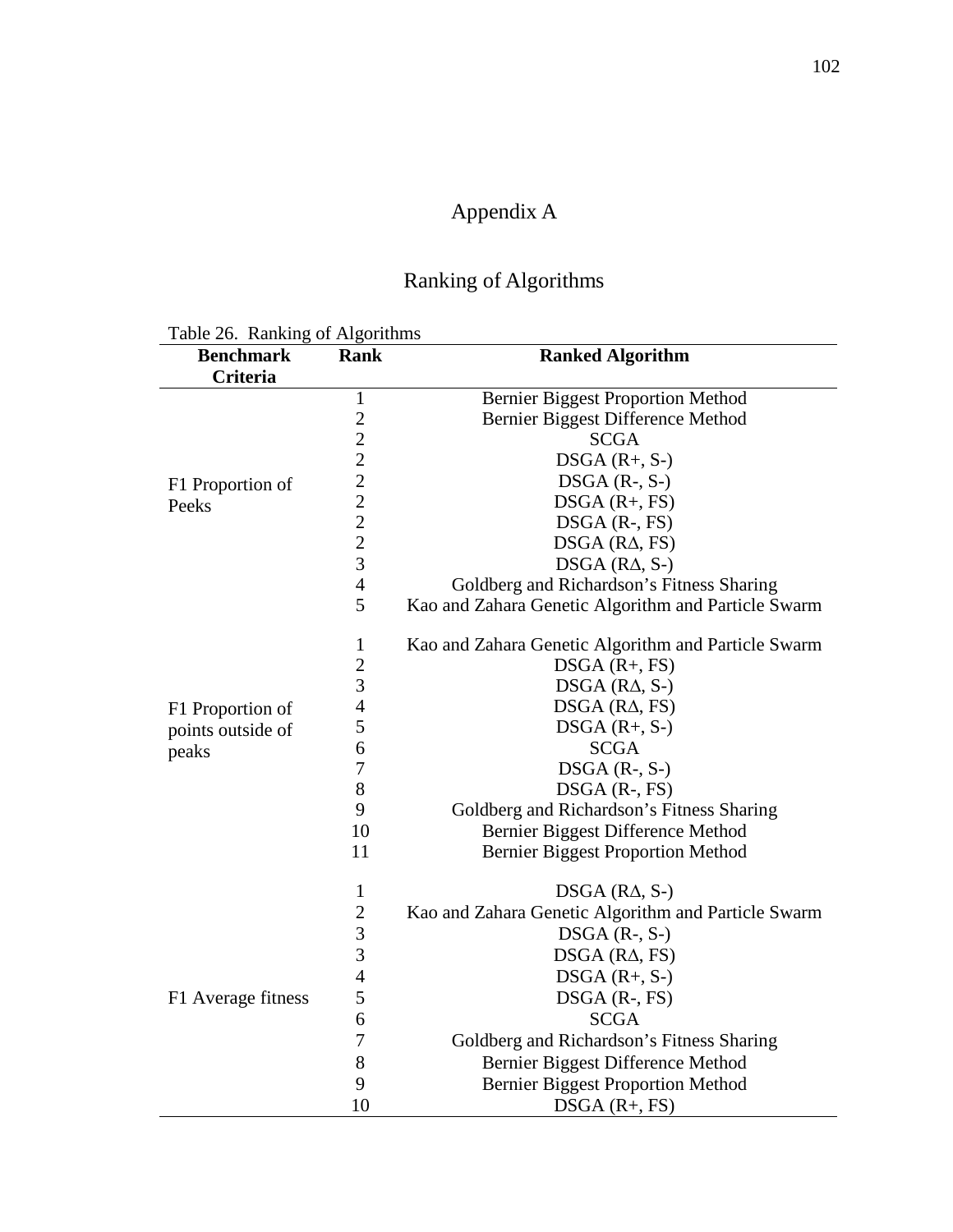| <b>Benchmark</b>               | Rank           | <b>Ranked Algorithm</b>                             |
|--------------------------------|----------------|-----------------------------------------------------|
| <b>Criteria</b>                |                |                                                     |
|                                | $\mathbf{1}$   | <b>Bernier Biggest Proportion Method</b>            |
|                                | $\overline{2}$ | Goldberg and Richardson's Fitness Sharing           |
|                                | 3              | $DSGA(R+, FS)$                                      |
|                                | $\overline{4}$ | $DSGA$ (R-, S-)                                     |
|                                | 5              | Bernier Biggest Difference Method                   |
| F <sub>2</sub> Proportion of   | 6              | DSGA $(R\Delta, S-)$                                |
| Peeks                          | 6              | $DSGA$ $(R-, FS)$                                   |
|                                | 6              | $DSGA$ ( $RA$ , $FS$ )                              |
|                                | 7              | $DSGA(R+, S-)$                                      |
|                                | $8\,$          | <b>SCGA</b>                                         |
|                                | 9              | Kao and Zahara Genetic Algorithm and Particle Swarm |
|                                | 1              | Kao and Zahara Genetic Algorithm and Particle Swarm |
|                                | $\overline{c}$ | <b>SCGA</b>                                         |
|                                | 3              | $DSGA(R+, S-)$                                      |
| F <sub>2</sub> Proportion of   | 4              | $DSGA$ ( $RA$ , $S$ -)                              |
| points outside of              | 5              | $DSGA$ (R-, S-)                                     |
| peaks                          | 6              | $DSGA$ ( $RA$ , $FS$ )                              |
|                                | 7              | $DSGA$ $(R-, FS)$                                   |
|                                | $8\,$          | DSGA (R+, FS)                                       |
|                                | 9              | Bernier Biggest Difference Method                   |
|                                | 10             | Goldberg and Richardson's Fitness Sharing           |
|                                | 11             | <b>Bernier Biggest Proportion Method</b>            |
|                                | $\mathbf{1}$   | DSGA $(R\Delta, S)$                                 |
|                                | $\overline{2}$ | $DSGA(R+, S-)$                                      |
|                                | 3              | $DSGA$ $(R-, S-)$                                   |
|                                | $\overline{4}$ | $DSGA$ ( $RA$ , $FS$ )                              |
|                                | 5              | Kao and Zahara Genetic Algorithm and Particle Swarm |
| F <sub>2</sub> Average fitness | 6              | $DSGA$ (R-, FS)                                     |
|                                | 7              | <b>SCGA</b>                                         |
|                                | 8              | Bernier Biggest Difference Method                   |
|                                | 9              | Goldberg and Richardson's Fitness Sharing           |
|                                | 10             | <b>Bernier Biggest Proportion Method</b>            |
|                                | 11             | $DSGA(R+, FS)$                                      |

Table 26. Ranking of Algorithms Continued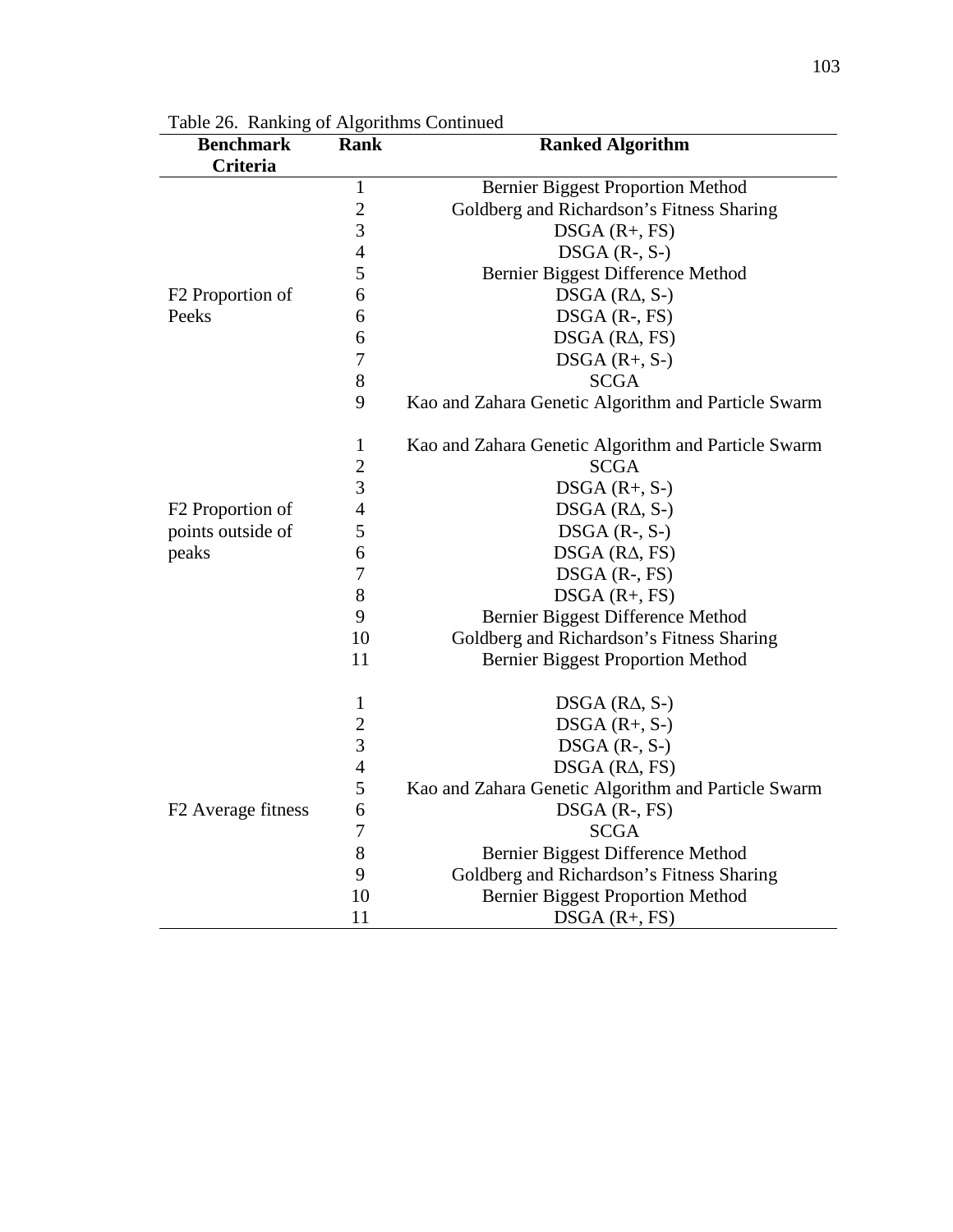| rable 20. Kalikung of Argoriumis Continued<br><b>Benchmark</b> | <b>Rank</b>    | <b>Ranked Algorithm</b>                             |
|----------------------------------------------------------------|----------------|-----------------------------------------------------|
| Criteria                                                       |                |                                                     |
|                                                                | $\mathbf{1}$   | Bernier Biggest Difference Method                   |
|                                                                | $\overline{c}$ | $DSGA$ (R-, FS)                                     |
|                                                                | 3              | $DSGA(R+, FS)$                                      |
|                                                                | $\overline{4}$ | <b>Bernier Biggest Proportion Method</b>            |
| F3 Proportion of                                               | 5              | $DSGA(R-, S-)$                                      |
| Peeks                                                          | 6              | $DSGA$ ( $RA$ , $FS$ )                              |
|                                                                | $\overline{7}$ | Goldberg and Richardson's Fitness Sharing           |
|                                                                | 8              | DSGA $(R\Delta, S-)$                                |
|                                                                | 9              | DSGA (R+, S-)                                       |
|                                                                | 10             | <b>SCGA</b>                                         |
|                                                                | 11             | Kao and Zahara Genetic Algorithm and Particle Swarm |
|                                                                | $\mathbf{1}$   | Kao and Zahara Genetic Algorithm and Particle Swarm |
|                                                                | $\overline{c}$ | $DSGA(R+, S-)$                                      |
|                                                                | 3              | $DSGA(R\Delta, S-)$                                 |
|                                                                | $\overline{4}$ | $DSGA$ (R-, S-)                                     |
| F3 Proportion of                                               | 5              | <b>SCGA</b>                                         |
| points outside of                                              | 6              | $DSGA$ ( $RA$ , $FS$ )                              |
| peaks                                                          | $\overline{7}$ | $DSGA$ $(R-, FS)$                                   |
|                                                                | 8              | $DSGA(R+, FS)$                                      |
|                                                                | 9              | Bernier Biggest Difference Method                   |
|                                                                | 10             | Goldberg and Richardson's Fitness Sharing           |
|                                                                | 11             | <b>Bernier Biggest Proportion Method</b>            |
|                                                                | $\mathbf{1}$   | DSGA $(R\Delta, S)$                                 |
|                                                                | $\overline{c}$ | Kao and Zahara Genetic Algorithm and Particle Swarm |
|                                                                | 3              | DSGA (R-, S-)                                       |
|                                                                | $\overline{4}$ | $DSGA$ ( $RA$ , $FS$ )                              |
| F3 Average fitness                                             | 5              | $DSGA$ (R-, FS)                                     |
|                                                                | 6              | <b>SCGA</b>                                         |
|                                                                | $\overline{7}$ | $DSGA$ $(R+, S-)$                                   |
|                                                                | 8              | Bernier Biggest Difference Method                   |
|                                                                | 9              | Goldberg and Richardson's Fitness Sharing           |
|                                                                | 10             | <b>Bernier Biggest Proportion Method</b>            |
|                                                                | 11             | $DSGA(R+, FS)$                                      |

Table 26. Ranking of Algorithms Continued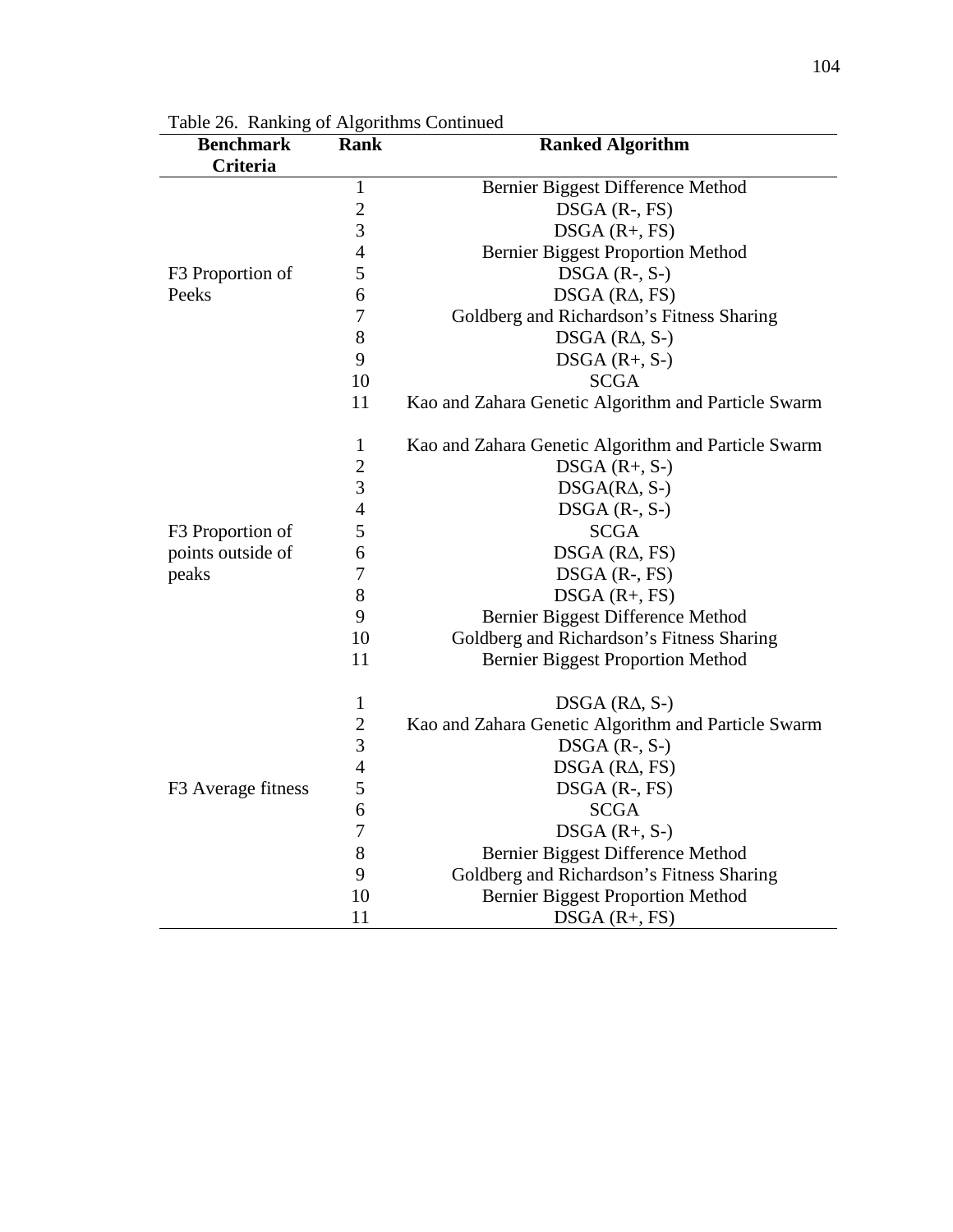| raone 20. Training or rugbrithms communed<br><b>Benchmark</b> | <b>Rank</b>    | <b>Ranked Algorithm</b>                             |
|---------------------------------------------------------------|----------------|-----------------------------------------------------|
| Criteria                                                      |                |                                                     |
|                                                               | 1              | <b>Bernier Biggest Proportion Method</b>            |
|                                                               | $\overline{c}$ | $DSGA(R+, FS)$                                      |
|                                                               | 3              | $DSGA$ (R-, FS)                                     |
|                                                               | $\overline{4}$ | $DSGA$ ( $RA$ , $FS$ )                              |
| F4 Proportion of                                              | 5              | Goldberg and Richardson's Fitness Sharing           |
| Peeks                                                         | 6              | Bernier Biggest Difference Method                   |
|                                                               | $\overline{7}$ | $DSGA(R+, S-)$                                      |
|                                                               | $\overline{7}$ | $DSGA$ (R-, S-)                                     |
|                                                               | 8              | $DSGA$ ( $RA$ , $S$ -)                              |
|                                                               | 9              | <b>SCGA</b>                                         |
|                                                               | 10             | Kao and Zahara Genetic Algorithm and Particle Swarm |
|                                                               | $\mathbf{1}$   | Kao and Zahara Genetic Algorithm and Particle Swarm |
|                                                               | $\overline{c}$ | $DSGA$ ( $RA$ , $S$ -)                              |
|                                                               | 3              | $DSGA(R+, S-)$                                      |
| F4 Proportion of                                              | $\overline{4}$ | <b>SCGA</b>                                         |
| points outside of                                             | 5              | $DSGA$ (R-, S-)                                     |
| peaks                                                         | 6              | $DSGA$ $(R-, FS)$                                   |
|                                                               | $\overline{7}$ | $DSGA$ ( $RA$ , $FS$ )                              |
|                                                               | 8              | $DSGA(R+, FS)$                                      |
|                                                               | 9              | Bernier Biggest Difference Method                   |
|                                                               | 10             | Goldberg and Richardson's Fitness Sharing           |
|                                                               | 11             | <b>Bernier Biggest Proportion Method</b>            |
|                                                               | $\mathbf{1}$   | $DSGA(R+, S-)$                                      |
|                                                               | $\overline{c}$ | Kao and Zahara Genetic Algorithm and Particle Swarm |
|                                                               | 3              | $DSGA$ ( $RA$ , $S$ -)                              |
|                                                               | $\overline{4}$ | $DSGA$ (R-, S-)                                     |
| F4 Average fitness                                            | 5              | $DSGA$ (R-, FS)                                     |
|                                                               | 6              | DSGA - Dynamic Radius; Fitness Sharing              |
|                                                               | 7              | <b>SCGA</b>                                         |
|                                                               | 8              | Goldberg and Richardson's Fitness Sharing           |
|                                                               | 9              | Bernier Biggest Difference Method                   |
|                                                               | 10             | <b>Bernier Biggest Proportion Method</b>            |
|                                                               | 11             | $DSGA(R+, FS)$                                      |

Table 26. Ranking of Algorithms Continued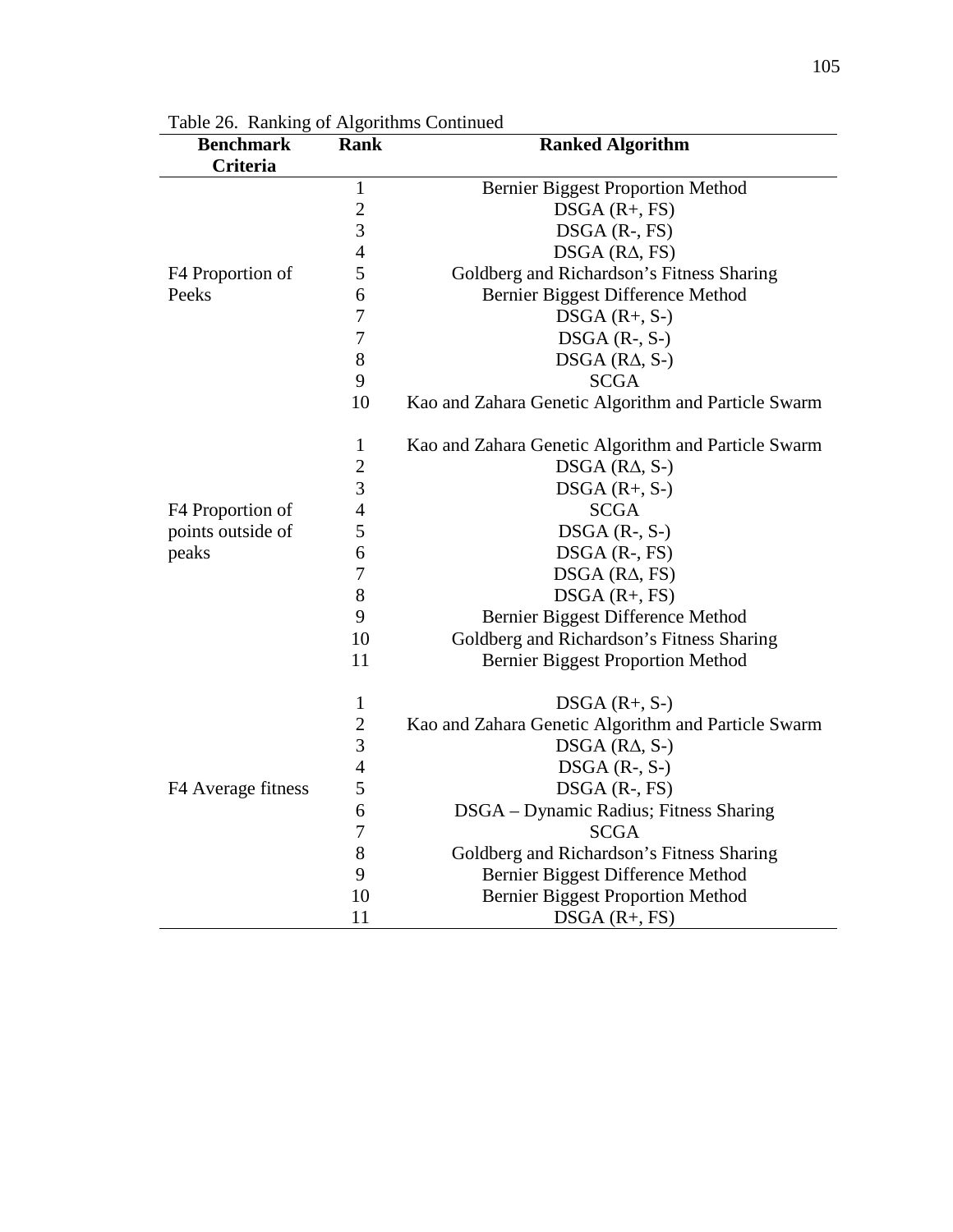| rable 20. Kalikung of Argoriumis Continued<br><b>Benchmark</b> | <b>Rank</b>      | <b>Ranked Algorithm</b>                             |
|----------------------------------------------------------------|------------------|-----------------------------------------------------|
| Criteria                                                       |                  |                                                     |
|                                                                | $\mathbf{1}$     | <b>Bernier Biggest Proportion Method</b>            |
|                                                                | $\overline{c}$   | Goldberg and Richardson's Fitness Sharing           |
|                                                                | 3                | Bernier Biggest Difference Method                   |
| F5 Proportion of                                               | $\overline{4}$   | Kao and Zahara Genetic Algorithm and Particle Swarm |
| Peeks                                                          | $\overline{4}$   | $DSGA(R+, S-)$                                      |
|                                                                | $\overline{4}$   | $DSGA$ ( $RA$ , $FS$ )                              |
|                                                                | 5                | <b>SCGA</b>                                         |
|                                                                | 5                | $DSGA$ (R-, S-)                                     |
|                                                                |                  | $DSGA$ ( $RA$ , $S$ -)                              |
|                                                                | $rac{5}{5}$      | $DSGA(R+, FS)$                                      |
|                                                                | 5                | $DSGA$ $(R-, FS)$                                   |
|                                                                | $\mathbf{1}$     | <b>SCGA</b>                                         |
|                                                                | $\overline{2}$   | Kao and Zahara Genetic Algorithm and Particle Swarm |
|                                                                | 3                | $DSGA$ (R-, S-)                                     |
| F5 Proportion of                                               | $\overline{4}$   | $DSGA(R+, S-)$                                      |
| points outside of                                              | 5                | $DSGA$ ( $RA$ , $S$ -)                              |
| peaks                                                          | 6                | $DSGA$ (R-, FS)                                     |
|                                                                | $\overline{7}$   | $DSGA(R+, FS)$                                      |
|                                                                | 8                | $DSGA$ ( $RA$ , $FS$ )                              |
|                                                                | 9                | Bernier Biggest Difference Method                   |
|                                                                | 10               | <b>Bernier Biggest Proportion Method</b>            |
|                                                                | 11               | Goldberg and Richardson's Fitness Sharing           |
|                                                                | $\mathbf{1}$     | <b>SCGA</b>                                         |
|                                                                | $\overline{c}$   | $DSGA$ ( $RA$ , $S$ -)                              |
|                                                                | 3                | $DSGA(R+, S-)$                                      |
|                                                                | $\overline{4}$   | $DSGA$ $(R-, FS)$                                   |
| F5 Average fitness                                             | 5                | $DSGA$ $(R-, S-)$                                   |
|                                                                | 6                | $DSGA$ ( $RA$ , $FS$ )                              |
|                                                                | $\boldsymbol{7}$ | Kao and Zahara Genetic Algorithm and Particle Swarm |
|                                                                | $8\,$            | Bernier Biggest Difference Method                   |
|                                                                | 9                | <b>Bernier Biggest Proportion Method</b>            |
|                                                                | 10               | Goldberg and Richardson's Fitness Sharing           |
|                                                                | 11               | $DSGA(R+, FS)$                                      |

Table 26. Ranking of Algorithms Continued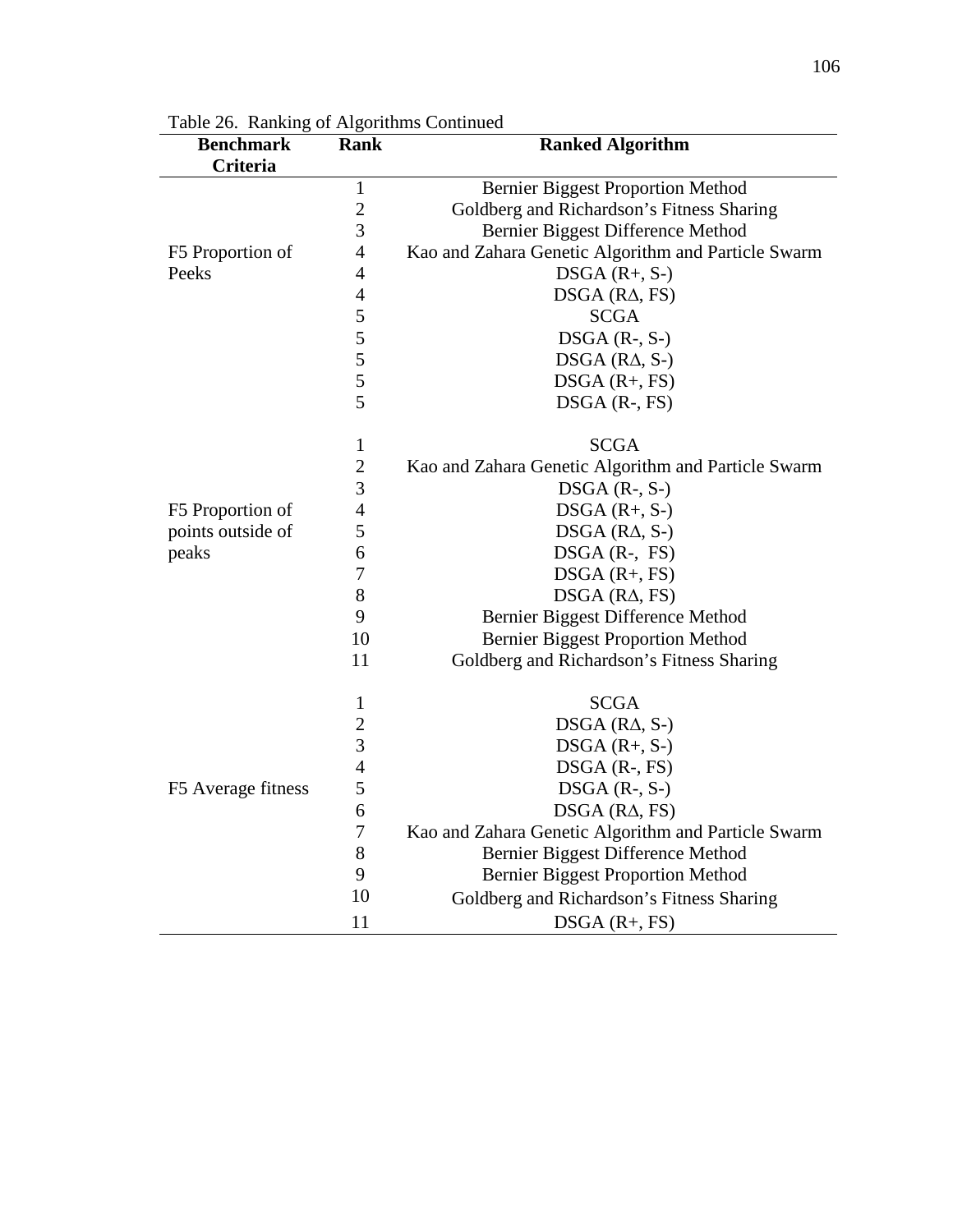| rable 20. Kalikung of Argoriumis Comunued<br><b>Benchmark</b> | <b>Rank</b>      | <b>Ranked Algorithm</b>                             |
|---------------------------------------------------------------|------------------|-----------------------------------------------------|
| <b>Criteria</b>                                               |                  |                                                     |
|                                                               | $\mathbf{1}$     | <b>Bernier Biggest Proportion Method</b>            |
|                                                               | $\overline{2}$   | Goldberg and Richardson's Fitness Sharing           |
|                                                               | 3                | Bernier Biggest Difference Method                   |
|                                                               | $\overline{4}$   | $DSGA(R+, FS)$                                      |
|                                                               | 5                | $DSGA$ ( $RA$ , $FS$ )                              |
| F6 Proportion of                                              | 5                | $DSGA$ ( $RA$ , S-)                                 |
| Peeks                                                         | 6                | $DSGA$ $(R-, S-)$                                   |
|                                                               | $\overline{7}$   | $DSGA$ $(R-, FS)$                                   |
|                                                               | 8                | $DSGA(R+, S-)$                                      |
|                                                               | 9                | <b>SCGA</b>                                         |
|                                                               | 10               | Kao and Zahara Genetic Algorithm and Particle Swarm |
|                                                               | $\mathbf{1}$     | <b>SCGA</b>                                         |
|                                                               | $\overline{2}$   | Kao and Zahara Genetic Algorithm and Particle Swarm |
|                                                               | 3                | $DSGA$ $(R+, S-)$                                   |
| F6 Proportion of                                              | 4                | $DSGA$ ( $RA$ , $S$ -)                              |
| points outside of                                             | 5                | $DSGA$ (R-, S-)                                     |
| peaks                                                         | 6                | $DSGA$ ( $RA$ , $FS$ )                              |
|                                                               | $\boldsymbol{7}$ | $DSGA$ $(R-, FS)$                                   |
|                                                               | 8                | $DSGA(R+, FS)$                                      |
|                                                               | 9                | Bernier Biggest Difference Method                   |
|                                                               | 10               | <b>Bernier Biggest Proportion Method</b>            |
|                                                               | 11               | Goldberg and Richardson's Fitness Sharing           |
|                                                               | $\mathbf{1}$     | $DSGA$ $(R-, FS)$                                   |
|                                                               | $\overline{c}$   | $DSGA$ $(R-, S-)$                                   |
|                                                               | 3                | $DSGA(R+, S-)$                                      |
|                                                               | 4                | DSGA $(R\Delta, S)$                                 |
| F6 Average fitness                                            | 5                | $DSGA$ ( $RA$ , $FS$ )                              |
|                                                               | 6                | Kao and Zahara Genetic Algorithm and Particle Swarm |
|                                                               | 7                | Bernier Biggest Difference Method                   |
|                                                               | 8                | Goldberg and Richardson's Fitness Sharing           |
|                                                               | 9                | <b>Bernier Biggest Proportion Method</b>            |
|                                                               | 10               | $DSGA(R+, FS)$                                      |
|                                                               | 11               | <b>SCGA</b>                                         |

Table 26. Ranking of Algorithms Continued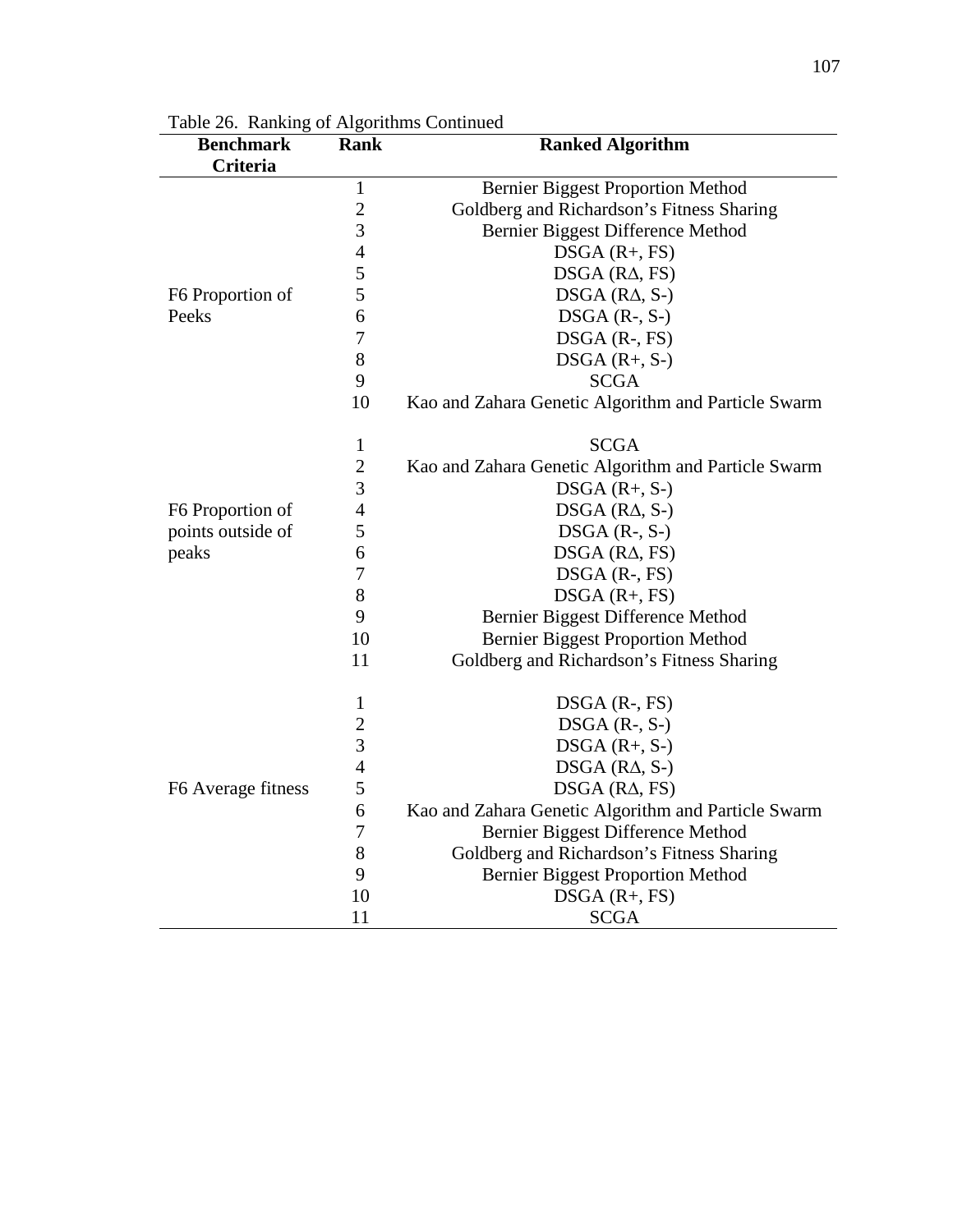| Table 20. Kaliking of Algoriumis Continued<br><b>Benchmark</b> | Rank                     | <b>Ranked Algorithm</b>                             |
|----------------------------------------------------------------|--------------------------|-----------------------------------------------------|
| Criteria                                                       |                          |                                                     |
|                                                                | $\mathbf{1}$             | Zhang, Shang, Gao and Dong hK1 Triangulation        |
|                                                                |                          | Algorithm                                           |
|                                                                | $\overline{c}$           | $DSGA$ ( $RA$ , $FS$ )                              |
| $F7 F(x, y)$ of Best                                           | 3                        | $DSGA(R+, S-)$                                      |
| Individual for Each                                            | $\overline{4}$           | $DSGA$ $(R-, S-)$                                   |
| Niche                                                          | 5                        | $DSGA$ $(R-, FS)$                                   |
|                                                                | 6                        | $DSGA(R+, FS)$                                      |
|                                                                | 7                        | DSGA $(R\Delta, S-)$                                |
|                                                                | $8\,$                    | <b>SCGA</b>                                         |
|                                                                | 9                        | Goldberg and Richardson's Fitness Sharing           |
|                                                                | $\mathbf{1}$             | Zhang, Shang, Gao and Dong hK1 Triangulation        |
|                                                                |                          | Algorithm                                           |
|                                                                | $\mathbf{1}$             | $DSGA(R+, S-)$                                      |
|                                                                | $\sqrt{2}$               | $DSGA(R+, FS)$                                      |
|                                                                | $\overline{3}$           | <b>SCGA</b>                                         |
| F7 Proportion of                                               | $\overline{4}$           | Goldberg and Richardson's Fitness Sharing           |
| Peeks                                                          | 5                        | $DSGA$ ( $RA$ , $S$ -)                              |
|                                                                | 6                        | $DSGA$ ( $RA$ , $FS$ )                              |
|                                                                | $\tau$                   | $DSGA$ $(R-, FS)$                                   |
|                                                                | 8                        | Kao and Zahara Genetic Algorithm and Particle Swarm |
|                                                                | 8                        | $DSGA$ (R-, S-)                                     |
|                                                                | $\mathbf{1}$             | $DSGA$ (R-, S-)                                     |
|                                                                | $\boldsymbol{2}$         | $DSGA(R+, S-)$                                      |
|                                                                | $\overline{3}$           | $DSGA$ ( $RA$ , $FS$ )                              |
| F8 Proportion of                                               | $\overline{4}$           | $DSGA(R+, FS)$                                      |
| Peeks                                                          | $\overline{4}$           | $DSGA$ (R-, FS)                                     |
|                                                                | 5                        | DSGA $(R\Delta, S)$                                 |
|                                                                | 6                        | <b>SCGA</b>                                         |
|                                                                | 7                        | Goldberg and Richardson's Fitness Sharing           |
|                                                                | 8                        | Kao and Zahara Genetic Algorithm and Particle Swarm |
|                                                                | $\mathbf{1}$             | Kao and Zahara Genetic Algorithm and Particle Swarm |
|                                                                | $\boldsymbol{2}$         | <b>SCGA</b>                                         |
| F8 Proportion of                                               | 3                        | $DSGA(R+, S-)$                                      |
| points outside of                                              | $\overline{\mathcal{A}}$ | $DSGA$ ( $RA$ , $S$ -)                              |
| peaks                                                          | 5                        | $DSGA$ (R-, S-)                                     |
|                                                                | 6                        | $DSGA$ $(R-, FS)$                                   |
|                                                                | $\tau$                   | $DSGA(R+, FS)$                                      |
|                                                                | 8                        | $DSGA$ ( $RA$ , $FS$ )                              |
|                                                                | 9                        | Goldberg and Richardson's Fitness Sharing           |

Table 26. Ranking of Algorithms Continued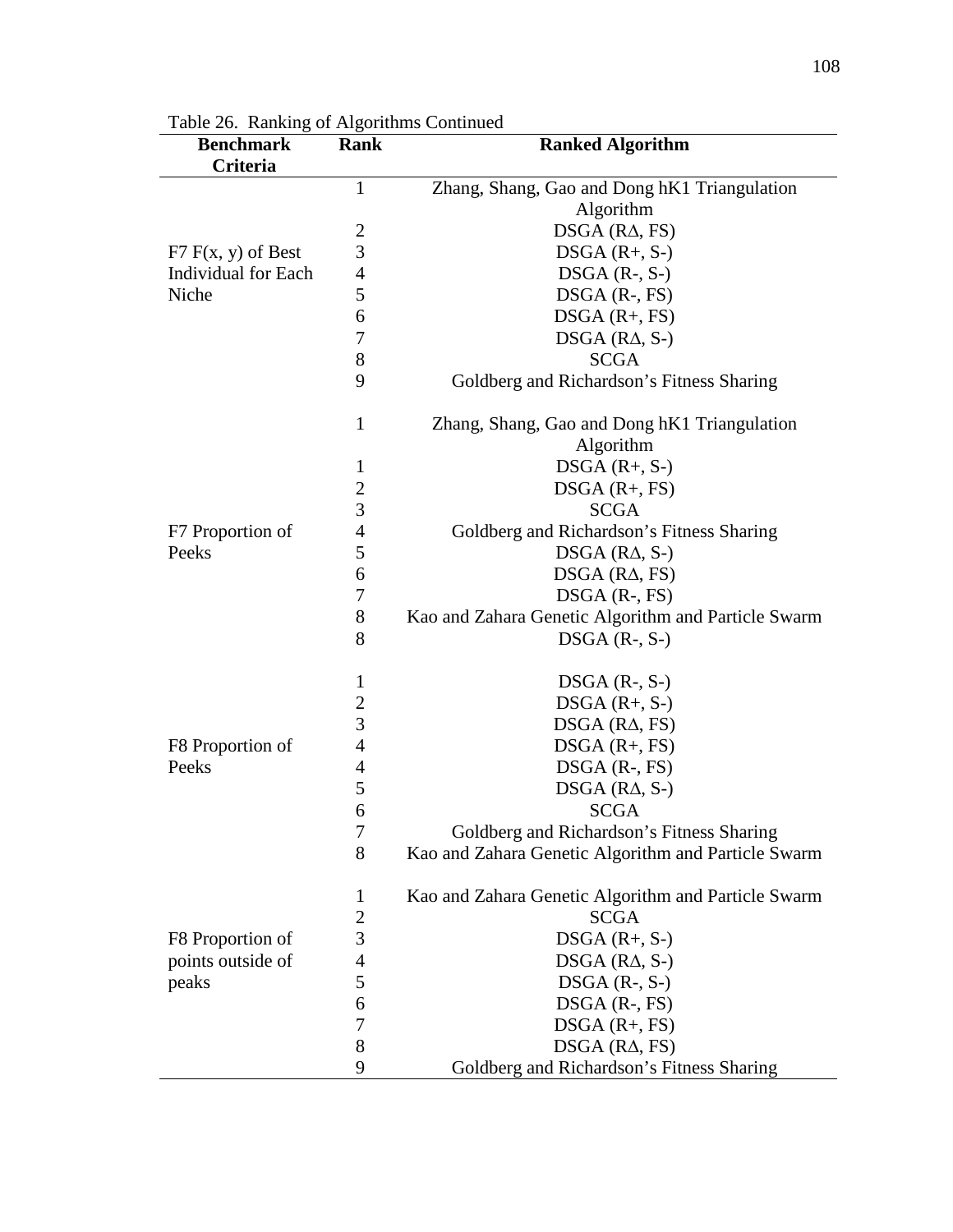| <b>Benchmark</b><br><b>Criteria</b> | Rank | <b>Ranked Algorithm</b>                             |
|-------------------------------------|------|-----------------------------------------------------|
| F8 Average fitness                  |      | Kao and Zahara Genetic Algorithm and Particle Swarm |
|                                     |      | <b>SCGA</b>                                         |
|                                     | 3    | $DSGA$ ( $RA$ , S-)                                 |
|                                     | 4    | $DSGA(R+, S-)$                                      |
|                                     |      | $DSGA$ ( $RA$ , $S$ -)                              |
|                                     | 6    | $DSGA$ $(R-, FS)$                                   |
|                                     |      | $DSGA$ ( $RA$ , $FS$ )                              |
|                                     | 8    | $DSGA(R+, FS)$                                      |
|                                     | 9    | Goldberg and Richardson's Fitness Sharing           |

Table 26. Ranking of Algorithms Continued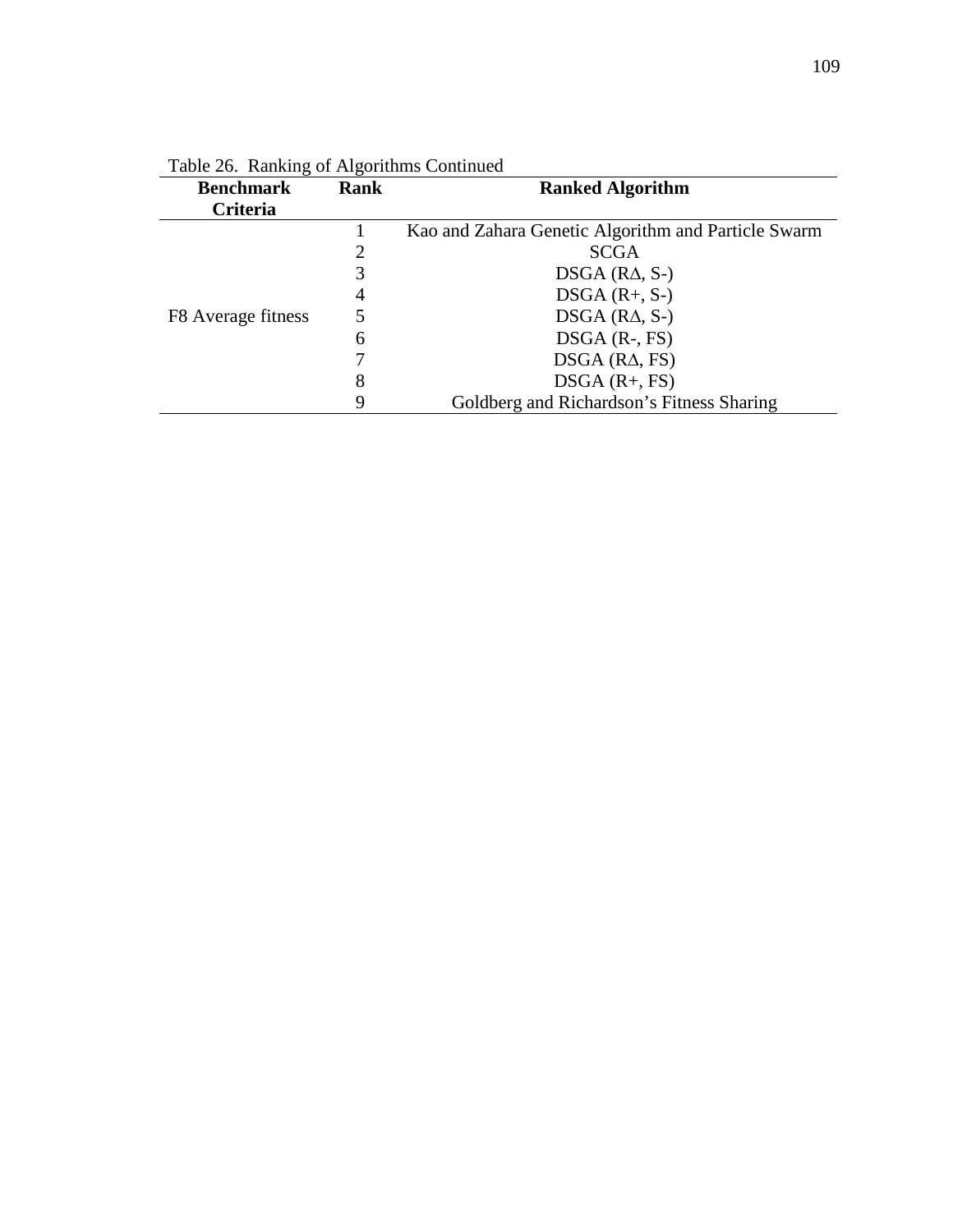### Reference List

- Ackley, D. H. (1987). An Empirical study of Bit Vector Function Optimization. In Davis L. (Eds.) *Genetic Algorithms and Simulated Annealing* (Ch. 13). Morgan Kaufman: Los Altos, CA.
- Alba, E., Alfonso, H. & Dorronsoro, B. (2005). Advanced Models of Cellular Genetic Algorithms Evaluated on SAT. *Proceeding of the 2005 Conference on Genetic and Evolutionary Computation, Washington DC*, 1123-1130.
- Alba, E. & Dorronsoro, B. (2008). *Cellular Genetic Algorithms*. Springer Science and Business Media, LLC: New York, NY.
- Alba, E., Dorronsoro B., Luna F., Nebro A. J. & Bouvry P. (2005). A Cellular Multi- Objective Genetic Algorithm for Optimal Broadcasting Strategy in Metropolitan MANETs. *Proceedings of the 19th IEEE Internal Parallel and Distributed Processing Symposium Workshop 6, Denver CO*, 192a.
- Ando, S. & Kobayashi, S. (2005). Fitness-based Neighbor Selection for Multimodal Function Optimization. *Proceeding of the 2005 Conference on Genetic and Evolutionary Computation, Washington DC*, 1573-1574.
- Baldwin, M. J. (1896). A New Factor in Evolution. *The American Naturalist, 30(354),* 441-451.
- Beasley, D, Bull, D. R. & Martin R. R. (1993a). An Overview of Genetic Algorithms: Part 1, Fundamentals. *University Computing 15(2*), 58-69.
- Beasley, D., Bull, D. R. & Martin, R. R. (1993b). A Sequential Niche Technique for Multimodal Function Optimization. *Evolutionary Computation 1(2),* 101-125.
- Bernier, L. (1996). *A Genetic Algorithm with Self-adaptive Niche Sizing*. Ottawa: National Library of Canada = Bibliothèque nationale du Canada.
- Bremermann, H.J. (1958). *The Evolution of Intelligence. The Nervous System as a Model of its Environment* (Technical Report, No.1, Contract No. 477, Issue 17). Seattle WA: Department of Mathematics, University of Washington.
- Burke, B. K., Gustafson, S. & Kendall, G. (2004). Diversity in Genetic Programming: An Analysis of Measures and Correlations with Fitness. *IEEE Transactions on Evolutionary Computation 8(1*), 47-62.
- Cavicchio, D. J. (1970). *Adaptive Search Using Simulated Evolution*. Unpublished doctoral dissertation, University of Michigan, Ann Arbor.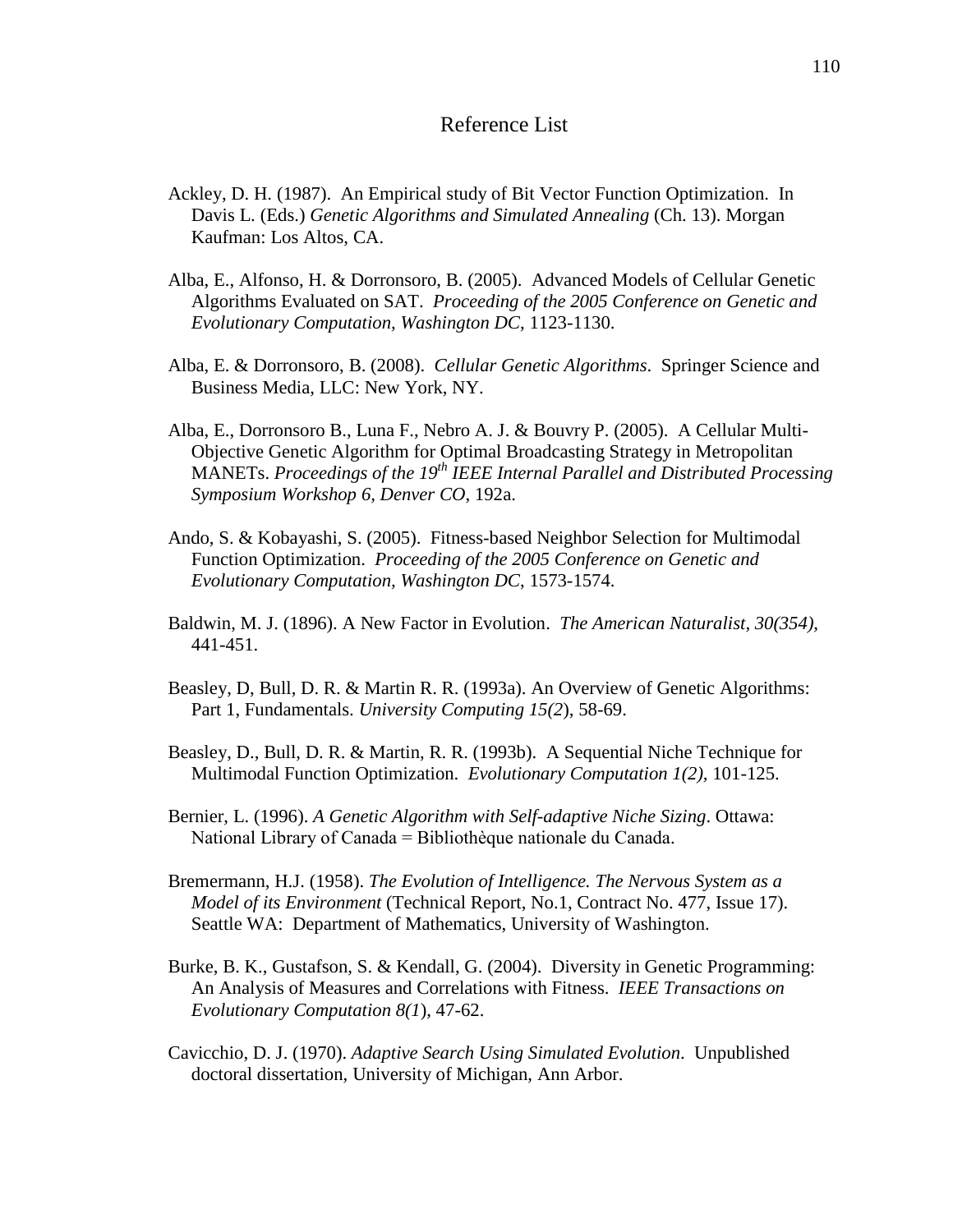- Cioffi, M., Formisano, A. & Martone, R. (2000). Distributed Niching Concept for Electromagnetic Shape Optimization by Genetic Algorithm. *Proceedings of the International Conference on Parallel Computing in Electrical Engineering, Quebec*. 186-190.
- Coello, C. A. (2000). An Updated Survey of GA-based Multiobjective Optimization Techniques. *ACM Computing Surveys 32(2)*, 109-143.
- Dianati, M., Song, I. & Treiber, M. (2002). *An Introduction to Genetic Algorithms and Evolution Strategies* (Technical report N2L 3G1). Ontario, Canada: University of Waterloo.
- De Jong, K. A. (1975). *An analysis of the behavior of a class of genetic adaptive systems*. (Doctoral dissertation, University of Michigan). Dissertation Abstracts International, 36(10), 5140B. (University Microfilms No. 76-9381).
- Deb, K. & Goldberg, D. E. (1989). An Investigation of Niche and Species Formation in Genetic Function Optimization. *Proceedings of the Third International Conference on Genetic Algorithms, USA*, 42-50.
- Fonseca, C. M. & Fleming, P. J. (1993). Genetic Algorithms for Multiobjective Optimization: Formulation, Discussion and Generalization. *Proceedings of the 5th International Conference on Genetic Algorithms*, 416-423.
- Glover, F. (1989). Tabu Search Part I. *ORSA Journal on Computing 1(3),* 190-206.
- Glover, F. (1990a). Tabu Search Part II. *ORSA Journal on Computing 2(1),* 4-32.

Glover, F. (1990b). Tabu Search: A Tutorial. *Interfaces 20(1)*, 74-94.

- Goldberg, D. E. & Richardson, J. (1987). Genetic Algorithms with Sharing for Multimodal Function Optimization. *Proceedings of the Second International Conference on Genetic Algorithms and their Application, Cambridge Massachusetts*, 41-49.
- Golub, M. (1996). An Implementation of Binary and Floating Point Chromosome Representation in Genetic Algorithms. *Proceedings of the 18th Conference on Information Technology Interfaces, Pula, Croatia*, 417-422.
- Hansen, M. P. (1997). Tabu Search for Multiobjective Optimization: MOTS. *Proceedings of the 13th International Conference on Multiple Criteria Decision Making, Cape Town, South Africa*.
- Holland, J. H. (1975). *Adaptation in Natural and Artificial Systems.* Ann Arbor, MI: University of Michigan Press.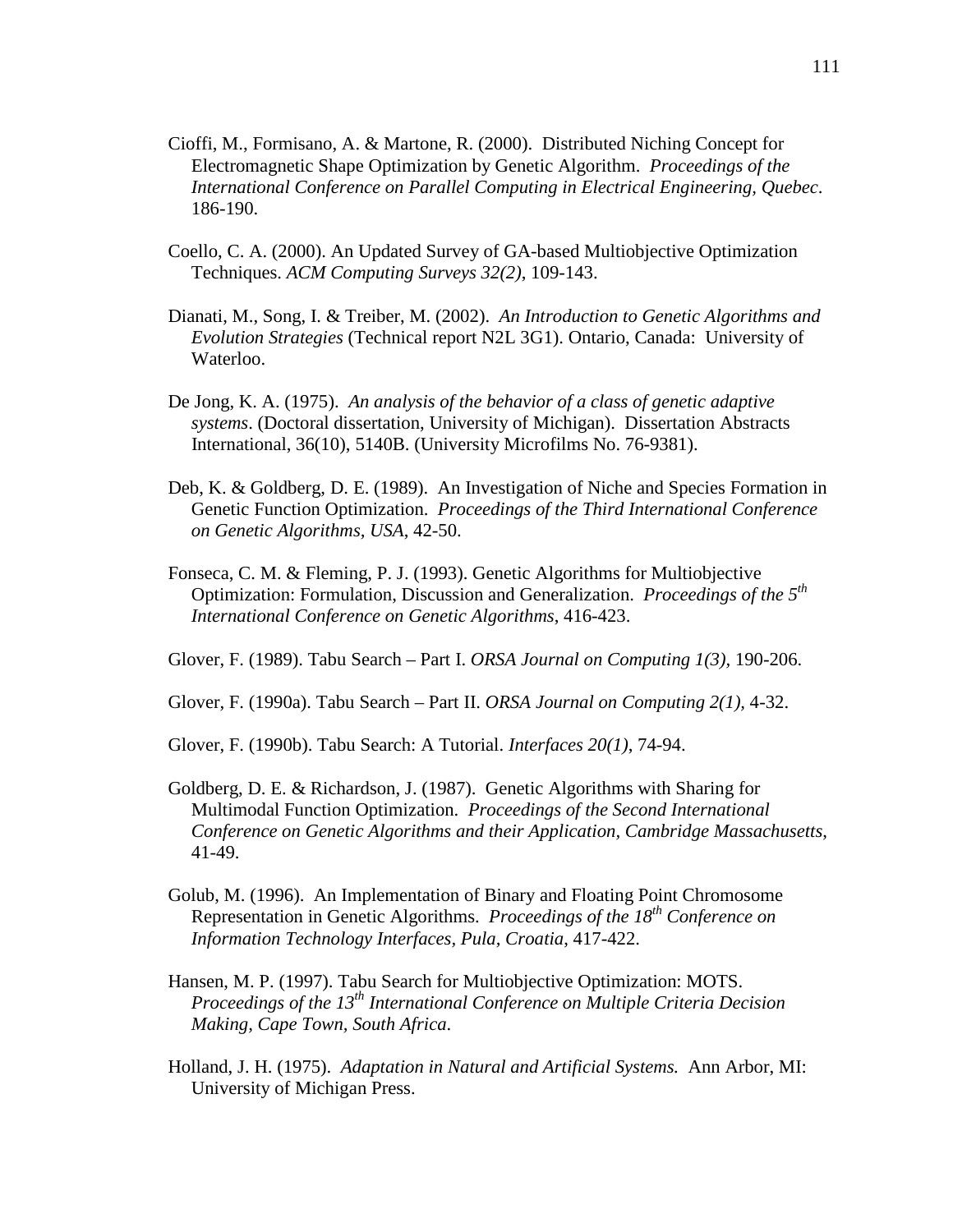Holland, J. H. (1992). Genetic Algorithms. *Scientific American 267(1)*, 66-72.

- Janikow, C. Z. & Michalewicz, Z. (1991). An Experimental Comparison of Binary and Floating Point Representations in Genetic Algorithms. *Proceedings of the Fourth International Conference Genetic Algorithms*, 31-36.
- Jelasity, M. & Dombi, J. (1998). GAS, a Concept on Modeling Species in Genetic Algorithms. *Artificial Intelligence, 99(1)*, 1-19.
- Kao, Y.T. & Zahara, E. (2008). A Hybrid Genetic Algorithm and Particle Swarm Optimization for Multimodel Functions. *Applied Soft Computer 9*, 849-857.
- Lee, C., Cho, D. & Jung, H. (1999). Niching Genetic Algorithm with Restricted Competition Selection for Multimodal Function Optimization. *IEEE Transactions on Magnetics, 35(3)*, 1722-1725.
- Li, J. P., Balazs, M. E., Parks, G. T. & Clarkson, P. J. (2002). A Species Conserving Genetic Algorithm for Multimodal Function Optimization. *Evolutionary Computation, 10(3)*, 207-234.
- Ling, Q., Wa, G., Yang, Z. & Wang, Q. (2008). Crowding Clustering Genetic Algorithm for Multimodal Function Optimization. *Applied Soft Computing 8*, 88-95.
- Mahfoud, S. W. (1995). *Niching Methods for Genetic Algorithms*. Dissertation. University of Illinois at Urbana-Champaign.
- Mauldin, M. L. (1984). Maintaining Diversity in Genetic Search. *Proceedings of the National Conference on Artificial Intelligence*, 247-250.
- McLoughlin, J. F. & Cedeno, W. (2005). The Enhanced Evolutionary Tabu Search and Its Application to the Quadratic Assignment Problem. *Proceedings of the Genetic and Evolutionary Computation Conference, Washington DC, USA*, 975-982.
- Miller, B. L. & Shaw, M. J. (1996). Genetic Algorithms with Dynamic Niche Sharing for Multimodal Function Optimization. *Proceedings of IEEE International Conference on Evolutionary Computation, Nagoya, Japan*, 786-791.
- Nebro, A. J., Durillo, J. J., Luna, F., Dorronsoro, B. & Alba, E. (2006). A Cellular Genetic Algorithm for Multiobjective Optimization. *Proceeding of the Workshop on Nature Inspired Strategies for Optimization, Granda, Spain*, 25-36.
- Nebro, A. J., Durillo, J. J., Luna, F., Dorronsoro, B. & Alba, E. (2009). MOCell: A Cellular Genetic Algorithm for Multiobjective Optimization. *International Journal of Intelligent Systems 24*, 726-746.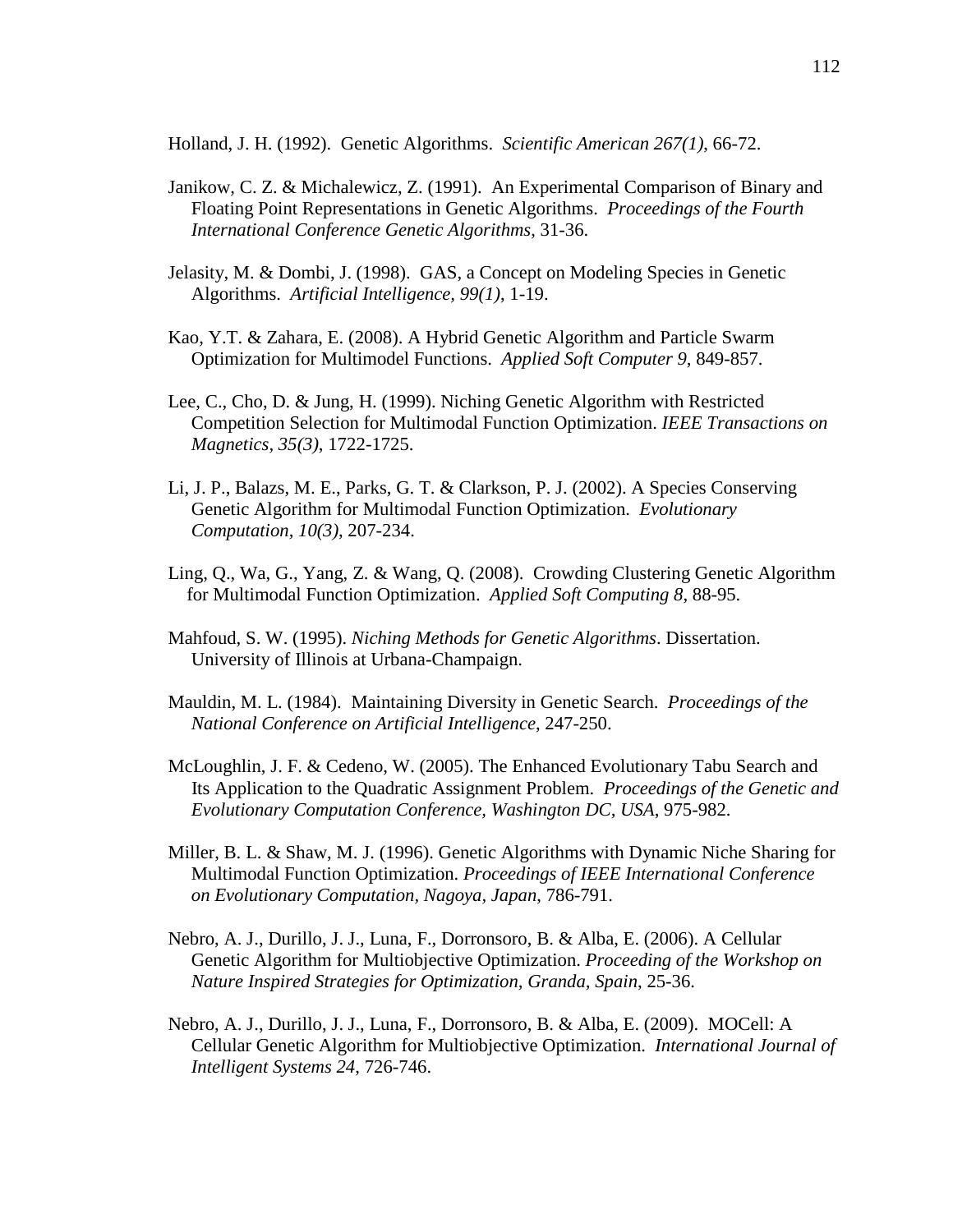- Oliveira, L. S., Sabourin, R., Bortolozzi, R. & Suen, C. Y. (2002). Feature Selection Using Multi-Objective Genetic Algorithms for Handwritten Digit Recognition.  *Proceedings of the 16th International Conference on Pattern Recognition*, 367-370.
- Pang, T. (2006). *An Introduction to Computational Physics*. New York, NY: Cambridge University Press.
- Pozo, A. R. & Hasse, M. (2000). A Genetic Classifier Tool. *Proceedings of the Twentieth International Conference of the Chilean Computer Science Society, Santiago*, 14-23.
- Raghuwanshi, M. M. & Kakde, O. G. (2007). Distributed Quasi Steady-State Genetic Algorithm with Niches and Species. *International Journal of Computational Intelligence Research, 3(2)*, 155-164.
- Rajan, C. C. & Mohan, M. R. (2002). An Evolutionary Programming-based Tabu Search Method for Solving the Unit Commitment Problem. *IEEE Transactions on Power Systems*, 577-585.
- Sheikh, R. H., Raghuwanshi, M. M. & Jaiswal, A. N. (2008). Genetic Algorithm Based Clustering: A Survey. *Proceedings of the First International Conference on Emerging Trends in Engineering and Technology, Nagpur, Maharashtra*, 314-319.
- Simoncini, D., Verel, S., Collard, P. & Clergue, M. (2006). Anisotropic Selection in Cellular Genetic Algorithms. *Genetic and Evolutionary Computation Conference*, Seattle WA, 559-566.
- Stefano, C. D., Cioppa, A. D. & Marcelli, A. (1999). Handwritten Numeral Recognition by means of Evolutionary Algorithms. *Proceedings of the Fifth International Conference on Document Analysis and Recognition, Bangalore,* 804-807.
- Ting, C. K. & Ko, C. F. (2008). Incorporating Tabu Search into the Survivor Selection of Genetic Algorithm. *Proceedings of the IEEE International Conference on Systems, Man and Cybernetics 2008, Singapore*, 553-558.
- Tsai, C. W., Tseng, S. P., Chiang, M. C. & Yang, C. S. (2009). A Time-Efficient Method for Metaheuristics: Using Tabu Search and Tabu GA as a Case. *Proceedings of the Ninth Conference on Hybrid Intelligent Systems, Shenyang, China*, 24-29
- Whitley, D. (1993). Cellular Genetic Algorithms. *Proceedings of the Fifth International Conference on Genetic Algorithms*, *Urbana, IL*, 658.
- Wilcox, F. (1945). Individual Comparisons by Ranking Methods*. Biometrics Bulletin 1(6)*, 80-83.